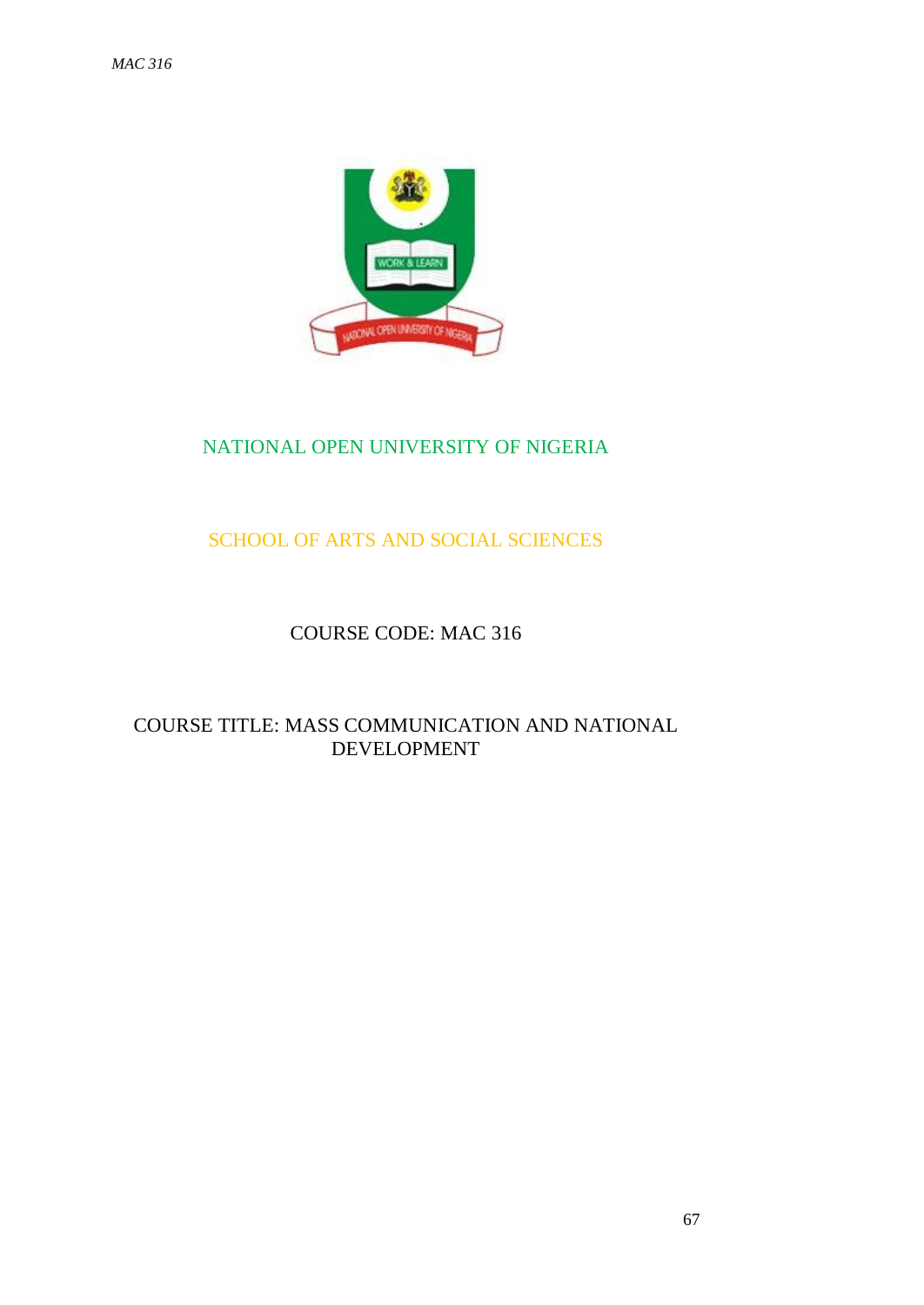# **COURSE GUIDE**

# **MAC 316 MASS COMMUNICATION AND NATIONAL DEVELOPMENT**

| Course Team |                                                 | Levi Chinaka Nwodu (Course Writer)               |  |  |  |
|-------------|-------------------------------------------------|--------------------------------------------------|--|--|--|
|             |                                                 | Anambra State University                         |  |  |  |
|             |                                                 | Mr. Adile Iroajugh (Course Editor) - Delta State |  |  |  |
|             | University                                      |                                                  |  |  |  |
|             | Chuks O. Enwerem (Course Coordinator) - NOUN    |                                                  |  |  |  |
|             | Dr. Jonathan E. Aliede (Programme Coordinator)- |                                                  |  |  |  |
|             | NOI IN                                          |                                                  |  |  |  |

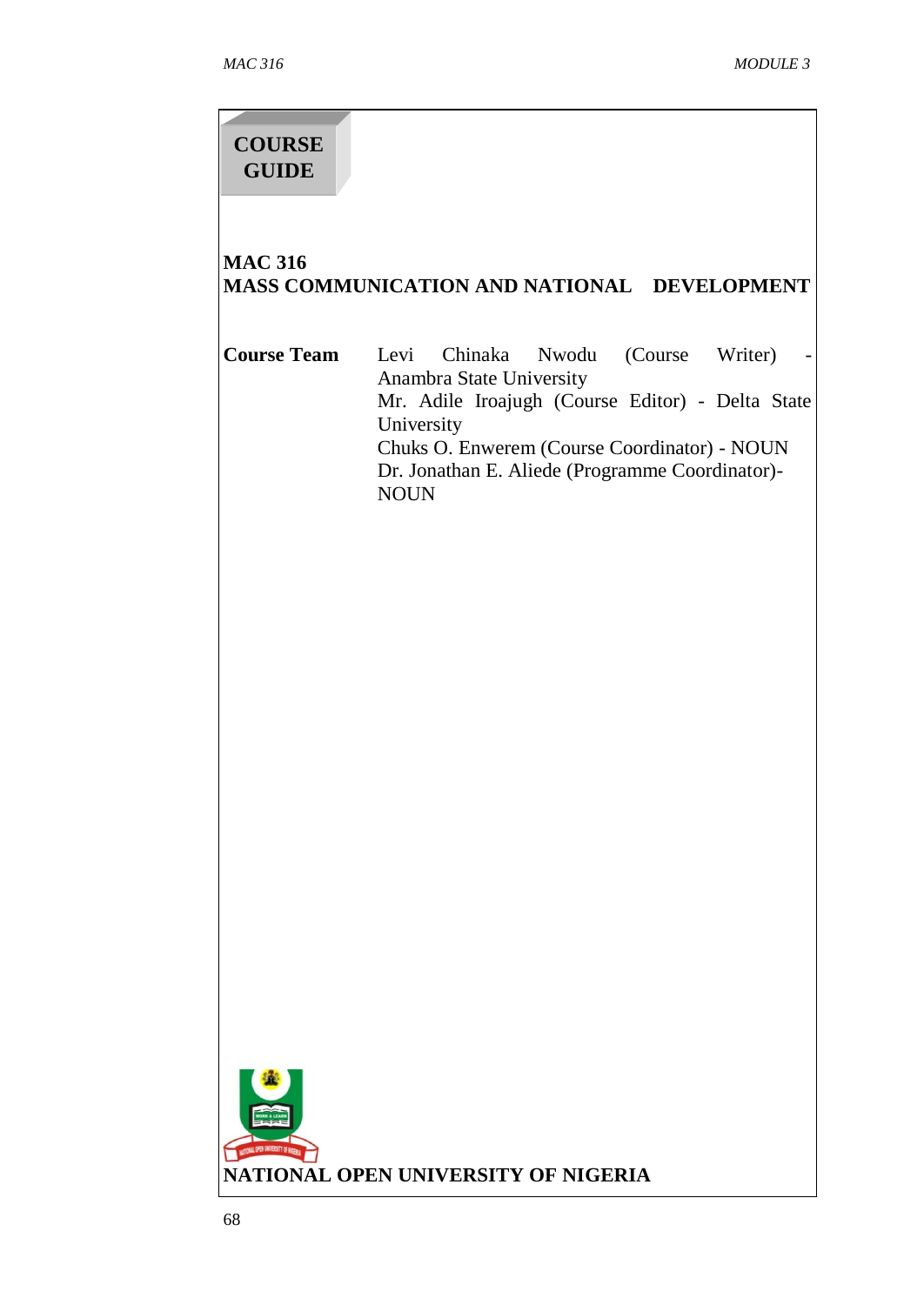National Open University of Nigeria Headquarters 14/16 Ahmadu Bello Way Victoria Island Lagos

Abuja Office 5 Dar es Salaam Street Off Aminu Kano Crescent Wuse II, Abuja

e-mail: [centralinfo@nou.edu.ng](mailto:centralinfo@nou.edu.ng) URL: [www.nou.edu.ng](http://www.nou.edu.ng/)

Published by: National Open University of Nigeria

Printed 2013

Reprinted 2015

ISBN: 978-058-303-3

All Rights Reserved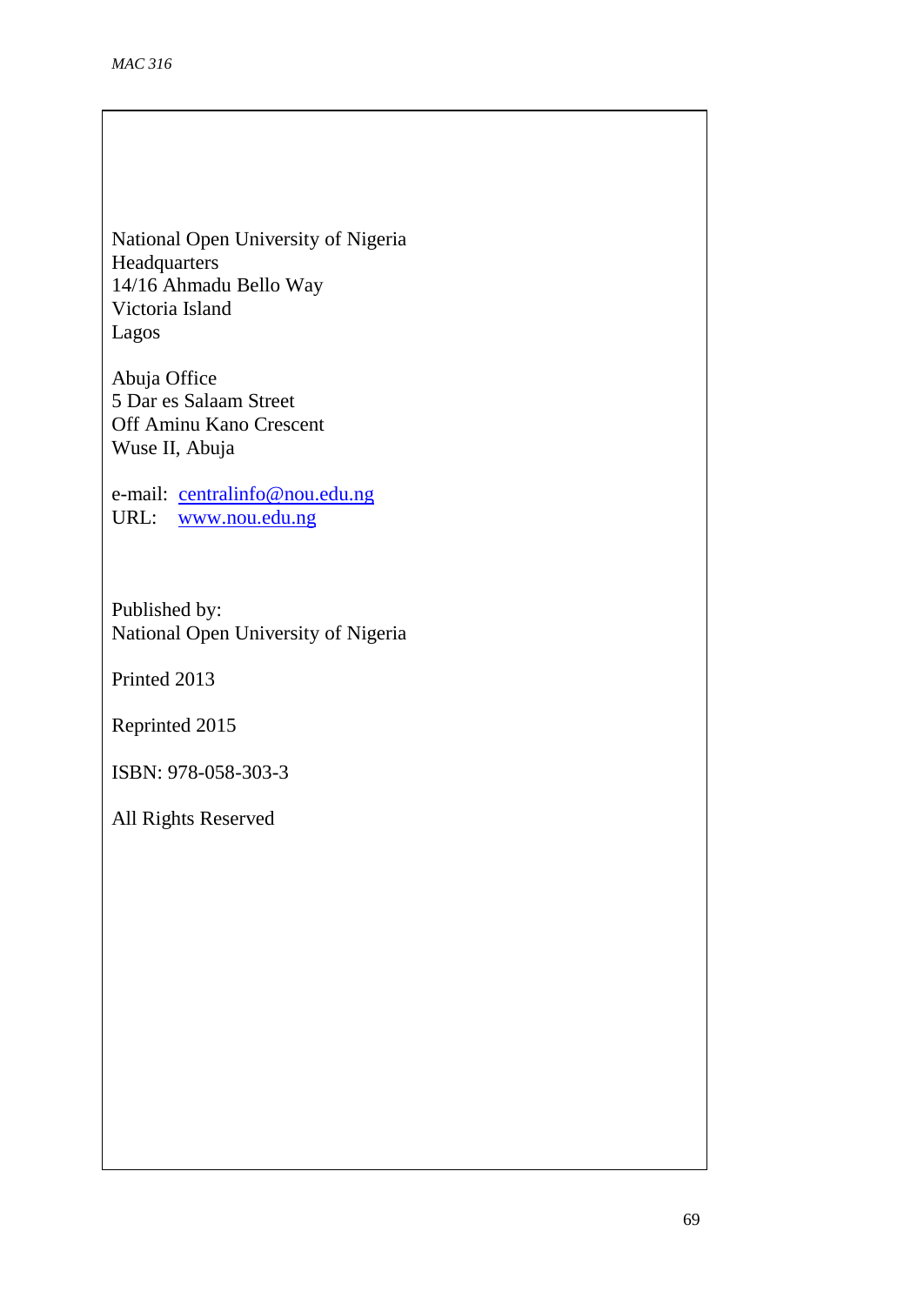# **CONTENTS PAGES**

| 1V   |
|------|
| 1V   |
| 1V   |
| 1V   |
| v    |
| V    |
| V1   |
| V11  |
| V11  |
| V11  |
| V11  |
| V111 |
| viii |
|      |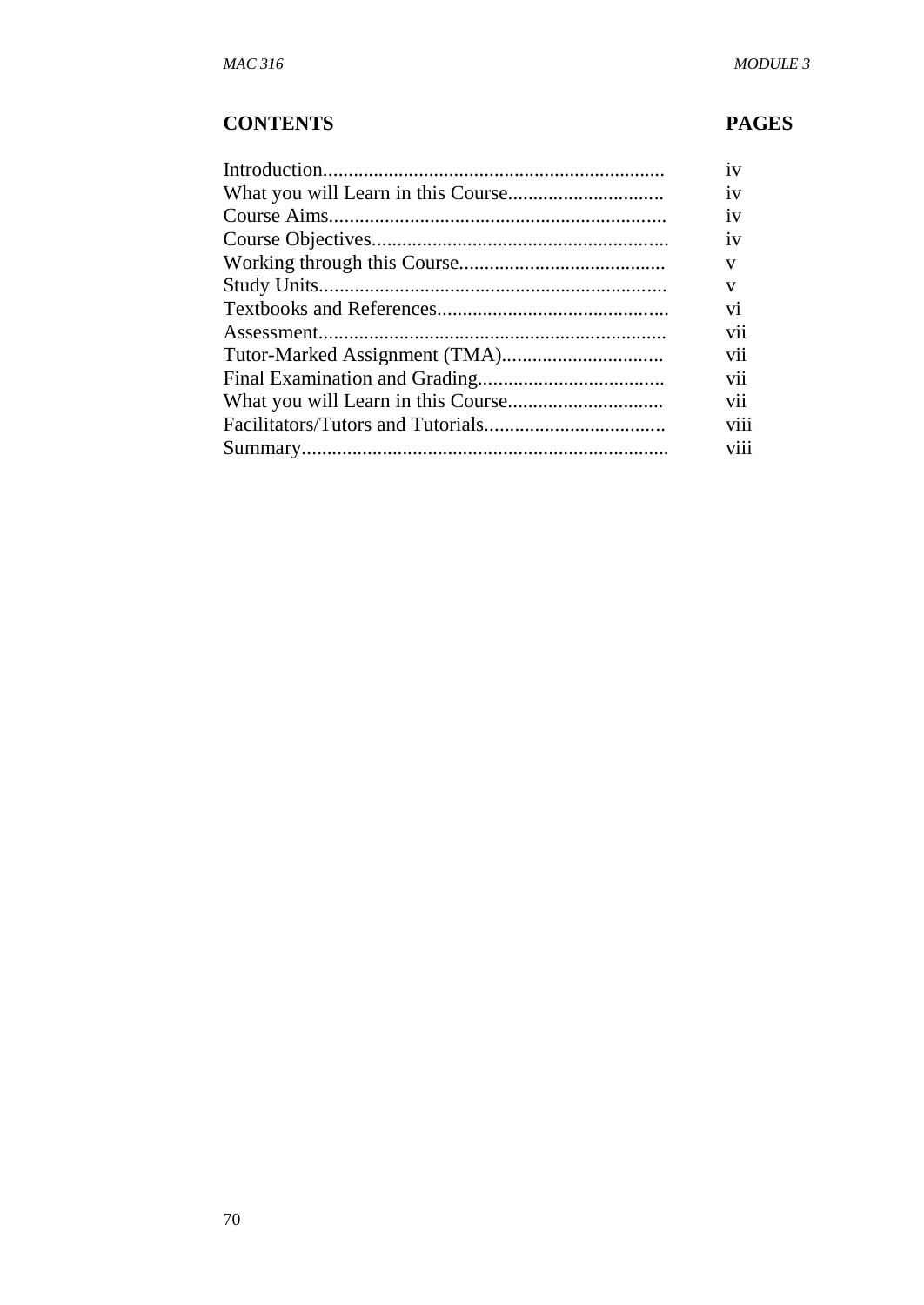# **INTRODUCTION**

This course, MAC 316 Mass Communication and National Development, is designed for undergraduate students of mass communication. The course provides you with basic and applicatory knowledge of the role of mass communication in national development. At the end of this course, you are expected to have acquired sufficient knowledge of communication skills and approaches for enhancing development process. You will also learn the paradigms and theories of development and their relevance in the study of mass communication and national development.

# **WHAT YOU WILL LEARN IN THIS COURSE**

Precisely, as you go through this course, you are expected to have indepth understanding of the use of mass communication tools, skills and strategies to promote, advocate and mobilise support for sustained national development programmes in Nigeria. You are also expected to acquaint yourself with mainstream literature in mass communication and national development; the major discussion that embed the literature and be able to apply the basic concepts of communication and development in productive learning and conduct of successful case studies.

# **COURSE AIM**

This course aims at giving you in-depth understanding of the use of mass communication tools, skills and strategies to promote, advocate and mobilise support for sustainable national development in Nigeria.

# **COURSE OBJECTIVES**

At the end of this course, you should be able to:

- explain the concept of communication
- discuss the various perspectives on the concept of development
- define urban, rural and national development
- state specific features for determining national development
- enumerate the basic distinguishing factors between developed and developing nations
- dicuss development paradigms, models and theories
- explain the relevance of communication strategies to national development
- analyse how the 5Ps of marketing can be applied in the process of communication for development
- highlight national development challenges of Nigeria as a nation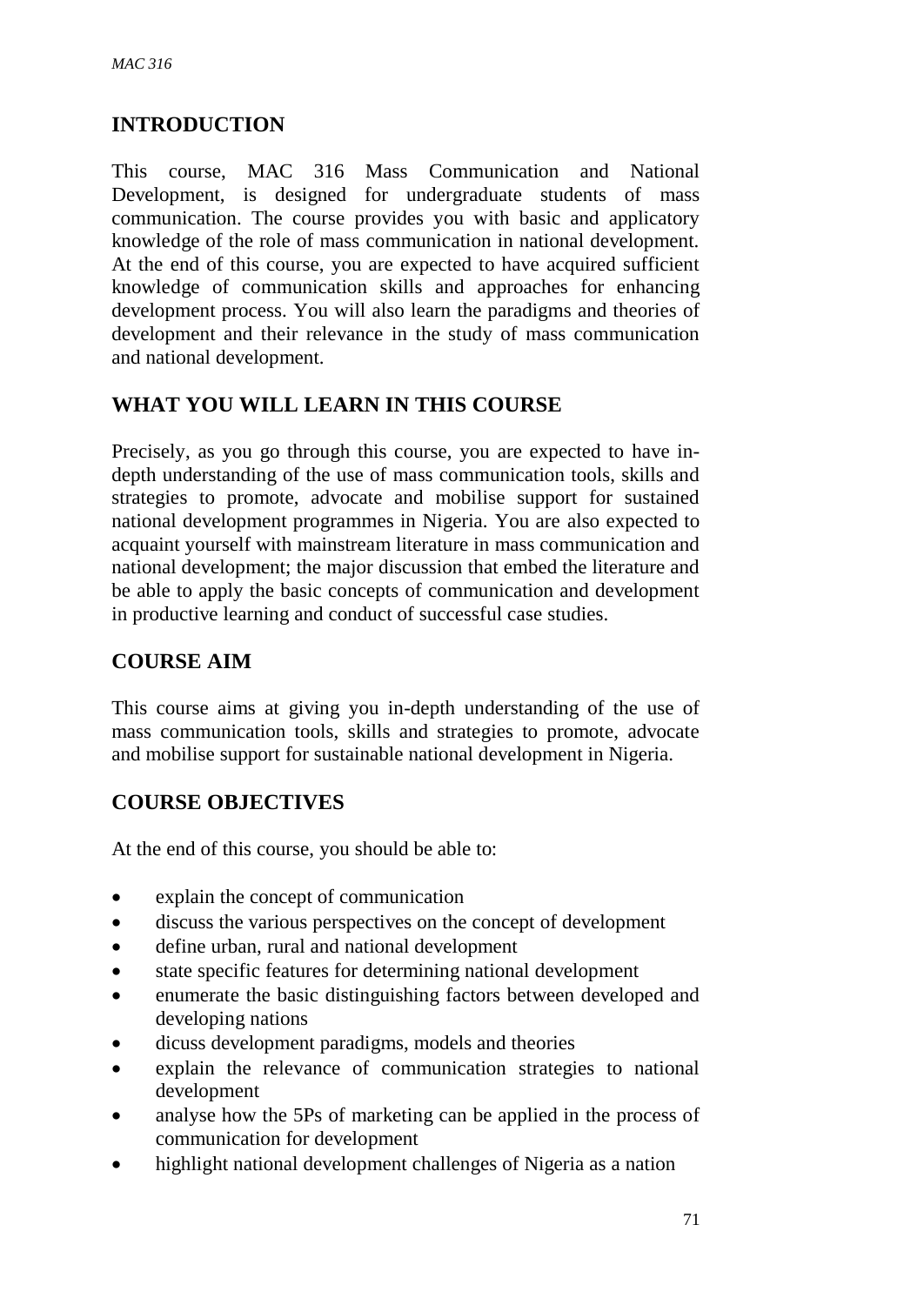- explain the relevance of research in communication process for national development
- enumerate the various stages of research interests in communicating for national development
- discuss briefly the history of mass media in Nigeria
- state the potentials of various organs of mass communication in promoting national development
- highlight the limitations of each of the organs of mass communication
- enumerate the specific areas each of the medium can be used for national development

# **WORKING THROUGH THIS COURSE**

This course guide therefore, offers you informative insights into the course contents. It also provides you with a list of relevant materials you will need to gain adequate familiarity with an in-depth understanding of the subject matter. The course design is structured in such a way that would enable you gain far reaching insight into the course. It will engage you into productive thinking through the underlying principles and theories of issues you will study. It will also serve as a guide post to effective management of social transformation campaigns during and after the course of your study.

# **STUDY UNITS**

This course is packaged in five modules of varying units and lengths. The modules and the corresponding units are as follows.

## **Module 1 Getting Started: Conceptualising Mass Communication and National Development**

- Unit 1 Meaning, Nature and Levels of Communication
- Unit 2 Perspectives on the Concept of Development
- Unit 3 Meaning and Essence of National Development
- Unit4 Understanding the Fusion between Communication and Development

### **Module 2 Overview of Development Paradigms, Models and Theories**

Unit 1 The Dominant Paradigm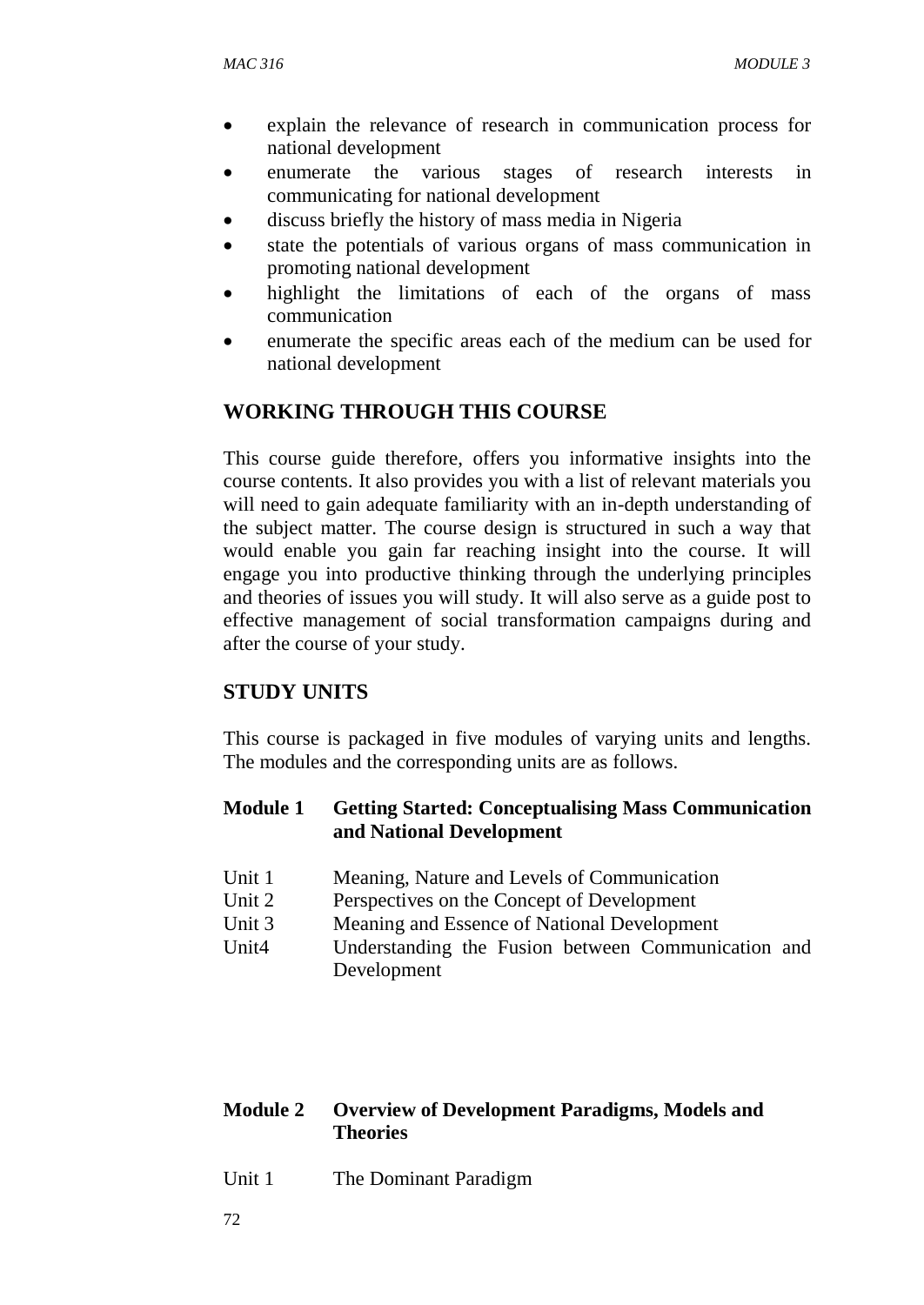| Unit 2<br>Unit 3            | The Marxist/Socialist Paradigm<br>The Emancipatory Paradigm                                        |  |  |
|-----------------------------|----------------------------------------------------------------------------------------------------|--|--|
| <b>Module 3</b>             | <b>Communication Strategies for National Development</b>                                           |  |  |
| Unit 1                      | <b>Patron-Client Model</b>                                                                         |  |  |
| Unit 2                      | <b>ACADA</b> Model                                                                                 |  |  |
| Unit 3                      | Social Marketing Approach                                                                          |  |  |
| <b>Module 4</b>             | <b>Communication Research and National Development</b>                                             |  |  |
| Unit 1                      | National Development Challenges in Nigeria                                                         |  |  |
| Unit 2                      | Communication Research Interests<br><b>National</b><br>in<br><b>Development Challenges</b>         |  |  |
| <b>Module 5</b>             | <b>Mass Communication and National Development</b>                                                 |  |  |
| Unit 1<br>$I$ Init $\gamma$ | An Overview of Media of Mass Communication in Nigeria<br>Strengths and Weaknesses of Media of Mass |  |  |

Unit 2 Strengths and Weaknesses of Media of Mass Communication in Nigeria

Unit 3 Functions of Mass Media in National Development

It is important to note that every module offers you a listing of all the units therein. Each unit also offers you the content outlines, introduction and objectives with the main content preceding each unit. Self-Assessment Exercises (SAEs) will be provided to enhance learning, comprehension, internalisation and retention of what you read. To further enhance learning and effectively monitor your progress on the course, every unit will end with tutor-marked assignment which you are to work on and submit for marking.

# **TEXTBOOKS AND REFERENCES**

Enormous effort was made to provide you with in-depth and useful materials you need to pass this course. However, you will find at the end of each unit, a listing of relevant reference materials you may consult at your convenient time to enhance your understanding of the course. I therefore, expect that you would make out time to consult as many of the relevant reference materials as possible within the time available to you even before attempting to do your exercises.

# **ASSESSMENT**

To excel in this course, you would undergo two important assessments. These are Self-Assessment Exercises (SAEs) and Tutor-Marked Assignment (TMA). Though you are not to submit the answers to SAEs questions to your tutor, it is importance you take it serious as it would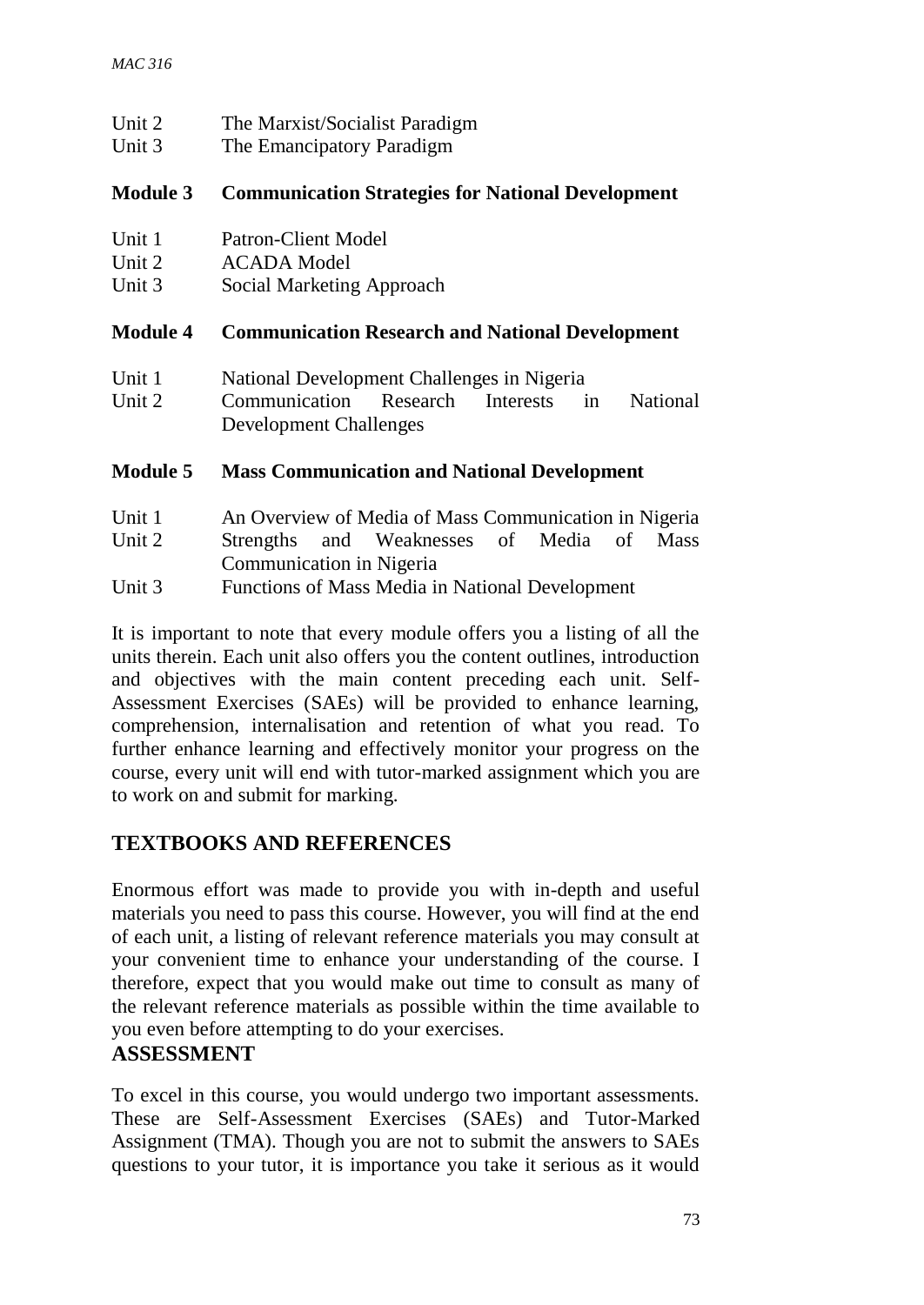help you to assess your own understanding of the course. It would also help you to identify the areas you need to improve on as the tutorials progresses. The tutor-marked assignment should also be taken serious and carefully answered. It should be properly filled in your assignment file for submission and marking. Your performance in this exercise counts a lot as 30% of your total score on the course depends on it. You are once again encouraged to take it serious.

#### **TUTOR-MARKED ASSIGNMENT**

You will find at the end of every unit, a tutor-marked assignment. I expect that you will carefully answer the assignments and put them in your assignment file for submission as instructed. Note that this course guide does not contain any tutor-marked assignment questions. You will find them in virtually all the units of every module in the main course details.

### **FINAL EXAMINATION AND GRADING**

As a two-credit course, the final examination for this course will last for two hours. The examination will count for 70% of the total course grade. Note again that the tutor-marked assignment will be 30% of the total grade. So, your score in the tutor-marked assignment plus your score in the final examination will determine your final grade in this course. The examination questions will reflect to a large extent, the SAEs and TMAs which you are expected to have answered while studies on the course last. I advise you make proper use of the time you have between the completion of the units and the examination to revise the whole course. You will find this exercise useful as it will help you to be familiar with SAEs and TMAs before your final examination.

### **WHAT YOU WILL LEARN IN THIS COURSE**

To excel in this course, you will need to review your knowledge of ''introduction to mass communication''. This will certainly refresh your mind on the meaning and levels of communication as well as the importance of mass communication in any society. Although the main course manual is well detailed and comprehensive, you will need to purchase at least, two textbooks out of the number of textbooks recommended to you. This will aid your mastery of the course. You may also need to visit some websites for additional reference materials that will facilitate your understanding of the course.

Also, you will need to visit institutional/organisational libraries, particularly the ones owned by development intervention orientated institutions/organisations like the World Bank, UNICEF, UNDP, USAID, DFID etc. for additional insights into their communication plans, strategies and actions in development process. Finally, you will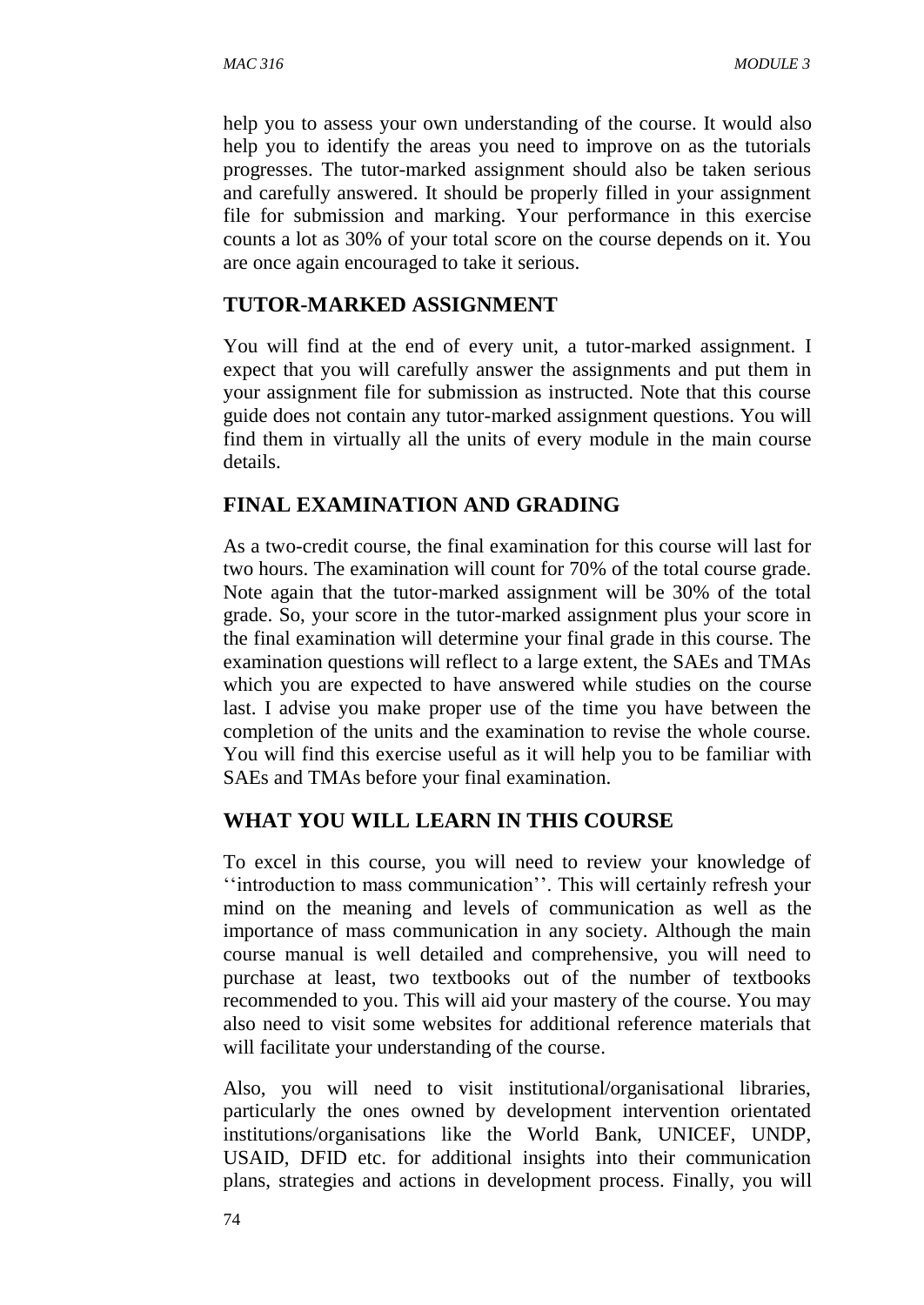need to cultivate quality time to rehearse what you learnt in the course on weekly basis. This will further deepen your knowledge of the course.

# **FACILITATORS/TUTORS AND TUTORIALS**

Tutorials in this course will span 17 hours. The dates and locations of the tutorials as well as the name and phone number of your tutor will be communicated to you once you are allocated a tutorial group. Your tutor will mark and comment on your assignments. Your tutor will also monitor your progress in the course and will be able to assist with your SAEs and TMAs. I therefore, encourage you to feel free to contact your tutor in case of any difficulty and ensure prompt submission of your assignments. Always attend your tutorials and on time. Also ensure you always participate actively in class discussions.

# **SUMMARY**

This course is both theoretical and practical. It requires in-depth understanding of the theoretical foundations underlying it and the ability to apply the theoretical knowledge to effective national development process. You will therefore make the most out of the course if you cultivate the right attitude of mind towards understanding how best communication (particularly mass communication) could apply to the business of positive national development and transformation. The course is designed to equip you with rich conceptual and theoretical as well as practical knowledge of mass communication and national development.

At the end of your studies in this course therefore, you would have learnt not only the conceptual/theoretical underpinning of the course but also, the strategic and practical ways of using mass communication to achieve national development. However, your success in this course will depend more on the quality and quantity of time you put into your tutorials; the efforts you put into solving your SAEs and TMAs as well as your strategic planning for engaged studying and revising of the entire course. I sincerely wish you successful journey through your studies in the course and the entire programme.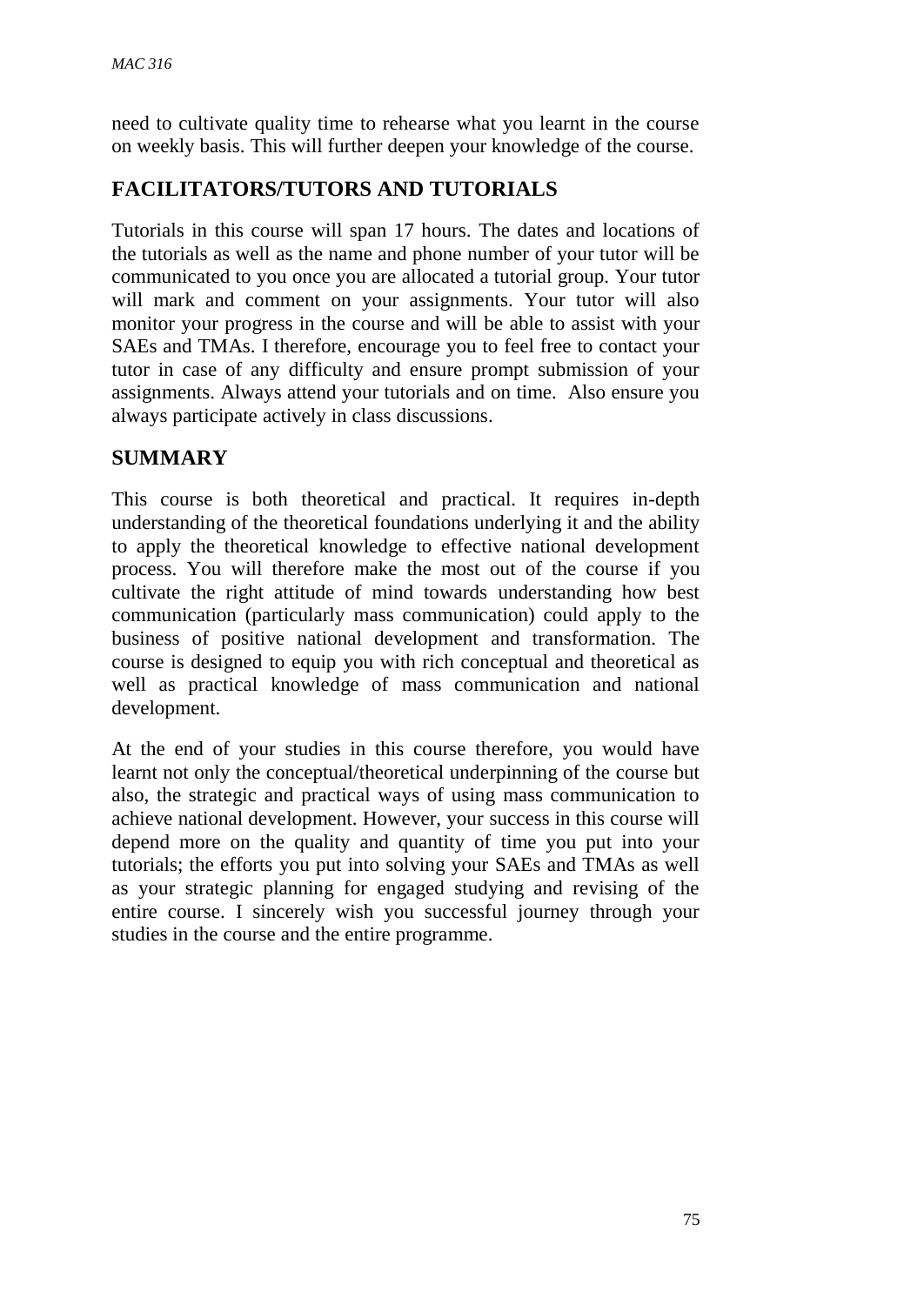# **COURSE GUIDE**

# **MAC 316 MASS COMMUNICATION AND NATIONAL DEVELOPMENT**

| Course Team |                                                 | Levi Chinaka Nwodu (Course Writer)               |  |  |  |
|-------------|-------------------------------------------------|--------------------------------------------------|--|--|--|
|             |                                                 | Anambra State University                         |  |  |  |
|             |                                                 | Mr. Adile Iroajugh (Course Editor) - Delta State |  |  |  |
|             | University                                      |                                                  |  |  |  |
|             | Chuks O. Enwerem (Course Coordinator) - NOUN    |                                                  |  |  |  |
|             | Dr. Jonathan E. Aliede (Programme Coordinator)- |                                                  |  |  |  |
|             | NOI IN                                          |                                                  |  |  |  |

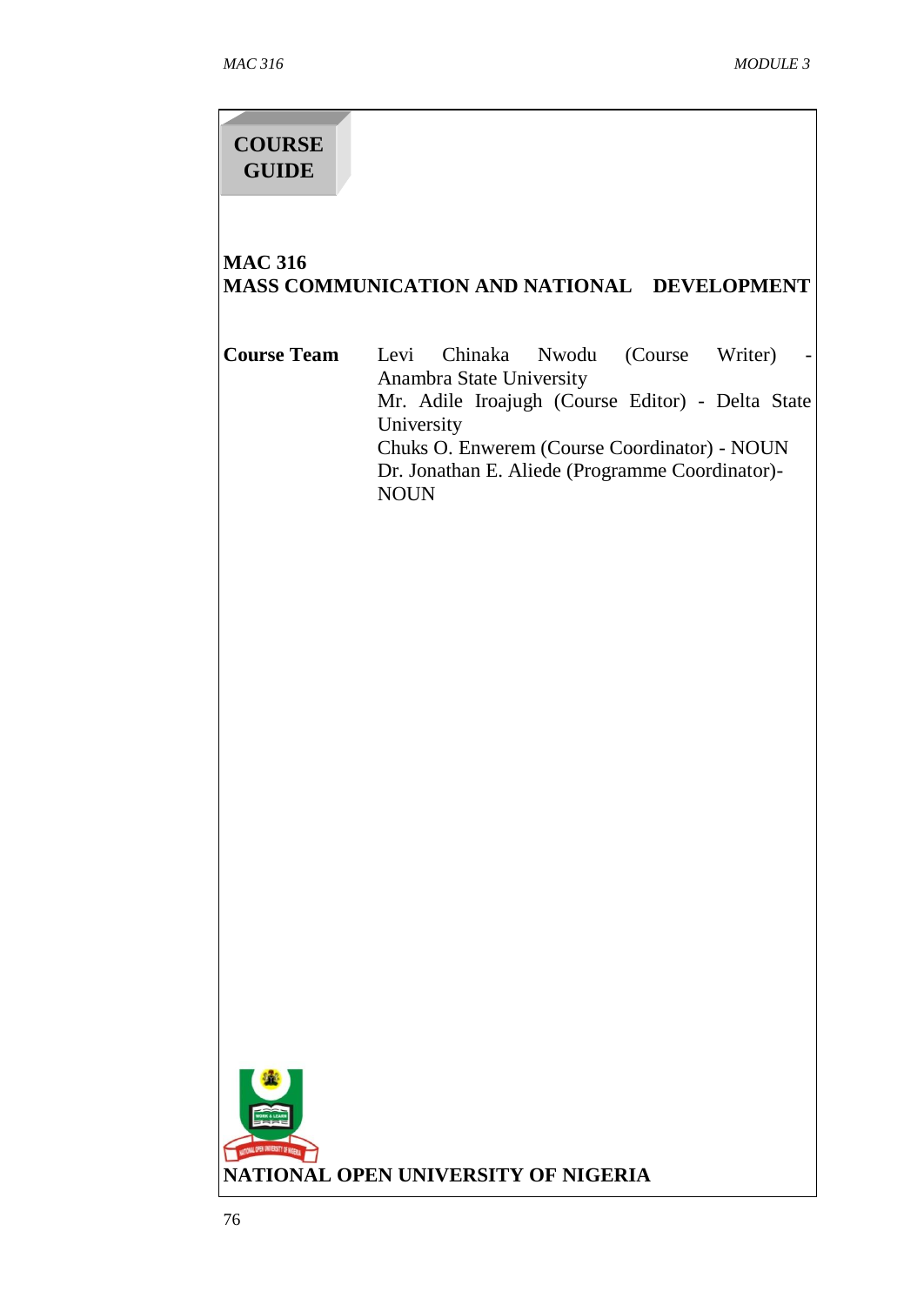National Open University of Nigeria Headquarters 14/16 Ahmadu Bello Way Victoria Island Lagos

Abuja Office 5 Dar es Salaam Street Off Aminu Kano Crescent Wuse II, Abuja

e-mail: [centralinfo@nou.edu.ng](mailto:centralinfo@nou.edu.ng) URL: [www.nou.edu.ng](http://www.nou.edu.ng/)

Published by: National Open University of Nigeria

Printed 2013

Reprinted 2015

ISBN: 978-058-303-3

All Rights Reserved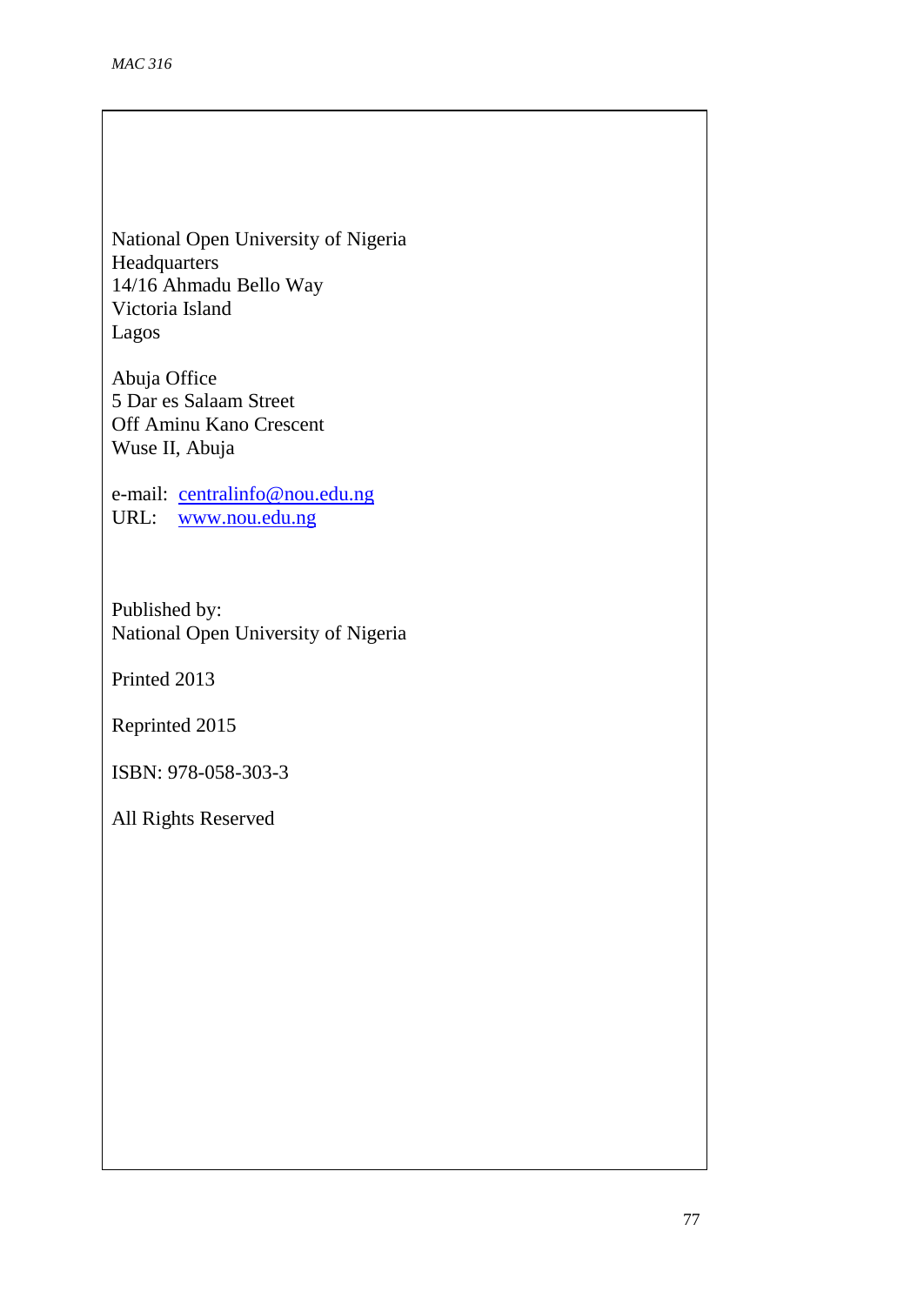# **CONTENTS PAGES**

| 1V   |
|------|
| 1V   |
| 1V   |
| 1V   |
| v    |
| V    |
| V1   |
| V11  |
| V11  |
| V11  |
| V11  |
| V111 |
| viii |
|      |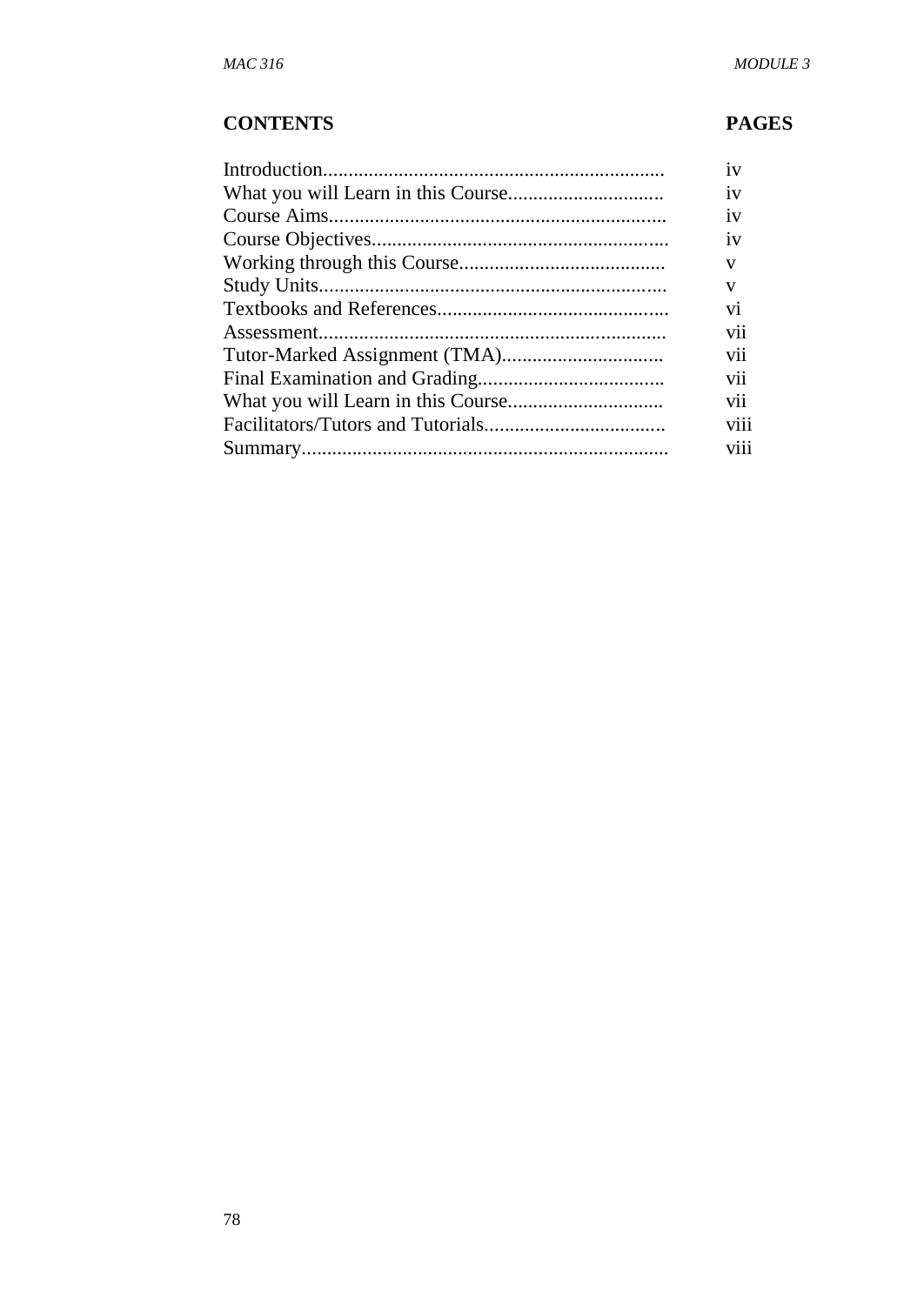# **INTRODUCTION**

This course, MAC 316 Mass Communication and National Development, is designed for undergraduate students of mass communication. The course provides you with basic and applicatory knowledge of the role of mass communication in national development. At the end of this course, you are expected to have acquired sufficient knowledge of communication skills and approaches for enhancing development process. You will also learn the paradigms and theories of development and their relevance in the study of mass communication and national development.

# **WHAT YOU WILL LEARN IN THIS COURSE**

Precisely, as you go through this course, you are expected to have indepth understanding of the use of mass communication tools, skills and strategies to promote, advocate and mobilise support for sustained national development programmes in Nigeria. You are also expected to acquaint yourself with mainstream literature in mass communication and national development; the major discussion that embed the literature and be able to apply the basic concepts of communication and development in productive learning and conduct of successful case studies.

# **COURSE AIM**

This course aims at giving you in-depth understanding of the use of mass communication tools, skills and strategies to promote, advocate and mobilise support for sustainable national development in Nigeria.

# **COURSE OBJECTIVES**

At the end of this course, you should be able to:

- explain the concept of communication
- discuss the various perspectives on the concept of development
- define urban, rural and national development
- state specific features for determining national development
- enumerate the basic distinguishing factors between developed and developing nations
- dicuss development paradigms, models and theories
- explain the relevance of communication strategies to national development
- analyse how the 5Ps of marketing can be applied in the process of communication for development
- highlight national development challenges of Nigeria as a nation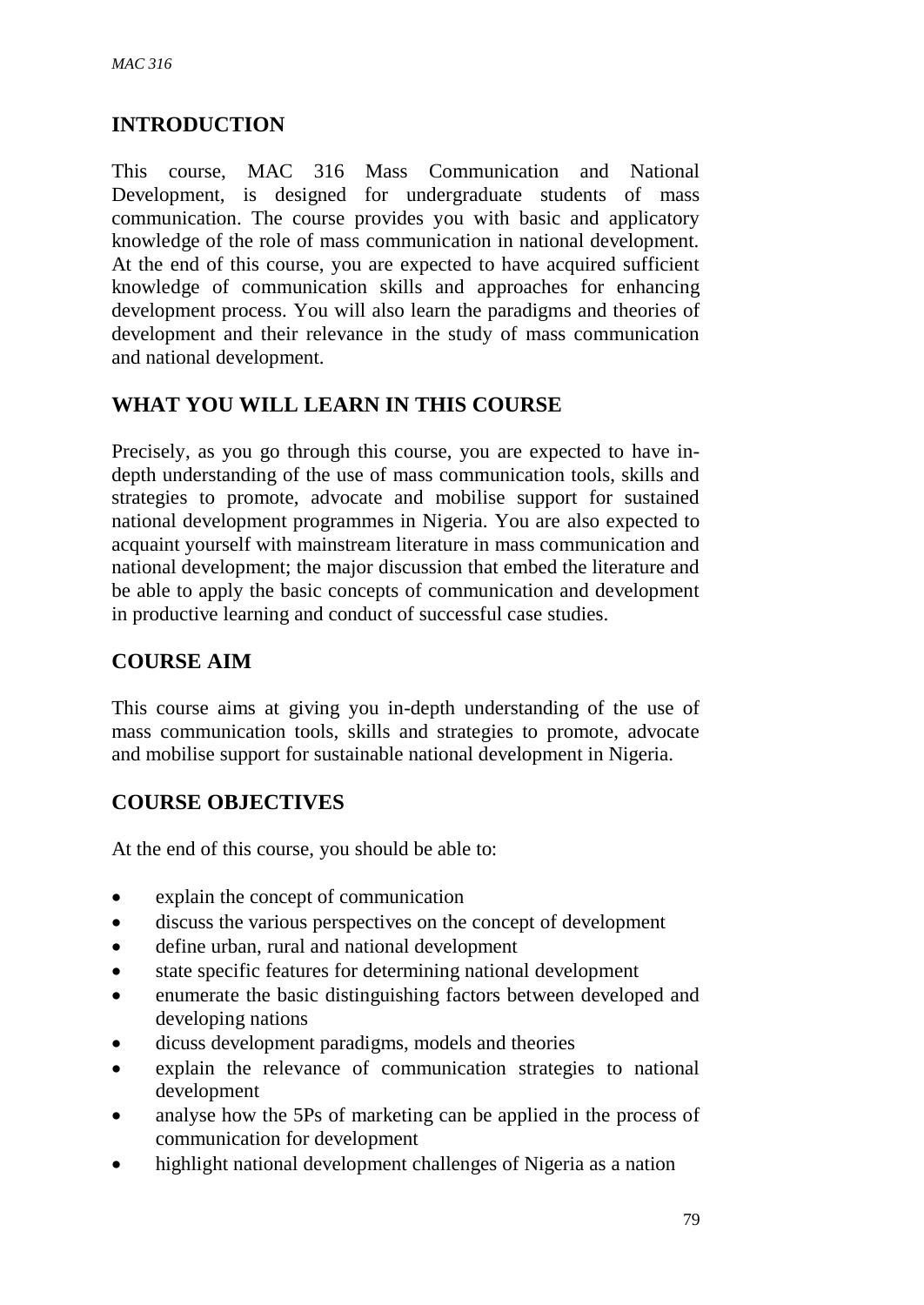- explain the relevance of research in communication process for national development
- enumerate the various stages of research interests in communicating for national development
- discuss briefly the history of mass media in Nigeria
- state the potentials of various organs of mass communication in promoting national development
- highlight the limitations of each of the organs of mass communication
- enumerate the specific areas each of the medium can be used for national development

# **WORKING THROUGH THIS COURSE**

This course guide therefore, offers you informative insights into the course contents. It also provides you with a list of relevant materials you will need to gain adequate familiarity with an in-depth understanding of the subject matter. The course design is structured in such a way that would enable you gain far reaching insight into the course. It will engage you into productive thinking through the underlying principles and theories of issues you will study. It will also serve as a guide post to effective management of social transformation campaigns during and after the course of your study.

# **STUDY UNITS**

This course is packaged in five modules of varying units and lengths. The modules and the corresponding units are as follows.

## **Module 1 Getting Started: Conceptualising Mass Communication and National Development**

- Unit 1 Meaning, Nature and Levels of Communication
- Unit 2 Perspectives on the Concept of Development
- Unit 3 Meaning and Essence of National Development
- Unit4 Understanding the Fusion between Communication and Development

### **Module 2 Overview of Development Paradigms, Models and Theories**

Unit 1 The Dominant Paradigm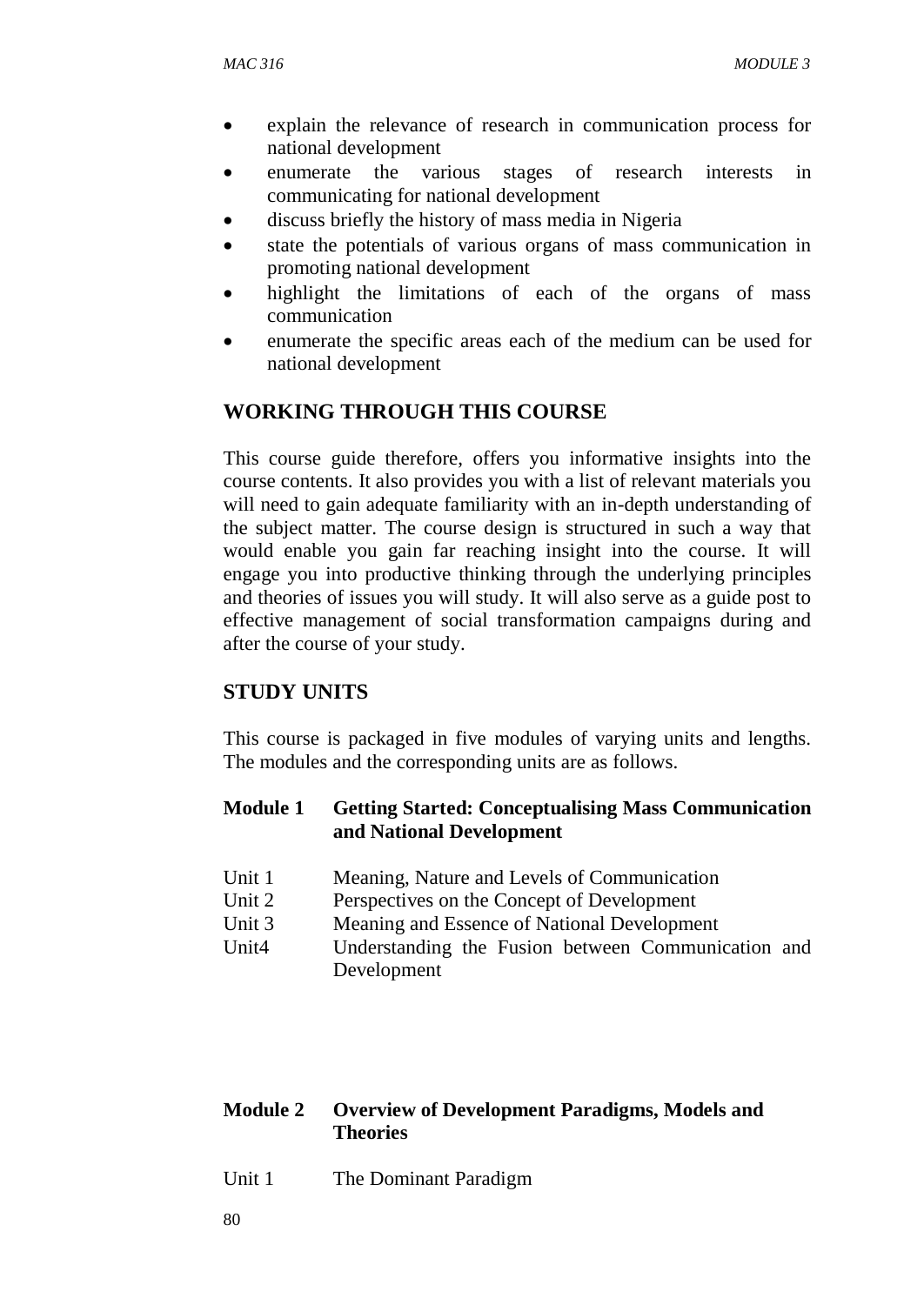| Unit 2<br>Unit 3 | The Marxist/Socialist Paradigm<br>The Emancipatory Paradigm |  |  |
|------------------|-------------------------------------------------------------|--|--|
| <b>Module 3</b>  | <b>Communication Strategies for National Development</b>    |  |  |
| Unit 1           | Patron-Client Model                                         |  |  |
| Unit 2           | <b>ACADA</b> Model                                          |  |  |
| Unit 3           | Social Marketing Approach                                   |  |  |
| <b>Module 4</b>  | <b>Communication Research and National Development</b>      |  |  |
| Unit 1           | National Development Challenges in Nigeria                  |  |  |
| Unit 2           | Communication Research Interests in<br><b>National</b>      |  |  |
|                  | <b>Development Challenges</b>                               |  |  |
| <b>Module 5</b>  | <b>Mass Communication and National Development</b>          |  |  |
| Unit 1           | An Overview of Media of Mass Communication in Nigeria       |  |  |
| $I$ Init $2$     | Strengths and Weaknesses of Media of Mass                   |  |  |

Unit 2 Strengths and Weaknesses of Media of Mass Communication in Nigeria

Unit 3 Functions of Mass Media in National Development

It is important to note that every module offers you a listing of all the units therein. Each unit also offers you the content outlines, introduction and objectives with the main content preceding each unit. Self-Assessment Exercises (SAEs) will be provided to enhance learning, comprehension, internalisation and retention of what you read. To further enhance learning and effectively monitor your progress on the course, every unit will end with tutor-marked assignment which you are to work on and submit for marking.

# **TEXTBOOKS AND REFERENCES**

Enormous effort was made to provide you with in-depth and useful materials you need to pass this course. However, you will find at the end of each unit, a listing of relevant reference materials you may consult at your convenient time to enhance your understanding of the course. I therefore, expect that you would make out time to consult as many of the relevant reference materials as possible within the time available to you even before attempting to do your exercises.

# **ASSESSMENT**

To excel in this course, you would undergo two important assessments. These are Self-Assessment Exercises (SAEs) and Tutor-Marked Assignment (TMA). Though you are not to submit the answers to SAEs questions to your tutor, it is importance you take it serious as it would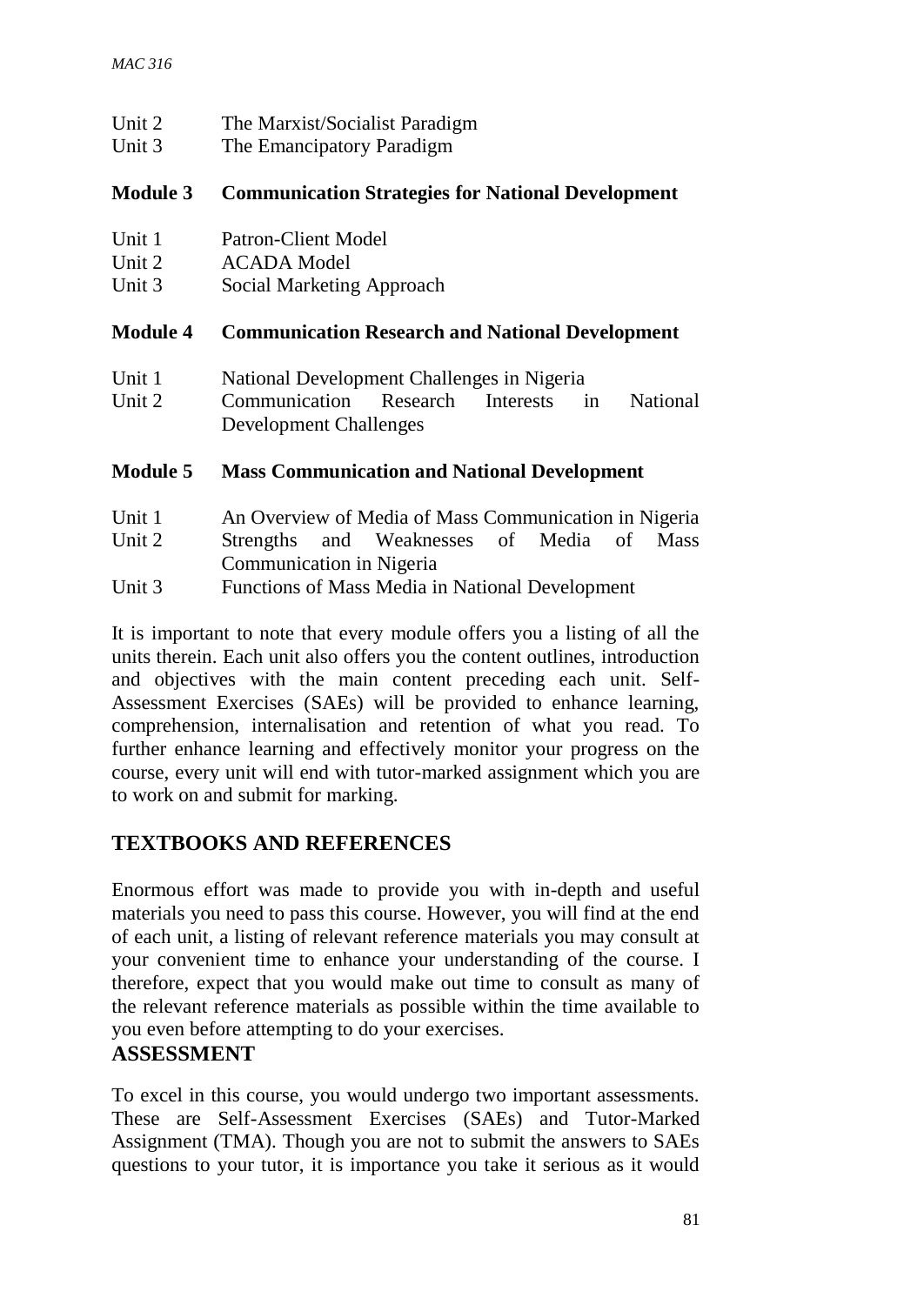help you to assess your own understanding of the course. It would also help you to identify the areas you need to improve on as the tutorials progresses. The tutor-marked assignment should also be taken serious and carefully answered. It should be properly filled in your assignment file for submission and marking. Your performance in this exercise counts a lot as 30% of your total score on the course depends on it. You are once again encouraged to take it serious.

#### **TUTOR-MARKED ASSIGNMENT**

You will find at the end of every unit, a tutor-marked assignment. I expect that you will carefully answer the assignments and put them in your assignment file for submission as instructed. Note that this course guide does not contain any tutor-marked assignment questions. You will find them in virtually all the units of every module in the main course details.

### **FINAL EXAMINATION AND GRADING**

As a two-credit course, the final examination for this course will last for two hours. The examination will count for 70% of the total course grade. Note again that the tutor-marked assignment will be 30% of the total grade. So, your score in the tutor-marked assignment plus your score in the final examination will determine your final grade in this course. The examination questions will reflect to a large extent, the SAEs and TMAs which you are expected to have answered while studies on the course last. I advise you make proper use of the time you have between the completion of the units and the examination to revise the whole course. You will find this exercise useful as it will help you to be familiar with SAEs and TMAs before your final examination.

### **WHAT YOU WILL LEARN IN THIS COURSE**

To excel in this course, you will need to review your knowledge of ''introduction to mass communication''. This will certainly refresh your mind on the meaning and levels of communication as well as the importance of mass communication in any society. Although the main course manual is well detailed and comprehensive, you will need to purchase at least, two textbooks out of the number of textbooks recommended to you. This will aid your mastery of the course. You may also need to visit some websites for additional reference materials that will facilitate your understanding of the course.

Also, you will need to visit institutional/organisational libraries, particularly the ones owned by development intervention orientated institutions/organisations like the World Bank, UNICEF, UNDP, USAID, DFID etc. for additional insights into their communication plans, strategies and actions in development process. Finally, you will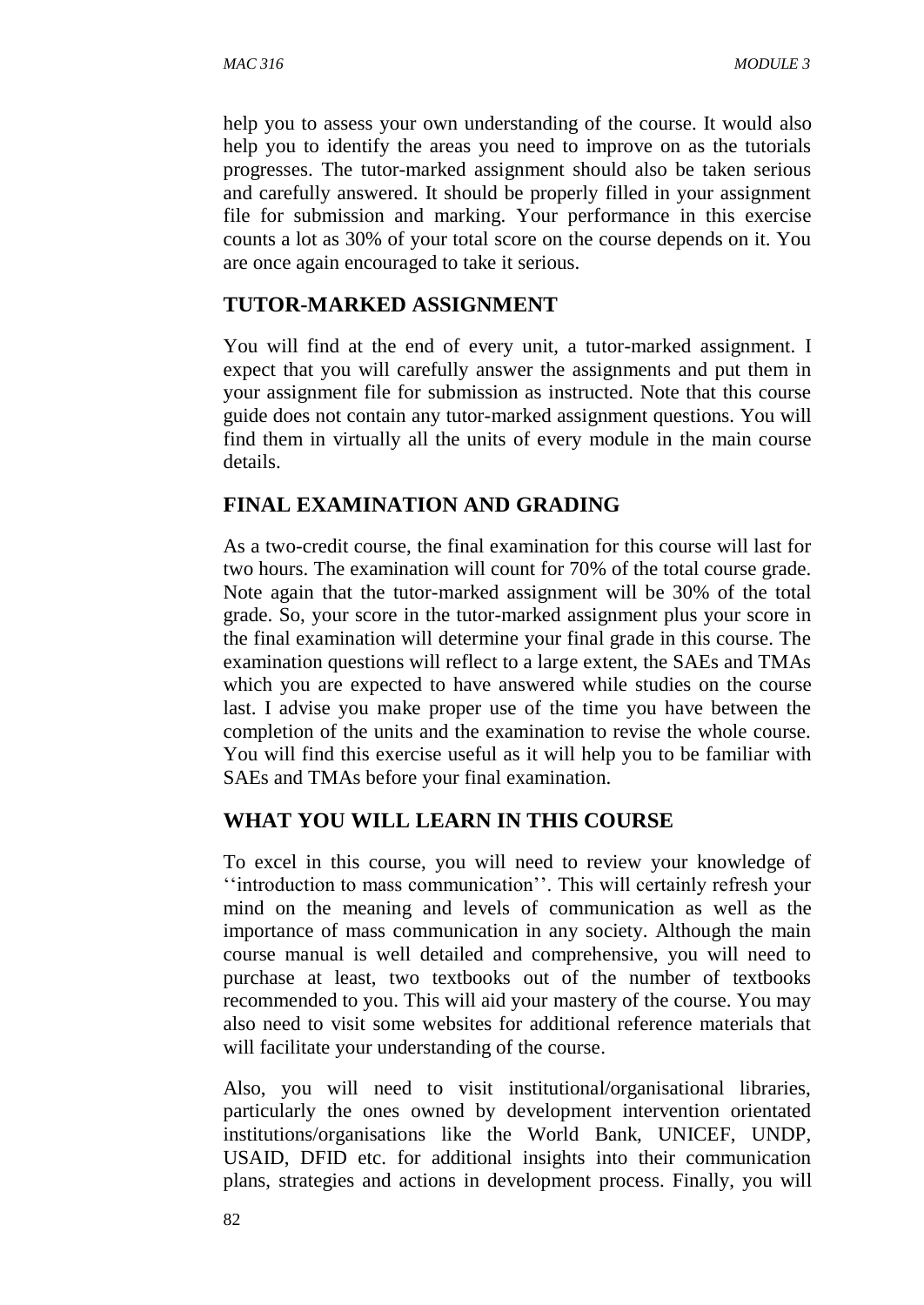need to cultivate quality time to rehearse what you learnt in the course on weekly basis. This will further deepen your knowledge of the course.

# **FACILITATORS/TUTORS AND TUTORIALS**

Tutorials in this course will span 17 hours. The dates and locations of the tutorials as well as the name and phone number of your tutor will be communicated to you once you are allocated a tutorial group. Your tutor will mark and comment on your assignments. Your tutor will also monitor your progress in the course and will be able to assist with your SAEs and TMAs. I therefore, encourage you to feel free to contact your tutor in case of any difficulty and ensure prompt submission of your assignments. Always attend your tutorials and on time. Also ensure you always participate actively in class discussions.

# **SUMMARY**

This course is both theoretical and practical. It requires in-depth understanding of the theoretical foundations underlying it and the ability to apply the theoretical knowledge to effective national development process. You will therefore make the most out of the course if you cultivate the right attitude of mind towards understanding how best communication (particularly mass communication) could apply to the business of positive national development and transformation. The course is designed to equip you with rich conceptual and theoretical as well as practical knowledge of mass communication and national development.

At the end of your studies in this course therefore, you would have learnt not only the conceptual/theoretical underpinning of the course but also, the strategic and practical ways of using mass communication to achieve national development. However, your success in this course will depend more on the quality and quantity of time you put into your tutorials; the efforts you put into solving your SAEs and TMAs as well as your strategic planning for engaged studying and revising of the entire course. I sincerely wish you successful journey through your studies in the course and the entire programme.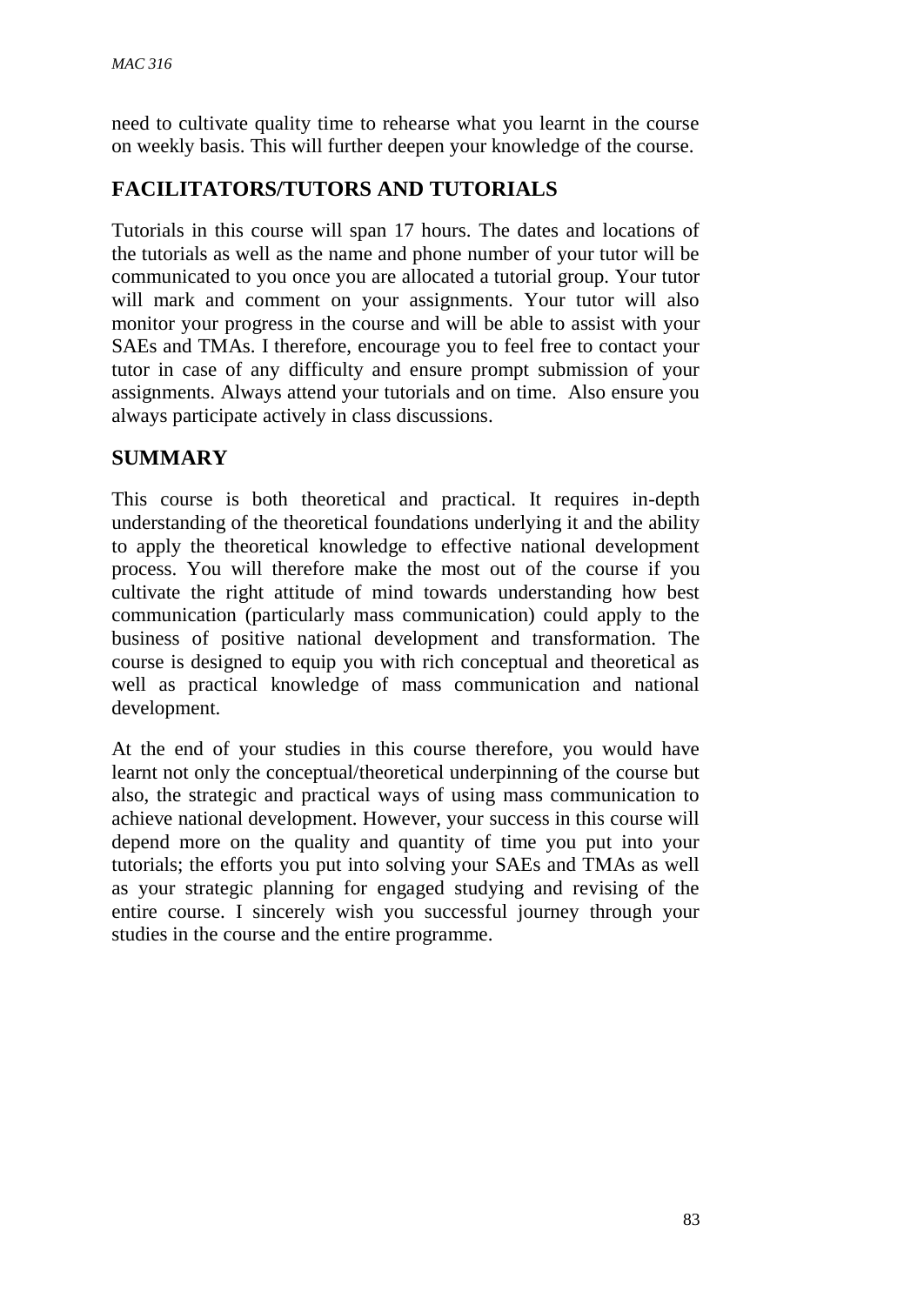# **MODULE 1 GETTING STARTED: CONCEPTUALISING MASS COMMUNICATION AND NATIONAL DEVELOPMENT**

- Unit 1 Meaning, Nature and Levels of Communication
- Unit 2 Perspectives on the Concept of Development
- Unit 3 Meaning and Essence of National Development

# **UNIT 1 MEANING, NATURE AND LEVELS OF COMMUNICATION**

#### **CONTENTS**

- 1.0 Introduction
- 2.0 Objectives
- 3.0 Main Content
	- 3.1 What is Communication?
	- 3.2 Levels of Communication
	- 3.3 Definitions and Characteristics of Mass Communication
- 4.0 Conclusion
- 5.0 Summary
- 6.0 Tutor-Marked Assignment
- 7.0 References/Further Reading

### **1.0 INTRODUCTION**

I assume you have read the course guide for this course. I also assume you are now familiar with the preliminary commentary on the course guide. This unit is the first of the four units that make up this module. The aim of this unit is to expose you the various levels and nature of communication. The unit is very important to you in that it lays the necessary background for the study of mass communication and national development.

### **2.0 OBJECTIVES**

At the end of this unit, you should be able to:

- explain the concept of communication
- identify the levels of communication
- discuss the nature or characteristics of various levels of communication.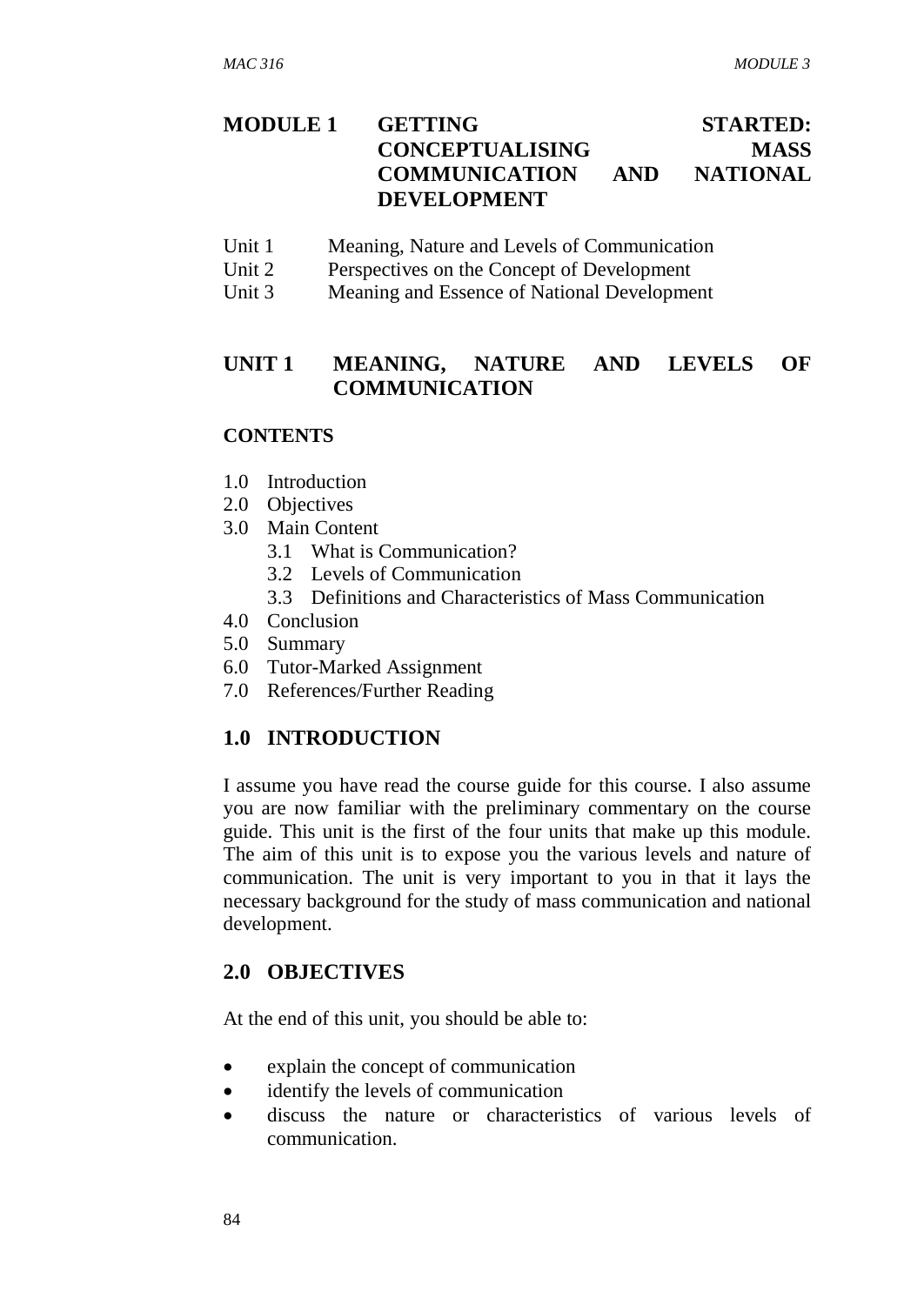# **3.0 MAIN CONTENT**

## **3.1 What is communication?**

Communication, as a concept, derives from a Latin word *communicare* which means make common. The import is to share. Today, the concept has evolved to involve sharing of ideas either between oneself or between one person and another person or group of persons. Regardless of the form, communication involves designing and sending message; receiving and interpreting message; and reacting to message so received.

Message of communication could be verbal, non-verbal or both. It is verbal when words alone are used to make expression or share meaning. On the other hand, communication is non-verbal when we use signs, symbols and gestures to communicate. We can also, communicate with words and signs at the same time to make meaning. In this case, the verbal communication is reinforced with the non-verbal codes to achieve emphasis and effectiveness.

The implication is that communication is a combination of verbal and non-verbal means of sharing ideas, feelings, opinions and other vital information between individuals, groups and varied audience members. It is the transmission of a message from a message originator called the source to a message receiver or group of receivers. Communication is a process that pervades every aspect of human interactions and development. Human beings therefore communicate continuously.

# **3.2 Levels of Communication**

Human communication can take place at various levels- these are intrapersonal, interpersonal, group and mass communication. We shall briefly discuss each of these levels of communication below.

1) Intra-personal communication

Everyone usually communicate within oneself. Often times, individuals ponder over an issue that is of concern to them. An individual can think or reflect upon an issue in order to arrive at a decision or solution to his/her problem. The same individual can also talk aloud to his/herself as is the case with soliloquy mostly over an issue that bothers him/her so much. When such is the case, the individual is said to be engaged in an intra-personal communication. It is called intra-personal communication because the message source doubles as the message receiver. Intrapersonal communication therefore involves a sender who doubles as the receiver; immediate feedback and highly personalised message.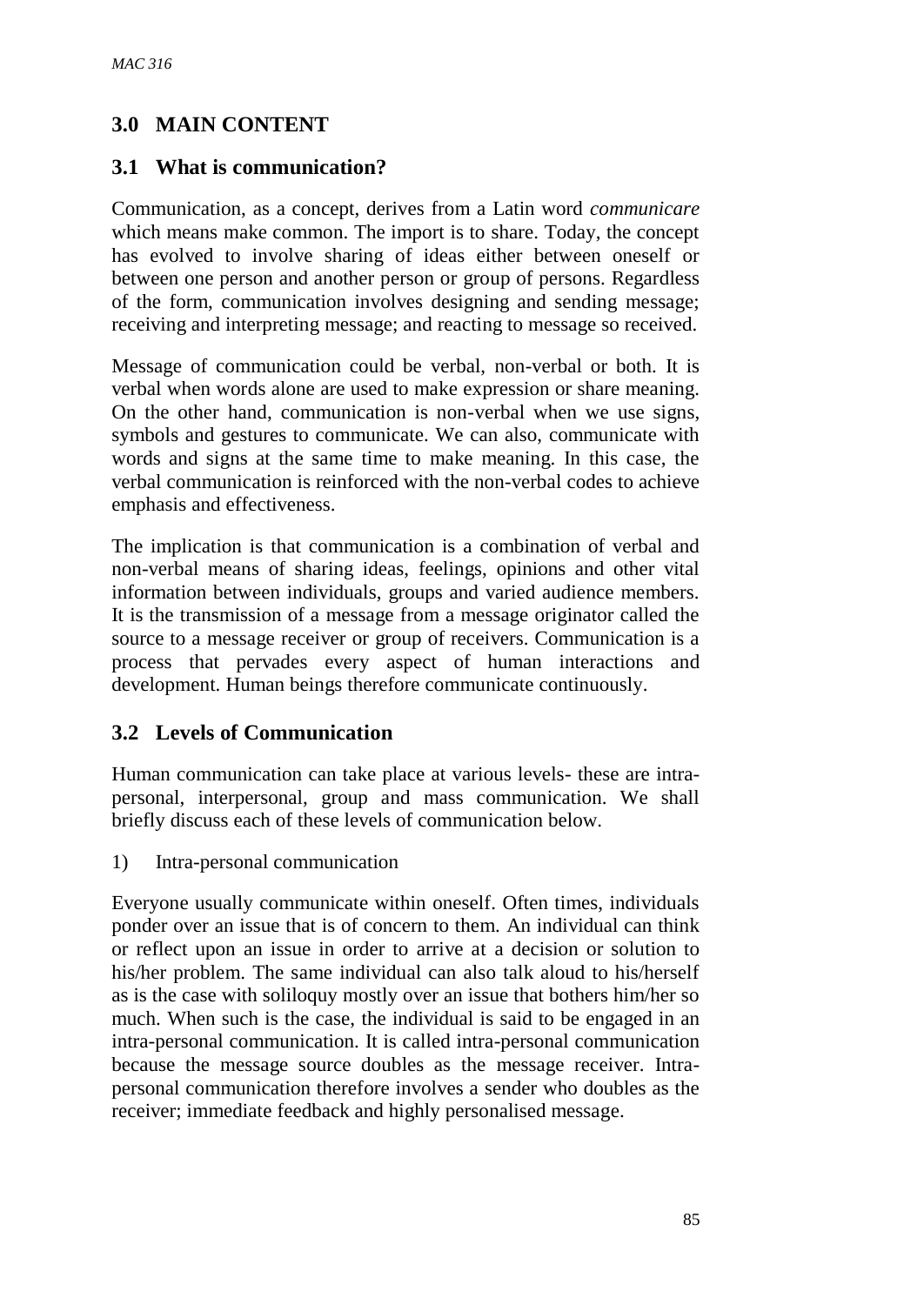#### 2) Interpersonal communication

This is the kind of communication between two or more individuals. In this case, the source of the message differs from the receiver or receivers. The common features of interpersonal communication are: 1) there is a sender who designs or encodes the message of communication; 2) There is a receiver or two receivers who differ(s) from the sender; 3) the receiver(s) interpret(s) or decode(s) the message; 4) the feedback is also immediate and the message is usually personalised between the individuals involved in the communication. Through interpersonal communication, we can influence others and be influenced by others.

#### 3) Group communication

Two aspects of group communication exist. These are small group communication and public speech. A group of individual numbering between three and 15, usually, engages in small group communication. Communication at this level, usually, centers on an issue of common interest to members of the group. Group communication is characterised by several senders but with one sender at a time; many receivers each of which has the potential of being a sender at a point in the communication process; communication is based on an issue of common interest to the group; feedback is usually immediate; and the message is highly depersonalised. In the case of public speech, the receivers now become audience members which, in essence, are diverse in nature and very large in number. The diverse nature of the audience of public speech often affects the understanding and interpretation of the message disseminated. However, public speeches are characterised by the following- (1) one or more senders- as is usually the case with crusade, political rally and public demonstrations; (2) receivers are described as audience and are usually heterogeneous and very large in number; (3) depending on the situation, the feedback can be immediate or delayed; and (4) public speech has potential of transforming into mass communication (that means it can be published or aired for wider public consumption).

#### 4) Mass Communication

This kind of communication usually gets to the audience via the instrument of mass media (radio, television, cinema, newspaper, magazine, book etc). Mass communication therefore is the process of reaching out to wider society with mass mediated messages. Here professional communicators take responsibility of packaging and disseminating information designed to arouse special or intended meanings in innumerable receivers called audience via an organ or combination of organs of mass media. It involves use of advanced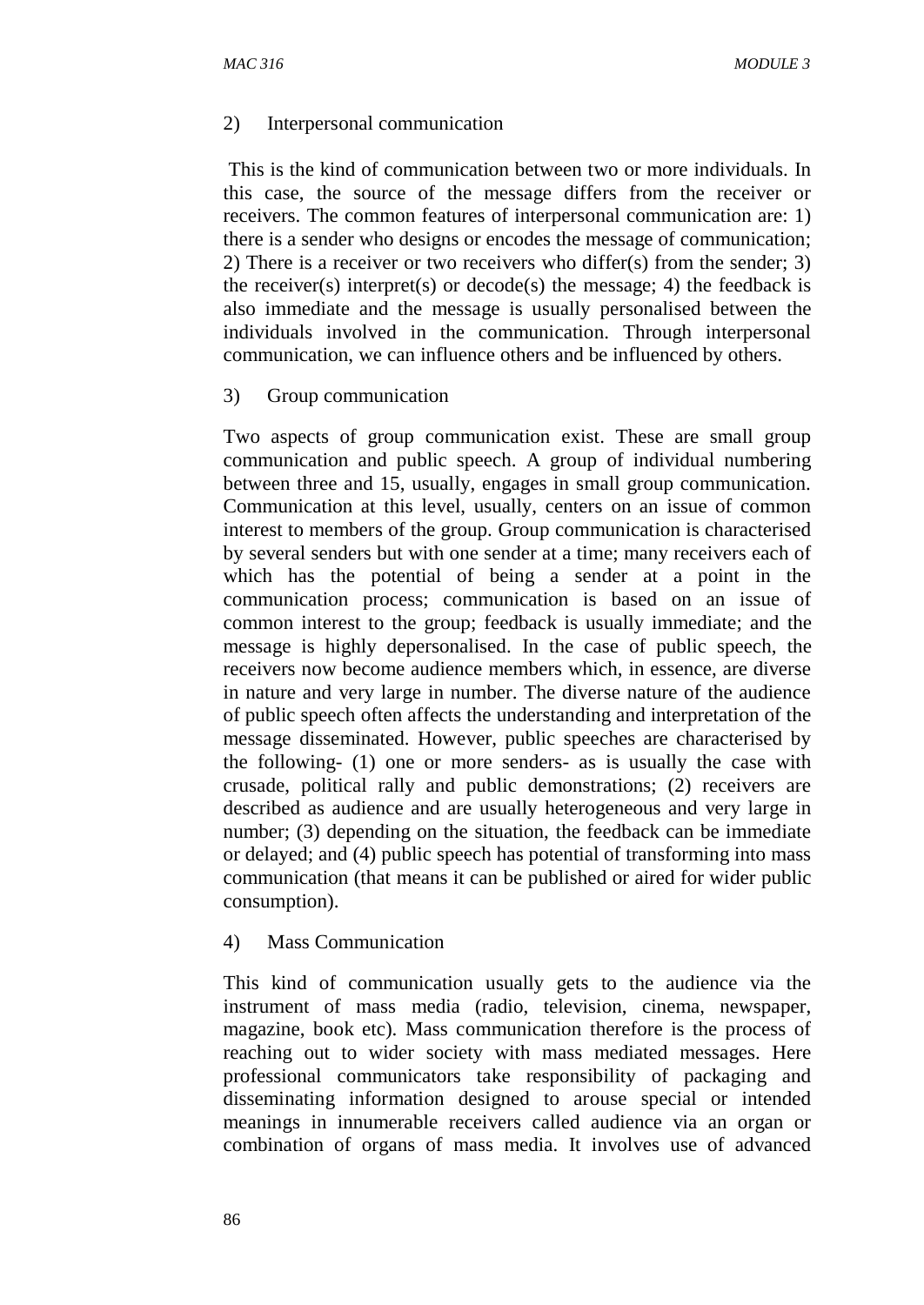technological devices to gather, sift, package and disseminate messages to diverse or heterogeneous audience.

### **SELF-ASSESSMENT EXERCISE**

Identify various levels of communication, stressing the unique characteristics of each level.

### **3.3 Definitions and Characteristics of Mass Communication**

There are several definitions of mass communication. We shall consider three definitions out of the lot.

- 1. Mass communication is "a process whereby professional communicators use the mass media to disseminate messages widely, rapidly and continuously, to arouse intended meanings in large and diverse audience in attempts to influence them in variety of ways" (De Fleur and Denis, 1994).
- 2. Mass communication is "the process of creating shared meaning between mass media and their audiences" (Baran, 1999).
- 3. Mass communication is "the process by which complex organisation with aid of one or more machines produces and transmits public messages that are directed to large, heterogeneous, and scattered audiences" (Dominick, 2009).

These definitions show that mass communication is a process. They also show that the process of mass communication involves continuously creating and sharing of meaning with messages targeted at wider public called audiences and transmitted through the mass media. Mass communication is therefore, characterised by:

- enlarged sources which constitute a conglomeration of professional communicators
- uncountable number of audience members who are usually heterogeneous in nature and are hardly known to each other
- feedback can range from immediate to delay and can be quantified or measured
- messages are disseminated through advanced technological devices
- message is to a large extent depersonalised.

The above characteristics or nature of mass communication clearly shows that this level of communication is very crucial in disseminating development information at the social level. Several scholarly definitions of mass communication, such as the ones above, clearly justifies that mass communication is an important tool of national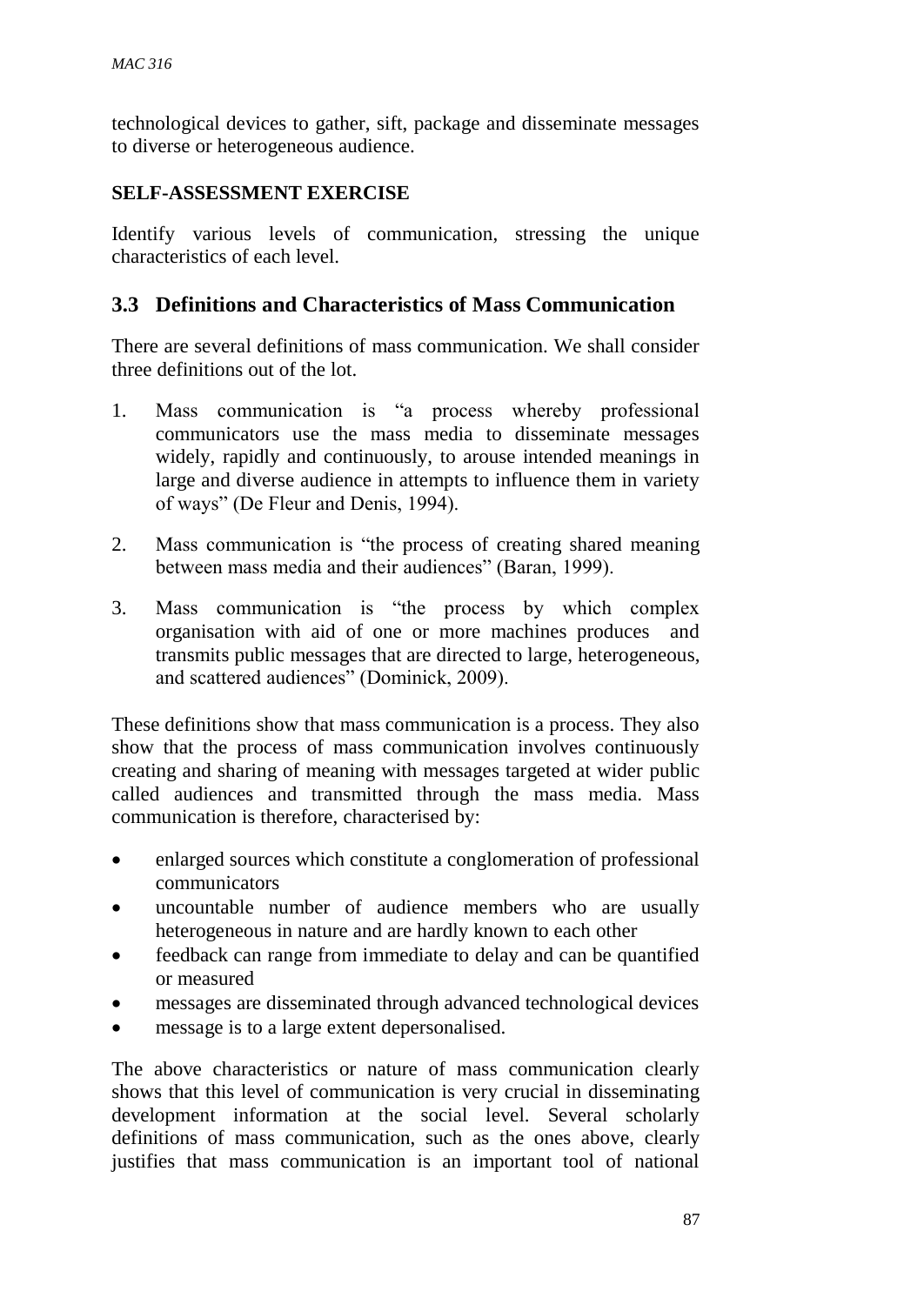development. Since mass communication is directed at large heterogeneous audiences, it is important that you study how the process of mass communication could be effectively utilised to achieve national development which is the intent of this course.

#### **SELF-ASSESSMENT EXERCISE**

Define and explain the concept of mass communication.

#### **4.0 CONCLUSION**

Our discussion so far shows that mass communication is very vital in human relation and also vital to the process of development. In fact, no meaningful development can occur in man's social, physical and even spiritual environment without communication. This has therefore, made the study of mass communication as well as national development most imperative.

#### **5.0 SUMMARY**

You have learnt in this unit various levels of mass communication. You have also learnt the technical definitions as well as the characteristics of mass communication. The conceptual discussion of mass communication here lays the foundation for the study of mass communication and national development.

#### **6.0 TUTOR-MARKED ASSIGNMENT**

Define "Mass Communication'', and state how it differs from other levels of communication.

#### **7.0 REFERENCES/FURTHER READING**

- Baran, S. J. (1999). *Introduction to Mass Communication: Media Literacy and Culture.* California: Mayfield Publishing Company.
- DeFleur, L. M. & Denis, E. (1994). *Understanding Mass Communication.* Illinois: Houghton Mifflin Company.
- Dominick, J. R. (2009). *Dynamics of Mass Communication: Media in Digital Age*. Boston: McGraw-Hill.
- Ndolo, I. S. (2006). *Interpersonal Communication: Selected Readings in Relationship.* Enugu: Rhyce Kerex Publishers.
- Nwodu, L. C. & Fab-Ukozor, N. T. (2003). *Communication Imperatives for Development.* Enugu: John Jacobs Classic Publishing Company Limited.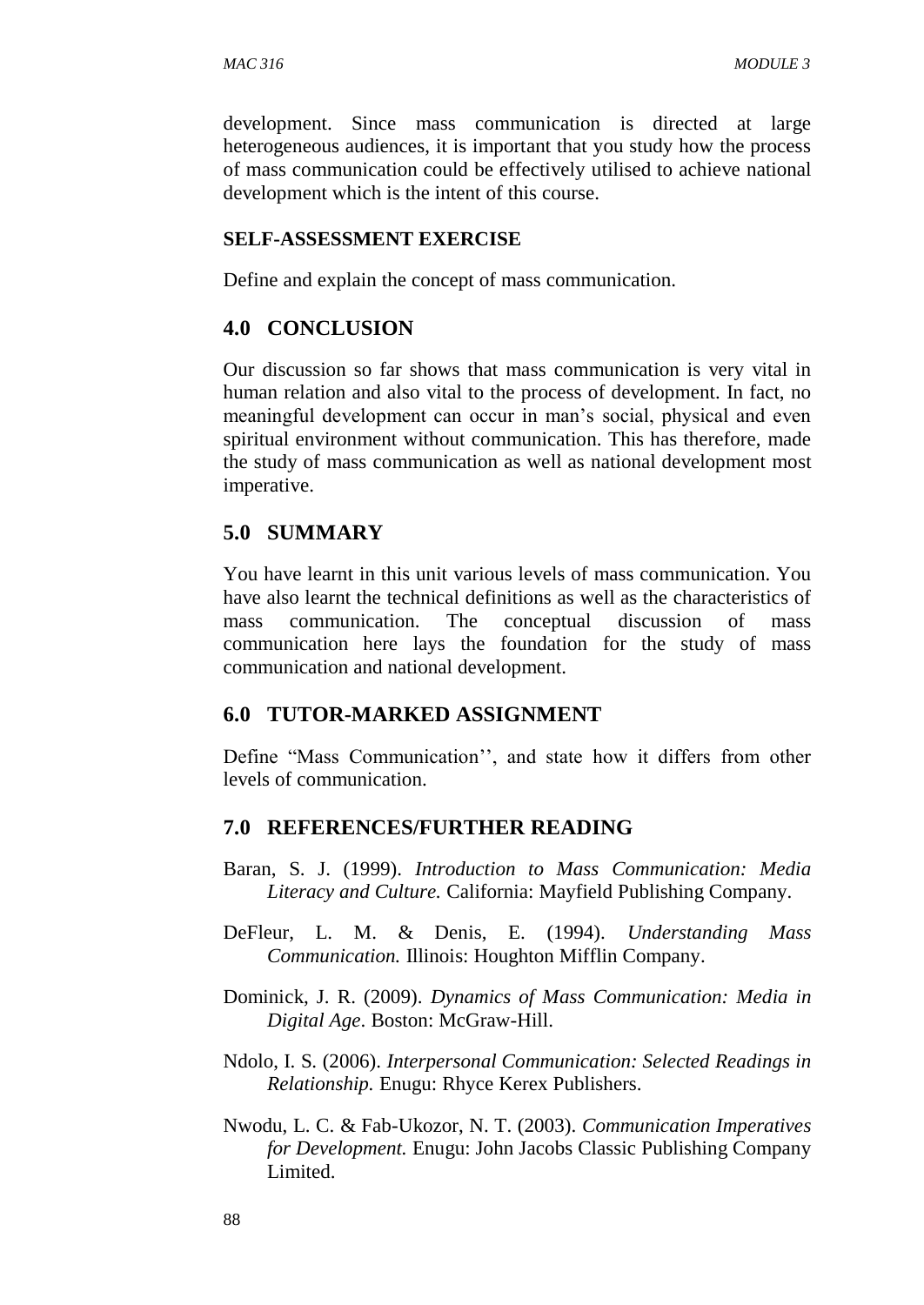# **UNIT 2 PERSPECTIVES ON THE CONCEPT OF DEVELOPMENT**

### **CONTENTS**

- 1.0 Introduction
- 2.0 Objectives
- 3.0 Main Content
	- 3.1 Economic Perspective of Development
	- 3.2 Political Perspective of Development
	- 3.3 Philosophical Perspective of Development
	- 3.4 Socio-Cultural Perspective of Development
	- 3.5 Holistic Sense of Development
	- 3.6 Relationship between Communication and Development
- 4.0 Conclusion
- 5.0 Summary
- 6.0 Tutor-Marked Assignment
- 7.0 References/Further Reading

# **1.0 INTRODUCTION**

The word 'development' ranks among the most loosely used terms in social science literature. For this reason, professionals in diverse fields of learning tend to perceive development from their various narrow professional points of views. This unit is therefore aimed at discussing some of the different perspectives of development.

# **2.0 OBJECTIVES**

At the end of this unit, you should be able to:

- explain the economic perspective of development
- highlight the political perspective of development
- discuss the philosophical perspective of development
- analyse the socio-cultural perspective of development
- describe the holistic sense of development.

# **3.0 MAIN CONTENT**

# **3.1 Economic Perspective of Development**

As we noted in the introduction, development has been defined by different professionals in different ways. In economic sense, development has been defined, variously, as shown below.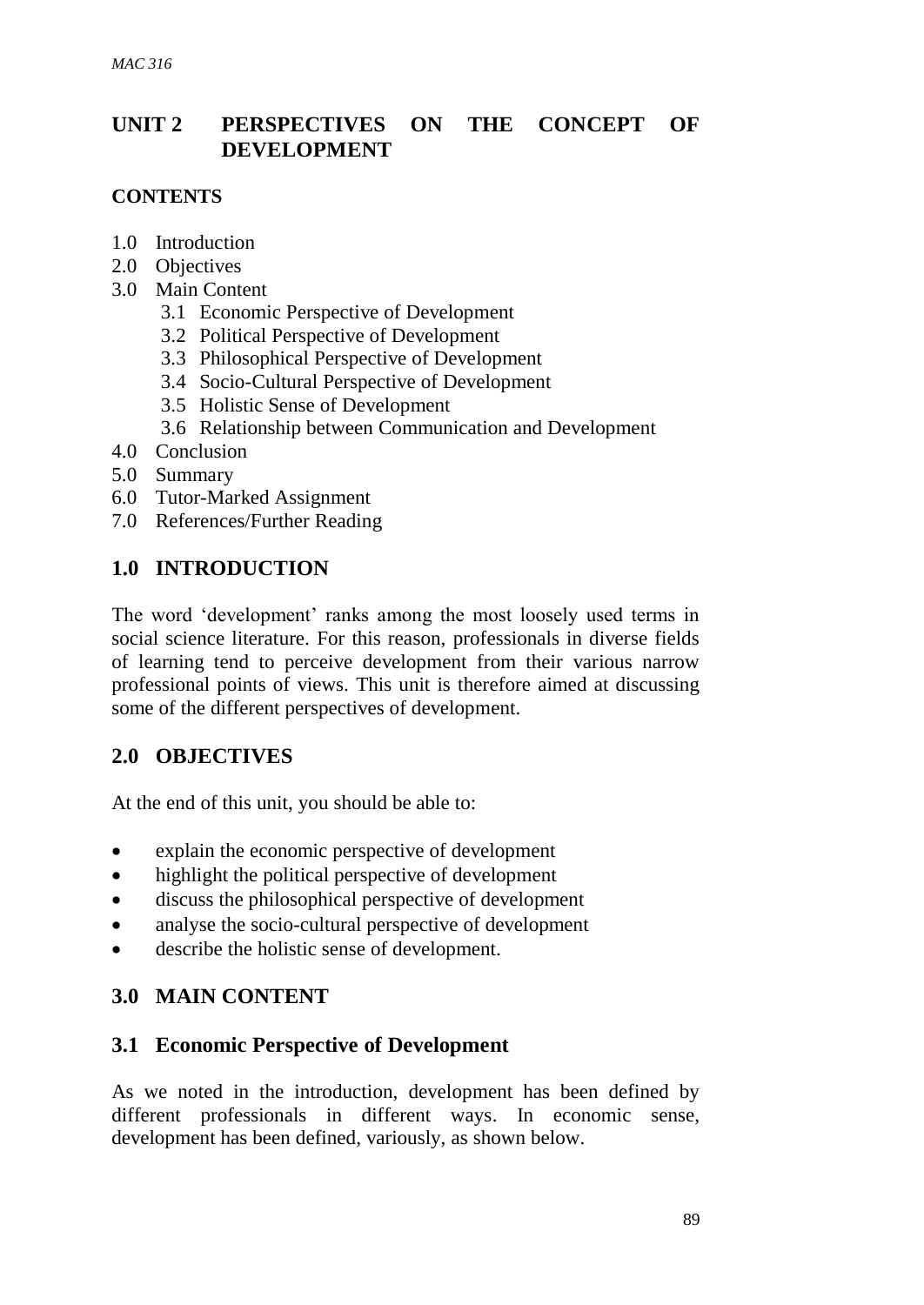- 1. It is economic change that realistically enhances people's earnings in addition to raising their living standards via large scale production of goods and services (Nwodu and Fab-Ukozor, 2003).
- 2. It is the capacity of a national economy whose initial economic condition has been more or less static for a long time, to generate and sustain an annual increase in its gross national product at rates of, perhaps, 5% to 7% or more (Todaro and Smith, 2003).
- 3. It is the maximisation of growth of the GNP through capital accumulation and industrialisation (Meier, 1989).

The import of the above definitions is that development in economic sense is all about growth measured in terms of gross national product (GNP). A nation is therefore said to be developed if there is sustained upward growth from original static condition to an appreciable increase in the nation's GNP. In this context therefore, the indices of development are:

- growth in Gross National Product (GNP)
- equitable distribution of income/increased per capita income
- poverty reduction and increased output per man
- low rate of unemployment
- increase in industrialisation and productivity.

#### **SELF-ASSESSMENT EXERCISE**

Mention and discuss the indices for measuring development and growth in economic sense.

# **3.2 Political Perspective of Development**

Development, in political parlance, is concerned with stable, inclusive and integrative polity. It is all about the enthronement of a political system that is all embracing and cohesive. Development is, therefore, defined as conscious effort at building a virile nation. By implication development equates nation building (Pye, 1962). In this context, the indices of development are:

- peaceful process of power succession regardless of the pattern of governance
- cultural and ethnic integration
- greater political tolerance
- greater citizen participation in political process and activities
- enormous respect for fundamental human rights.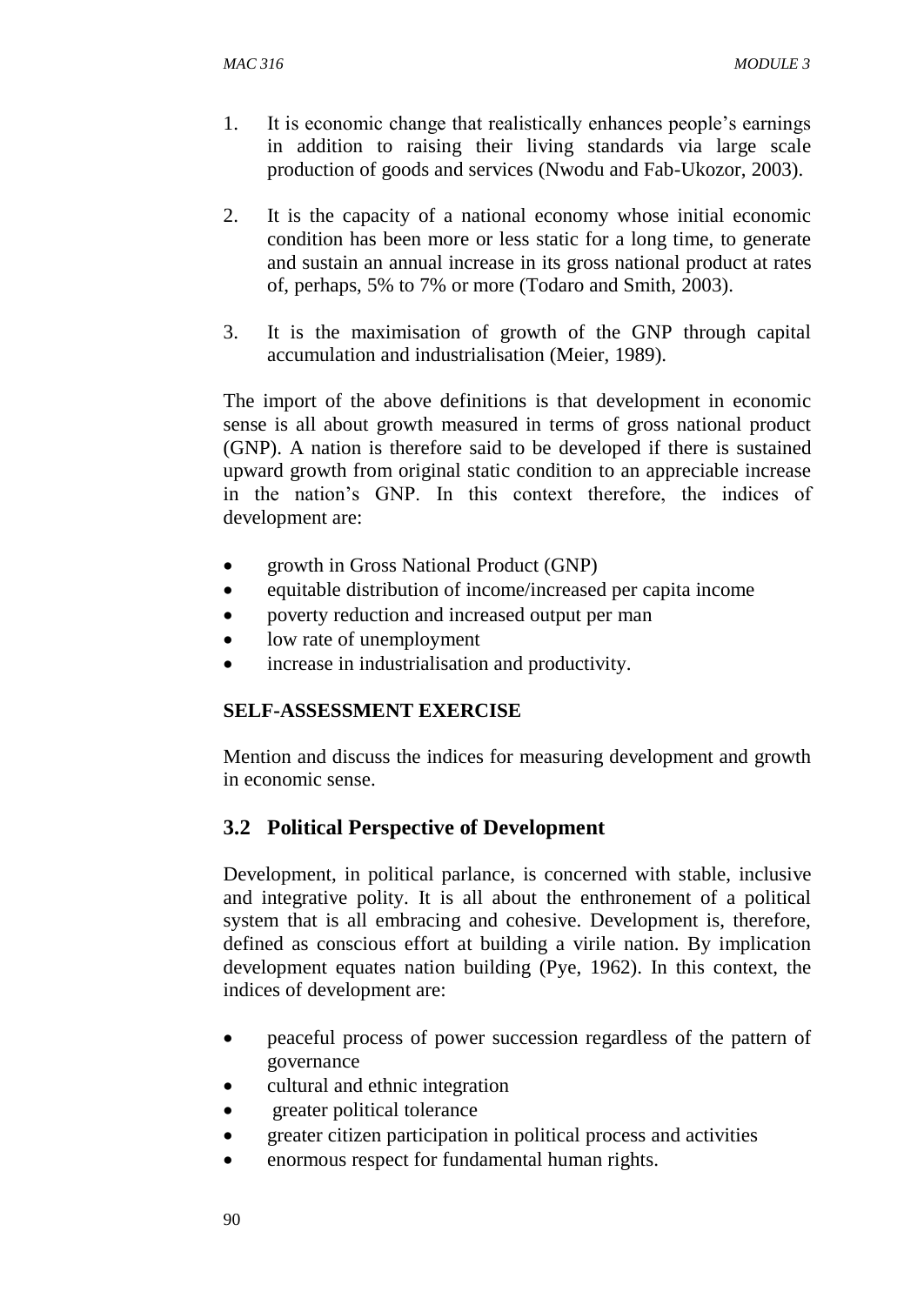### **SELF-ASSESSMENT EXERCISE**

What is development in the context of political science?

# **3.3 Philosophical Perspective of Development**

Philosophers are not really concerned with material aspect of development. Their concern however, is on man's mental health. Development, therefore, is easily associated with the level of mental alertness. The emphasis is on mental capacity to think right and ability to properly adjust to societal norms and values. According to Nwodu and Fab-Ukozor (2003), development in this context refers to "the attainment of meaningful degree of mental alertness, and the sophistication of human faculties to the level the individual in society cannot only reason well but also, adopt a logical approach to issues arising from human society". This definition clearly shows that the indices of development, in philosophical sense, are:

- possession of high mentality
- possession of highly developed faculties
- ability to reason well and adjust properly to the social system
- ability to understand and interpret social trends.

# **3.4 Socio-Cultural Perspective of Development**

The major concern here is on socio-cultural perspective of development. Development in this context is concerned with conscious move away from primordial and archaic cultures to a more cohesive, dynamic and secular ones. The human society is said to be developed when such society creates conducive atmosphere for:

- social mobilisation i.e. where the units of the society operate in a social climate that encourages solidarity and the spirit of oneness
- cultural secularity i.e. where socio-political actions and activities are based on high level of rationality and empiricism
- high prevalence of universalistic norms i.e. human conducts and behaviours are guided by laws that are universal
- recognition of achievement over and above ascription i.e. individuals occupy positions of authority on the basis of merit rather than on basis of family status and other demographic factors.

### **SELF-ASSESSMENT EXERCISE**

Explain development from a socio-cultural perspective.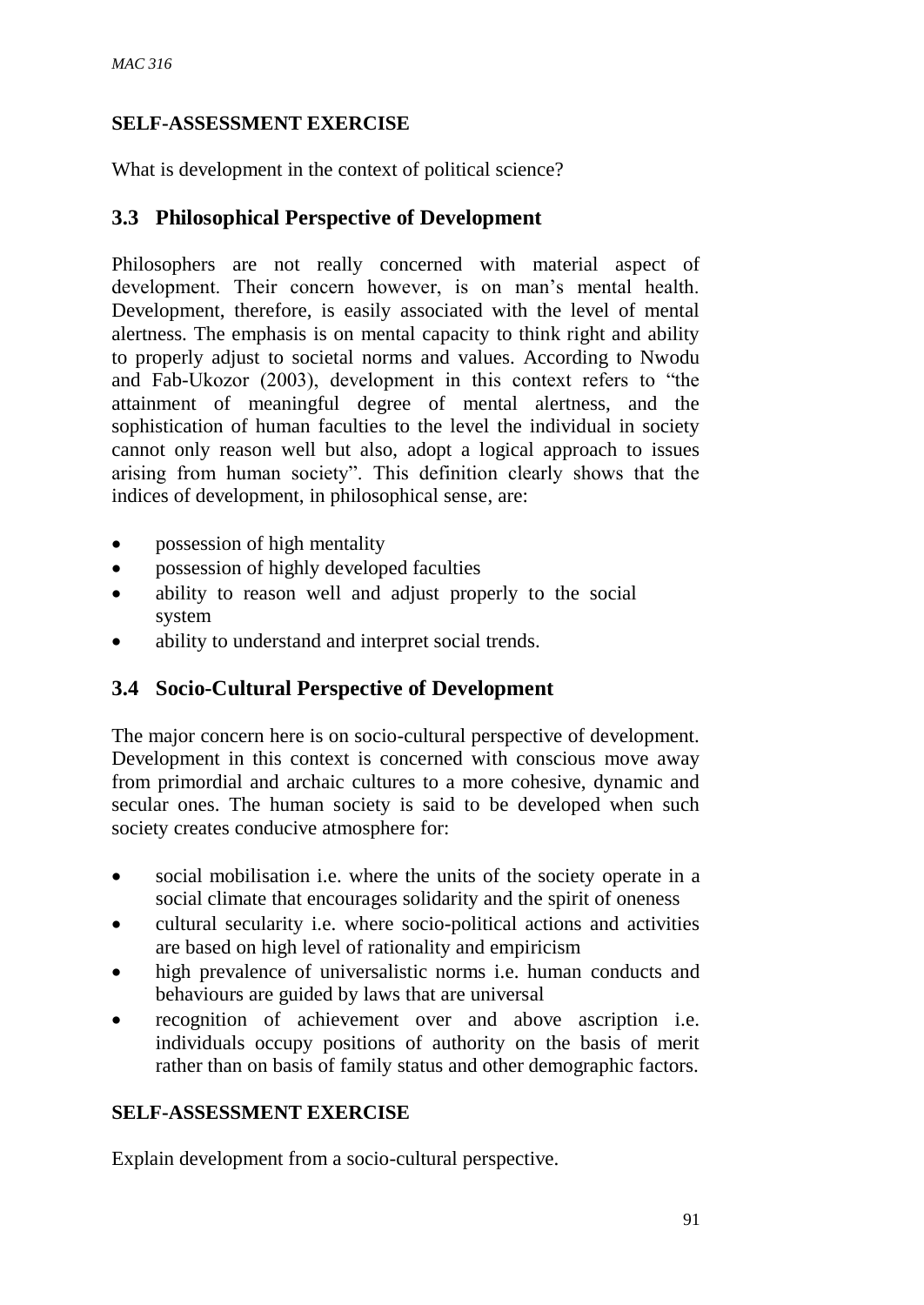### **3.5 Holistic Sense of Development**

We have taken a look at various dimensions of development from different fields in social sciences. While it can be reliably said that all the definitions are right in their respective narrow perspectives, it is important to emphasis that none actually captured the true essence of development in its entirety. This segment is therefore meant to look at development not from a narrow professional perspective but from holistic sense of it as a social science term or concept.

It is important to state here that we may not really capture the true essence of development without examining few definitions from radical modernistic thinkers. Let us therefore consider a few of the definitions that tend to reflect broad sense of holistic development. Broadly defined therefore, development is:

- 1. concerned with improving the human, cultural, socio-economic and political conditions of the individual, and consequently, of society (Moemeka, 1989).
- 2. multifaceted in process, in human society. At the level of the individual, it implies creativity, self-discipline, responsibility, and material well-being. The achievement of any of those aspects of personal development is very much tied to the state of the society as a whole (Rodney).

#### **3.6 Relationship between Communication and Development**

We have earlier defined communication as the process of sharing meaning, opinions and ideas. We have also defined development as the continuous process of positive change from one condition to the other. The implication is that both communication and development operate as processes, activities that are on-going. However, communication activity or process will be meaningless if the message of communication is not understood by the targets of communication. For this reason, individuals, governments and organisation are always in search of better and effective way of communicating with one another, citizens and organisational publics.

Knowledge of development is therefore needed to improve upon communication strategies and infrastructure to make the process of massage sharing effectives. On the other hand, every development effort needs effective communication to succeed. Since development agents need to work closely with development targets in order to succeed, it follows that both development agents and development targets must understand each other to be effective. This understanding certainly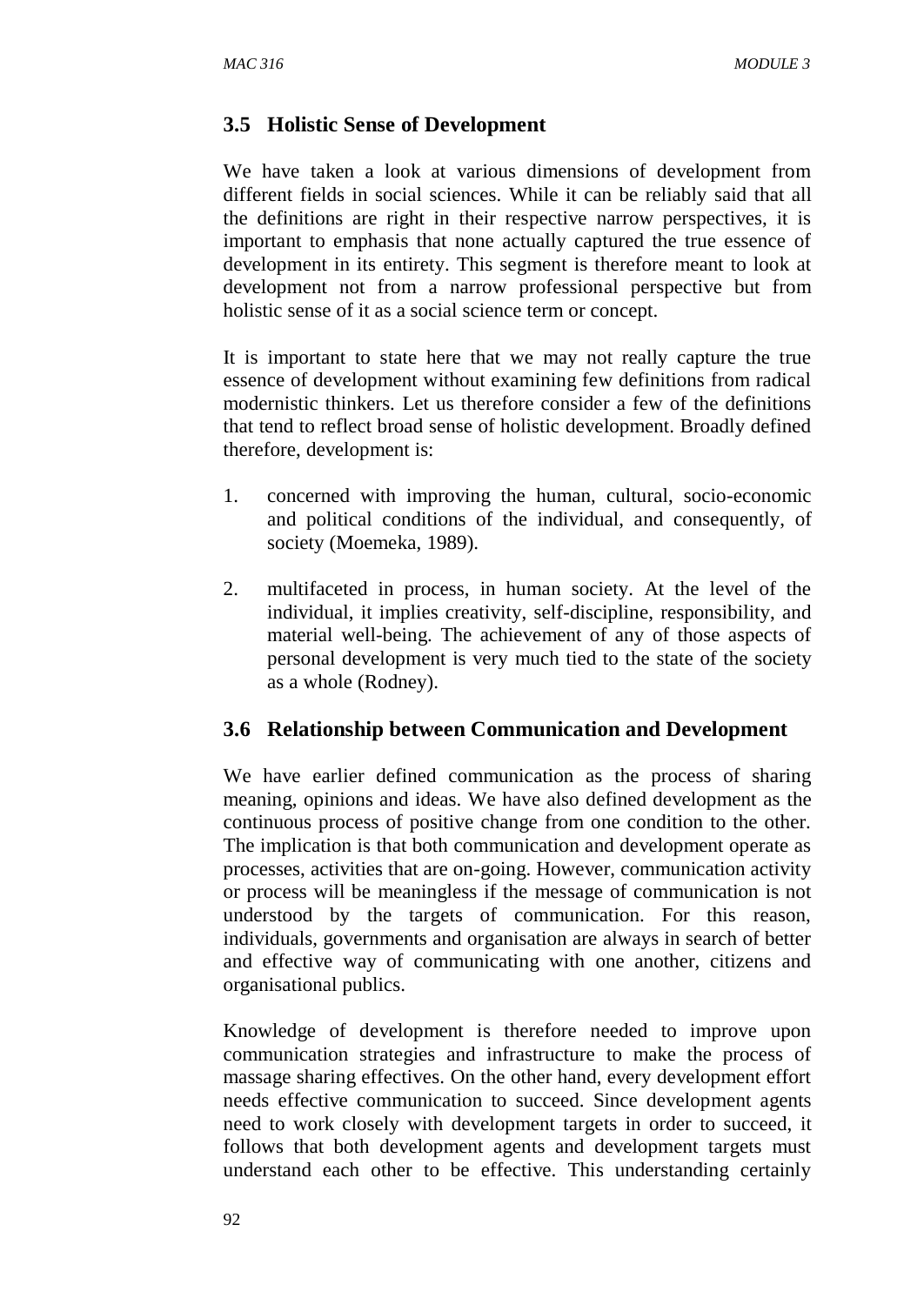comes from communication. The above clearly suggest that there is strong interconnection between communication and development to the extent there will be no meaningful development without communication. Okenwa (2002) buttresses this point where he opines that communication:

> ''is central to the process of development to the extent that the dependence of one on the other has virtually been taken for granted. To properly understand this relationship between the two concepts of communication and development, it is important to put in context the role of communication in the actualisation of the process of development.''

So, communication and development play complementary roles. While communication facilitates understanding of and the support for development process, development in turn leads to improved communication skills and infrastructure. Communication and development are interconnected to the extent they play complimentary role to each other. Communication as a social interactive process plays a number of roles in the business of development; these include the following.

- 1. Communication creates conducive climate for participatory development by serving as a social vehicle for sharing development news and information with one another. It reduces ignorance and increases awareness as it brings development information to the people. So, through process of communication people gain awareness of development opportunities around them as well as what to do and how to benefit from such opportunities.
- 2. Through communication, people are encouraged to accept and embrace positive changes that can enhance their lives. Communication can change, modify and enhance attitudes and behaviours as well as open people's minds to embrace messages of development.
- 3. Through communication, people are usually influenced to aim high and desire good things of life. By communicating with others, people usually develop new taste to the extent of asking questions and getting answers as to what to do to achieve those tastes. This is development.
- 4. Communication fosters a sense of belonging, and by extension, it encourages concerted participation and greater involvement in development. Participatory development is all involving.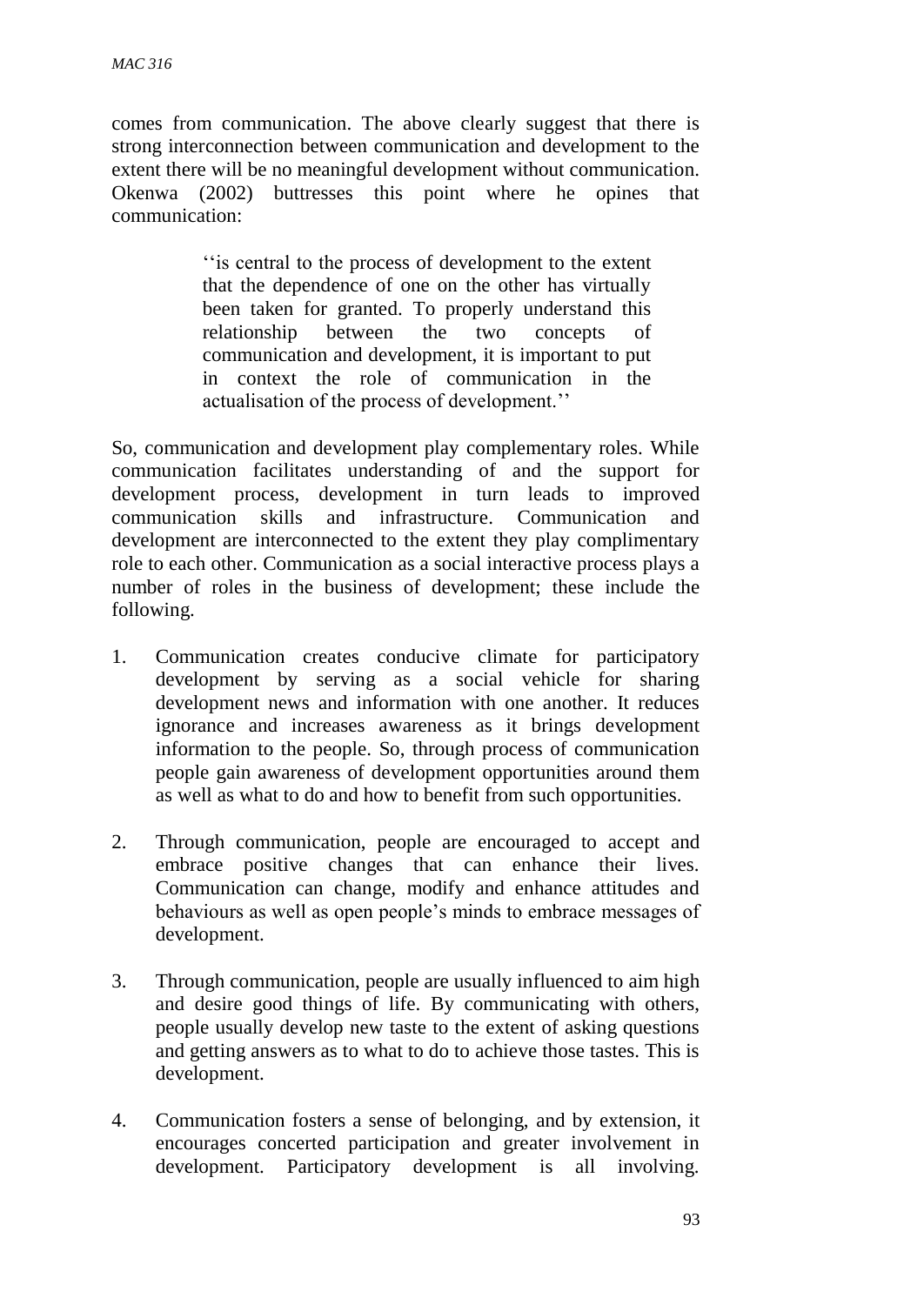Participatory development, however, requires effective communication to make it truly participatory and achieve common frame of mind and/or understanding between development agent and development targets.

5. Communication also helps people engaged in it to understand, appreciate and support government policies and programme. Without effective communication targets of development programmes can ignorantly work against such programmes even when the programmes were designed to better their lives.

#### **SELF-ASSESSMENT EXERCISE**

Discuss the interface between communication and development.

## **4.0 CONCLUSION**

Communication and development are, no doubt, interconnected. Communication helps to bring development messages to the attention of development targets and stakeholders. On the other hand, development helps to facilitate the growth and effectiveness of communication infrastructure and skill. It is on this note that we conclude that no meaningful socio-cultural, political, economic and physical development can occur in the absence of communication. It is also concluded that there is element of development in our conscious effort to improve on the quality and quantity of communication tools as well as the effectiveness and credibility of our communication skill.

# **5.0 SUMMARY**

In this unit we discussed the interconnectedness between communication and development. You have learnt the linkage between the two concepts as well as the role of communication in development process. You would have also learnt that communication facilitates development and that development leads to the sophistication of communication skills and media development.

# **6.0 TUTOR-MARKED ASSIGNMENT**

Write and submit a two-page essay (A4, 11**/**2 spacing) on the centrality of communication in development process and clearly state the roles of communication in development.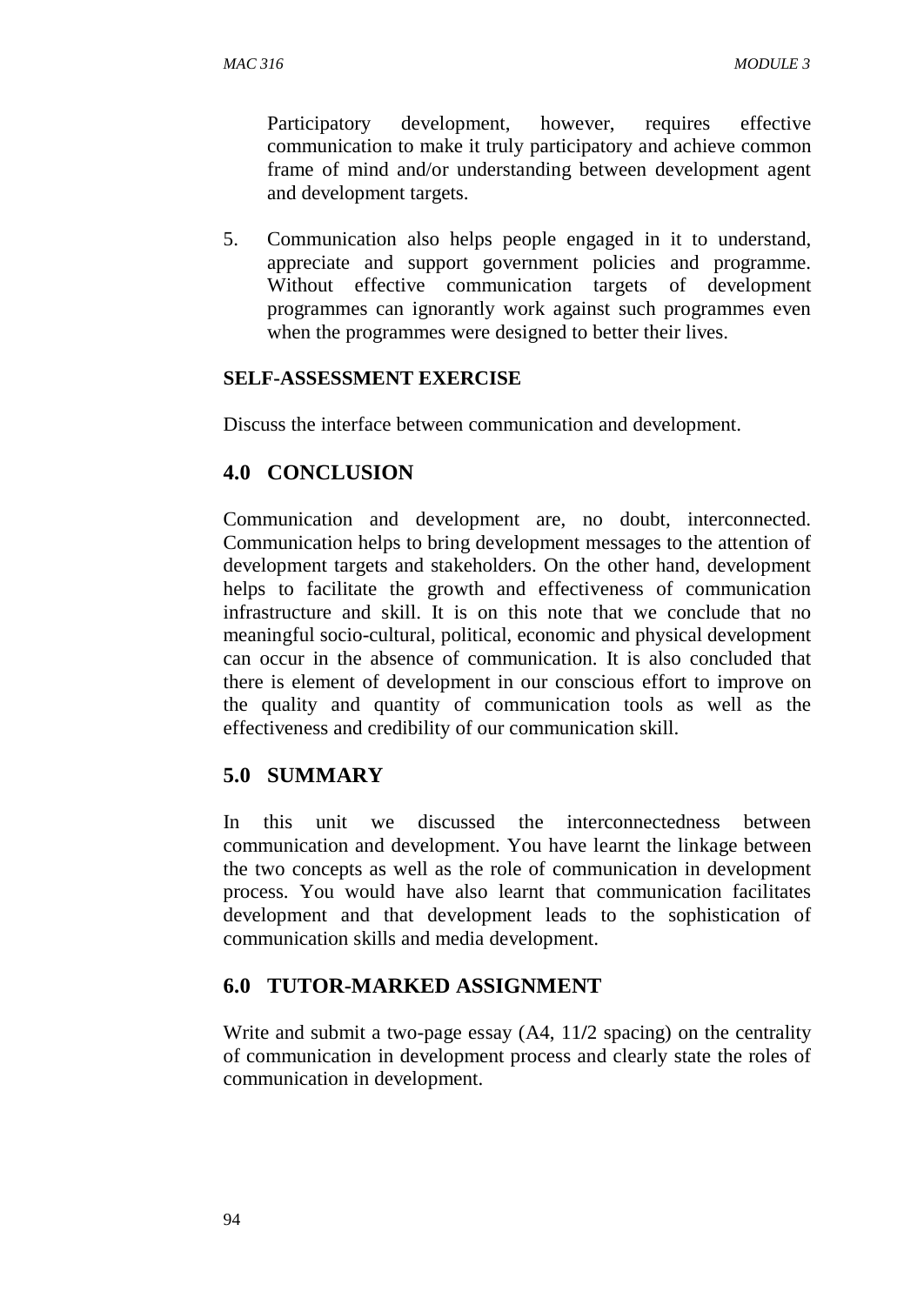# **7.0 REFERENCES/FURTHER READING**

- Nwodu, L.C. & Fab–Ukozor, N.T. (2003). *Communication Imperatives for Development*. Enugu: John Jacobs Classic Publishers.
- Okenwa, S. (2002). *Communication and Development Process*. Enugu: Margnet Publishing Communication.
- Nwosu , I. E. (1990). *Mass Communication and National Development.* Aba: Frontier Publishers.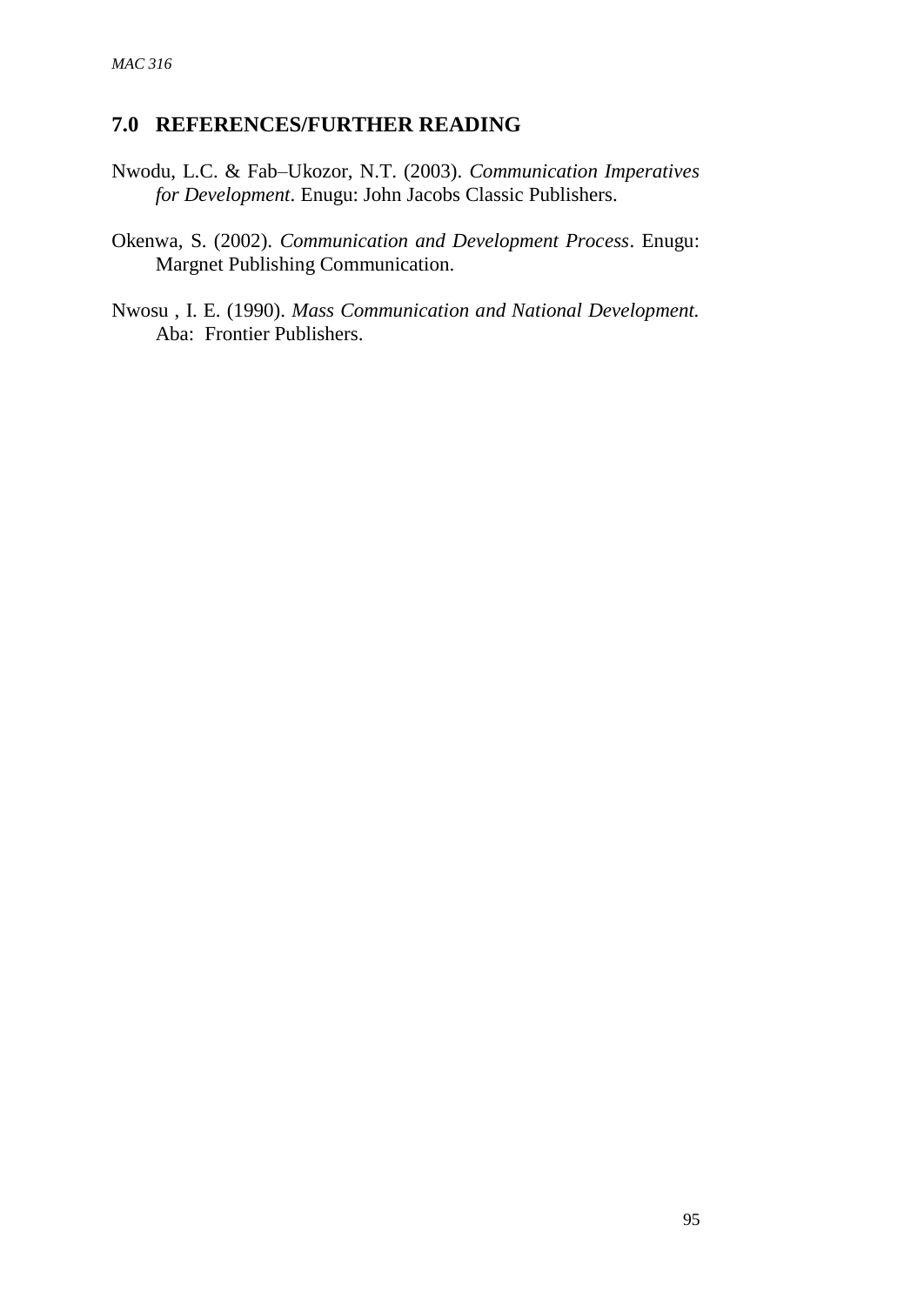## **UNIT 3 MEANING AND ESSENCE OF NATIONAL DEVELOPMENT**

#### **CONTENTS**

- 1.0 Introduction
- 2.0 Objectives
- 3.0 Main Content
	- 3.1 Meaning of Urban, Rural and National Development
	- 3.2 Essential Features of National Development
	- 3.3 Differences between Developed and Developing Nations
- 4.0 Conclusion
- 5.0 Summary
- 6.0 Tutor-Marked Assignment
- 7.0 References/Further Reading

# **1.0 INTRODUCTION**

In Nigeria today, pockets of urban cities like Enugu, Port Harcourt, Kaduna, Kano, Lagos and Abuja abound. These cities, to some extent, have essential infrastructures like good roads, functional and well equipped hospitals and school, libraries, better power supply and pipe borne water to the extent they are regarded as urban areas. On the other side of the divide, you have numerous rural communities that grossly lack basic necessities of life with very low or minimal opportunities to earn a living. There is a misconception, therefore, that improvement on the quality of life in the few urban cities easily translates to national development. This unit is meant to clear that misconception. The essence of this unit therefore is to explain what actually constitute national development; the unit will highlight the characteristics of national development and distinguish between developing and developed nations.

# **2.0 OBJECTIVES**

At the end of this unit, you should be able to:

- define urban, rural and national development
- state specific features for determining national development
- enumerate the basic distinguishing factors between developed and developing nations.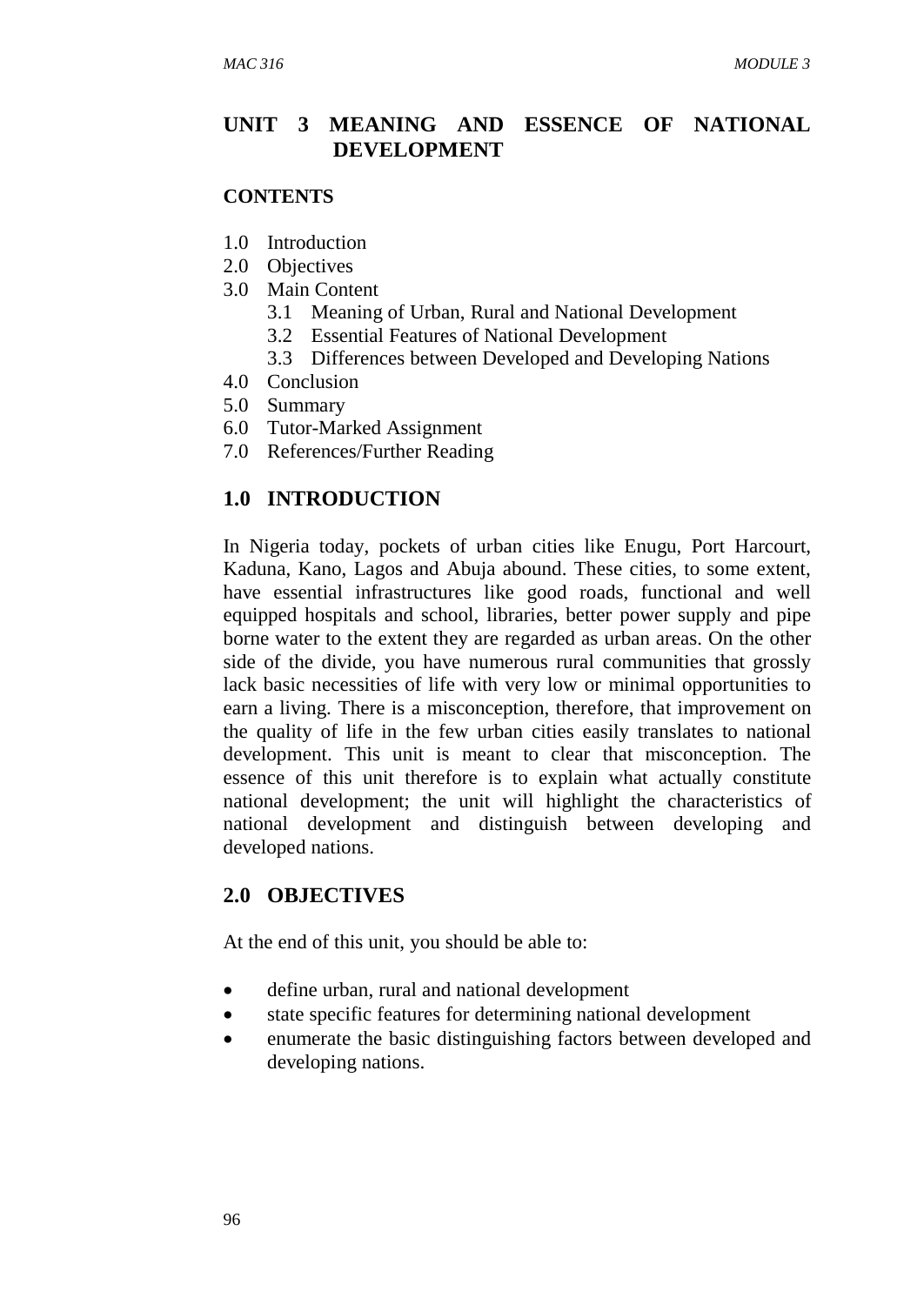# **3.0 MAIN CONTENT**

# **3.1 Meaning of Urban, Rural and National Development**

Every nation state, regardless of whether it is developed or developing, is usually divided into two - the rural and urban areas. Nigeria as a sovereign nation is not an exception. Nigeria therefore has urban cities (like Enugu, Lagos, Port Harcourt, Abuja, Kano, Kaduna, Ibadan and Owerri). The country also has rural areas too many to mention.

Development in any area of these divides (urban or rural areas) does not directly translate to national development. The emphasis here therefore is to understand the meaning of urban, rural and national development beginning with urban development. A defined area can be considered urban if it undergoes continuous process of development. This is why urban area means "an area of continuous development". This perhaps explains why there is heavy presence of basic necessities of life in Nigeria's urban cities while the rural areas remain in a continuous state of lack.

In Nigeria today, urban development has received and is still receiving greater attention than rural development. This is true to the extent that rural development are merely enshrined in the nation's development plan while very minimal effort is usually made to extend indices of development to the rural areas. Basic amenities like functional social institutions (e.g. schools and hospitals), big businesses (e.g. manufacturing companies, banks and other financial institution), government agencies and corporations (e.g. NAFDAC and water boards); recreation facilities (e.g. amusement parks and fast food industries); and ICT resources (internet and its offerings) have become common features of urban life in Nigeria.

On the other hand, Nigeria's rural areas are afflicted with poor and unmotorable roads, inadequately or non-existent potable water supply, poorly equipped and poorly staffed schools, low commercial activities and subsistent peasant agriculture that cannot produce enough food to feed itself, how much more producing raw material for the industry (Nkala;1999). Rural development therefore involves development action plan that seeks to provide meaningful transformation of rural man and his rural community. It entails physical, infrastructure and human development at the rural setting.

Effective rural development should, therefore, aim at ensuring that indices of physical, human and material developments which have remained common features of Nigerian cities sufficiently trickles down to the rural communities. There is no reason Nigeria's rural communities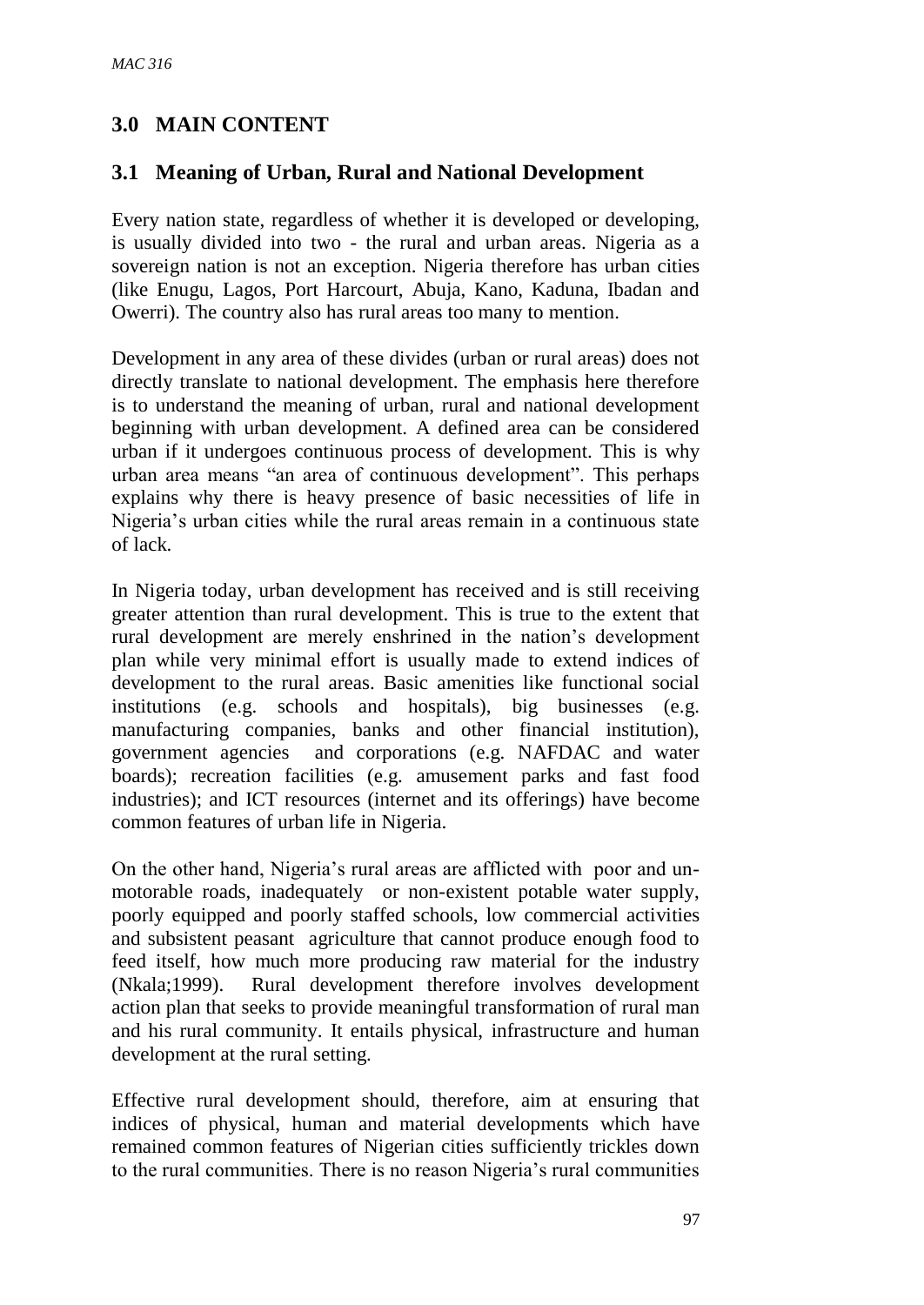should not enjoy constant and adequate power and water supply; good motorable roads; mechanised agriculture; functional and well staffed social institutions, and heavy investment on human capital development, to mention a few.

From the above, it is clear that urban development is, strictly, concerned with development occurring in urban centres. It is also clear that rural development is concerned with the development of the rural communities. The question then is- what is national development? Liuis Ramiro Beltran, citied in Nwuneli (1985) broadly defined national development as:

> ''…a directed and widely participatory process of deep and accelerated socio-political change geared towards producing substantial change in the economy; the technology, the ecology and the overall culture of a country, so that the moral and material advancement of the majority of its population can be obtained within conditions of generalised equality, dignity, justice and liberty."

You will notice from this definition that national development is deeper in meaning and large in scope than urban and or rural development. It is a development that embraces and encompasses the length and breadth of a nation. This means that developing the urban cities in isolation of the rural areas and vice verse can hardly pass for national development. National development, therefore, is more of a whole system with rural and urban development serving as the functional parts of the whole system.

By implication, a nation is said to be on course for national development when both the rural and urban areas of the nation are undergoing continuous, and sustained quantitative and qualitative positive human, material and environmental transformation. This is why Opubor (1985) argues that "any notion or definition of development in Africa that does not take into account fundamental change, for the better in the lifestyle of the peasant farmer, the fishermen, the petty trader, the herdsmen or the labourers are grossly inadequate".

The emphasis here is on incorporating the urban areas and rural residents into the national development action plan. This is why Nwodu and Fab-Ukozor (2003) argues that " a conscious effort to positively transform few urban areas within a nation without transformation of numerous rural communities cannot be equated to national development. A true national development should, as a matter of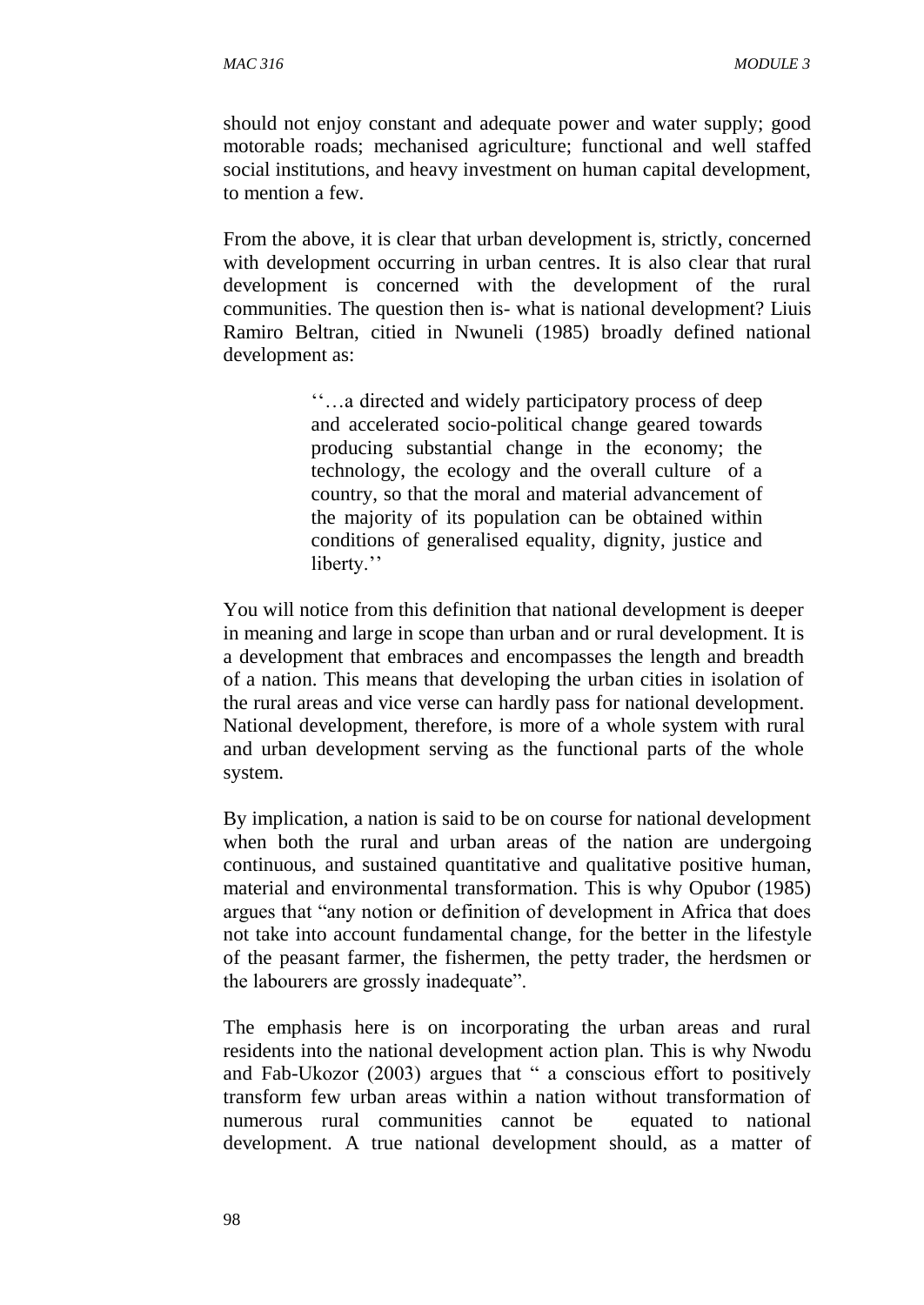necessity, involve the positive transformation of the overall nation's human capital, physical domain and material well-being.

### **SELF-ASSESSMENT EXERCISE**

Distinguish between urban, rural and national development.

## **3.2 Essential Features of National Development**

In the above segment, I noted that urban development is not synonymous with national development. I also noted that national development should go beyond urban development and extend to rural areas which Edeani (1993) argues, "holds the key to national development". The reasons according to Edeani are:

- because of the enormous size of the rural population as compared to the small percentage living in the cities,
- because of the very large share of the country's natural resources are located in the rural areas
- because of the disproportionate role which the rural population plays in the economic, social and political life of the nation.

The implication is that national development as stated earlier is an integrated and accelerated development of the entire nation – the urban, the slum, and the rural. It is on this strength that Nwodu and Fab-Ukozor (2003) articulate the features of national development as:

- a widely participatory process that involves greater number of people regardless of whether they live in a rural or an urban setting.
- substantial economic, technological, political, cultural and ecological transformation of a nation. Transformation here implies gradual but sustained healthy movement from a poor to enhanced state of living.
- steady growth in knowledge and the acquisition of esoteric skills by the citizens to the extent the citizens become conscious about their well-being and what to do to protect and preserve it.

### **SELF-ASSESSMENT EXERCISE**

Explain what you understand by national development with emphasis on the features of national development.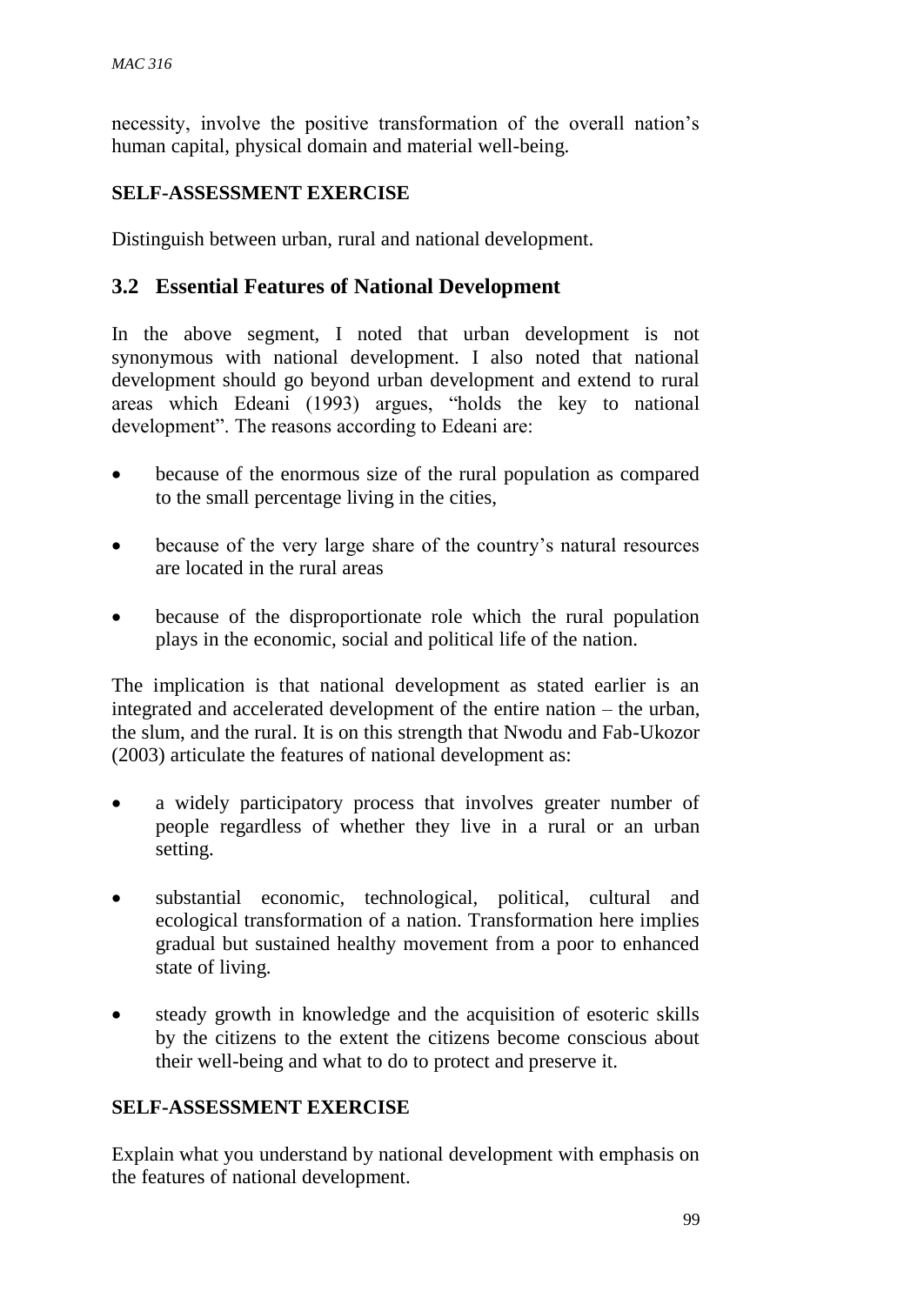### **3.3 Differences between Developed and Developing Nations**

We may not understand the differences between developing and developed nation without first understanding the whole idea of branding very few nations 'developed nations' and numerous others 'developing nations'. According to Abott (1967) 'our world is full of sharp contrasts. One of the sharpest is that between the poorest nations and richest nations'. The implication is that of all the divides or contrasts that exist in the world, the one between developing and developed nations seem to be more pronounced.

Today, many nations of the world (ostensibly African, Latin American and Asian countries) are described with terms like less developed countries (LDC), underdeveloped countries (UDC), third world countries or developing nations. In the same contemporary times, you will still find few nations (largely in North American, Western Europe and few Asian countries like Japan) that are branded developed countries or advanced countries or even first world. You should note that the basis for this categorisation lies on a number of factors which include but not limited to the following.

- i. The state of the nations' economy
- ii. The level of per capital income
- iii. The living standard
- iv. The adequacy and level of functional institutions
- v. The stability or otherwise of the political system
- vi. The magnitude of physical development
- vii. The number of highly skilled manpower.

Developed nations, therefore, refer to the 'countries with a per capital annual income of more than \$2000 and consequent higher standard of living…' (*The Webster's Dictionary*, 1992). On the contrary, *The Webster Dictionary* describes developing nations as 'countries with a commensurate poor standard of living among most of the population'. Samuelson (1973) earlier observes, "a less developed country is simply one with real per capita income that is low relative to the present day per capita income of such nations as Canada, the United States, Great Britain and Western Europe".

Nwodu and Fab-Ukozor (2003) further submit that "some nations are considered or termed developed because the living standards in such nations are quite high when compared to the living standards in developing nations''. However, if you look at it critically there are great differences between developing and developed nations. Table 3.1 therefore provides a clearer picture of the differences between developed and developing nation.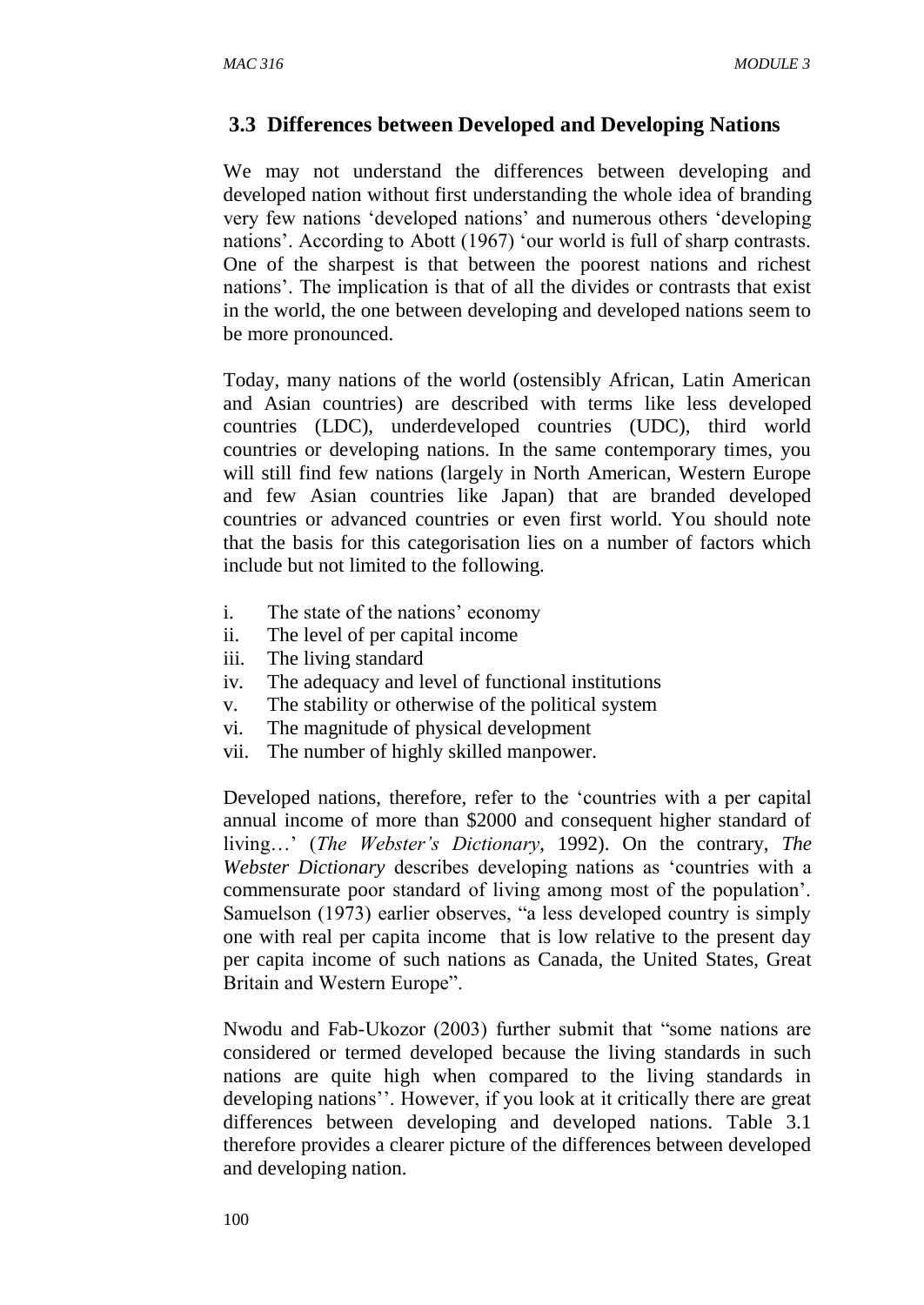| <b>Developed Nations</b>    | <b>Developing Nations</b>     |  |
|-----------------------------|-------------------------------|--|
| 1. High literacy level      | Low literacy level            |  |
| 2. High per capital income  | Low per capital income        |  |
| 3. High technological       | technological<br>Low          |  |
| breakthrough                | breakthrough                  |  |
| 4. Adequate medical care    | Poor medical care             |  |
| 5. High employment rate     | High rate of unemployment     |  |
| 6. Availability of highly   | Limited number of highly      |  |
| skilled human resources     | skilled human resources       |  |
| 7. Stable political climate | Unstable political climate    |  |
| 8. Practice of mechanised   | Engage largely in subsistence |  |
| agriculture                 | farming                       |  |
| 9. High living standard     | Very low living standard      |  |

#### **Table 3.1: Differences between Developed and Developing Nations**

**Source: Nwodu and Fab- Ukozor (2003)**

## **SELF-ASSESSMENT EXERCISE**

Developing and developed nations differ in many respects. Discuss.

# **4.0 CONCLUSION**

National development is not limited to urban development. It is not also limited to rural development. National development is simply an amalgam of both rural and urban development. It is pertinent to conclude therefore that national development entails positive transformation of the entire nation with emphasis on improving the nation's socio-cultural, economic, political, ecological and human capital domains.

# **5.0 SUMMARY**

This unit discussed the concept of urban, rural and national development. The unit emphases that a nation is said to be developing nationally when the entire nation (both rural and urban) is undergoing continuous and sustained positive transformation.

# **6.0 TUTOR- MARKED ASSIGNMENT**

Discuss the concept of national development and explain the differences between developed and developing nation.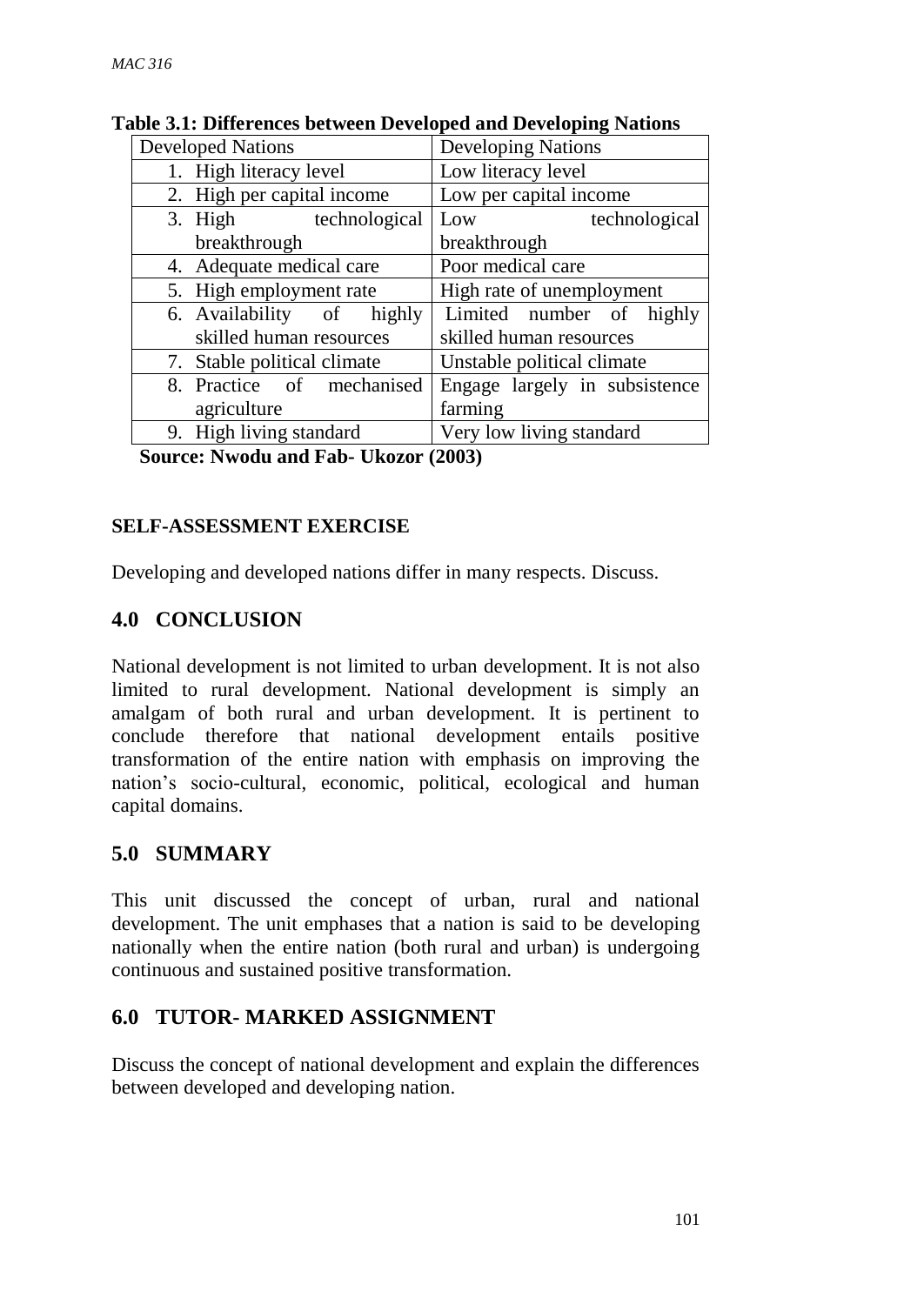#### **7.0 REFERENCES/FURTHER READING**

- Nwodu, L.C. & Fab–Ukozor, N.T. (2003). *Communication Imperative for Development.* Enugu: John Jacob Classic Publications Ltd.
- Nkala, N.C. (1990). "Traditional Channels of Communication and Rural Development Policy Implementation: The Neglected Symbiotic Relations." In: I. E Nwosu, (Ed.). *Mass Communication and National Development Perspective on the Communication Environments of Development in Nigeria*. Aba; Frontier Publisher.
- Nwuneli, O. E. (1985). *Mass Communication in Nigeria: A Book of Reading.* Enugu: Fourth Dimension Publishers.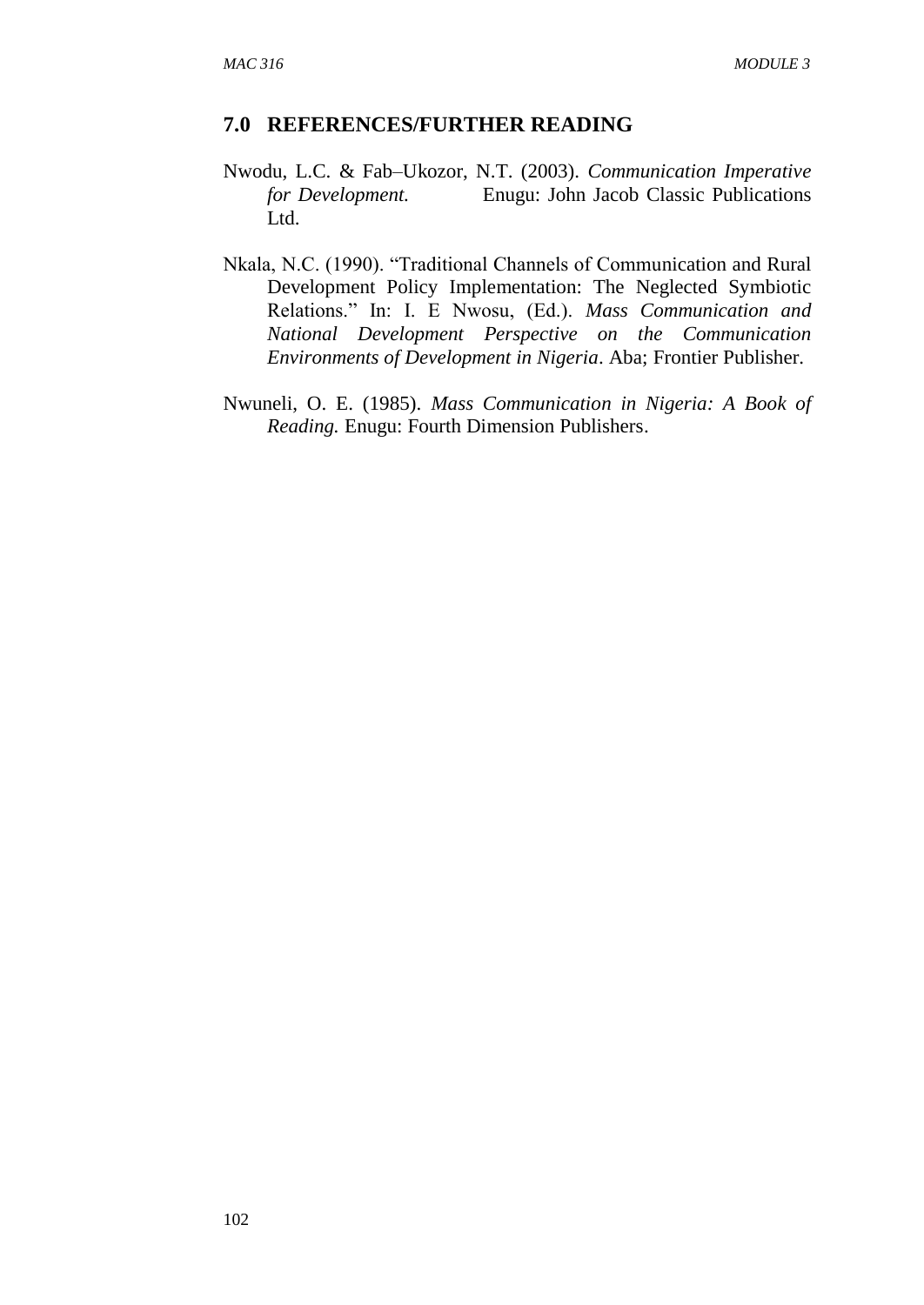# **MODULE 2 OVERVIEW OF DEVELOPMENT PARADIGMS, MODELS AND THEORIES**

- Unit 1 The Dominant Paradigm
- Unit 2 The Marxist/Socialist Paradigm
- Unit 3 The Emancipatory Paradigm

# **UNIT 1 THE DOMINANT PARADIGM**

#### **CONTENTS**

- 1.0 Introduction
- 2.0 Objectives
- 3.0 Main Content
	- 3.1 Origin, Meaning of Dominant Paradigm
	- 3.2 Gemeinschaft and Gesellschaft Societies
	- 3.3 The Mechanic and Organic Model of Development
	- 3.4 The Sequential or Growth Stage Theory
	- 3.5 Need Achievement Theory
	- 3.6 Model of Empathy
	- 3.7 Mass Media and National Development Model
	- 3.8 The Diffusion of Innovations Approach
	- 3.9 Dominant Paradigm: A Critique
- 4.0 Conclusion
- 5.0 Summary
- 6.0 Tutor-Marked Assignment
- 7.0 References/Further Reading

## **1.0 INTRODUTION**

Overtime, almost all the nations of the world have been in constant search for effective approach to achieving human and material development. In recent times this search seems to be more pronounced in developing world. Ironically most early scholarly and professionally articulated views, models, theories and postulations relating to the development of developed world were Western-derived. This unit will examine such exogenous theories and models with a view to pointing out their relevance in Nigeria's national development.

### **2.0 OBJECTIVES**

The main objective of this unit is to offer a clear explanation of the diverse views that make up the dominant paradigm and their possible relevance in Nigeria's national development.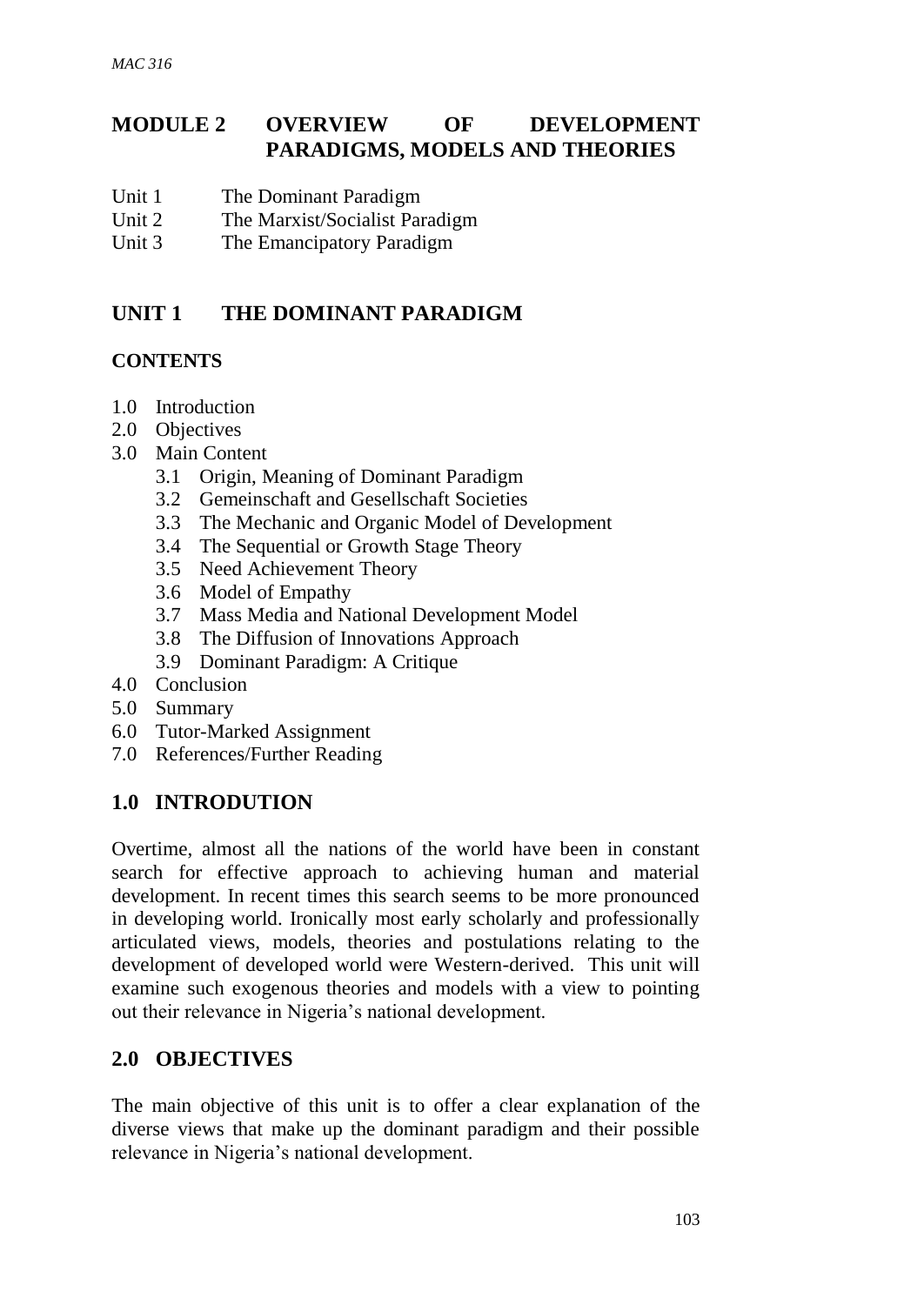At the end of this unit, you should be able to:

- state the meaning of dominant paradigm
- enumerate various postulations that make up the dominant paradigm as well as their proponent
- highlight the relevance or otherwise of each of the postulations to Nigeria's national development.

# **3.0 MAIN CONTENT**

## **3.1 Origin and Meaning of Dominant Paradigm**

The term 'dominant paradigm' was first used by Lerner (1976) and later described as "the supper paradigm' by Moirtana and Wilson (1990). According to Nwosu (1995) the term describes the "set of Westernderived theories that are related to the social organisation of Western Europe and the United States of America, and upon which national development efforts in African and other underdeveloped regions have been based for nearly half a century". Dominant paradigm therefore, is used to describe a web of early development theories developed by Western scholars and prescribed as a therapeutic response to development of African, Latin American and Asian countries. The essence of this unit therefore is to acquaint you with major proposition of the theories that make up the dominant theories pointing out how each of them has been able to address or unable to address sociocultural, economic and physical development of the underdeveloped nations, with particular reference to Nigeria. We shall therefore, examine each of the theories below.

## **3.2 Gemeinschaft and Gesellschaft Societies**

Developed by Ferdinard Tonnies, a German philosopher, the notion of Gemeinschaft and Gesellschaft societies could be likened to a social movement. At the level of Gemeinschaft society according to Tonnies, people were at their traditional state. In this state, social order is achieved on the basis of interpersonal relationship within given communities and community members. With the dawn of industrial revolution however, the emphasis began to change from traditional, more personal bonding to what Tonnies called social bonding, a situation that gave birth to Gesellschaft society. This society is rather a complex one made possible by industrialisation. Unlike the traditional society therefore, the Gesellschaft society acknowledges contractual approach to relationship as a critical base for achieving social order.

Here, according to Nwosu (1995), people become dependent upon those they know, and this dependence introduces a formal, impersonal,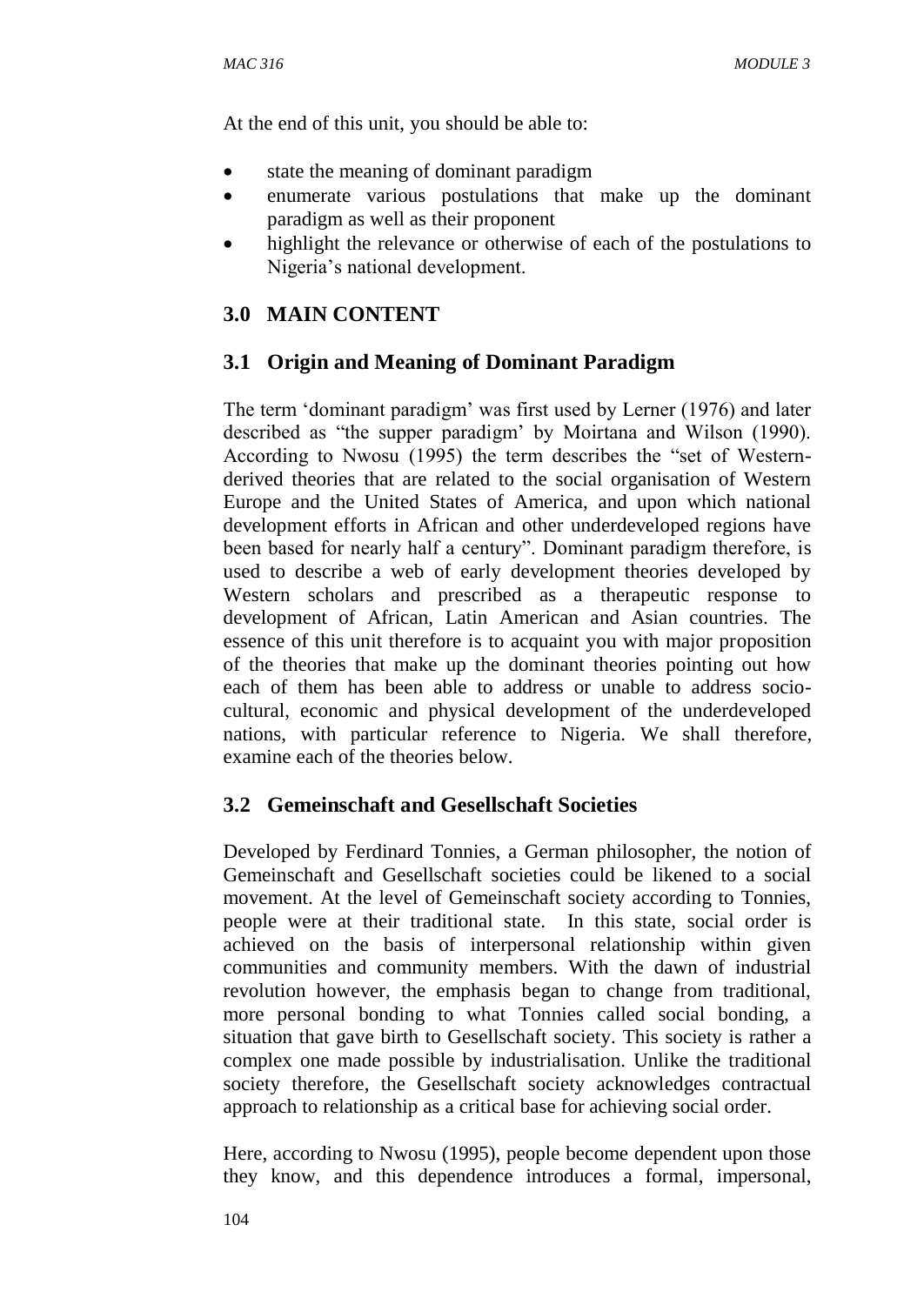element into social relations. The social bonding theory, therefore, presupposes that developing nations can achieve national development by moving from the traditional state (Gemeinschaft) to a complex industrial society (Gesellschaft) which will guarantee them speedy development and good society.

# **3.3 The Mechanic and Organic Model of Development**

This model was developed by French Philosopher, Emile Durkheim. The model like Tonnies model also recognises that human society should move from one stage to another to achieve even development. The major difference is that while Tonnies advocated for a movement from traditional to industrial society, Durkheim was concerned with division of labour based on specialisation. The development target of every society in Durkheim's view should be a movement away from mechanic solidarity stage (which is prevalent in developing nations) to organic solidarity stage considered to be the highest stage of development. At the organic solidarity stage therefore, individuals in society will be actively engaged in services where they have reasonable degree of expertise provided such engagement according to Durkheim does not lead to 'anomie'- where individuals in society begin to have problem relating to one another.

# **3.4 The Sequential or Growth Stage Theory**

This theory was propounded by an American economist called Walt W. Rostow. Bearing in mind the developing nations of Africa, Asian, Middle East and Latin American, Rostow was of the view that for underdeveloped world to transform to developed stage and sustain it, they need to pass through five stages of economic growth. These stages which, in the thinking of Rostow, must be sequential are as listed below.

- 1. The traditional society which Rostow described as 'pre-Newtonian science and technology and pre-Newtonian attitude'. At this stage the society is largely agrarian in nature and the inhabitants are both ignorant and incapable of the use of scientific means to transform their societies.
- 2. Pre-condition for take-off stage which is described as the level of consciousness. According to Rostow, the society begins to realise the need to employ modern scientific approaches to its agricultural and industrial production which will in turn leads to greater investment.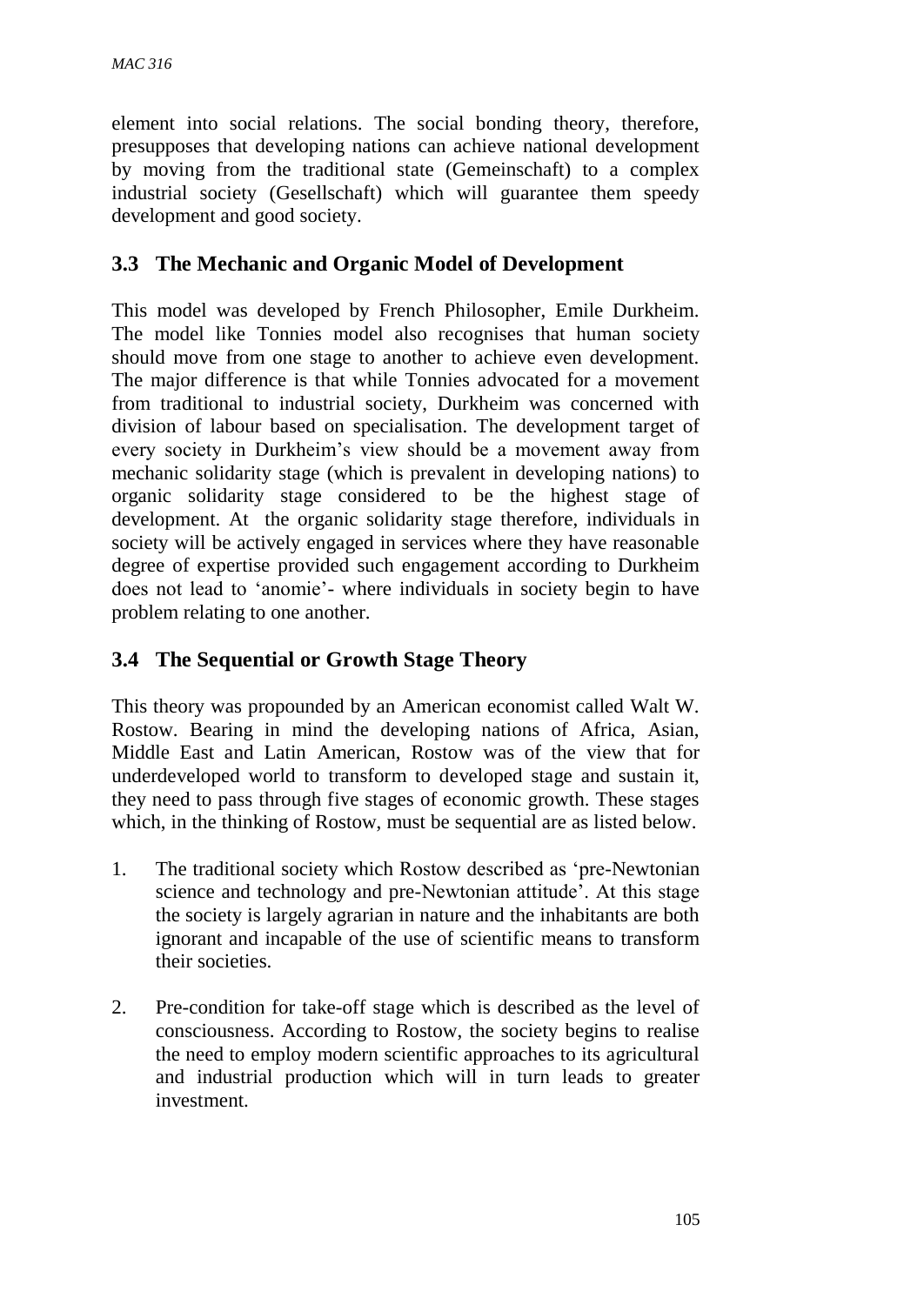- 3. Take-off stage- which signals the actual take-off action and or process of effective socio-economic transformation from traditional state to modern state.
- 4. Drive for maturity- which is the stage where the economy is said to have matured to the extent it is capable of generating its own takeoff free from the original industry.
- 5. The age of high mass consumption- which is the stage where the industries can comfortably produce durable and reliable consumer goods and services to the extent there will be increase in real income per head; greater demands for basic needs, rise in urban population and availability of more skilled labourers.

Rostow, therefore, submitted that the reason nations have remained underdeveloped is because their economies have not passed through these five stages. The import in Rostow's sense is that for a developing nation like Nigeria to develop and sustain the gains of development, there is need for the nation to pass through these stages sequentially.

# **3.5 Need Achievement Theory**

This theory is called N-ACH and was developed by behavioural scientist called David McClelland. N-ACH in McClelland's own words means the 'desire to do well, not so much for the sake of social recognition or prestige, but to attain an inner feeling of personal accomplishment' (McClelland, 1961). He further argues that a nation thickly populated by people with high need for achievement is likely to do things in modernise way more than other nations. McClelland, therefore, posits that a society with high achievement needs is more likely to innovate, and demonstrate high entrepreneurial drive and by extension achieve high economic development (McClelland, 1961; and Okere & Ekpe, 2002).

By implication, McClelland was concerned with the psychological perspective of development since he emphasised the achievement of accelerated economic development in the backward societies by increasing their achievement motives. The main thrust of the theory therefore is that developing nations are not as motivated to achieve high socio-economic goals in life as people in advanced countries. As such, the infusion of high need for achievement in third world development programmes and communication will help to awaken in them the desire to achieve greater heights and by extension lead to accelerated economic growth.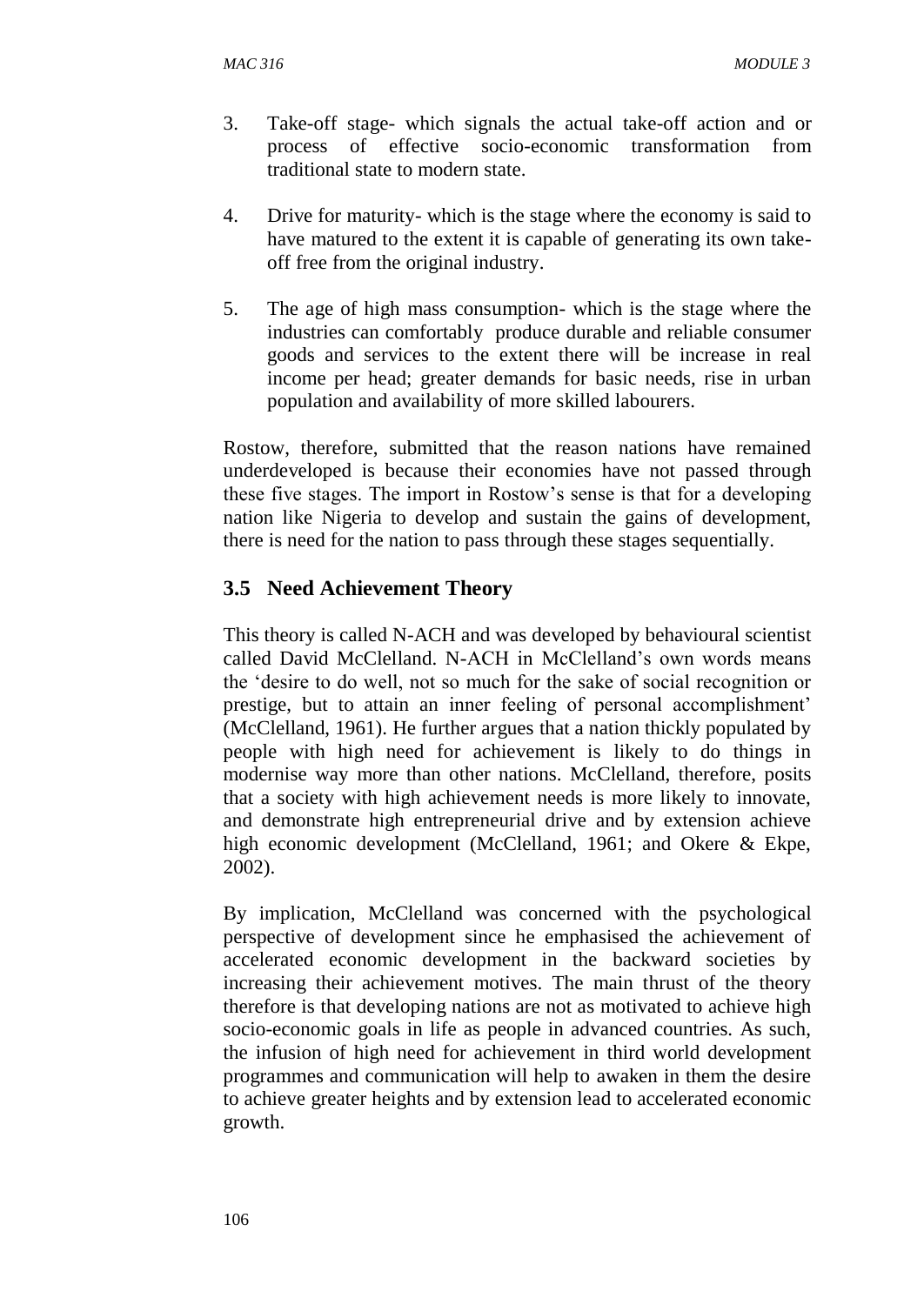# **3.6 Model of Empathy**

The model of empathy which was developed by Daniel Lerner was the first major effort to develop a universal theory of communication and modernisation as well as suggests a causal relationship between communication and modernisation (Nwosu; 1995). The theory tried to establish casual relationship between communication and social change/ transformation.

In Lerner's sense, the traditional society is so inert and strictly confined in nature. These factors therefore constitute a serious hindrance to the development of the traditional society hence Lerner argues that 'communication strategies therefore must create the appropriate attitudinal environment for constructive activity" which can be achieved by "expanding the imagination of traditional man, giving him high capacity for identification with a new aspects of the environment".

To Lerner therefore, possession of high empathic ability remains the key to accelerated development and good life vis-à-vis society. As Nwosu (1998) puts it, a mobile psyche creates a mobile individual and such is the key requirement of modern industrial society. The role of mass media here as enunciated by Lerner is to provide enlightened clue for the spread or dissemination of idea, new customs and new practices required for rapid social transformation of developing nations (Lerner, 1958). To modernise and develop the underdeveloped nations in Lerner's view, there is need for developing nations to be empathic of the West. Empathy here means the ability to see things in the position of another person who is higher in social, cultural, political and economic level. Lerner therefore posits that developing nations can usher in modern transformation of their societies by empathising with the Western industrialised nations known for their highly empathic nature.

## **3.7 Mass Media and National Development Model**

Schramm (1964) in ''Mass Media and National Development Model'' was concerned with the cost-benefit approach to communication and development. Based on this utilitarian perspective, Schramm insists that ownership and development of mass media instrument is the key to national development. He argues that there is a link between the heights of social development attained in a nation and ownership of mass media facilities and concludes that accessibility to modern channels of communication determines the level of individual modernity.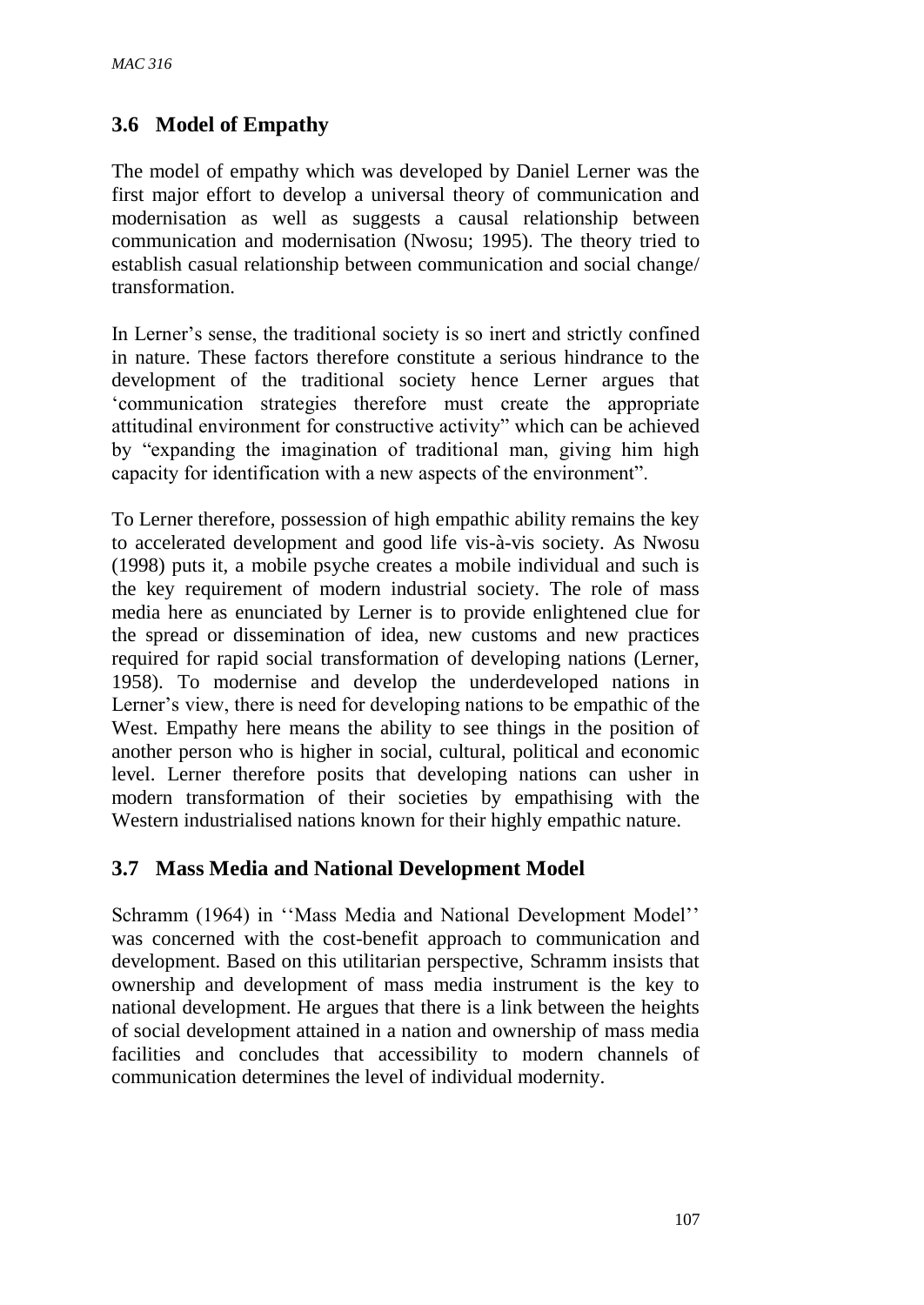# **3.8 The Diffusion of Innovations Approach**

Developed by Everett Rodgers and Floyd Shoemaker (1971) diffusion of innovation approach is concerned with 'interpersonal interaction among adopters of innovation within a specific social system, and the role communication plays in the process' (Nwosu, 1995). According to kartz (1978), diffusion of innovation theory was 'the first widely accepted view of how agricultural development occurs and how it can be promoted'. Initially the diffusion approach was concerned with the stage or process farmers had to undergo in adopting new agricultural ideas. According to Rodgers and Shoemaker (1971), adoption of agricultural innovation demands that farmers should go through certain stages which are:

- a. awareness
- b. interest
- c. evaluation
- d. initial trial
- e. adoption or rejection of the innovation.

Rogers and Shoemaker (1971) posit that when a new idea is introduced, all the targets hardly adopt the new idea at the same time. In other words, the speed with which people adopt varies. The scholars therefore categorised farmers introduced to agricultural innovation into:

- a. innovators
- b. early adopters
- c. early majority
- d. late majority
- e. laggards.

It is important to note that this categorisation was based on how fast the respective groups adopt the innovation. Nwosu (1999) submits that the mass media role in the diffusion of innovation was to bring into community ideas and information from outside - ideas and information required to assist in promoting agricultural productivity.

## **3.9 Dominant Paradigm: A Critique**

A number of criticisms have trailed the dominant paradigm with reference to its import in the development of developing nation. Nwosu (1995) categorises these criticisms as follows.

a. External and internal forces- which include the foreign policies of leading industrialised nations (like U.S. and Germany), the policies of transnational profit making firms (for example, IBM and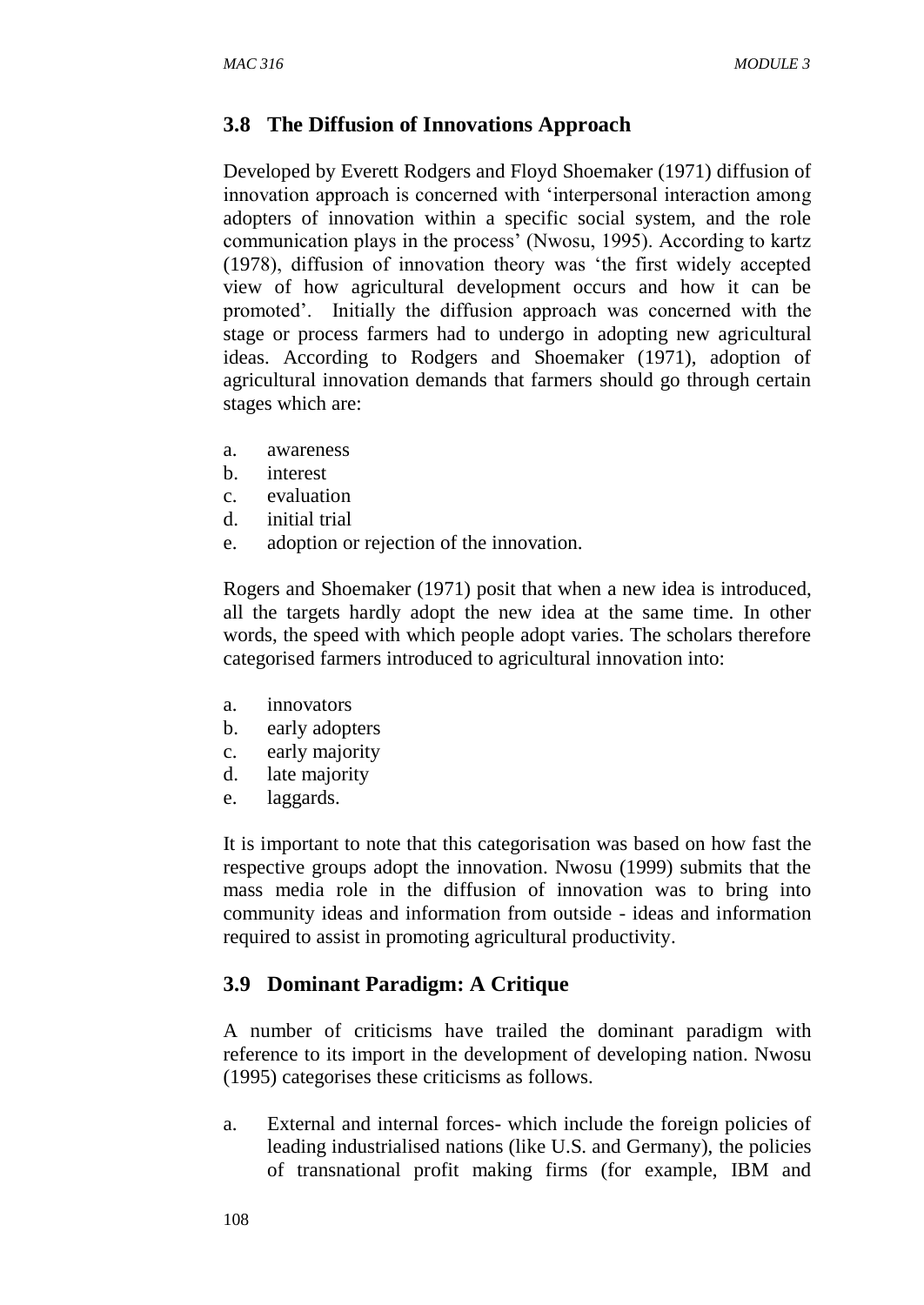Routers), international lenders (for example, Citibank, and Chase Manhattan bank), inter government agencies (for example International Bank for Reconstruction and Development, also called the World Bank, IMF, UNESCO, and the General Agreement on Trade and Tariffs, GATT),and bilateral aid agencies (for example, USAID). The snag here, however, is that the influence of all these external forces on the development of nations is too enormous, to the extent that ignoring them in development plans of developing nations will make a mess of the whole development process. For instance, the economic meltdown that hit the US and other developed countries in 2009 affected Nigeria's economy, particularly the stock market, till date. In the case of internal factors, Nwosu (1995) recognises the moribund domestic economic, political and cultural structures of post-colonial Africa as anathema to development plans and execution.

- b. Philosophical concern which played up deficiencies in individual orientation as a hindrance to individual and societal advancement. Instances abound, as McClelland insists, that only N-ACH could lead to economic growth while Rogers and Shoemaker identified exogenous ideas that are emphatic could ginger revolution of rising expectations. The dominant paradigm therefore emphases the use of people with 'cues' form outside to develop less developed countries. As Nwosu (1995) puts it, "the philosophical understanding of the dominant paradigm rested on this superiorsubordinate, leader-follower, or master-servant relationship". The import is that the dominant paradigm is a highly problematic approach to development of nations. The reason being that the patron-client approach to development totally negates the principle of participation and inclusion which are essential in development process.
- c. Another criticism of the dominant paradigm is that the proponents were busy thinking for and not thinking with the people, even when they lack clear understanding of societal context under which the model was to operate. A development model or paradigm that stresses industrialisation and behavioural change as a key to developing underdeveloped nations requires in-depth understanding of the nation's socio-economic and cultural settings and realities. This important fact was not taken into consideration by the proponents of the dominant paradigm or the Western model of development. While Nwosu (1986) argues that the dominant paradigm failed in Africa because of lack of understanding that "tradition is an integral part of national life"; Myren (1974) was more blun. According to him, one of the: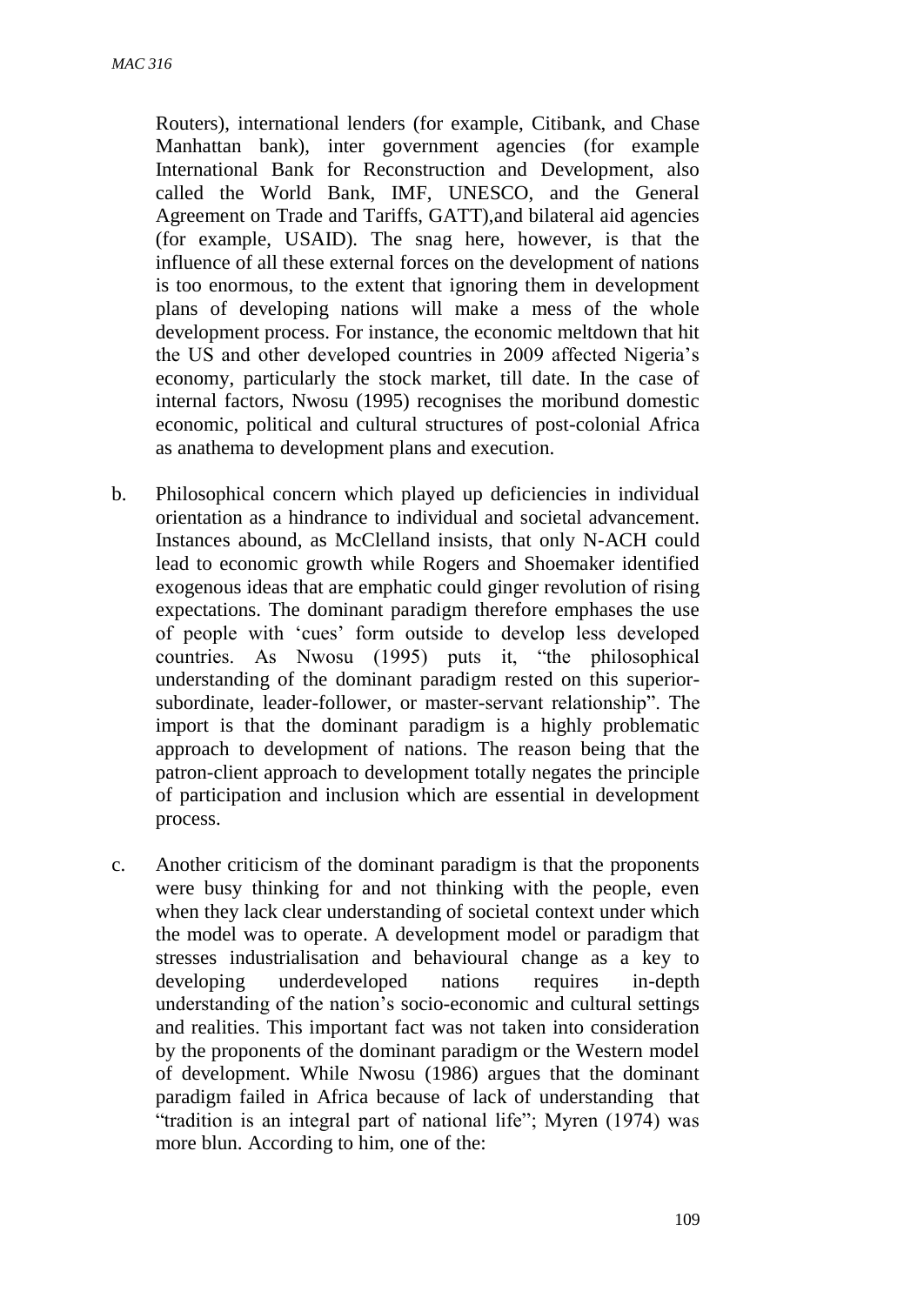''serious errors (with the psychological theories) has been the way we have gone about testing overseas generalisation based on research in the US. Several years of elated reports and journals articles were devoted to proving that the same generalisation applied overseas. It was only when we found that we did not have a body of useful knowledge for the development goals at hand.''

This perhaps explains why Rodgers (1976) modified his position to reflect the "synchronisation of old and new" implying a blend of traditional and modern ways of doing things, rather than insisting on the abandonment of traditional life style as the only way of doing things right in Africa.

d. The last major criticism against the dominant paradigm is that the paradigm over relied on the mass media as the magic wand for the development of poorly developed nations. The works of Lerner, Rodgers, Schramm and Durkheim for instance claimed the social consequence of industrial age is that it tended to dislocate, disconnect and isolate the individual from the amorphous mass society. Therefore mass media are needed to point the direction the individual must follow for personal and by extension, social transformation and advancement (Beltran, 1976).

This is the whole idea about the all powerful media effects which pre-supposes that mass media have absolute power to change and or reinforce opinions, attitudes and behaviours to the extent the audience members respond to mass media directives hook, line and sinker. This assumption has been widely criticised for ignoring the fact that there are other intervening variables that can reinforce mass mediated messages to be effective. While Katz and Lazersfeld (1955) documented evidence of mass media limited effects, Blumler and Katz (1974); Lometh, Reeves and Bybee (1977); and Stromane and Becker (1978) among others have also documented evidences of uses and gratifications as properties and factors behind individual exposure and preference to specific mass media content. All these show that mass media do not actually possess all powerful effects. Starosta (1976) summarises the criticisms this way:

''Mass media do not and generally cannot persuade anyone to adopt a new practice. While media energise, stimulate, introduce, prod, implore, or create a climate conducive to, they still reach primarily those groups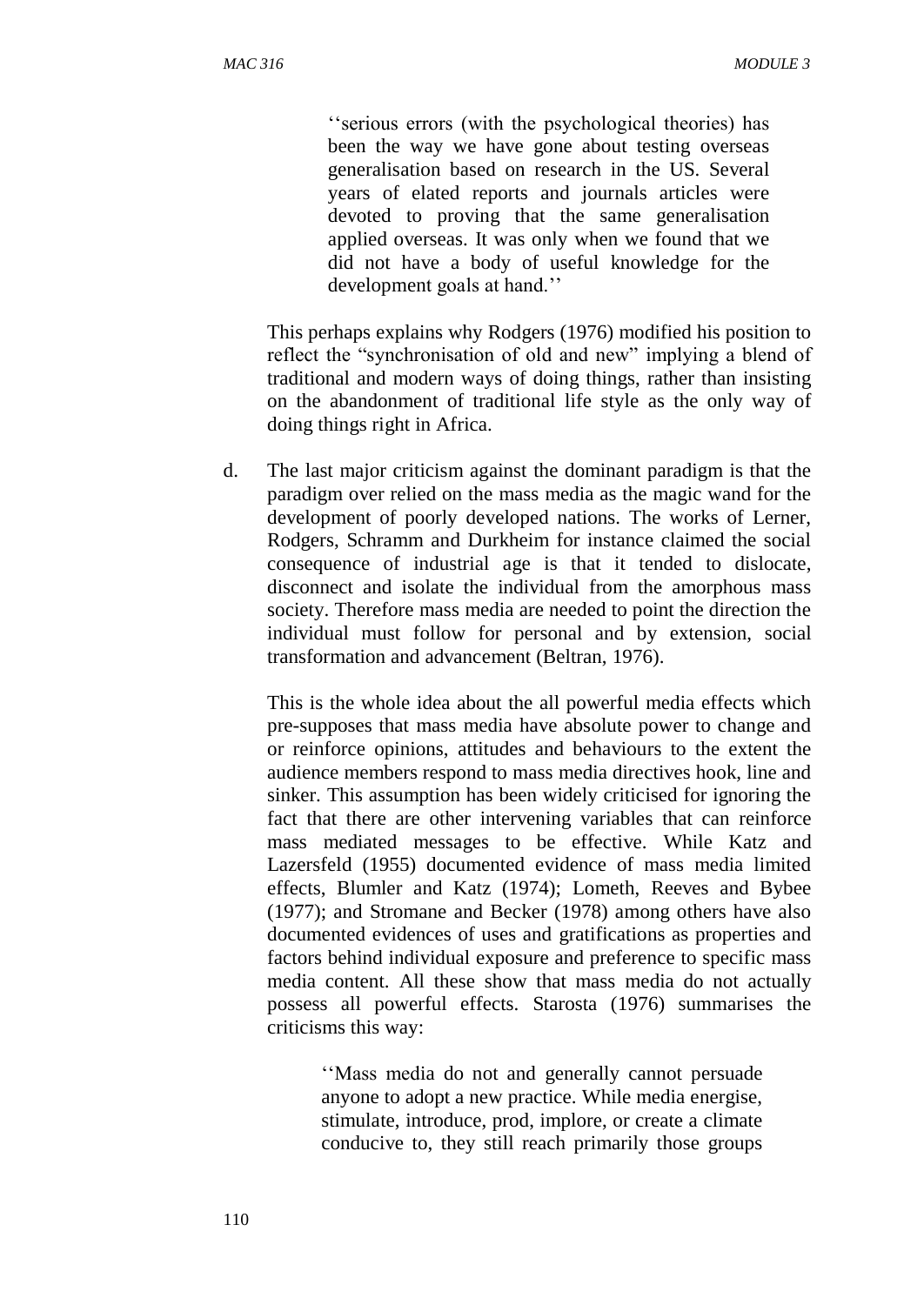high in media exposure and usually favourably predisposed toward change.''

### **SELF-ASSESSMENT EXERCISE**

Identify and discuss the major criticisms experts hold against the dominant paradigm of development.

### **4.0 CONCLUSION**

This unit exposes you to the dominant paradigm of development. It concludes that the application of dominant paradigm in the development process of developing nations failed because of its over reliance on outside 'cues' and mass media. The paradigm also failed because it failed to recognise the traditional aspects of developing countries that are germane for positive social development.

### **5.0 SUMMARY**

Dominant paradigm is a collection of various early development thoughts, theories and model. This term, dominant paradigm, is largely anchored on western-derived theories (mainly from Western Europe and America). Major propositions of the paradigm were that development process in underdeveloped countries will thrive if:

- a. societies move away from tradition-bound to a complex modern one based on industrialization.
- b. development of the underdeveloped nations follows a linear sequential process from traditional society to pre-condition to takeoff stage to drive to modernity and finally the age of mass consumption.
- c. individuals in primitive society change or modify their orientations and behaviour to suit that of individuals in advanced societies. That if the individuals in less advanced societies willingly adopt cues from outsiders (that is advanced nations of the west) while abandoning traditional ways of doing things, the nation will develop and modernised. Mass mediated messages should be extensively utilised to fashion out new taste, attitudes and behaviours which people in developing nations should follow to achieve national development.

This unit also discussed the major criticisms against the dominant paradigm which can be summarised as follows.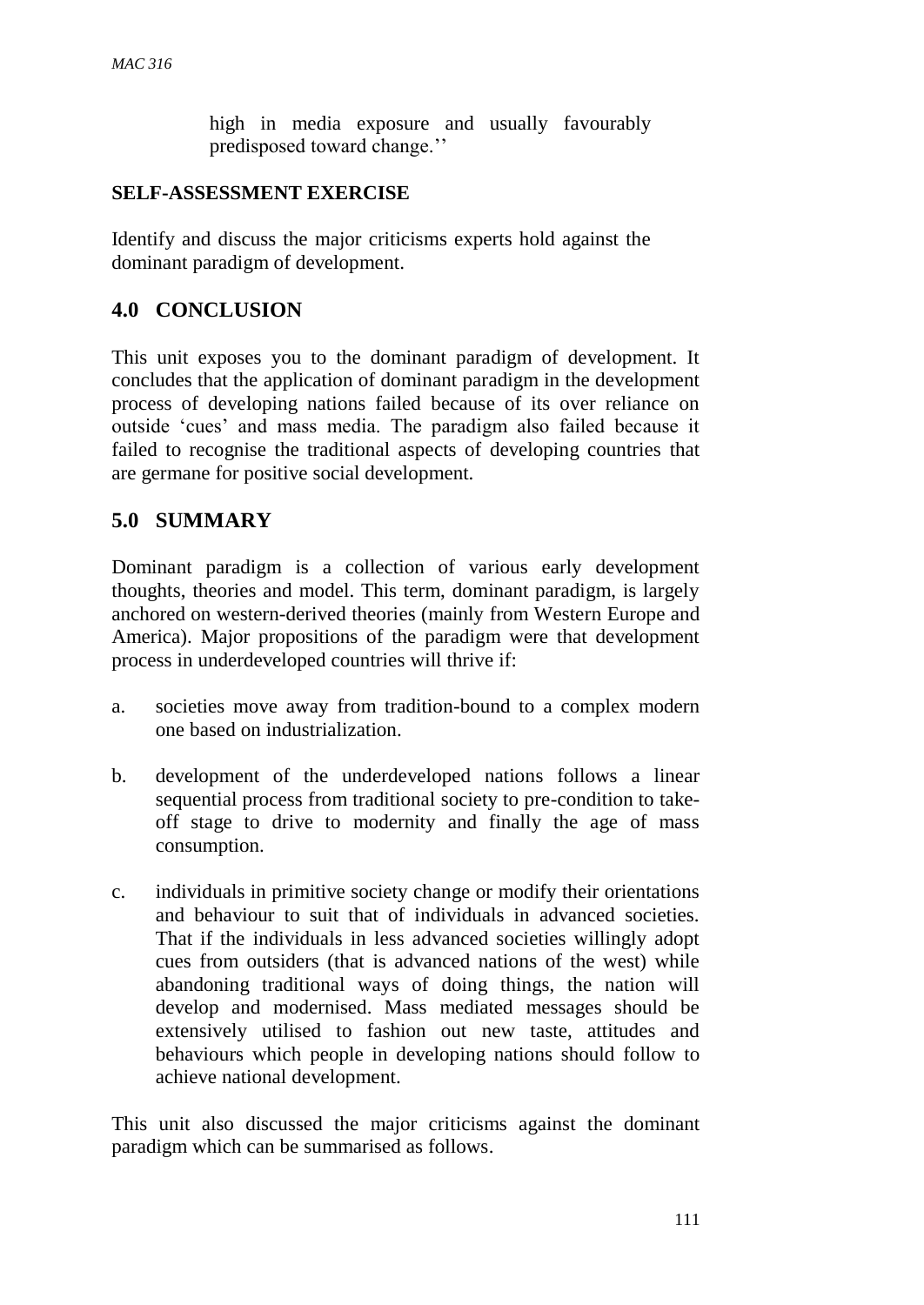- 1. The paradigm failed to take into consideration the external forces like industrial policies of the West, policies of transnational profit making firms and intergovernmental agencies which have strong impact on the national development plans.
- 2. The proponents of the dominant paradigm lack proper understanding of the social context under which the model was to operate. The thinking that the mass media possess all powerful effects to the extent of speeding up diffusion of innovations and encouraging immediate behaviour change was a bogus claim by the proponents.

### **6.0 TUTOR-MARKED ASSIGMENT**

- 1. What do you understand by the term 'dominant paradigm'?
- 2. Discuss three aspects of the paradigm and offer informed criticisms of the failure of the paradigm in gingering national development in Nigeria.

#### **7.0 REFERNCES/FURTHER READING**

- Anaeto, S.G. & Solo-Anaeto, M. S. (2010). *Development Communication: Principle and Practice.* Ibadan: Stircing-Hordan Publishers Ltd.
- Beltran, L. (1976). "Alien Promises, Objects and Methods". *Communication Research,* 3, pp 107- 37.
- Blunler, J. & Katz E. (Eds). (1974). *The Uses Of Mass Communication: Current Perspectives on Gratifications Approach*. Beverly Hill, CA: Sage Publications.
- Katz, E. & Larzasfeld, P. (1955). *Personal Influences: The Part Played by People in the Flow of Mass Communications*. Glencoe: Free Press.
- Kearl, B. (1976). ''Communication for Agricultural Development." In: W.Schramm & D. Lerner, (Eds.). *Communication and Change in the Developing Countries*. Honolulu: The University Press of Hawaii.
- Lerner, D. (1956). T*he Passing of Traditional Society*. New York: The Free Press.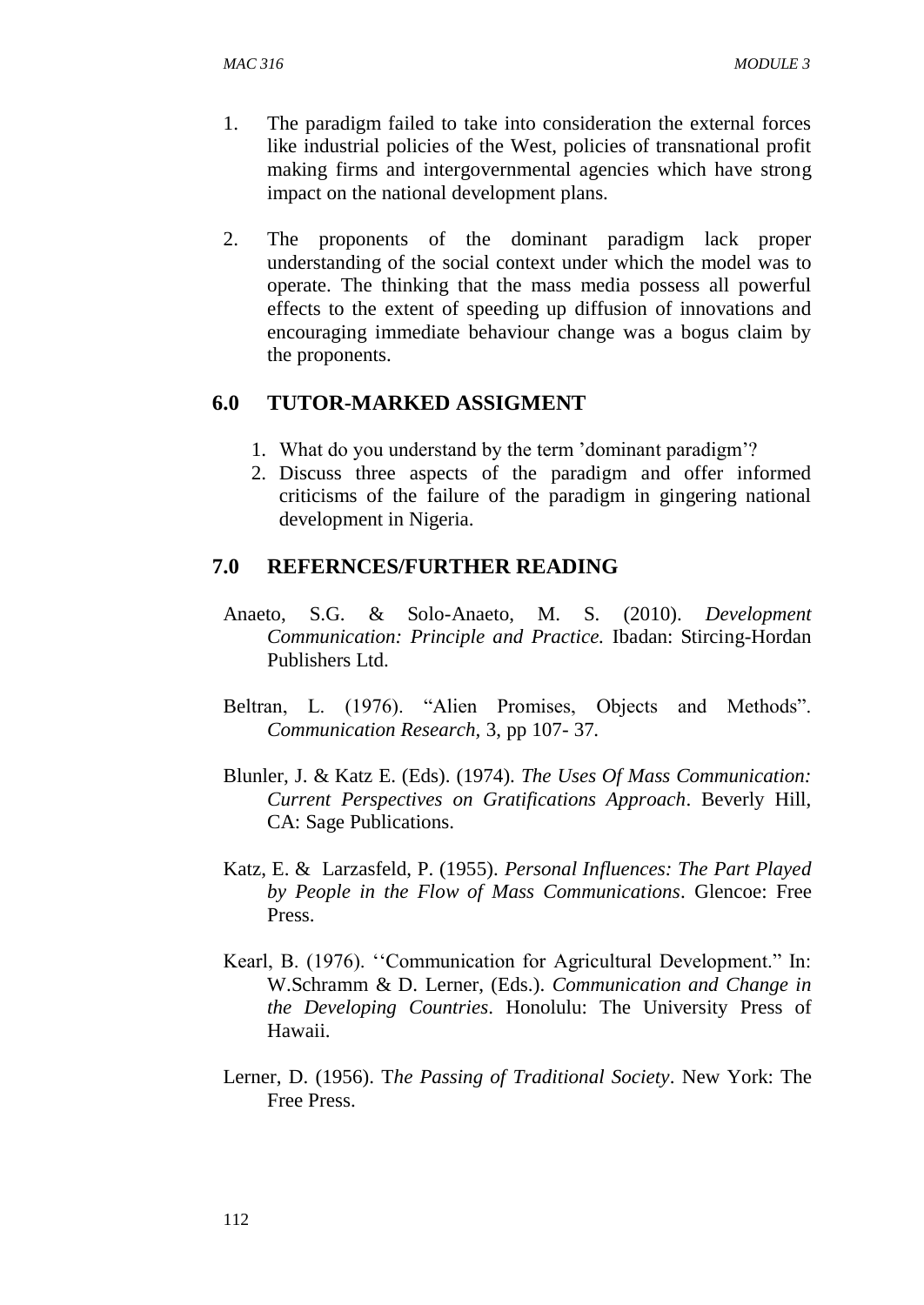- Lometh, G., Revees, B. & Bybee, C. (1977). "Investigating the Assumptions of Uses and Gratifications Research." *Communication Research*, *(4) 321-337.*
- McClelland, D. (1961). *The Achieving Society.* Prinecton, New Jersy: Van Nostrand Company Inc.
- Myren, D. (1974). 'Comments on the Beltran and College Papers'. In: *Proceedings on Communication Strategies for Rural Development.* New York: New York State College of Agriculture and Life Sciences.
- Nwodu, L.C. (2006). "Research and ICTs Relevance in Innovation Diffusion". *The Nigeria Journal of Communications, Vol.4, Nos. 1 &2 pp. 100-108*.
- Nwosu, P. (1986). "The Dominant Paradigm and Social Change: Toward a New Model of Mass Communication for National Development in Black Africa". *M.A. Thesis*, Towson State University.
- (1995) "Development Theory and Communication: An Overview." In: P. Nwosu, , C. Onwumechili, R. M'Bayo (Eds). *Communication and the Transformation of Society: A Developing Region Perspectives.* New York: University Press of America, Inc.
- Okereke, O.O. & Ekpe, A. E. (2002). *Development and Underdevelopment: Politics of the North-South Divide*. Enugu: John Jacobs Classic Publishers.
- Rodgers, E. (1976). C*ommunication and Development: Critical Perspectives*. Beverly Hills, California: Sage.
- Rodgers, E. & Shoemaker, F. (1962). *Diffusion of Innovations*. New York: The Free Press.
- Schramm, W. (1964). *Mass Media and National Development*. Stanford: Stanford University Press.
- Starosta, W. (1976). "The Village Level Worker as Rhetorician: An Adaptation of Diffusion Theory". *Central States Speech Journal*, *Summer pp. 144-150.*
- Stroman, C. & Becker, L. (1978). "Racial Differences in Gratifications". *Journalism Quarterly*, *55 pp.767-771*.
- Rostow, W.W. (1962). *The Stages of Economic Growth*. New York: Cambridge University Press.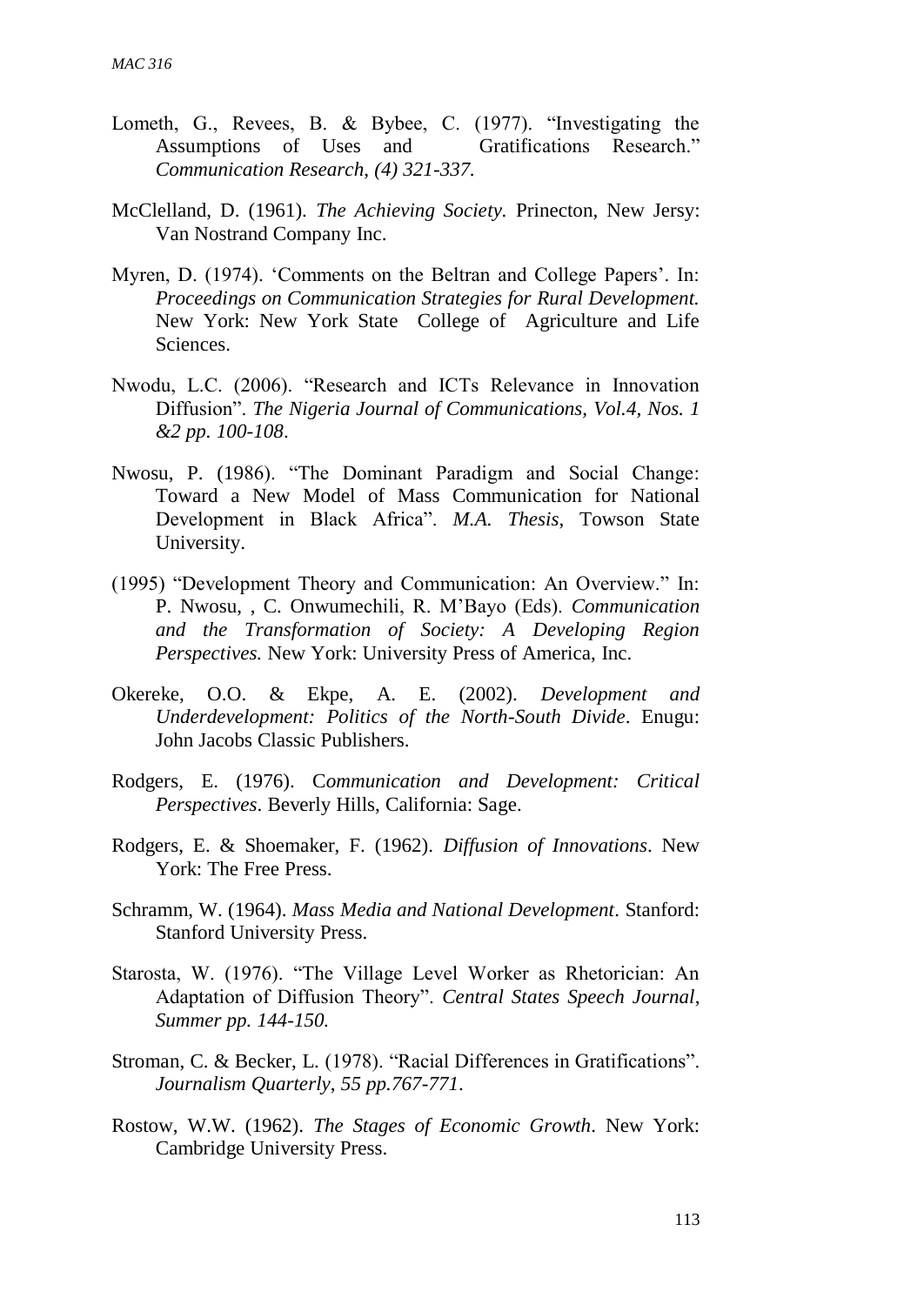## **UNIT 2 THE MARXIST/ SOCIALIST PARADIGM**

### **CONTENTS**

- 1.0 Introduction
- 2.0 Objectives
- 3.0 Main Content
	- 3.1 Dominant and Marxist Paradigm Compared
	- 3.2 Major Premise of Marxist Paradigm
	- 3.3 Criticisms against Marxist Paradigm
- 40 Conclusion
- 5.0 Summary
- 6.0 Tutor-Marked Assignment
- 7.0 References/ Further Reading

# **1.0 INTRODUCTION**

Marxist/socialist ideology like the dominant paradigm, influenced to a large extent, the knowledge of national development. Any discussion on development thoughts will be incomplete therefore without mentioning the Marxist paradigm of development. This unit therefore is meant to expose you to the Marxist paradigm.

# **2.0 OBJECTIVES**

At the end of this unit, you should be able to:

- state the point of convergence and point of departure between the dominant and the Marxist paradigm
- highlight the basic features or propositions of Marxist paradigm
- explain snag or failure of the Marxist paradigm, among others.

## **3.0 MAIN CONTENT**

## **3.1 Dominant and Marxist Paradigm Compared**

Overtime, the socio-political, economic and cultural environments of the West (North America and Western Europe) has been at variance with that of the Eastern Europe. While the West for instance, advocated for private ownership of means of production and distribution, the Eastern bloc preferred public ownership of same. These variations in ownership of production and distribution also affected their approaches to national development.

However, there are areas of commonality between the two paradigms. These points of convergence which you should know are: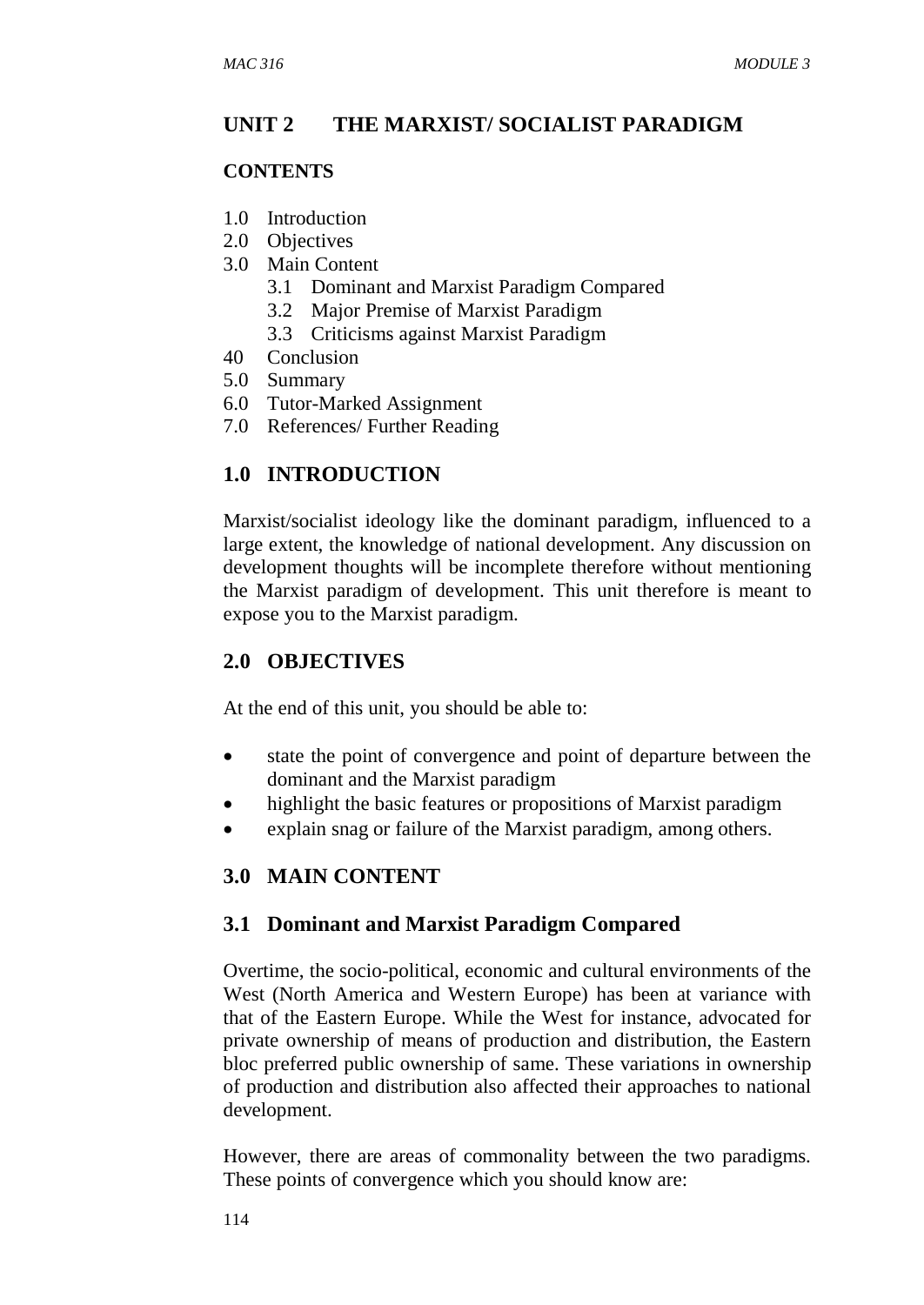- 1. Both paradigms recognise economic growth and material wealth as the cardinal products of any development process. The implication is that national development process must lead to economic growth as well as create conducive climate for material wealth.
- 2. Both paradigms agree that communication is very crucial in any development process particularly at the national level.

In spite of these areas of convergence, the Marxism/socialist paradigm differs, significantly, from the dominant paradigm in terms of their approach to or strategy for achieving and sustaining economic growth. Thus, the dominant paradigm perceived development as a process of change beginning from the top and trickle down, a sort of master-servant approach to development. On the other hand, the Marxist viewed development as a participatory process that should not only involve the masses but also begin with them. Mowlana and Wilson (1990) vividly describe development in the Marxist paradigm context as:

> ''The process from below, where through an elaborate feedback of political and economic machinery, the masses can participate in the production and distribution of cultural messages. Consequently, communication can generate awareness and help organise and mobilise the masses for political change leading to economic and social development.''

## **3.2 Major Premise of Marxist Paradigm**

The Marxist paradigm was, largely, influenced by the thinking and writing of Marx and Engels. In their thinking, communication is an essential tool for society's development. It is for this reason that Marx and Wilson, (1990) argues that "communication is nothing more, nor nothing less, than the articulation of the social relations between people. In a profound sense, communication is one of the most unique products and producers of society's development".

According to Mowlana and Wilson (1990) communication in Marxist sense becomes "a set of ideological formations that usually follow the patterns of material production in the society, contributing a factor of dynamism to the process". The implication is that communication in the context of Marxist paradigm is to a large extent, the major organ for mobilising the masses towards mass participation in development programmes. The over-emphasis placed on communication in this development model clearly explains why the Marxist/socialist societies operated a highly centralised mass communication model controlled by the party hierarchy.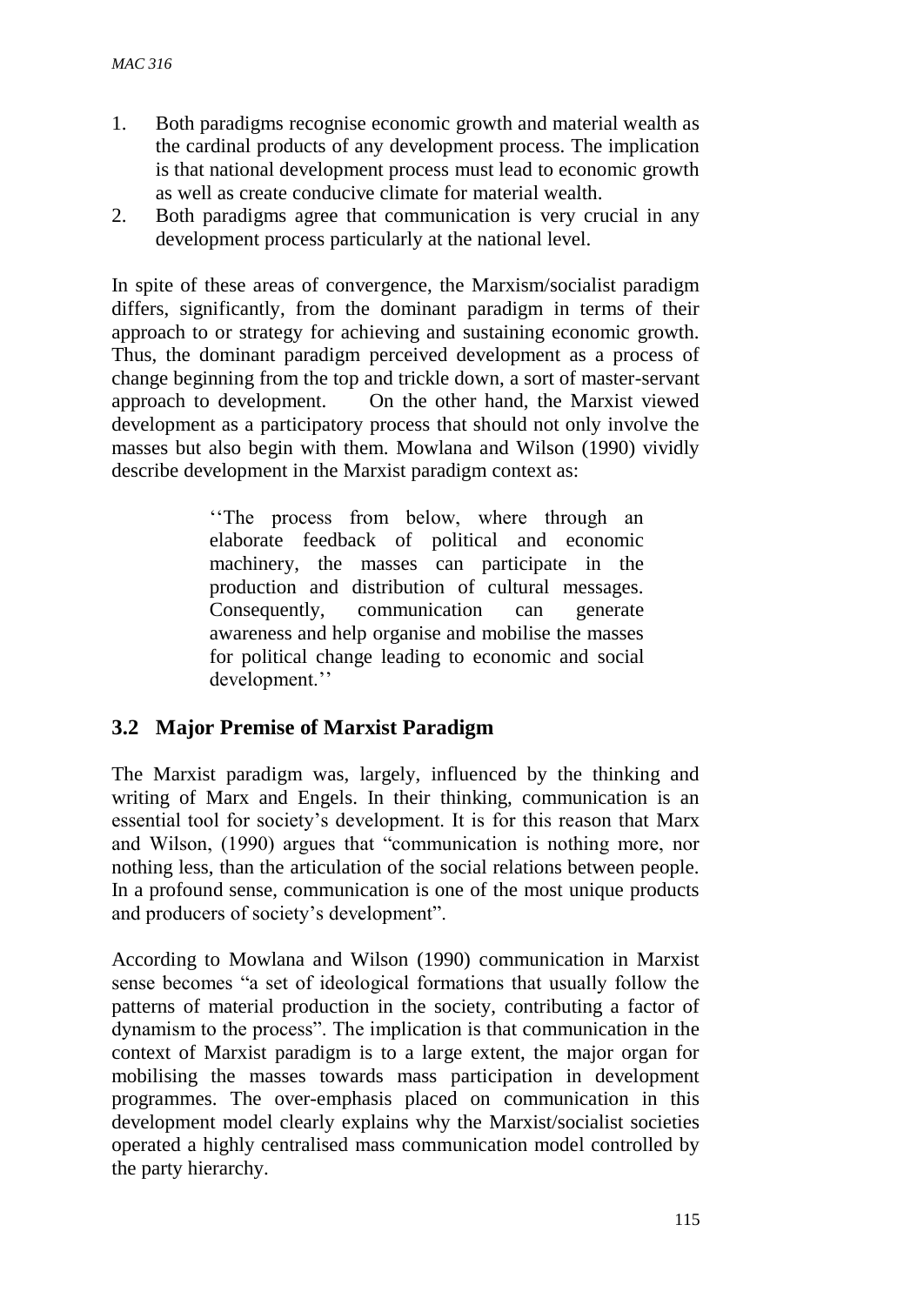The major premises of Marxist development model therefore lie on the following socio-economic, political and cultural conditions.

- 1. Major policy decisions on any given development project should be taken at the party hierarchy level. Note that the society operated as one party state in which case voices of dissent are hardly entertained but the party voice. In this case, the party voice easily becomes the voice of the masses.
- 2. The instrument of mass communication should be highly centralised and strictly controlled by the party hierarchy.
- 3. Specific development decisions taken at the party hierarchy should be disseminated via the mass media and party officials using propaganda, brainwashing, self-criticism and related techniques considered highly effective for mass mobilisation.
- 4. The mass media disseminated messages should target a network of groups based at local levels for effective implementation of the programme.

# **3.3 Criticisms against Marxist Paradigm**

According to Nwosu (1990) Marxist model of communication and development planning "has found acceptance in a number of African nations notably Tanzania, Angola and Mozambique". Nwosu, further observed that development programmes in such areas as agriculture, politics, education and health were anchored on this development model. Although this model of development recorded some success in Tanzania (Nyerere, 1968), it is not without some criticisms. Thus, a number of criticisms have trailed this model of development. Ugboaja (1986) documented the major criticism against this model of development as:

- 1. one way directional approach to development originally from the party hierarchy and communicated via the mass media to the masses. Note that this top-down approach was one of the things the proponents of Marxist philosophy hold against the dominant paradigm.
- 2. the model is also non-democratic since it does not make room for involving the people at the level of initiation and planning of development programmes. The implication is that the model totally negates the principle of participation and inclusion. The alienation of the potential and or substantive development beneficiaries at the very beginning of development conception is considered to be grossly anti-development.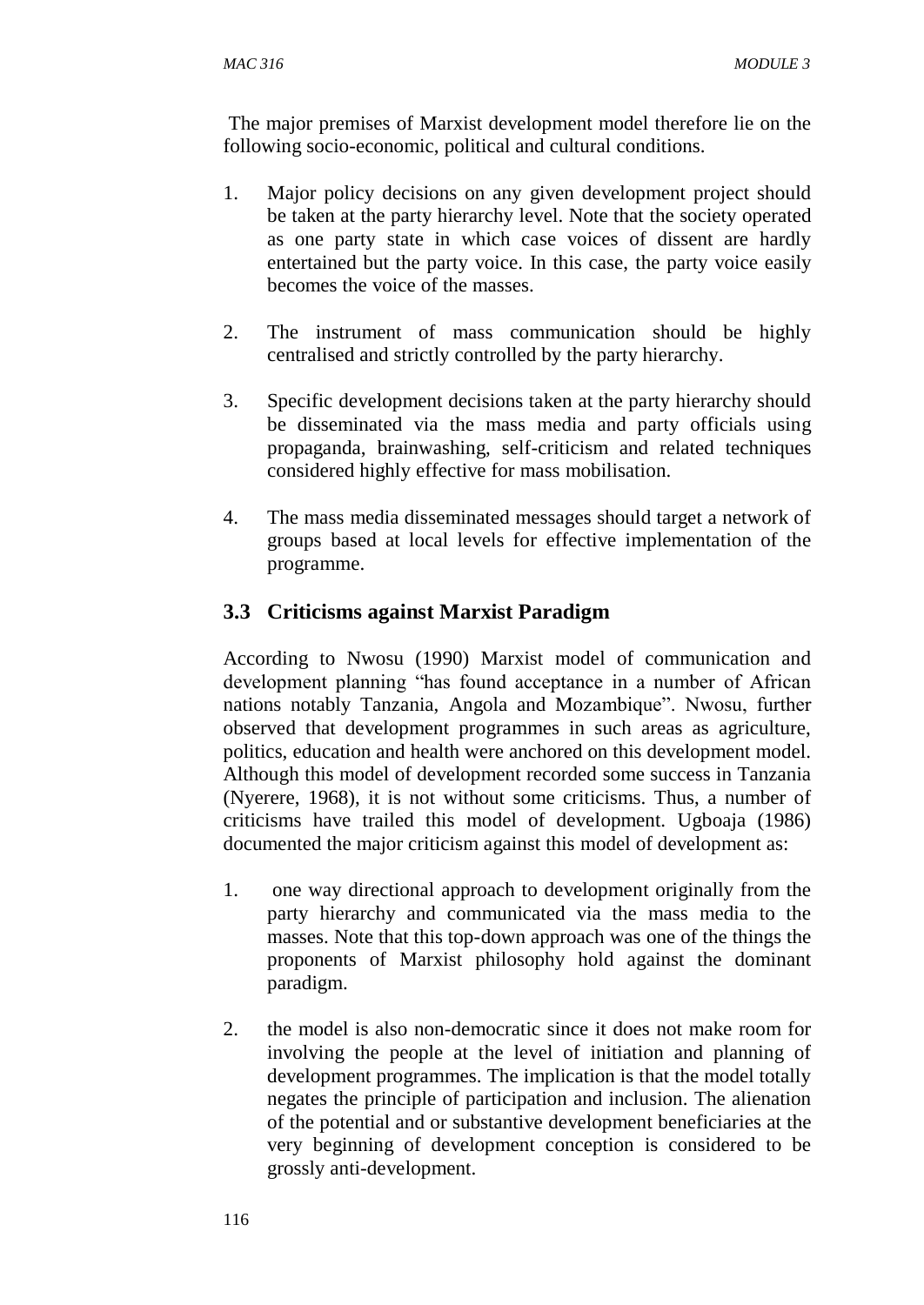3. the latest major criticism against Marxist model is that the extensive use of propaganda, brainwashing, self-criticism, misinformation, disinformation and sundry misleading information is unacceptable as it can lead to mass action if the masses discover their psyche were being manipulated in the name of development (Nwodu,2007).

#### **SELF-ASSESSMENT EXERCISE**

Mention and discuss the major pitfalls of Marxist paradigm of development.

## **4.0 CONCLUSION**

Marxist model of development originated from Eastern Europe. It was the sole model of development in the then Soviet Union, China, Cuba and some East Africa countries. The model emphases the use of party hierarchy to make specific development decision while mass media should be used to disseminate the development messages to the masses for purpose of achieving mass mobilisation.

### **5.0 SUMMARY**

This unit discussed the Marxist socialist paradigm of development. Precisely, the unit discussed the similarities and differences between the dominant paradigm and the Marxist paradigm. It also discussed the major premises of the Marxist paradigm. The unit concludes with the criticism against the Marxist model of development.

### **6.0 TUTOR- MARKED ASSIGMENT**

In the Marxist/socialist context of development, centralised mass communication system is considered the key to national development. Discuss this with emphasis on the major premises of Marxist model of development.

### **7.0 REFERENCES/FURTHER READING**

- Mowlana, H. & Wilson, L. (1990). *The Passing of Modernity: Communication and Transformation of Society.* New York and London: Longman.
- Nwodu, L.C. (2007). 'Managing Development Communication Campaign for Sustainable Human Development'. In: I. E. Nwosu, , N.T. Fab-Ukozor, & L.C. Nwodu (Eds). *Communication for Sustainable Human Development: A Multi-Perspective Approach.* Enugu: ACCE Enugu State.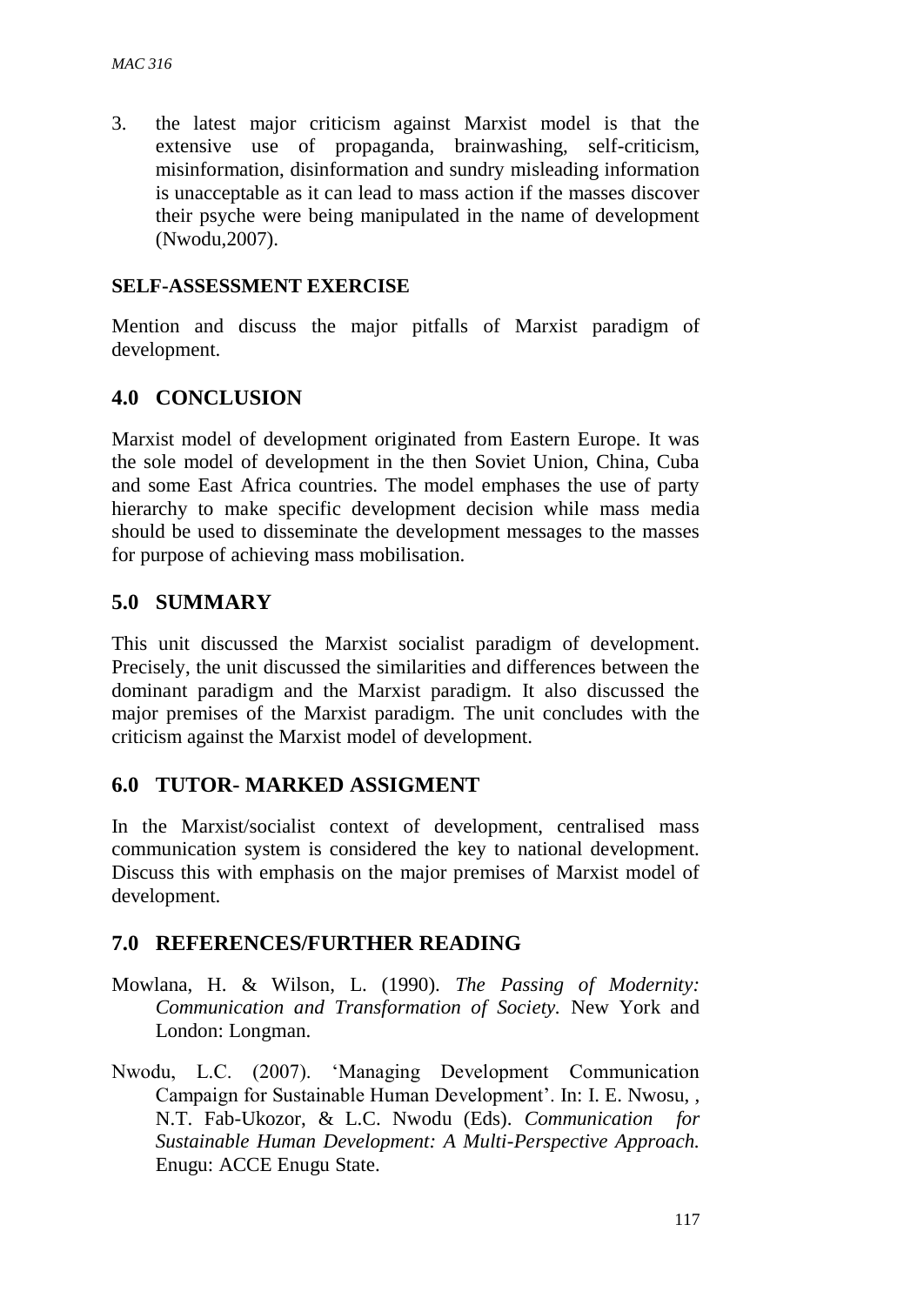Nwosu, P. (1995). " Development Theory and Communication: An Overview". In: P. Nwosu, C. Onwumechili, & R. M' Bayo (Eds). *Communication and Transformation of Society: A Development Region Perspective.* Lanhane, New York: University Press of America, inc.

Nyerere, J. (1968). *Ujama Nairobo:* Oxford Unversity Press.

- Ugboaja, F. (1986). "Communication as Technology in Africa Rural Development". *Africa Media Review, 1(1) pp 1-19.*
- Wilson, D. (2011). *Communication for Social Change and Development.* Uyo: ACCE Nigeria.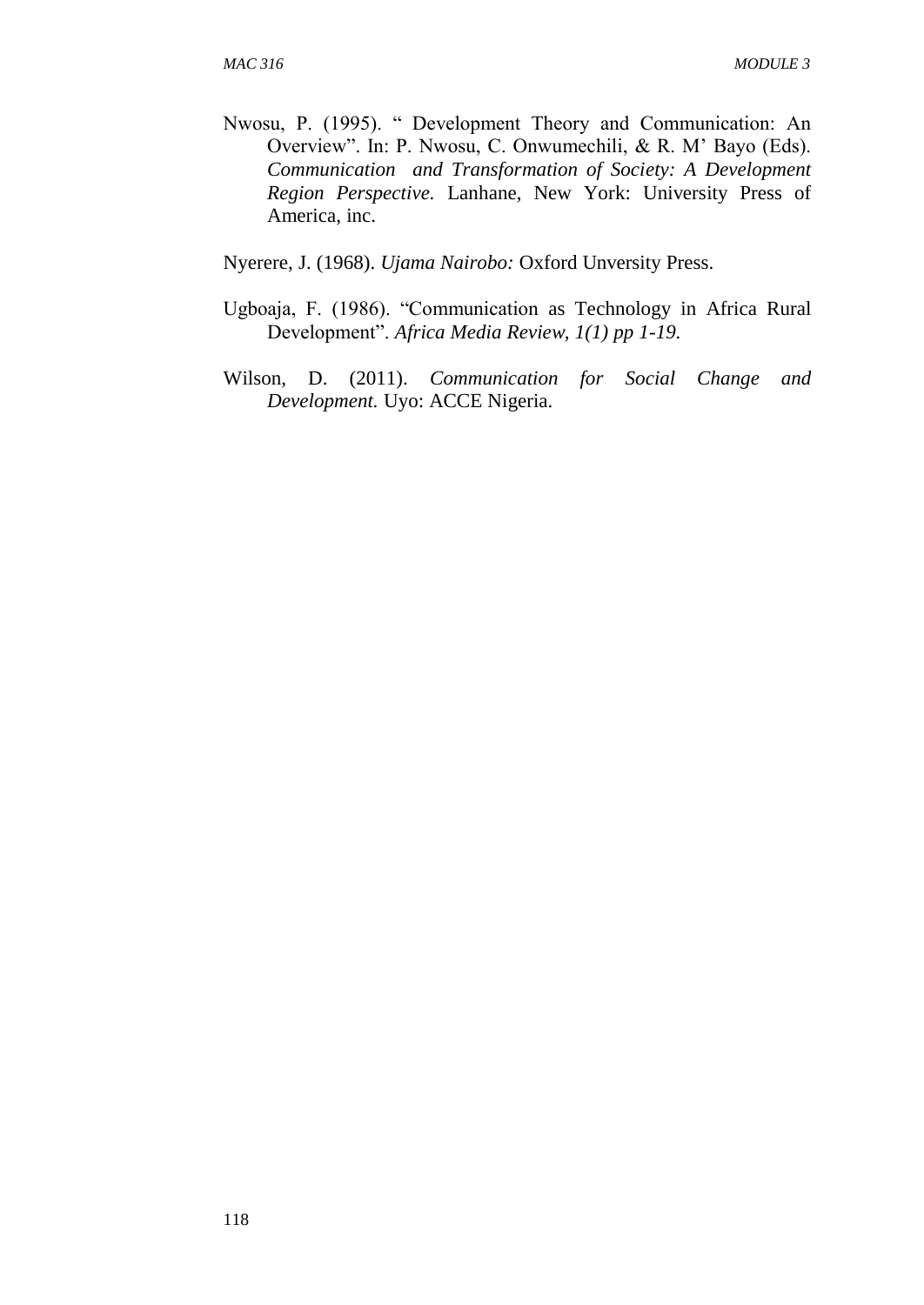# **UNIT 3 THE EMANCIPATORY PARADIGM**

## **CONTENTS**

- 1.0 Introduction
- 2.0 Objectives
- 3.0 Main Content
	- 3.1 Evolution of Emancipatory Paradigm
	- 3.2 Emancipatory Paradigm and National Development
	- 3.3 Criticism against Participatory Approach
- 4.0 Conclusion
- 5.0 Summary
- 6.0 Tutor-Marked Assignment
- 7.0 References/ Further Reading

## **1.0 INTRODUCTION**

The search for a more pragmatic model that would drive national development programme, particularly in developing countries like Nigeria, has been a continuous one. The emancipatory approach is yet another paradigm that differs from both the dominant and Marxist paradigms. The essence of this unit is to discuss the emancipatory paradigm. You are therefore expected to read this unit carefully so as to understand what makes the paradigm different from the other paradigms we have discussed already.

## **2.0 OBJECTIVES**

At the end of this unit, you should be able to:

- discuss the origin of the emancipatory paradigm
- enumerate the circumstances leading to the evolution of the paradigm
- explain the differences between the paradigm and other paradigms before it
- state the major premise of the emancipatory paradigm.

# **3.0 MAIN CONTENT**

## **3.1 The Evolution of Emancipatory Paradigm**

Emancipatory paradigm is, largely, an intellectual product of developing countries. The paradigm emerged in the development literature in the mid 1970s and early 1980s. It is an endogenous development paradigm which served as an alternative national development paradigm. It is endogenous in the sense that the paradigm originated from developing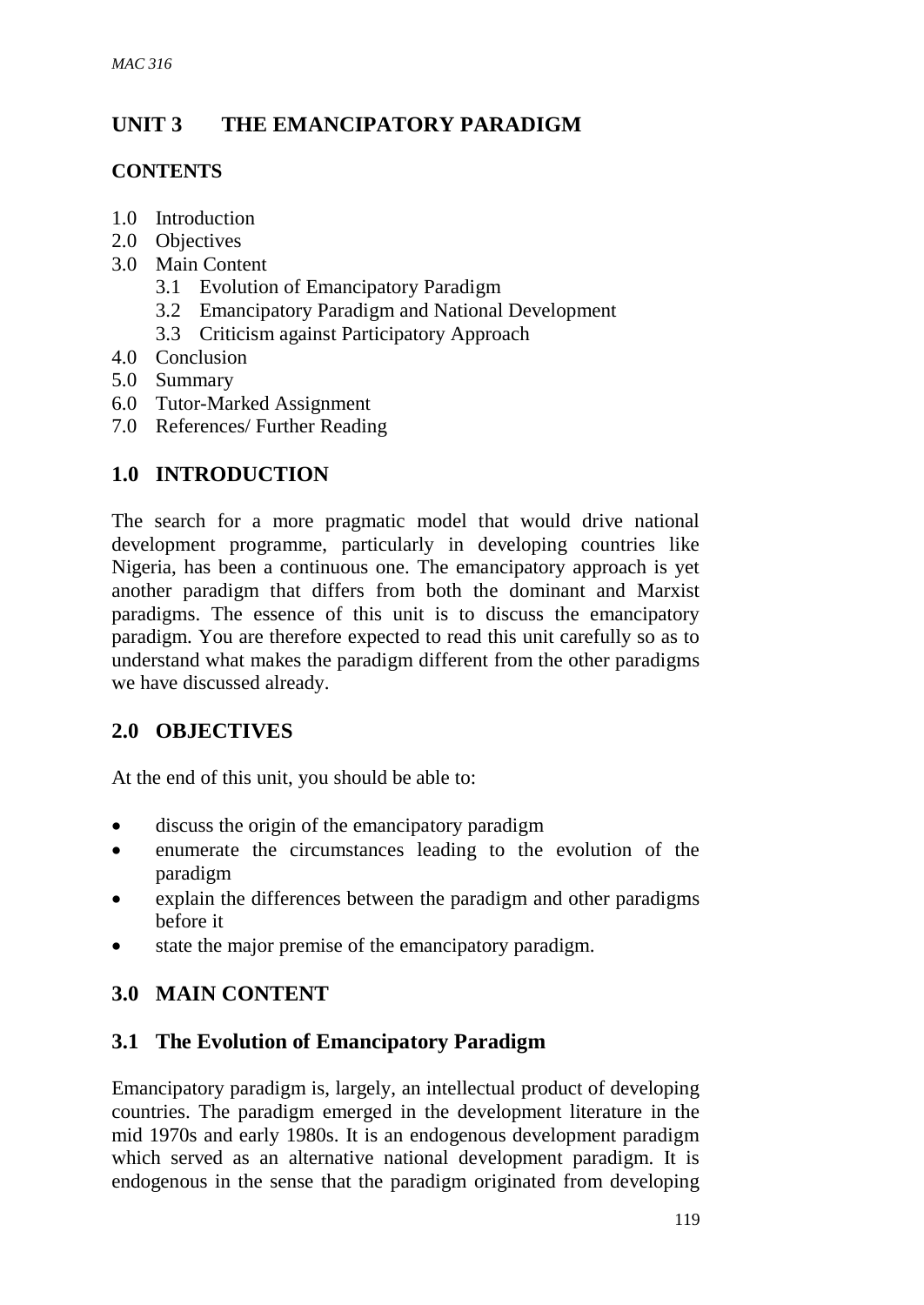countries as against the dominant/capitalist and Marxist/socialist paradigms which were all exogenous thinking originating from the Western Europe/North America and Eastern Europe/China. It is worthy to note therefore that emancipatory paradigm as the name implies was conceived as a response to the failure of both the dominant and Marxist paradigms in providing practicable solutions to the development needs of developing nations.

## **3.2 Emancipatory Paradigm and National Development**

As noted earlier, this paradigm came into existence as response to the failure of earlier paradigms of national development. The major concern of the proponents therefore is on how to get the targets of social development, the masses precisely, to be actively involved in the development process right from the period of initiation to period of implementation and evaluation. The proponents therefore argued that though "economic and political development are important, they are not the most important goals of development as the dominant or socialist models perceive them'' ( Nwosu, 1995). The paradigm is therefore hinged on the following premises.

- 1. National development in developing nations should not be limited to economic and political development. It should extend to qualitative society-based growth which should lead to the emancipation of the masses from all forms of poverty.
- 2. The process of national development should begin at the community level, rather than from the centre or nation-state. The emphasis here is on active participation and engaged dialogue between change agents and the clientele or change beneficiaries at every level of social change process.
- 3. The use of all forms of communication technology (traditional and modern communication instrument) is very crucial for spreading or disseminating development messages and goals.

The implication is that the emancipatory paradigm believes that people in developing countries are in bondage of some sort and need to be emancipated. The proponents were therefore of the view that the best way of emancipating the clienteles from the shackle of poverty is to engage them in participatory development process. Scholars like Woods (1977), Moemeka (1985), Ugboaja (1986) Mody (1991), Nwosu (1990), and of recent, Okunna (2002), Nwodu and Fab-Ukozor (2003) and Nwodu (2007) have all documented evidences of effectiveness of the participatory approach in social transformation of lives and infrastructures in developing nations.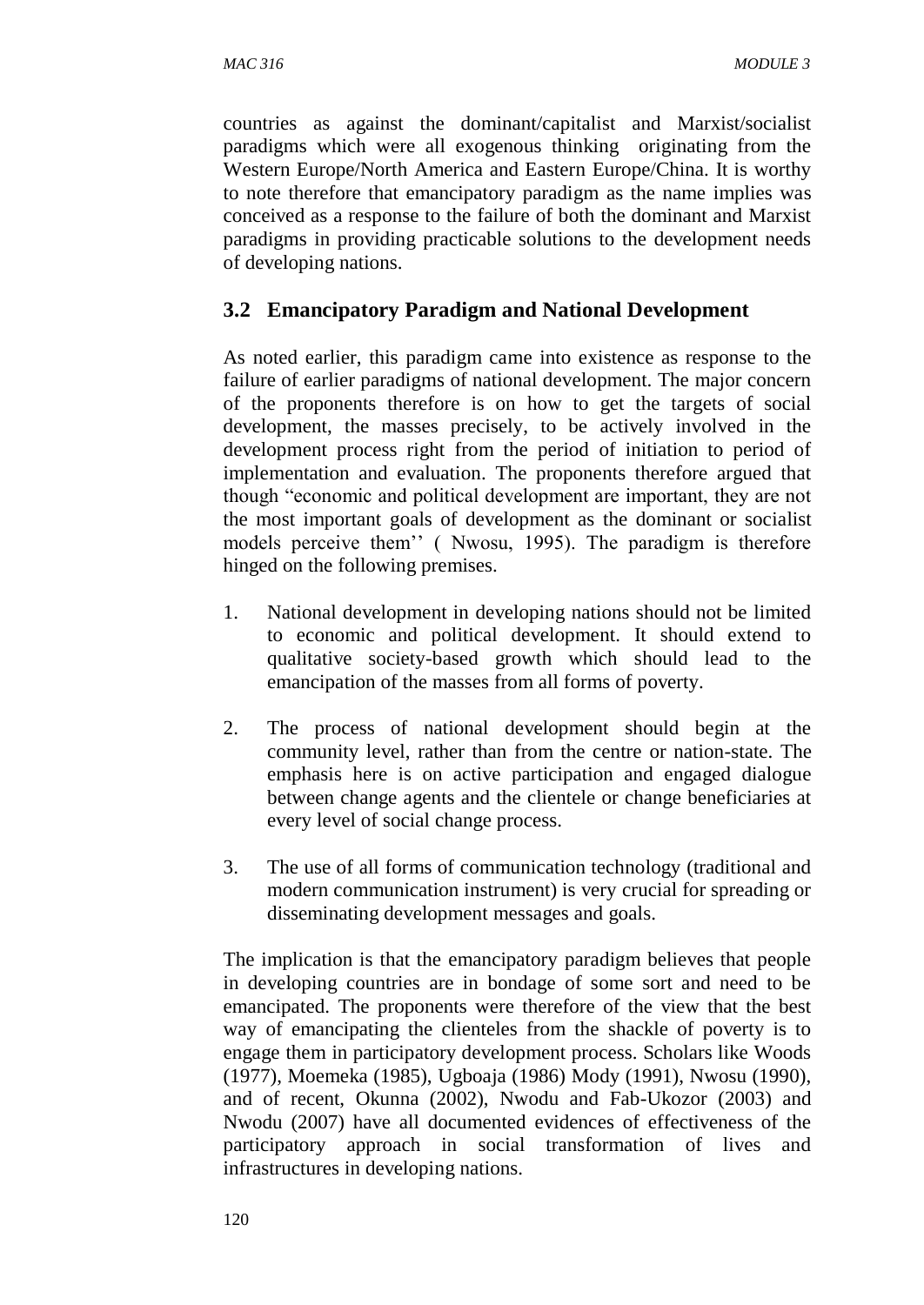### **3.3 Criticism against Participatory Approach**

Although this paradigm sounded good and more real in addressing social development in Africa, there is also a misgiving that the implementation is fraught with some faults. According to Nwosu (1995), "the problem…is that while several claims to involve the citizenry in development projects and programmes, involvement or participation has been only at one level - the level of project/programme implementation".

Nwosu (1990) had earlier pointed out that "involvement or participation at the other level, i.e. in programme initiation and formulation has often been ignored or overlooked". This indeed is a major snag with the emancipatory paradigm of development. Apart from this snag, the paradigm has remained the most effective development paradigm for Africa's development. It is for this reason that Nwosu (1995) advocated for "a dualistic participatory approach to communication and development''.

What this means is that the citizens should be involved from the level of programme formulation to the level of implementation. Nwodu (2007) reinforces this where he advocates for "multiple participatory approach" as against the "dualistic participatory approach". The multiple participation approach according to Nwodu would aim at involving the people at every stage of the development process beginning from the level of initiation or ideation, to the level of crystallisation, implementation and evaluation. His argument is that we may not clearly ascertain the significant impact of development programme on the beneficiaries without involving the beneficiaries who should actually tell what they benefited from the development programme at the level of evaluation.

#### **SELF-ASSESSMENT EXERCISE**

Explain what you understand by emancipatory paradigm of development stating clearly the circumstance that led to the evolution of the paradigm.

## **4.0 CONCLUTION**

Discussions in this unit clearly shows that exogenous ideas or 'cues' from outside can hardly provide realistic answers to social development problems in developing countries. The major reason is that such ideas hardly take into account the cultural realities of the developing nations. So, neither the dominant (capitalists) paradigm nor the Marxist (socialist) paradigm is fit to drive national development programmes in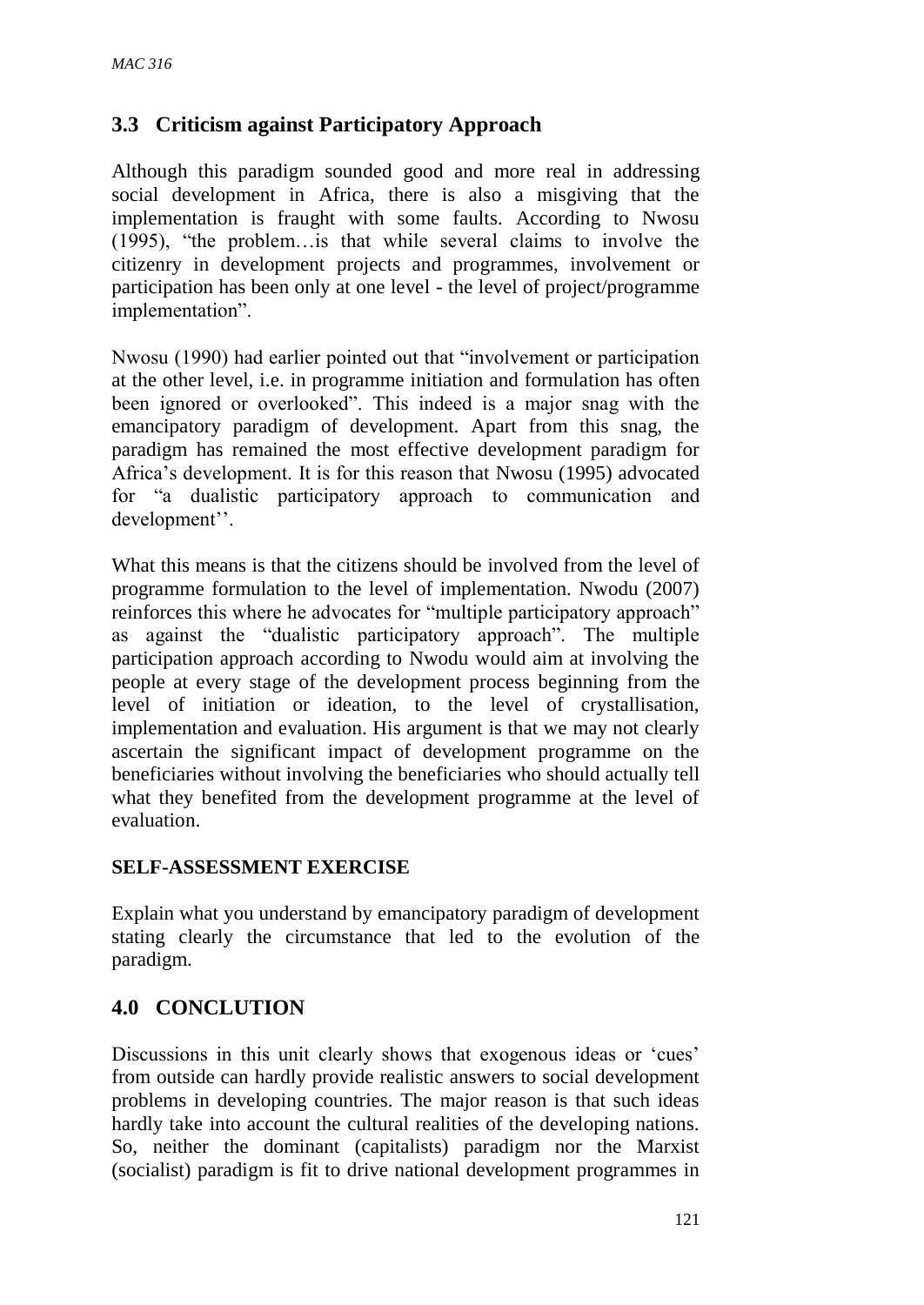developing countries. This is why emancipatory paradigm based on multiple participatory approach is recommend as the most effective and realistic paradigm of development in Nigeria.

# **5.0 SUMMARY**

This unit discussed the emancipatory paradigm of development as an alternative paradigm to dominant and Marxist paradigms of social development. Thus, the how and why the paradigm evolved were discussed in addition to understanding how the paradigm applies to national development process. The unit was wrapped up with criticisms against emancipatory paradigm of development.

# **6.0 TUTOR-MARKED ASSIGNMENT**

Discuss the circumstance that led to the evolution of emancipatory paradigm of development and state how the paradigm applies to development process in developing nations.

## **7.0 REFERENCES/FURTHER READING**

- Mody, B. (1991). *Designing Massages for Development Communication: An Audience Participation-Based Research*. Newbury Park, CA: Sage Publications.
- Moemeka, A.A. (1985). "Communication in National Development: The Use of the Mass Media in Rural Development." *Information Yugoslavia* 17 (1&2): 177-185.
- Nwodu, L.C. (2007). ''Managing Development Communication Campaign for Sustainable Human Development.'' In: I. E. Nwosu,., N.T. Fab-Ukozor & L.C. Nwodu (Eds). *Communication for Sustainable Human Development: A Multi-Perspective Approach*. Enugu: ACCE Enugu State.
- Nwodu, L.C. &Fab-Ukozor, N.T. (2003). *Communication Imperatives for Development.* Enugu: John Jacobs Classic Publishers.
- Nwosu, P. O. (1990). "Communication and Agricultural Development in Swaziland: Towards a Need–Based Integrative Model". Ph. D. Dissertation, Howard University, Washington, D.C.
- Nwosu, P. O. (1995). "A Dualistic Participatory Framework for a Need-Based Approach to Development Communication: Lessons from Swaziland". In: P. Nwosu,, C. Onwumechili, & R. M'Bayo (Eds). *Communication and the Transformation of Society: A Development Regions Perspectives*. Larnhan: University of America, Inc.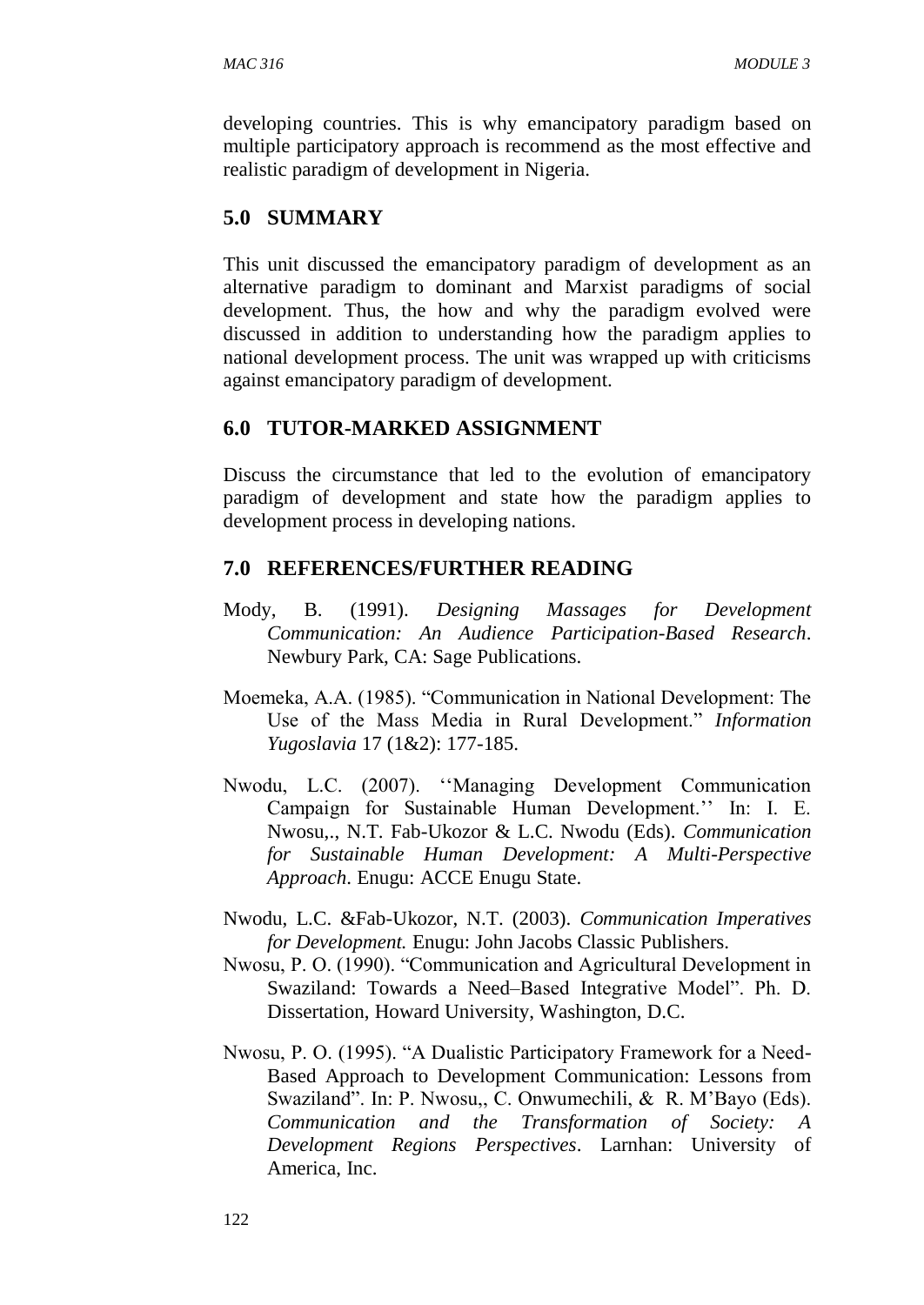- Okunna, C.S. (2002). "A Quick Look at Development Communication". In: Okunna, C.S. (Ed.). *Teaching Mass Communication: A Multi-Dimensional Approach.* Enugu: New Generation Books.
- Ugboaja, F. (1986). "Communication as Technology in Africa Rural Development". *African Media Review*, *1 (1) pp 1-9.*
- Woods, J. (1977). "Planned Development and Transfer of Technology". *Bangkok: UNDP Working Paper,* No. 3.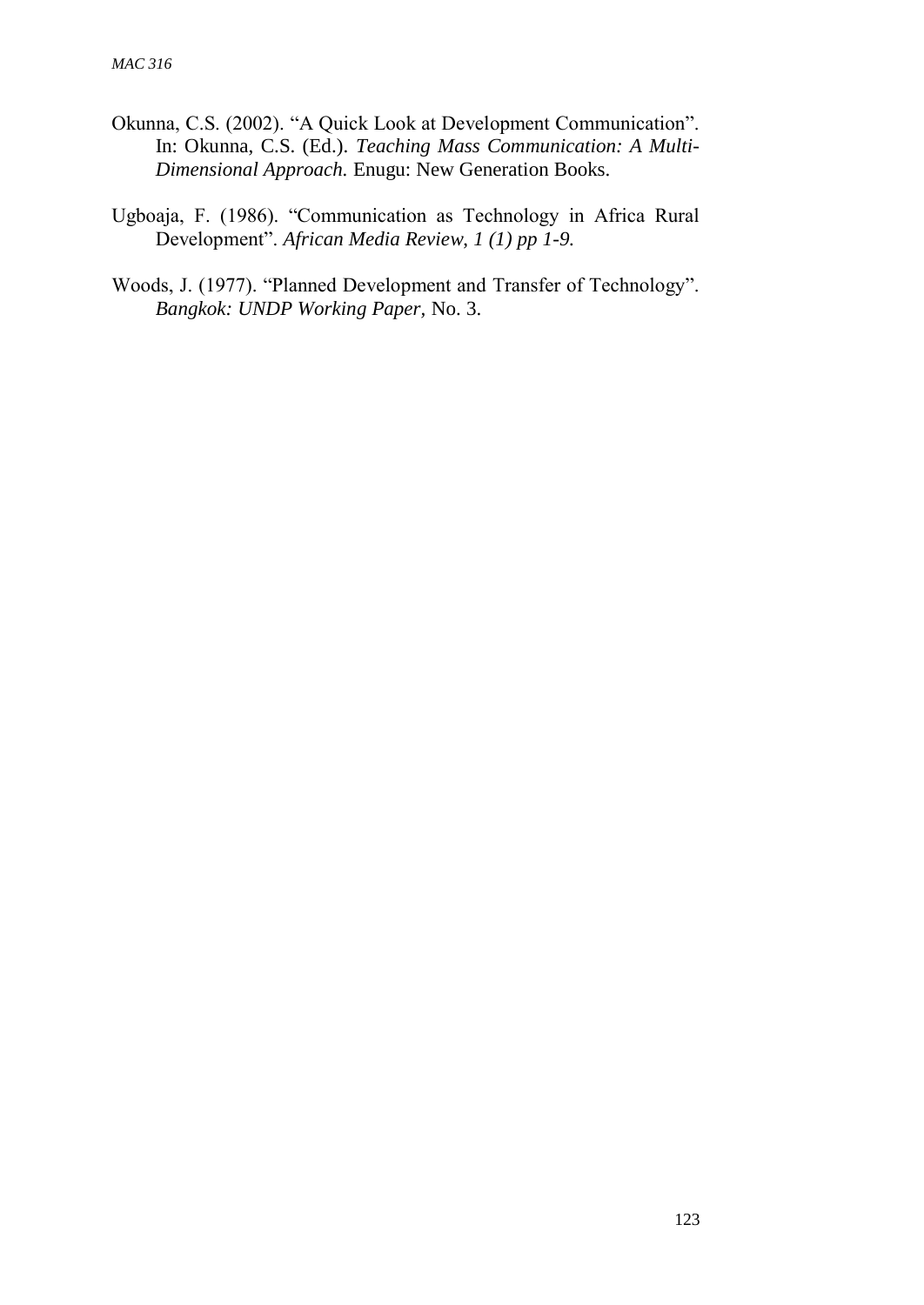# **MODULE 3 COMMUNICATION STRATEGIES FOR NATIONAL DEVELOPMENT**

- Unit 1 Patron-Client Model
- Unit 2 ACADA Communication Planning Model
- Unit 3 Social Marketing Approach

### **UNIT 1 PATRON-CLIENT MODEL**

#### **CONTENTS**

- 1.0 Introduction
- 2.0 Objectives
- 3.0 Main Content
	- 3.1 Meaning of Patron-Client Model
	- 3.2 The Snag with Patron-Client Model
- 4.0 Conclusion
- 5.0 Summary
- 6.0 Tutor- Marked Assignment
- 7.0 References/Further Reading

# **1.0 INTRODUCTION**

You may have observed, from our discussions in module one and two, that communication is an indispensable tool for national development. The whole of this module will be devoted to exploring various strategic ways of applying communication in national development process. Precisely, this unit is concerned with exploring the earliest approach to using communication for national development.

## **2.0 OBJECTIVES**

At end of this unit, you should be able to:

- define the patron-client model
- explain the nature of communication flow under patron-client approach
- analyse the burden or problem associated with patron-client approach.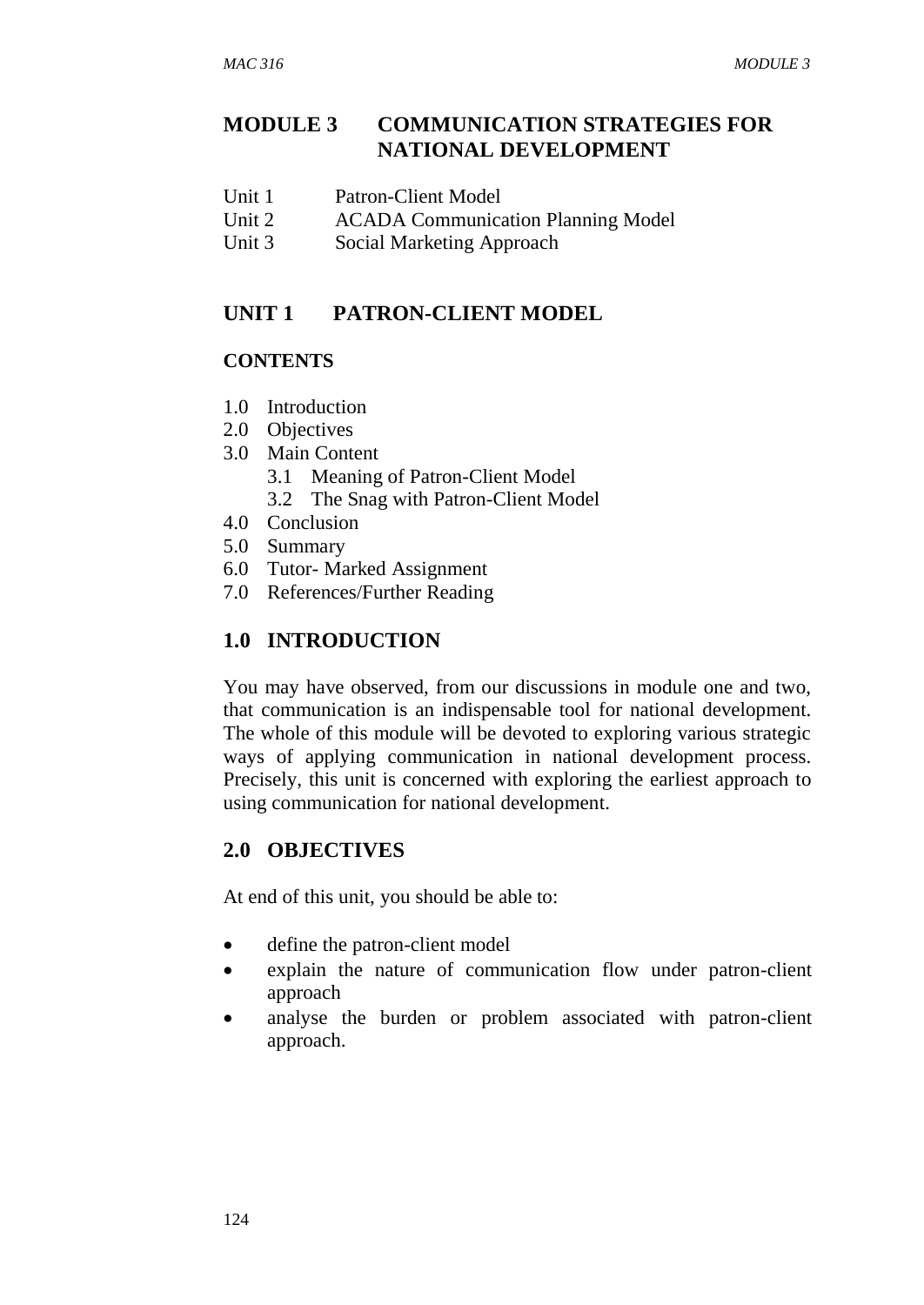# **3.0 MAIN CONTENT**

## **3.1 Meaning of Patron-Client Model**

Patron-client approach to managing communication for development is about the earliest attempt to apply communication in development process. It is a fall out of the dominant paradigm in which development is viewed from exogenous (that is outside) idea and lorded over people. It is also based on the earlier notion of bullet theory syndrome. In this context, mass media contents were viewed as possessing magical powers of shaping audience members' attitudes and behaviours. In other words, the audience members' response to mass media contents as intended by those who package the contents.

It is for this reason that earlier attempt at using communication for development was hinged on the patron-client approach. This approach therefore does not allow targets of development massages to participate in the planning of development communications campaigns/messages that affect their interest. The common assumption here is that the change agent (or the communicator) understands perfectly well the needs of the change beneficiaries (the audience). The patron-client model therefore operates on the basis of using information from either foreign or urbancentered mass media to mobilise the rural people for development action. According to Nwosu (1990):

> ''The communication media under this arrangement were supposed to aid and abet this patron-client relationship by emphasising the flow of most development-orientated information from the patrons (e.g. government health, agriculture and policy agencies) located in the urban areas to the grassroots people in the rural areas, supposed clients or beneficiaries of development efforts.''

The implication is that the primary development function of mass media of communication under patron-client or master-servant approach is to propagate or spread information from the patron who probably is not in touch with the development problem and realities of the clients. In this case, the inordinate ambition or interest of the patron (which could be the governments, the rulers, the elites or the bureaucrats) supersede that of the masses and the media role of championing true national development projects (Nwosu, 1990) as well as the purveyance of basic needs-information that flow from or are packaged mainly from the perspectives of the patron to the clients or rural dwellers at the receiving end of these development projects (Fair, 1987).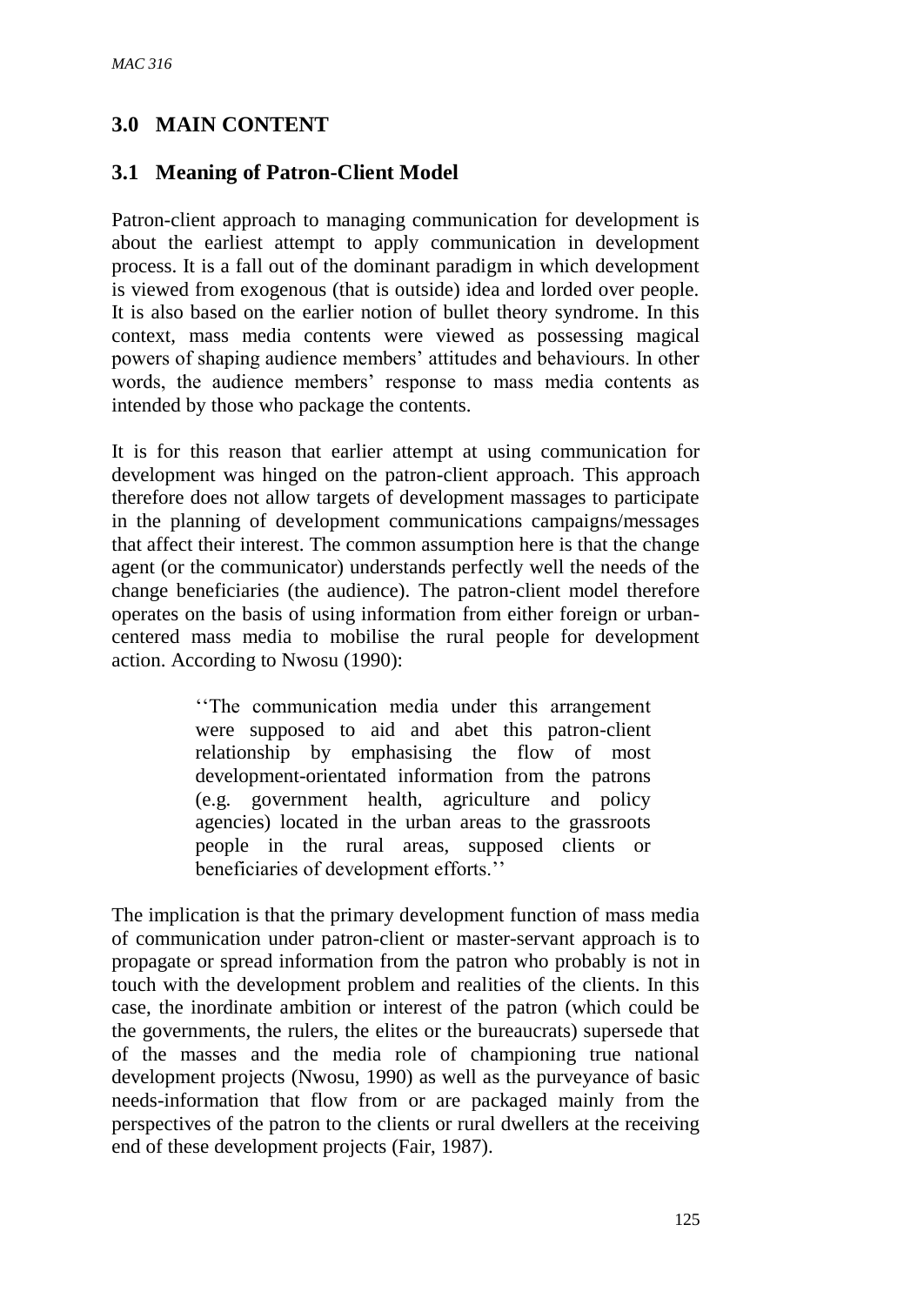## **3.2 The Snag with Patron-Client Model**

Development communication literature is no doubt, replete with several snags associated with patron-client approach to development. Majority of literature also point to the fact that this approach was largely responsible for the development failures of most developing nations of which Nigeria is one (Nwosu, 1990; Nwosu, 1995 and Nwodu and Fabukozor, 2003).

However, the major snag associated with the patron-client approach is that it tends to alienate rather than integrate the clients who should be the actual beneficiaries of development projects. Another snag is that the approach uses arm-chair development experts and communicators who sit at the comfort of their urban offices and homes and formulate as well as execute national development policies.

True national development should therefore aim at involving the change agents and the change beneficiaries in a healthy empirically guided dialogue to understand the actual development problems facing the change beneficiaries and how the problems can be effectively and collectively tackled.

## **4.0 CONCLUSION**

Patron-client model is certainly not a good approach to managing communication for national development. This is because the model does not make room for healthy interaction between the change agent and the change beneficiaries. Again, the model does not create conducive atmosphere for proper articulation of realistic development problems facing the nation particularly at the rural level/settings.

## **5.0 SUMMARY**

In this unit, the patron-client approach to managing communication for national development was discussed. Summary of the discussion is that the model was anchored partly on the all powerful media effects model and target on the dominant paradigm model. The major issues discussed included the meaning and the criticisms against the dominant model.

## **6.0 TUTOR-MARKED ASSIGMENT**

Discuss the meaning of patron-client model pointing out the major snags associated with the model.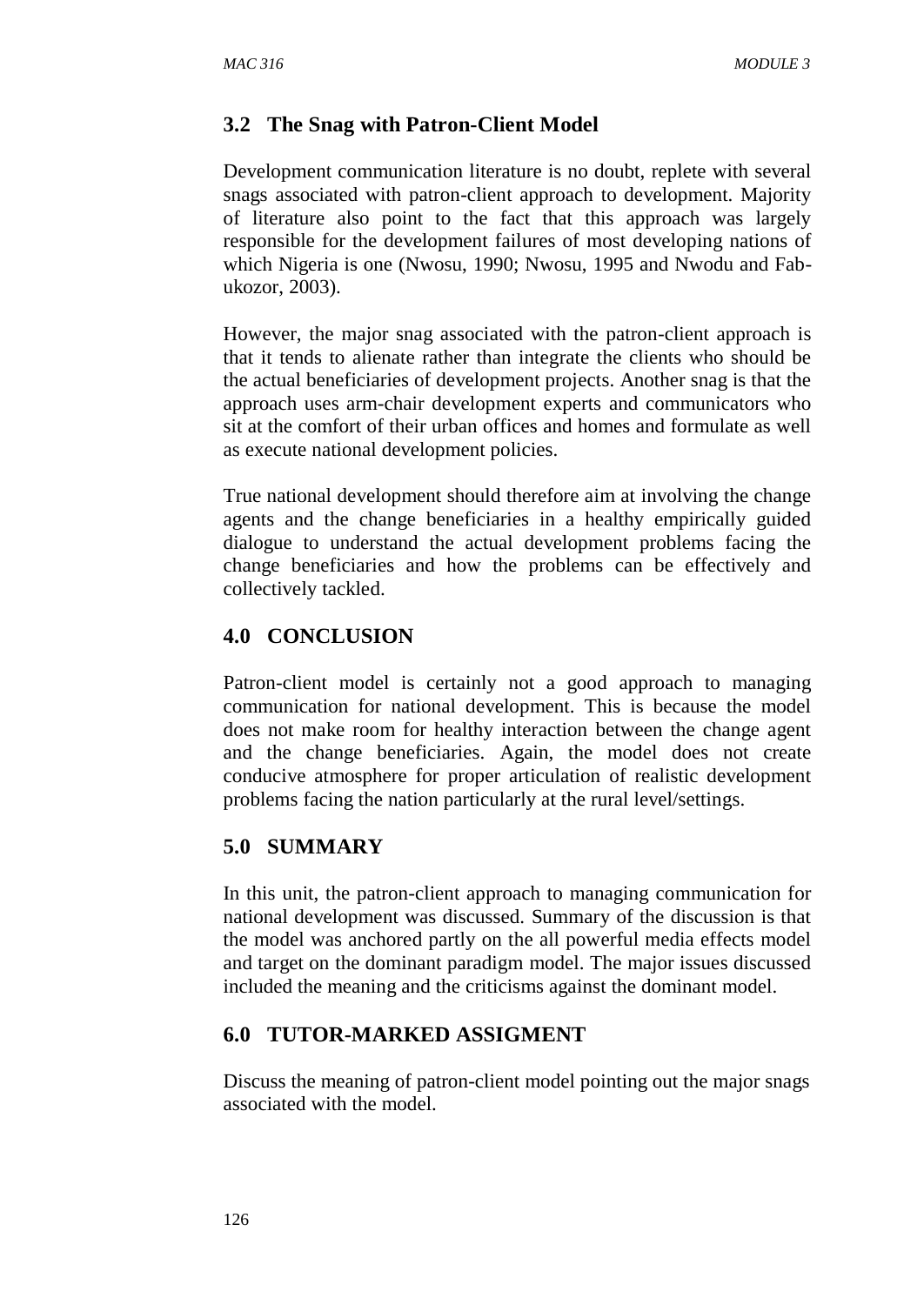### **7.0 REFERENCES/FURTHER READING**

- Fair, J. E. (1987). "The Role of the Media in Patron Relations: A Preliminary Look". Paper Presented at the Association for Education in Journalism and Mass Communication (AEJMC), August 3-6.
- Nwodu, L.C. & Fab- Ukozor, N.T. (2003). *Communication Imperatives for Development*. Enugu: John Jacob Classic Publishers.
- Nwosu, I. E. ( 1990) "Mass Media and Rural Development: An Analysis of Some Basic Cases, Theories and Strategies". In: I.E. Nwosu (Ed.). *Mass Communication and National Development.* Aba: Frontier Publishers.
- Nwosu, P.O. (1995). " A Dualistic Participatory Framework for a Need-Based Approach to Development Communication Lessons from Swaziland". In: P.O. Nwosu,, C. Onwumechili & R. M'Bay, (Eds). *Communication and the Transformation of Society; A Developing Regions' Perspectives.* Lanhan: University Press of American, Inc.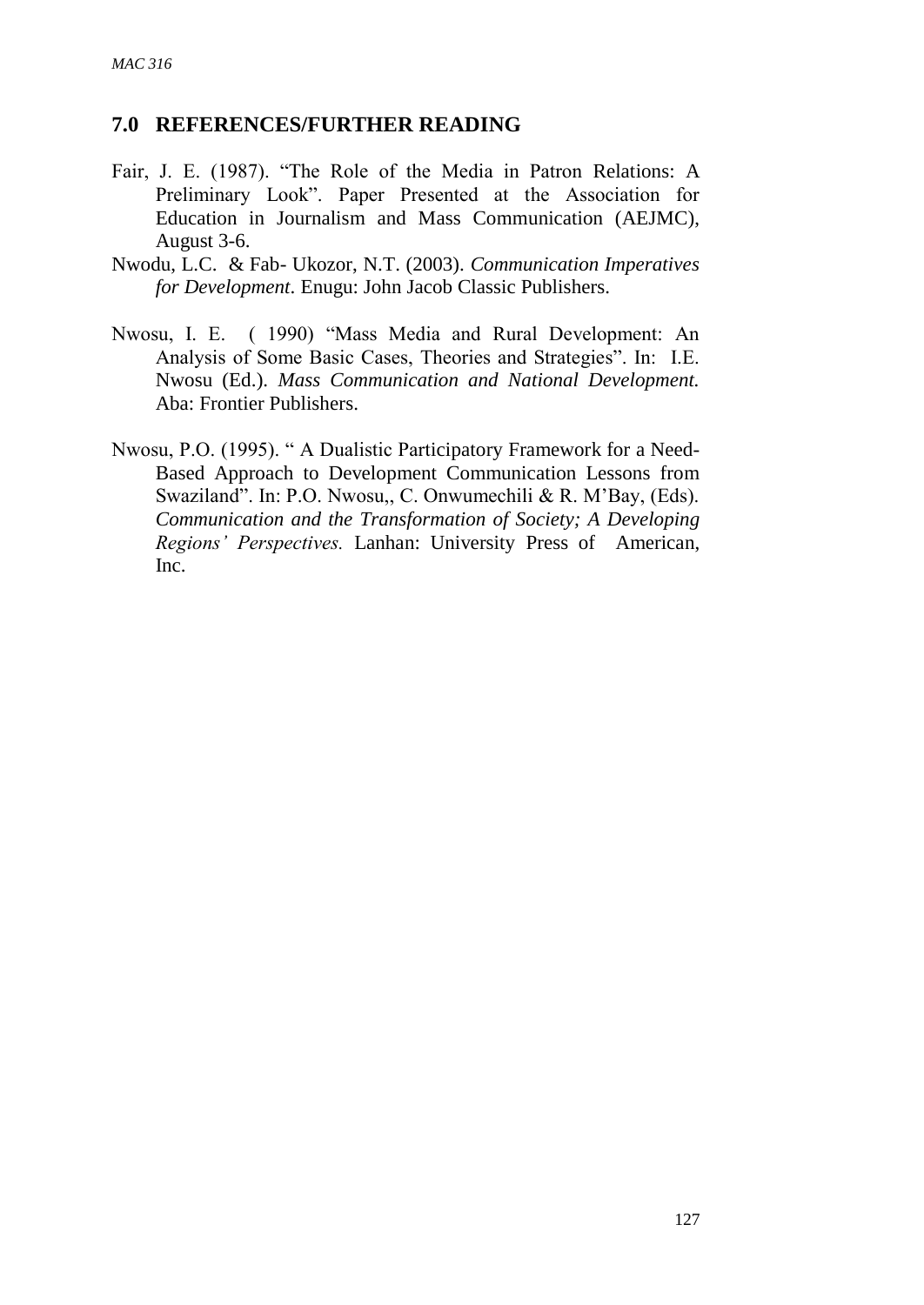### **UNIT 2 ACADA MODEL**

#### **CONTENTS**

- 1.0 Introduction
- 2.0 Objectives.
- 3.0 Main Content.
	- 3.1 The First A Component of ACADA Model
	- 3.2 The CA Component of ACADA Model
	- 3.3 The D Component of ACADA Model
	- 3.4 The Last A Component of ACADA Model.
	- 3.5 The Major Shortcoming of ACADA Model.
- 4.0 Conclusion
- 5.0 Summary
- 6.0 Tutor-Marked Assignment
- 7.0 References/Further Reading

### **1.0 INTRODUCTION**

The concept of 'ACADA' is an acronym that represents integrated communication activities for effective delivery of social change campaign. The approach was developed by UNICEF. According to Nwodu (2005) "ACADA model is an alternative development communication planning model that emphases thorough, realistic, practical and sustained communication approach to the evolution, design and delivery of social change campaign".

ACADA therefore stands for **assessment, communication analyses, design** and **action** (UNICEF and Polio Partners, 2000). In this unit, effort shall be made to explore how various components of ACADA communication planning matrix or model applies to communication action for national development.

## **2.0 OBJECTIVES**

At the end of this unit, you should be able to:

- explain the full meaning of ACADA model
- discuss what should be done at each stage of the planning matrix with vivid examples
- highlight the snag with the model.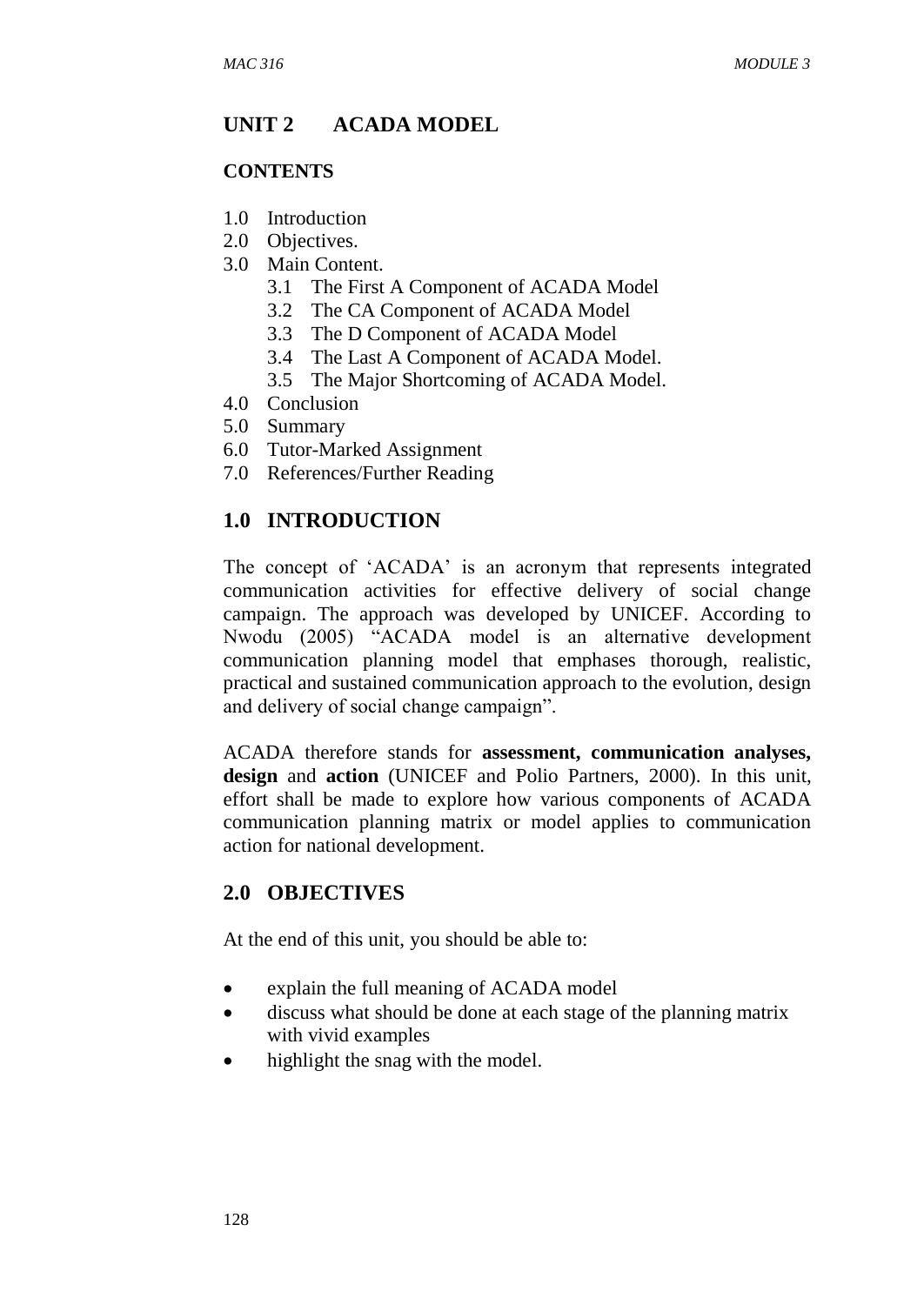# **3.0 MAIN CONTENT**

### **3.1 The First A Component of ACADA Model**

The first 'A' component of ACADA model stands for **assessment**. It implies that before communication skills could be applied to any development process, the development agents must first assess the magnitude of the problem. Assessment therefore calls for the collection of baseline information regarding the development problem. The implication is that assessment is the very first step to understanding and managing national development problem facing the citizenry.

The essence of assessment which is also called pre-project analysis in some literature is to ascertain what constitute the actual development needs or problems to and how best the needs or problems can be fixed. Nwodu (2007) elaborates on this where he informs that assessment is meant to collect via empirical means, baseline information regarding:

- 1. The nature and dimension of the problem or social issues for which intervention programme is being planned.
- 2. Ascertain the very locality where the problem actually exist, which segment of the population should be targeted and why.
- 3. Ascertaining existing physical infrastructure in the target area and other facilities needed to facilitate healthy relationship and interaction between change agents and change participants-cumbeneficiaries.
- 4. Determining the major and minor partners that should support the campaign for social change in terms of funding and helping to influence others.

### **3.2 The CA Component of ACADA Model**

The CA component of ACADA model represents **communication analysis**. It serves as a follow up to problem assessment. At the level of communication analysis, the change agent is expected to evolve a realistic problem analysis with emphasis on determining aspects of the problem communication is capable of solving. According to UNICEF and Polio Partners (2000):

> ''The problem identified during assessment may not be problems in their own right but manifestations, causes or explanations of the main problems. It is important then to begin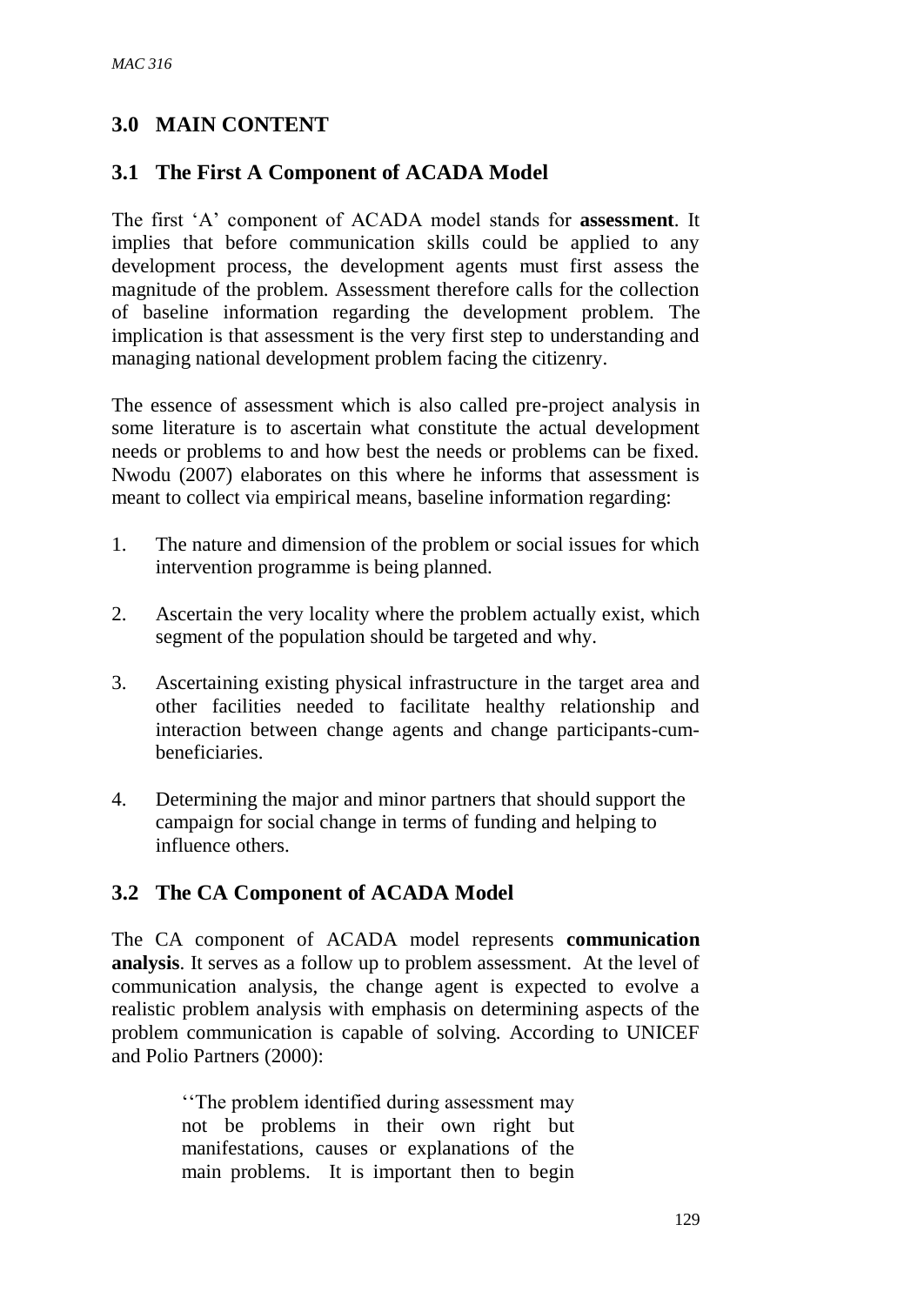analysis with the development problem itself rather than discussing which media to use or what message to disseminate. Only after painting a clear picture of the problem will it become evidence which groups of people needed to be involved in the communication programme.''

Proper assessment of the problem will make for easy articulation of problem statement. A problem statement should therefore be succinct, precise and perceivable. It should clearly indicate the location where the problem is most prevalence; the magnitude of the problem expressed in percentage(s); the segment of the population that is mostly affected; and the period the problem usually manifested among others. Below is a typical example of a problem statement:

> Country X had low average, 35 per cent for measles and 45 per cent for Polio among children 0-5 years of age, in the years of 1985 and 1986 (date recoded during routine immunisations) resulting in increased incidence and the absence of outreach service for populations in rural regions and urban high-density areas (UNICEF and Polio Partners, 2000).

Note that the above problem statement is very lucid and brief; it summarises the outcome of the assessment by painting a vivid picture of the situation on ground. However, communication analysis does not end with the conceptualisation of problem statement. It also extends to determining the aspect of the problem that communication can solve by defining in concrete terms the communication objectives – that is. the purpose the communication for development is going to serve. Nwodu (2005) offers a typical example of how to state communication objectives here:

> ''By the end of 2006, over 75% of parents and guardian will not only shun female genital mutilation (FGM) but will also encourage relatives, friends and neighbours to desist from such act as well as report any incident of FGM to appropriate authority.''

With a concrete communication objective such as the above-mentioned, it is clear that communication will play a number of role in addressing the already establish socio-cultural and health development problem associated with female genital mutilation, now referred to as the Female Genital Cutting (FGC). The role of communication includes among others to champion campaign against the socio-cultural practice which is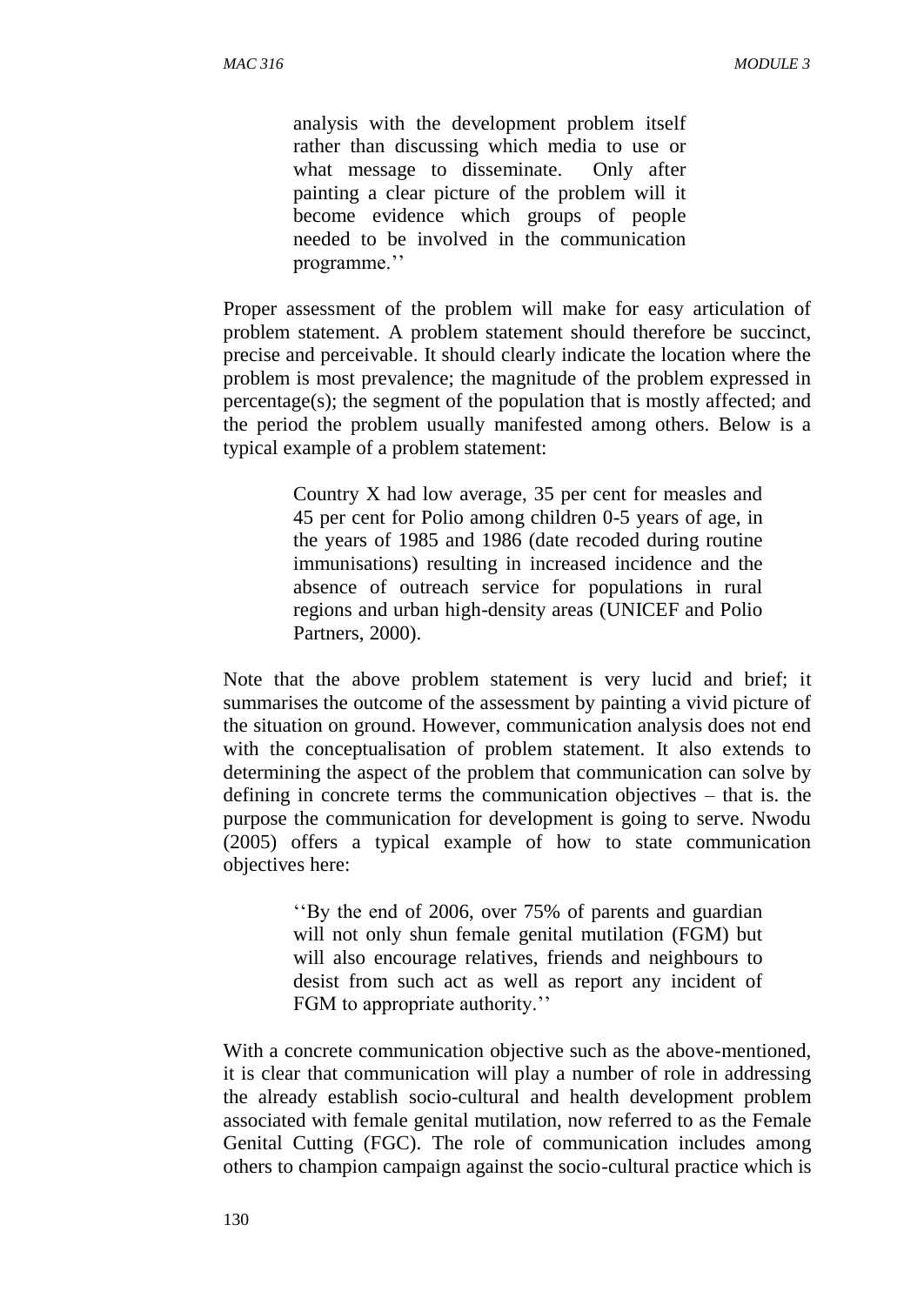inimical to human health; expose the dangers associated with the practice, mobilise support for the campaign and ginger advocacy even at interpersonal levels that would reinforce the mass media campaign. It is important to note that communication objectives must not be stated in terms of what communication can do. It must be stated in terms of the desired result the change agents expect to achieve at the end of the campaign/project cycle.

Note also that a good communication analysis according to Nwodu (2007) further involves developing participant's profile; ascertaining and blending participants' media use pattern with available and accessible media existing in the area, among others.

## **3.3 The 'D' Component of ACADA Model**

This component which is the final step in analysis represents **design**. Three things are most critical at this stage of analysis; and theseaccording to UNICEF and Polio-Partners (2000), are as listed below.

- a. Determining message concepts that will bring about the desired behaviour change which should take into consideration the nature of the change targets or development beneficiaries; the behaviours to promote and factors likely to encourage the targets to adopt the desired attitude or action.
- b. Selecting the communication approach which could be any or combination of these: informing, entertaining, persuading, educating and empowering. Note that communication approach should not be based on intuition or sentiment. Whichever approach or combination of approaches to be taken here should depend largely on the research-based and established communication problems.
- c. Choosing the message appeal and tone which should also be anchored on research findings and the desired behaviour to promote the message appeal and tone could be any or combination of these: positive or negative; rational or emotional; mass or individual; humorous or serious; one or two-sided; direct or indirect; definite or open-ended; and from a peer or from an authority.

To sum up, Nwodu (2005) adds that **design** involves developing plans for message development, material development, dissemination, training and plan of action.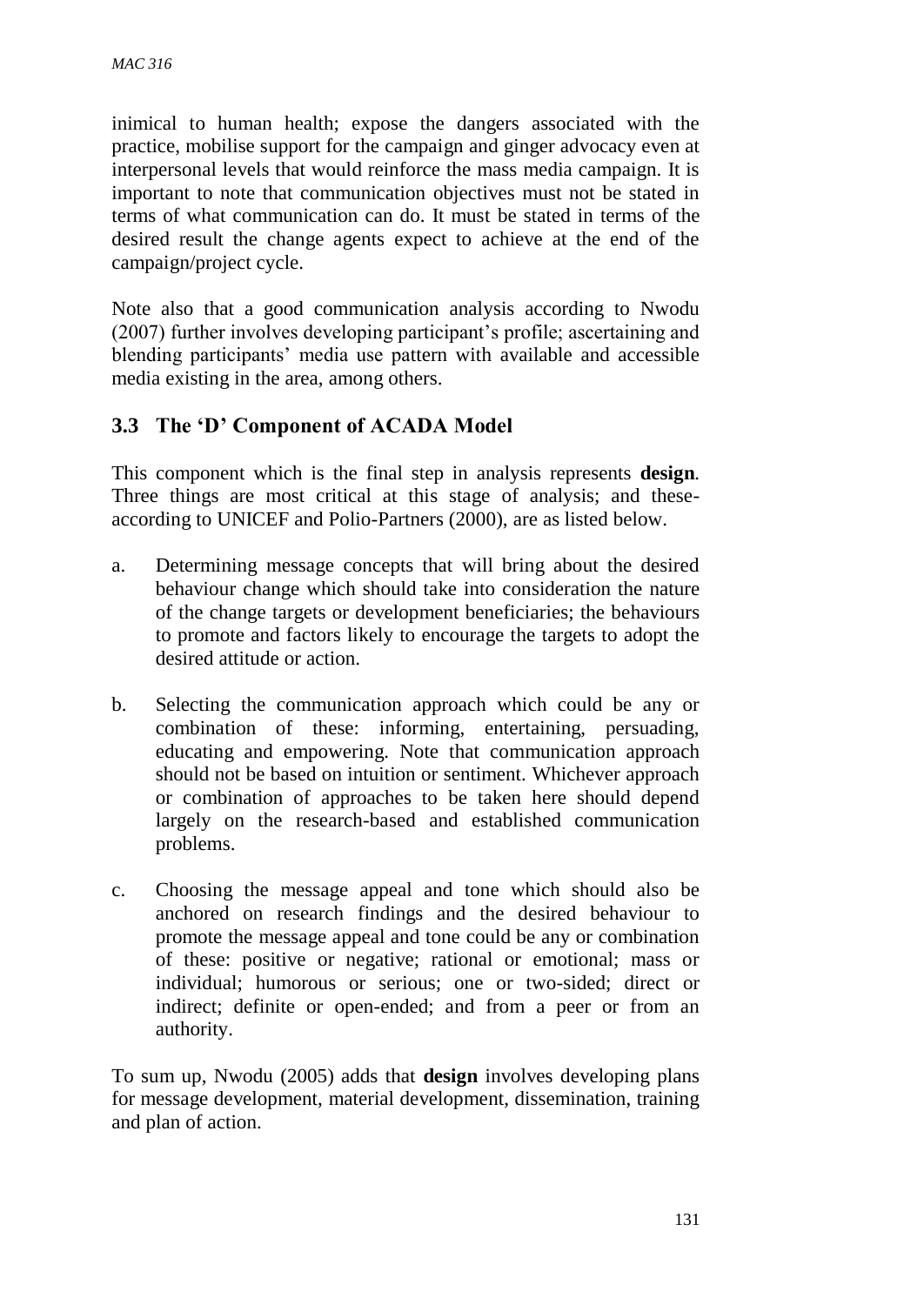# **3.4 The Last 'A' Component of ACADA Model**

Having assessed the development problem and analysis for communication situation and design, the last step is to put plans into action. The last A component of ACADA model therefore represents **action.** This therefore is the stage of implementation. According to Nwodu (2007), ''this is the stage where the overall communication plans for social development are put into action and monitored effectively with right caliber of manpower and material resources for optimum result".

The communication for development planners should therefore develop strategic plans of action for effective implementation of the development programme. The plan of action must therefore indicate activities to be executed on specific days or weeks or months. A diary or calendar providing information on the delivery/implementation schedule for the activities should be developed and followed religiously to be effective.

## **SELF-ASSESSMENT EXERCISE**

Identify and explain how various components of ACADA model apply to the management of communication for national development.

# **4.0 CONCLUSION**

The ACADA model, as you have seen from the above discussion is an integrated communication planning matrix for social development. Although the proponents of the model did not mention feedback which is essential in communication action plan, the model has been proving to be effective in the management of communication for development. One major aspect of national development that the model applies mostly is in the areas that concern behavioural change.

# **5.0 SUMMARY**

This unit discussed various dimension of ACADA communication planning matrix as an effective strategy for managing communication for national development. Thus, all the components of the acronym were explained with fitting examples. Summary of the discussions showed that effective communication for development should begin with empirical assessment of the problem. This is preceded by communication analysis and message design before the actual action should commence.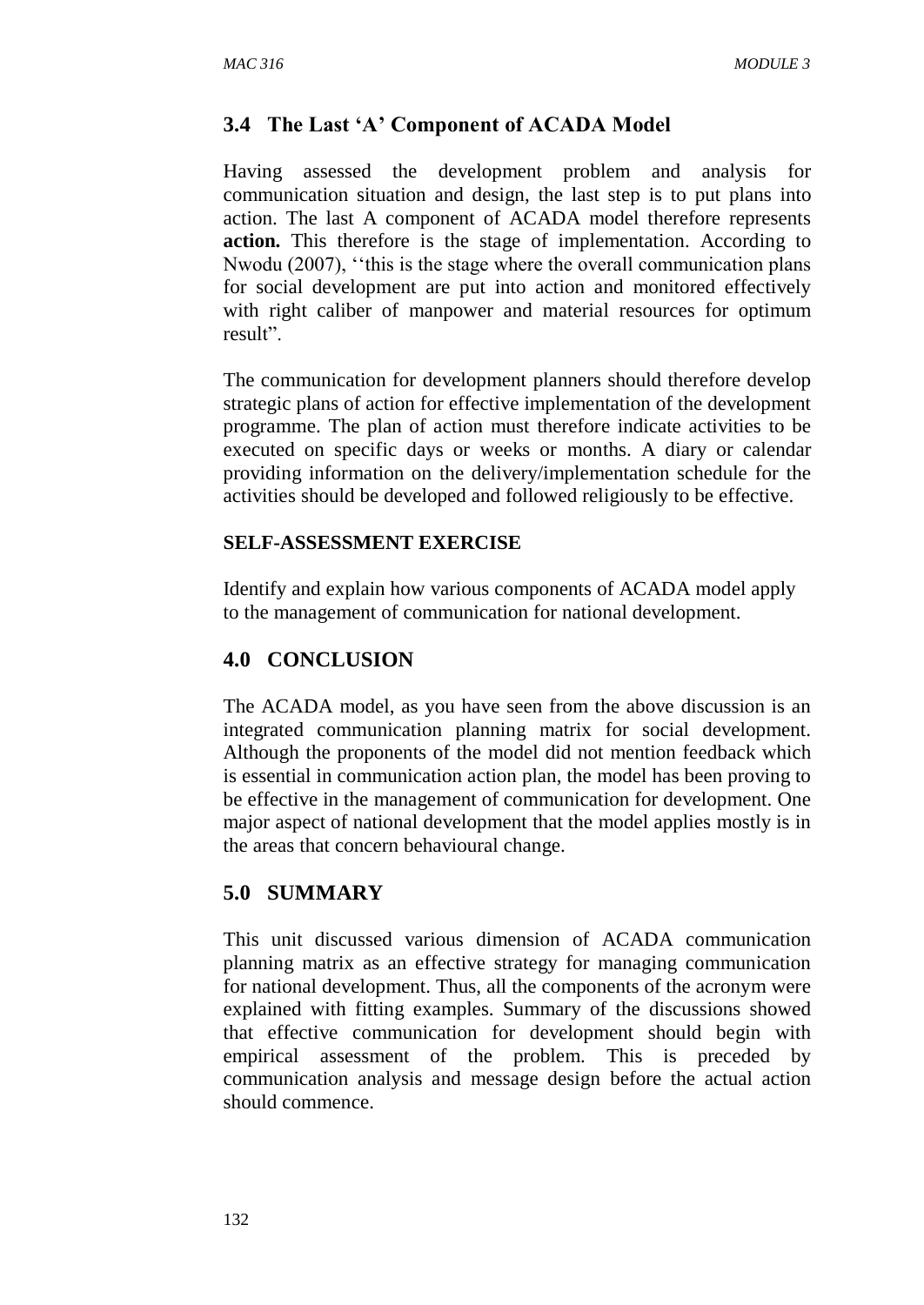## **6.0 TUTOR-MARKED ASSIGNMENT**

Using one socio-cultural problem impinging on Nigeria's development, discuss how you can apply ACADA model in solving the problem. Your answer must include well stated problem statement and communication objective.

### **7.0 REFERENCES/ FURTHER READING**

- Nwodu L. C. (2007). "Managing Development Communication Campaign for Sustainable Human Development." In: I.E. Nwosu, N. T. Fab-ukozor, & L.C. Nwodu (Eds). *Communication for Sustainable Human Development: A Multi-Perspective Approach*. Enugu: ACCE, Enugu State.
- Nwodu, L.C. (2005). "ACADA Model and Social Change Campaign in Nigeria". *Journal of Media Studies;* Vol.1, No.1.
- UNICEF and Polio-Partners (2006). *Communication Handbook for Polio Eradication and Routine EPI.* New York: UNICEF.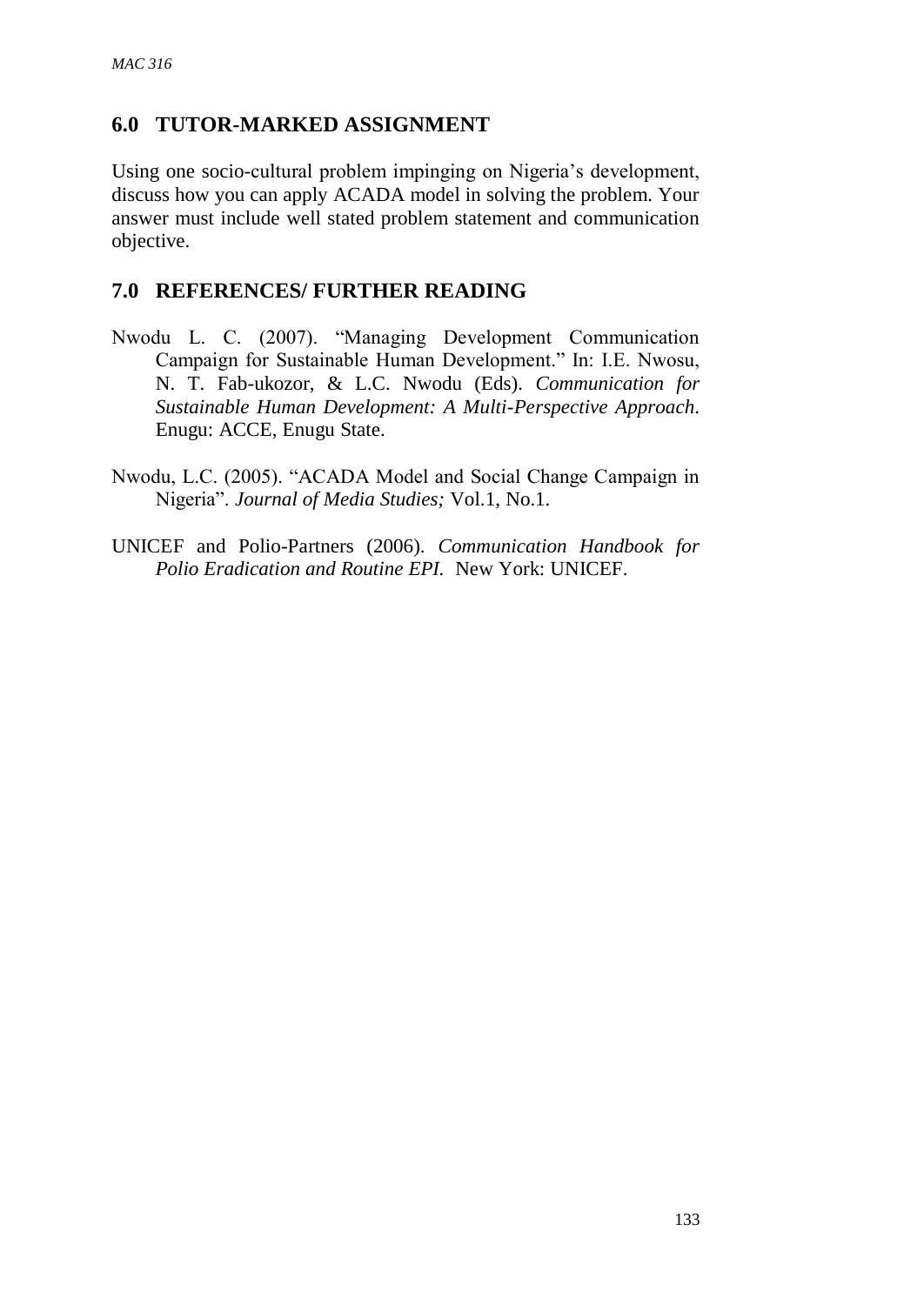### **UNIT 3 SOCIAL MARKETING CONCEPT**

### **CONTENTS**

- 1.0 Introduction
- 2.0 Objectives
- 3.0 Main Content
	- 3.1 Evolution of *5Ps* of Marketing
	- 3.2 Application of Social Marketing Concept to National Development
- 4.0 Conclusion
- 5.0 Summary
- 6.0 Tutor-Marked Assignment
- 7.0 References/Further Reading

## **1.0 INTRODUCTION**

The *5Ps* of marketing is one of the effective models change agents now being adopted in the management communication for national development. This is because of its realistic application in communication plans and actions for national development. In this unit therefore, we shall discuss how various components of 5Ps of marketing apply in the process of communication for development.

## **2.0 OBJECTIVES**

At the end of this unit, you should be able to:

- discuss the evolution of 5Ps of the social marketing concept
- state the various components of the 5Ps of marketing
- analyse how the 5Ps of marketing can be applied in the process of communication for development.

## **3.0 MAIN CONTENT**

### **3.1 Evolution of 5Ps of Marketing**

The hallmark of marketing is to achieve maximum customer satisfaction. It is on this premise that the social marketing concept was developed as a customer-centered approach to the spreading of goods and services. However, unlike the traditional goal of marketing which is profit-oriented, social marketing concept operates on the basis of nonprofit making. The emphasis on social marketing therefore is on the "propagation of social development values primarily as charitable and non-profit making venture (Nwodu, 2007). According to Nwosu and Uffoh (2005): "…social marketing is based on the new marketing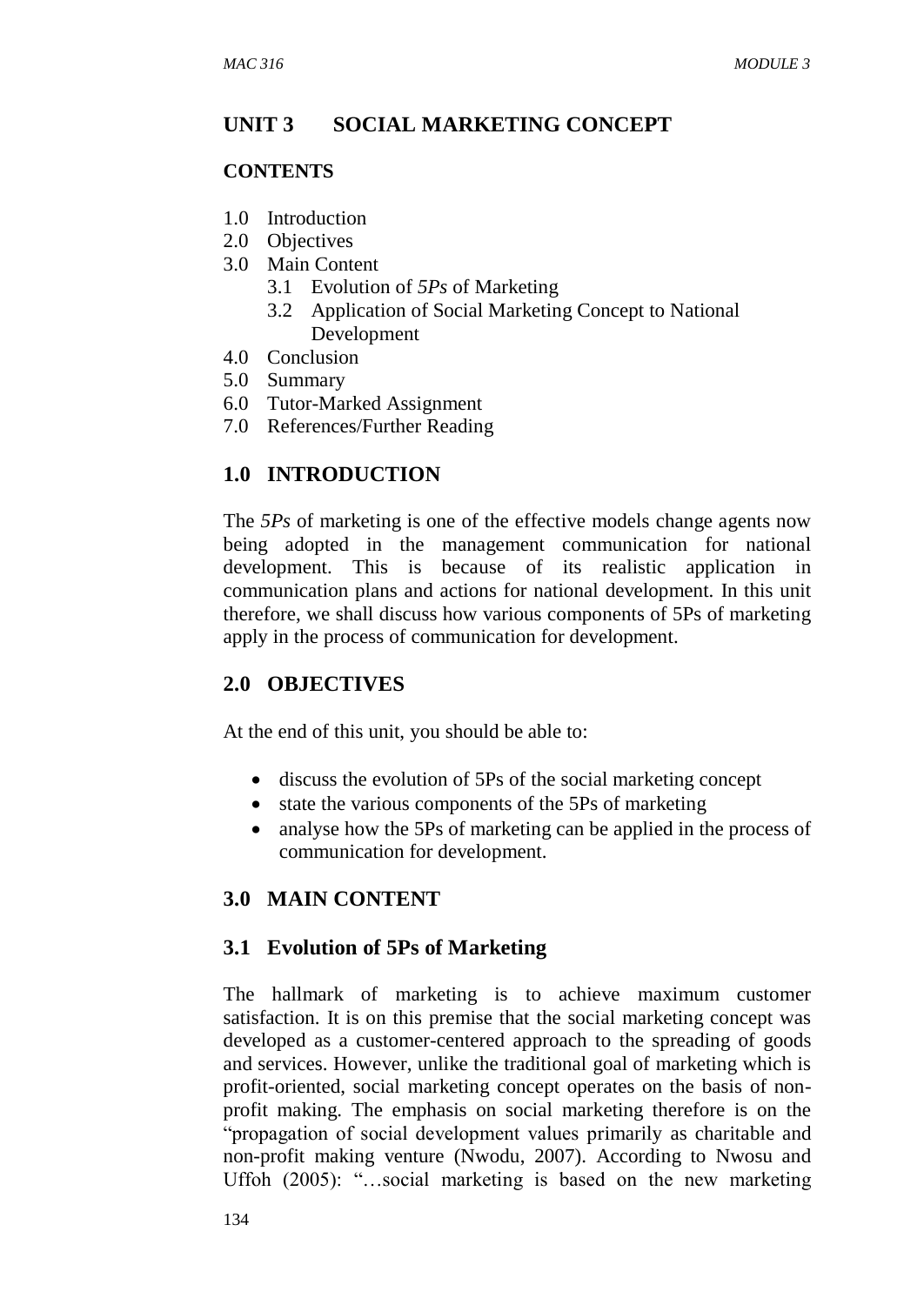concept's insistence that we must be customer-oriented and customerdriven in all that we do (e.g. decision planning and execution) in order to give maximum satisfaction to his needs".

The marketing concept was developed by McCarthy (1982). Then it was the 4Ps of marketing which stands for product, price place and promotion. However, the fifth P which stands for politics was added by Nwosu (1993).

# **3.2 Application of Social Marketing Concept in National Development**

Any discussion on the application of social marketing in national development certainly requires clear understanding of each component of the 5Ps of marketing. It is necessary therefore to explore how each component fits into communication activities for national development. So the first "P" in marketing context stands for **product**. But in the context of mass communication and national development, the product becomes the national development project, idea or programme. According to Nwodu (2007) products here "could be attitudes, behaviours, practice or other cultural products development agents have packaged for adoption or rejection by the beneficiaries". By implication, product could be national campaign for attitude change like the ''Rebranding Nigeria Campaign''. It could also be physical infrastructure development like rural electrification project.

The second ''P'' which stands for **price** refers to the sacrifice which development beneficiaries has to make to gain from the development programme. According to Nwosu and Uffoh (2005), the price component of social marketing concept represents "…such things as the time, energy, habit change, efforts and the few sacrifices to be spent or made by the members of the target population". This requires that communication planners for national development should of necessity articulate the prices to be paid by development beneficiaries and where possible quantify them in relation to what the target population would gain in the process". Physical development for instance will eat into the arable agricultural lands of the beneficiaries and that becomes the price they have to pay in order to enjoy better social infrastructure.

The third ''P'' represents **place**. The emphasis here is on physical environment. In the context of national development, it refers to place of contact for sharing of innovative ideas or distribution of materials that can enhance the well-being of the beneficiaries with less friction. This for instance may refer to where to distribute fertilisers or mosquito nets to ensure it gets to the actual farmer or households in dire need of it. It may also refer to determining the actual place where nursing mothers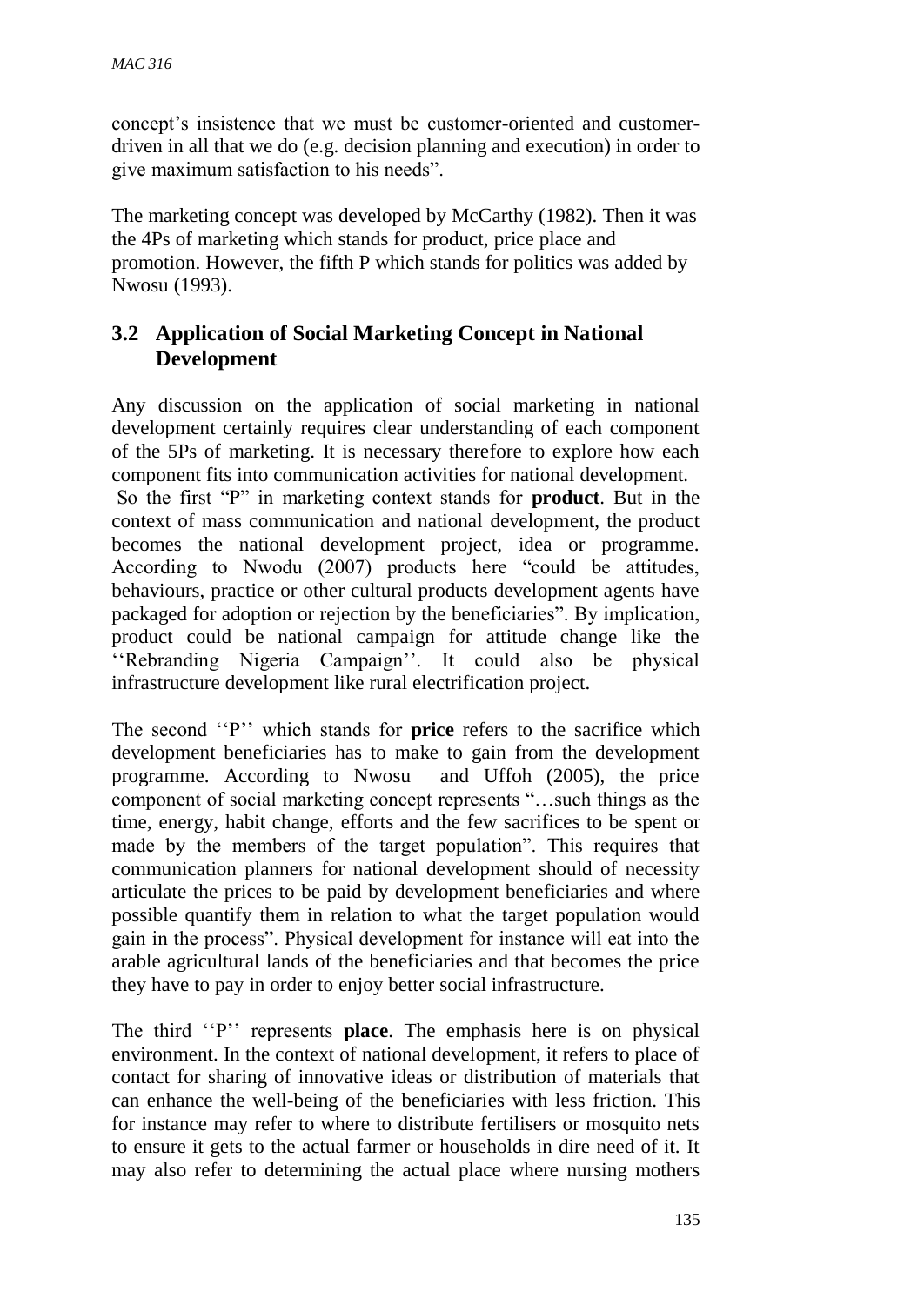can obtain necessary information regarding effective exclusive breastfeeding practice.

The fourth ''P'' represents **promotion**. This is where communication plays key role. The emphasis here is on the use of appropriate marketing mix to ensure wide spread of necessary information regarding the national development project, programme and or idea. According to Nwosu and Uffoh (2005) the elements of the promotional mix include "such practices as advertising, event marketing/management, direct mail, publicity etc (non-personal methods) and face-to-face, house to house, telephone and other (personal methods)'. Buttressing this point, Nwodu (2007:23) adds:

> ''Promotion here therefore means sustained dissemination of integrated Communication action or campaign for effective mobilisation of the development target for active participation in the intervention programme. The promotion here is akin to use of multi-media approach in mobilising target for participatory development.''

The final "P" which was added in marketing literature by Nwosu (1993) refers to **politics**. It entails clear identification and utilisation of the political dimension of development. Again, politics here requires that development agents should explore the potentials of the political actors and actions to ensure successful implementation of development plan/projects. Identifying with political actors and winning their support and sympathy according to Nwodu (2007), will "influence the generality of their followers and admirers to identify with, adopt and help propagate the social development programme message to others".

#### **SELF-ASSESSMENT EXERCISE**

Explain how the components of social marketing concept help in managing communication for national development in Nigeria.

## **4.0 CONCLUSION**

Social marketing concept applies well in managing communication for national development. Understanding its various components and how they apply to communication action for national developments is important. Potential and substantive development agents therefore need this basic knowledge to help spread message of national development within the respective locale.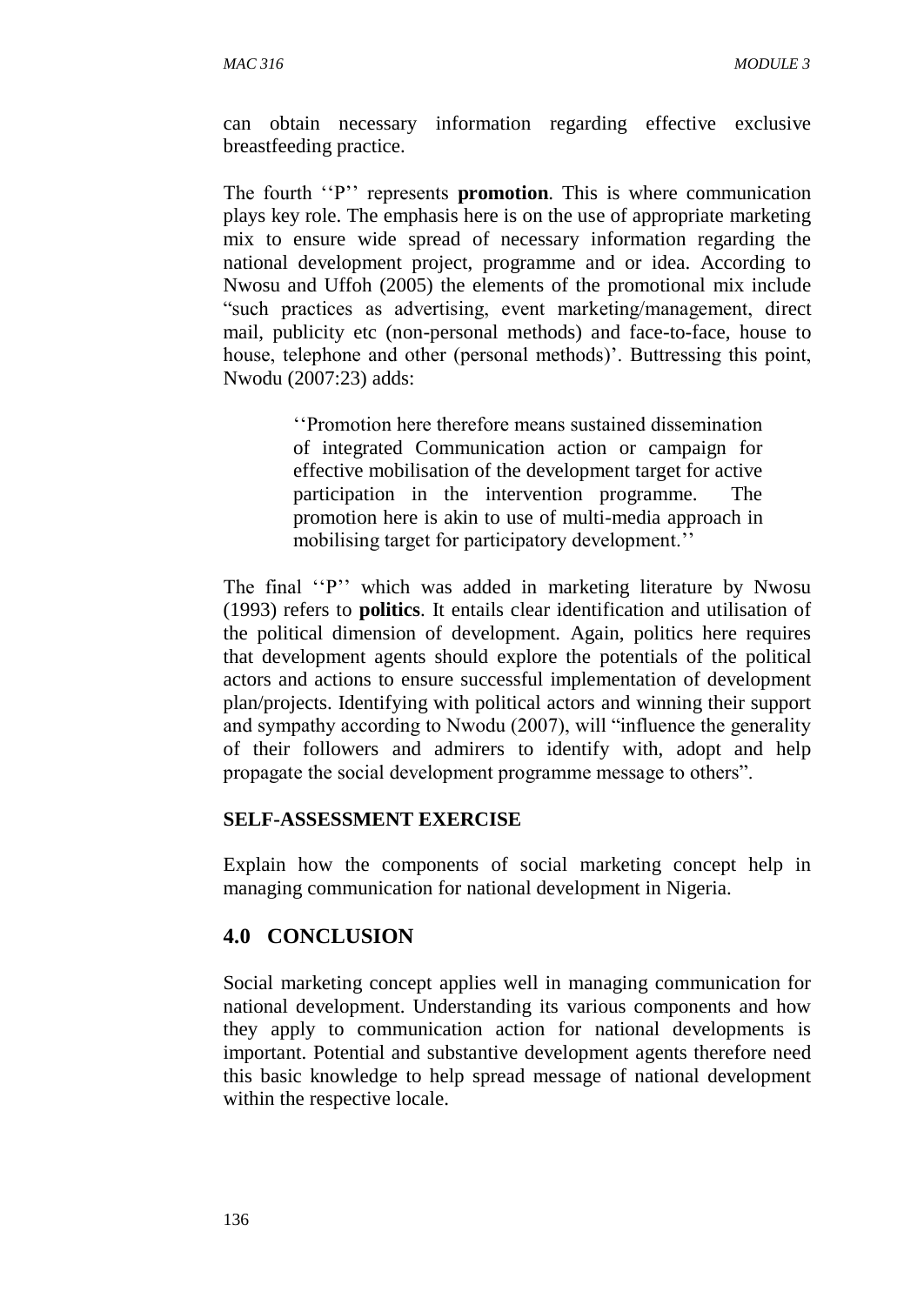## **5.0 SUMMARY**

This unit treated social marketing concept as a strategic means of managing communication for national development. In essence, the meaning and the origin of the social marketing concept were discussed to provide background for the study. Also, the components of 5Ps of marketing were discussed with emphasis on how they apply to mass communication and national development.

### **6.0 TUTOR-MARKED ASSIGNMENT**

Explain various components of social marketing concept stressing how each component applies to communication for national development.

### **7.0 REFERENCES/FURTHER READING**

- MaCarthy, E. J. (1982). *Essential of Marketing.* Homewood; Illinois: Richard. D. Irwin Inc.
- Nwodu, L. C. (2007). "Managing Development Communication for Sustainable Human Development". In: I. E. Nwosu,, N.T. Fab-Ukorzor & L. C. Nwodu (Eds). *Communication for Sustainable Human Development: A Multi-Perspective Approach*. Eungu: ACCE Enugu State.
- Nwosu, I.E. (1993). ''Disseminating Information on Environmental Issues and Problems in Rural Africa: Towards an Integrated Model". In: S.T. Kwame Boafo (Ed.). *Media and Environment in Africa: Challenges for the Future*. Narobi: ACCE Publications.
- Nwosu, I.E. & Uffoh, V.O. (2005). *Environmental Public Relations Management*. Enugu: IDS.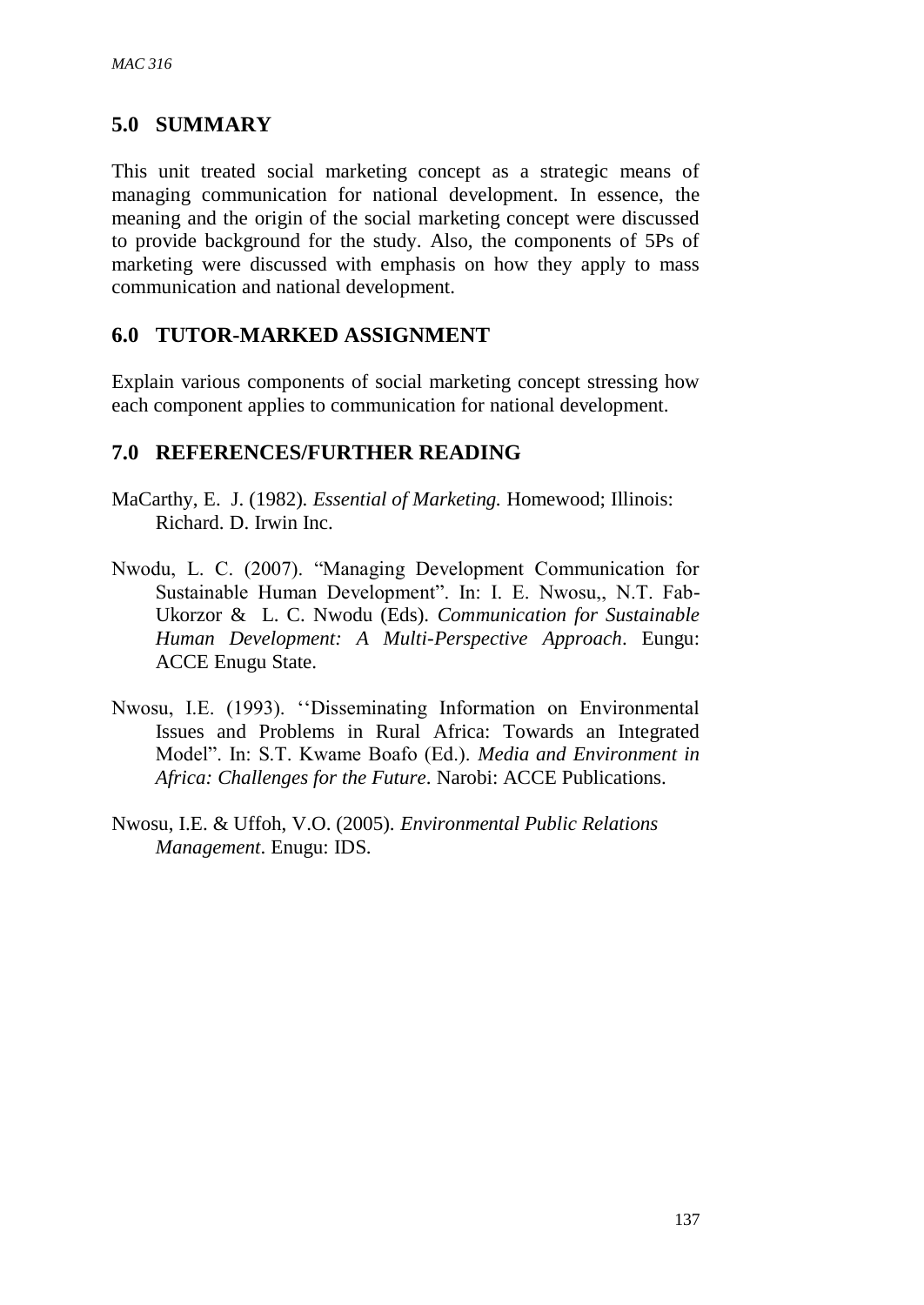### **MODULE 4 COMMUNICATION RESEARCH AND NATIONAL DEVELOPMENT**

- Unit 1 National Development Challenges in Nigeria
- Unit 2 Communication Research Interests in National Development Challenges

# **UNIT 1 NATIONAL DEVELOPMENT CHALLENGES IN NIGERIA**

#### **CONTENTS**

- 1.0 Introduction
- 2.0 Objectives
- 3.0 Main Content
	- 3.1 Economic/Political Development Challenges
	- 3.2 Socio-Cultural and Health Development Challenges
	- 3.3 Infrastructure/Physical Development Challenges
- 4.0 Conclusion
- 5.0 Summary
- 6.0 Tutor-Marked Assignment
- 7.0 References/Further Reading

### **1.0 INTRODUCTION**

According to DFID (2004), "with per capita income falling significantly to about \$300 between 1980 and 2000 (well below Sub-Saharan average of \$450), approximately 90million Nigerian's 133million people are living in absolute poverty, on less than one dollar a day". Nnamani (2005) also added that:

> ''The income of a community, which is subdivision among families and kindred, is less than 40 percent of the norm (living on one US dollar a day…and such, which manifest more in poor infrastructure, poor nutrition, poor self- esteem, low hygienic standard, low intellectual development and lack of capacity to articulate social, economic and political environment and low per capita income.''

The above expressions clearly indicate that Nigeria has a number of development challenges. And the challenges touch virtually on all aspects of the country's lives. In this unit, we shall be discussing these challenges using Nwodu's (2007) broad categorisation of development challenges and realities in Nigeria as frame of analysis.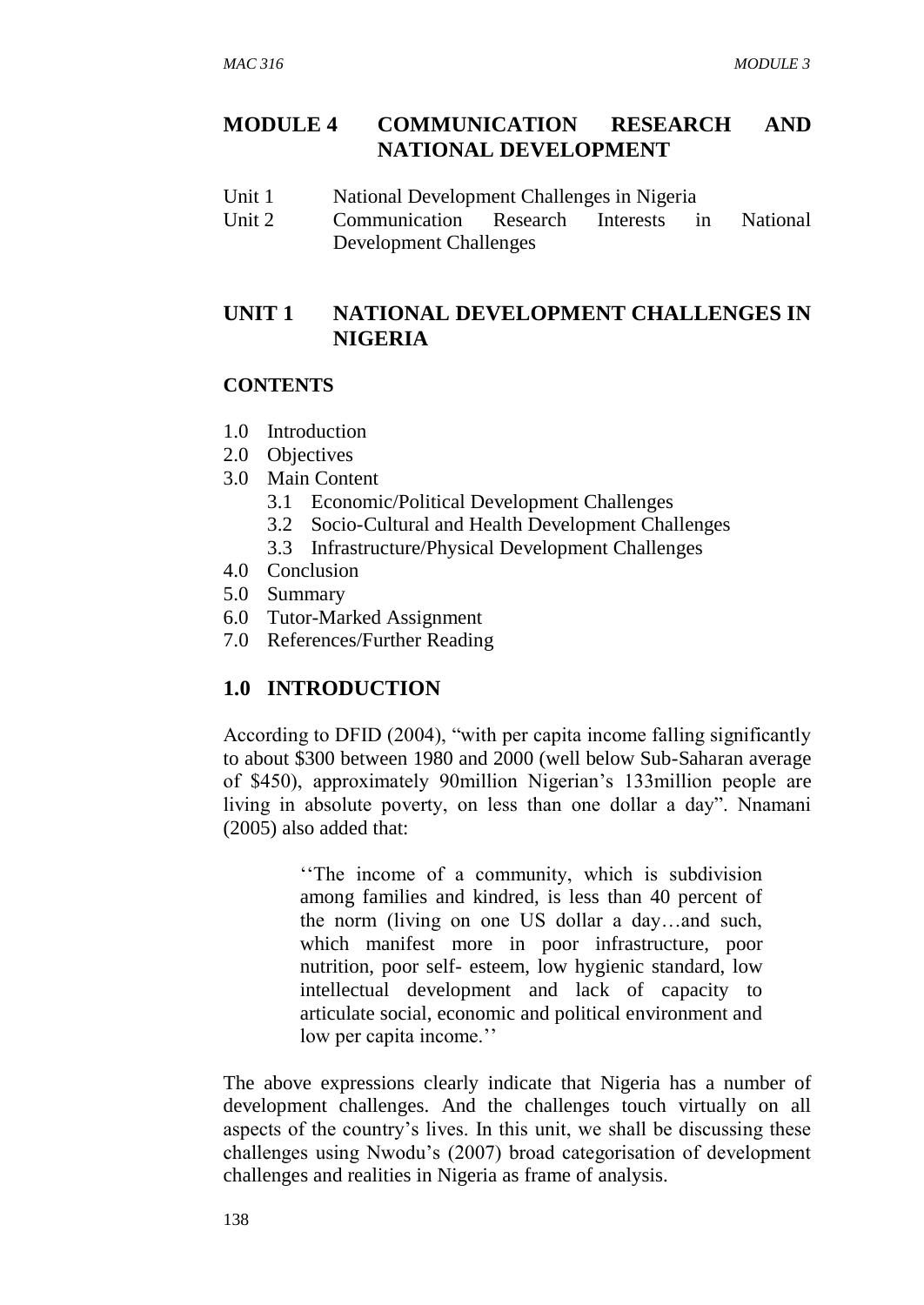## **2.0 OBJECTIVES**

At the end of this unit, you should be able to:

- state the economic and political problems of Nigeria
- highlight Nigeria's socio-cultural and health problems
- enumerate the infrastructural /physical development problems of Nigeria.

# **3.0 MAIN CONTENT**

## **3.1 Economic/Political Development Challenges**

Since 1962, Nigeria has had four distinctive national development plans. A national development plan according to Ofoeze (2000) cited in Akpara-Aja (2000) is "a conscious action of government aimed at achieving a set of objectives- development- through specified means and procedures". The four development plans which Nigeria has had are as follows.

- 1. The first developmental plan (1962-1968)- which failed to revamp Nigeria's economy as it recorded negative rate of 6.15%.
- 2. The second developmental plan (1970-1974) named "a plan for rehabilitation, reconciliation and reconstruction" was meant to reconcile the warring Nigeria's ethnic nationalities and to re-build all that were damaged by civil war. This period recorded 15.6% positive growth rate because it fall within the period of 'oil boom' even when the development plan failed to lead Nigeria out of economic wood due to mismanagement by the then national government.
- 3. The third developmental plan (1975-1980) which relied solely on crude oil revenue while utterly ignoring agriculture and non-oil revenue recorded a sharp decline in the nations annual growth rate from 15.63% to 2.75%.
- 4. The fourth developmental plan (1981-85) which was the worst of its kind had the gross domestic product (GDP) recording 2.48% negative growth rate.

The fourth national development plan was succeeded by the eight years regime (1985-1993) of the self-styled President Ibrahim B. Babangida which was characterised by increased external debt burden. Akpara-Aja, (2000) reports that then the GDP fall sharply from 8.3% in 1990 to 4.6%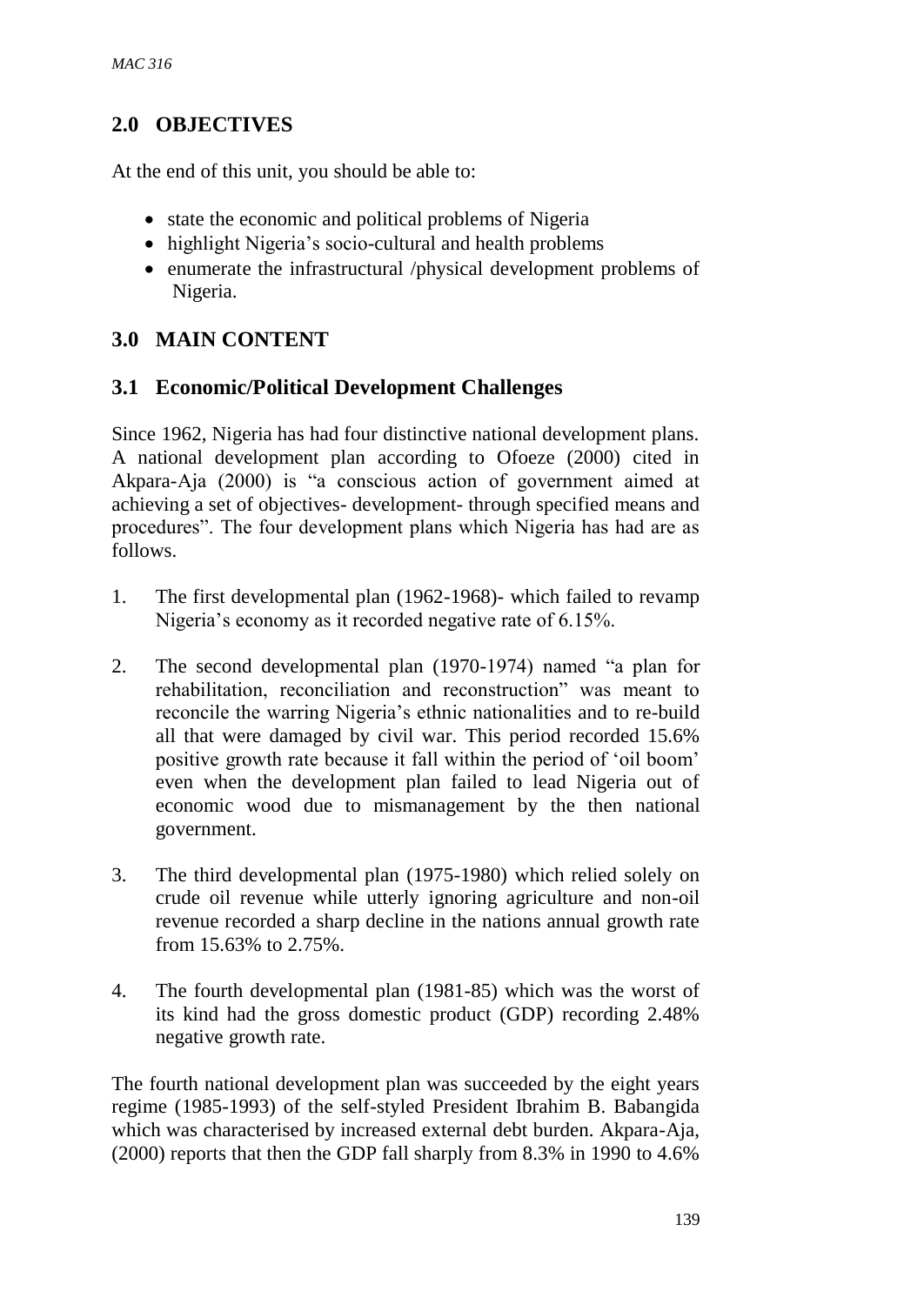in 1991 and maintained a downward slide into 3.6% and 2.9% in 1992 and 1993 respectively.

Abacha's regime introduced the Budget of Sustainable Development (1997) and later Vision 2010 which Nwodu (upcoming) describes as a prelude to the present Vision '2020'. Over the years, the Nigerian economy has been wobbling leaving successive government to grapple with unfulfilled efforts to revamp the economy. A pragmatic attempt to revamp the economy began in the year 2000 when the Federal Government signed IMF stand-by agreement for debt restructuring. Then Nigeria received \$1billon dollar credit from IMF for the purpose of effecting economic reforms. Although the GDP appreciated in 2011 recording 6.9%, the nation is still facing a number of economic burdens like:

- high unemployment
- poor macroeconomic management
- poor standard of living occasioned by low per capital income
- over dependence on oil revenue.

On the political front, Nigeria has not had it so good. The preindependent and post independent political activities in the country were marred by suspicion among major ethnic nationalities in the country. This manifest lack of cohesion among the ethnic nationalities resulted in a 30-month civil war which crippled economic and political activities in the country. After the civil, the prolonged military intervention in the political life of the nation has also affected negatively, the political development of the nation.

In fact, Nigeria has witnessed about eight military coups which are not healthy for the political stability and development of the nation. Even the democratic experience in the country has often been marred with poor and autocratic approach to governance, electoral irregularities and post election violence. The import is that the present economic and political realities in the country are worrisome to the extent they challenge professional mass communicators to fashion out best strategy for managing the problem. The major challenges which professional journalists and mass communicators should use their skill to address are:

- 1. exposing sharp practices in governance
- 2. championing crusade journalism in favour of economic diversification, political stability, national integration and cohesion among ethnic nationalities in Nigeria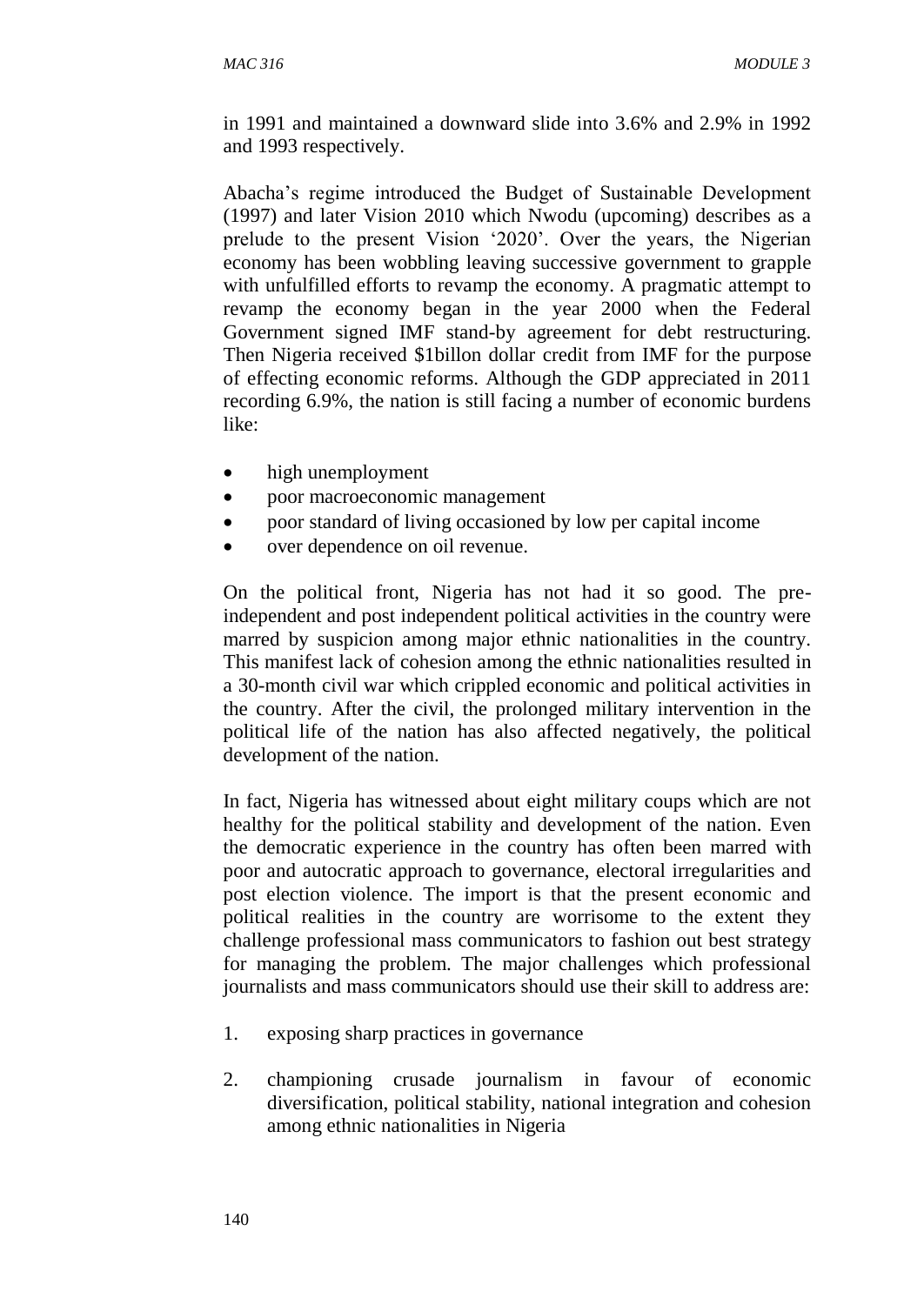3. providing adequate information to Nigerian citizens on how to engage in genuine self-profiting ventures imperative for poverty reduction and non-involvement in political violence.

### **3.2 Socio-Cultural and Health Development Challenges**

According to the Nigeria Millennium Development Goals Report (2005), corruption has been a major development challenge in Nigeria. Continuing, the report says:

> Government's vigorous response has been to enact and enforce an anti-corruption law, to establish a powerful and effective Economic and Financial Crime Commission (EFCC) as well as an Independent Corrupt Practices and other related Commission (ICPC), and also to institutionalise Due Process to sanitise procurement process.

Although EFCC, ICPC, and 'due process' have been institutionalised in Nigeria, corruption in high places has remained one of the endemic socio-cultural and even economic development problems in the country. Related to this is the high prevalence of harmful traditional practices like Female Genital Cutting (FGC), widowhood practices, girl child marriages, denial of right of inheritance to women; and domestic violence as well as all forms of discriminations against women. Again Nigeria at present is faced with other social/educational problems which according to Nwodu (2006) included low literacy level, poor technological advancement, limited number of highly skilled human resources, increasing number of male dropouts from schools and high cost of educational and social services.

The health sector is not anything better. In fact, Nigeria Millennium Development Goals number four, five and six respectively bother on reduction of child mortality; improve maternal health, and combating HIV/AIDS, malaria and other diseases. The fact that three out of the eight goals bother on health is indicative of the fact that health related issues are very serious development problem in Nigeria. Infants and under-five mortality rate which were respectively 91 per 1000 and 133 per live births in 1999 rose to 100 per 1000 and 201 per 1000 lives in 2003 (NMDG and NPC, 2004 ). This situation is similar in the case of maternal mortality and the contraction of HIV/AIDS and other related diseases. However, studies reveal that of all these health problems, attitudes to antenatal care, and the postnatal care and the quality of health delivery are factors that greatly affect maternal morbidity and mortality (NMDGS report; 2005). The communication challenges here therefore has to do with how to generate enough media campaigns that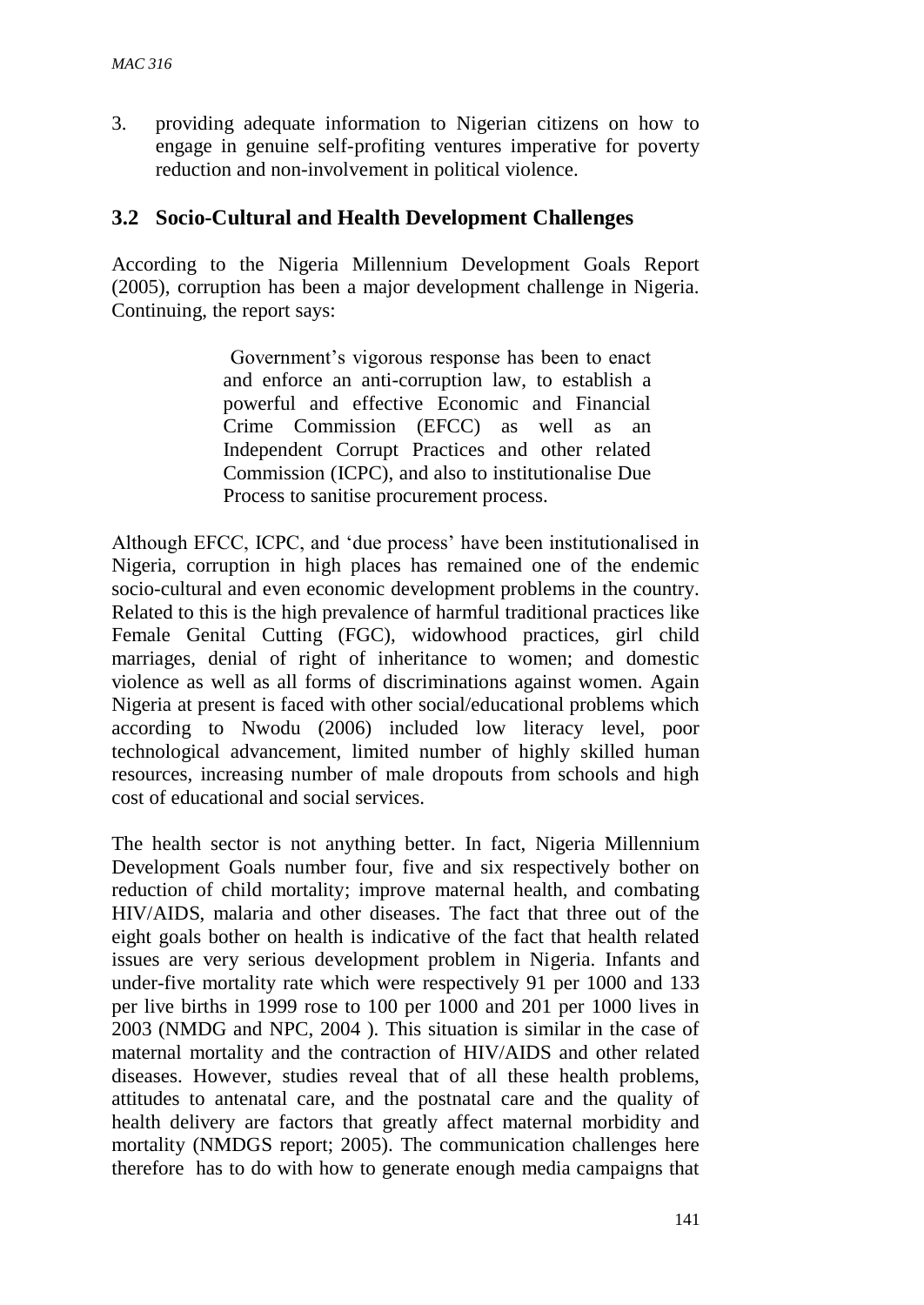can help to realistically address the knowledge gap, change or reinforce or modify attitudes and behaviour towards healthy practices.

# **3.3 Infrastructure/Physical Development Challenges**

Development process in Nigeria also suffers from infrastructure related problems. Today achievement of safe portable water, accessible roads, efficient medical services, functional power supply, and functional institutions have remained tall dreams in both Nigerian rural and urban cities. Also erosion menace, deforestation and desert encroachment among others have crippled the rate of physical development even as the environment suffers from all sorts of pollution arising from mining and oil exploration.

All these challenges one way or the other rob negatively on national development efforts. They also demand a lot from mass communication practitioners whose responsibility is to report threats and incidence of environmental problems, write editorials to advocate for greater government concern to infrastructural/physical challenges facing Nigeria and help mobilise citizens/government support for environmental friendly programmes and or activities/actions.

## **4.0 CONCLUSION**

Nigeria, no doubt has a number of national development challenges. These challenges are so real that they impact negatively on national development process. Mass communication practitioners can play a number of roles in helping to cushion these challenges by drawing constant attention to those development challenges, analysing and interpreting programme and actions put up to solve the problems and mobilising support for pragmatic effort aimed at solving the problems posed by those actions.

# **5.0 SUMMARY**

This unit offered a quick insight into Nigeria's national development challenges. To this end, economic/political; socio-cultural/health; and infrastructure/physical factors impinging on Nigeria's national development were discussed.

# **6.0 TUTOR-MARKED ASSIGNMENT**

In spite of the concerted effort by successive governments in Nigeria to enthrone enduring national development, the nation has grappled with lots of development challenges. Identify and explain those national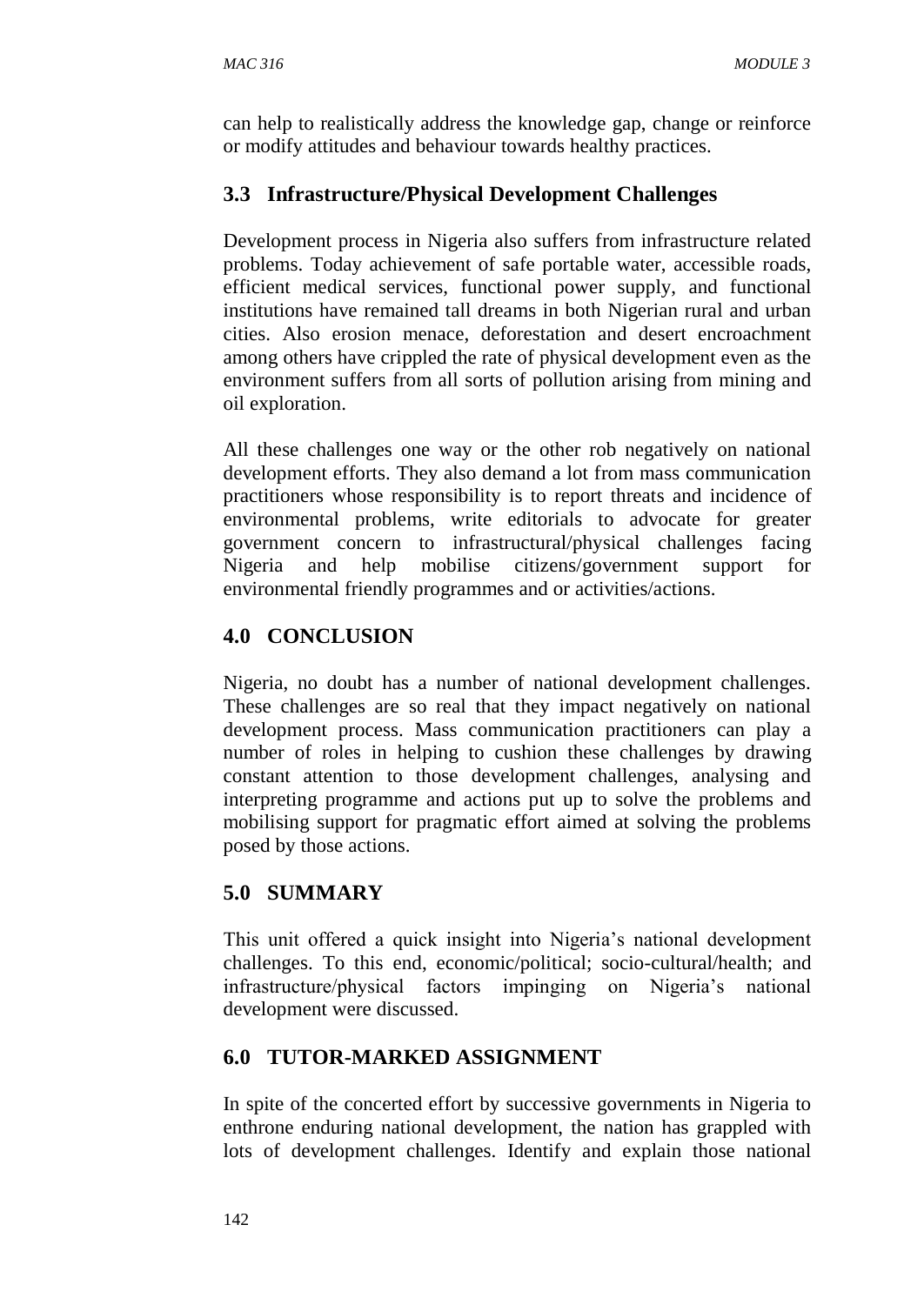development challenges pointing out what knowledge of mass communication can help in solving such problems.

### **7.0 REFERENCES/FURTHER READING**

- Akpuru-Aja, A. (2000). "The Present Political Economy of Nigeria and the Prospect of Vision 2010". In: A. Akpuru-Aja, & A.C. Emeribe (Eds). *Policy and Contending Issues in Nigeria National Development Strategy: Towards a Greater Nigeria in the 21st Century*. Enugu: John Jacobs Classic Publishers Ltd.
- DFID (2004). *Country Assistant for Nigeria.* Abuja: DFID Publications.
- Nnamanni, C.O. (2004). *Poverty in Nigeria: We are All in it Together*. Ikeja: Lions Club Annual Lecture Series.
- Nwodu, L. C. (2005) Making Career in Development Communication". In: I. E. Nwosu, J. E. Aliede & I. Nsude (Eds). *Mass Communication: One Course, Many Professions.* Enugu: Prime Targets Ltd.
- Nwodu,L.C.(2007). "Communication, Poverty Alleviation and Grassroots Mobilisations for Sustainable Human Development". In: I.E. Nwosu, N.T Fab-Ukozor & L.C. Nwodu (Eds). *Communication for Sustainable Human Development: A Multi-Perspective Approach.* Enugu: ACCE Enugu State.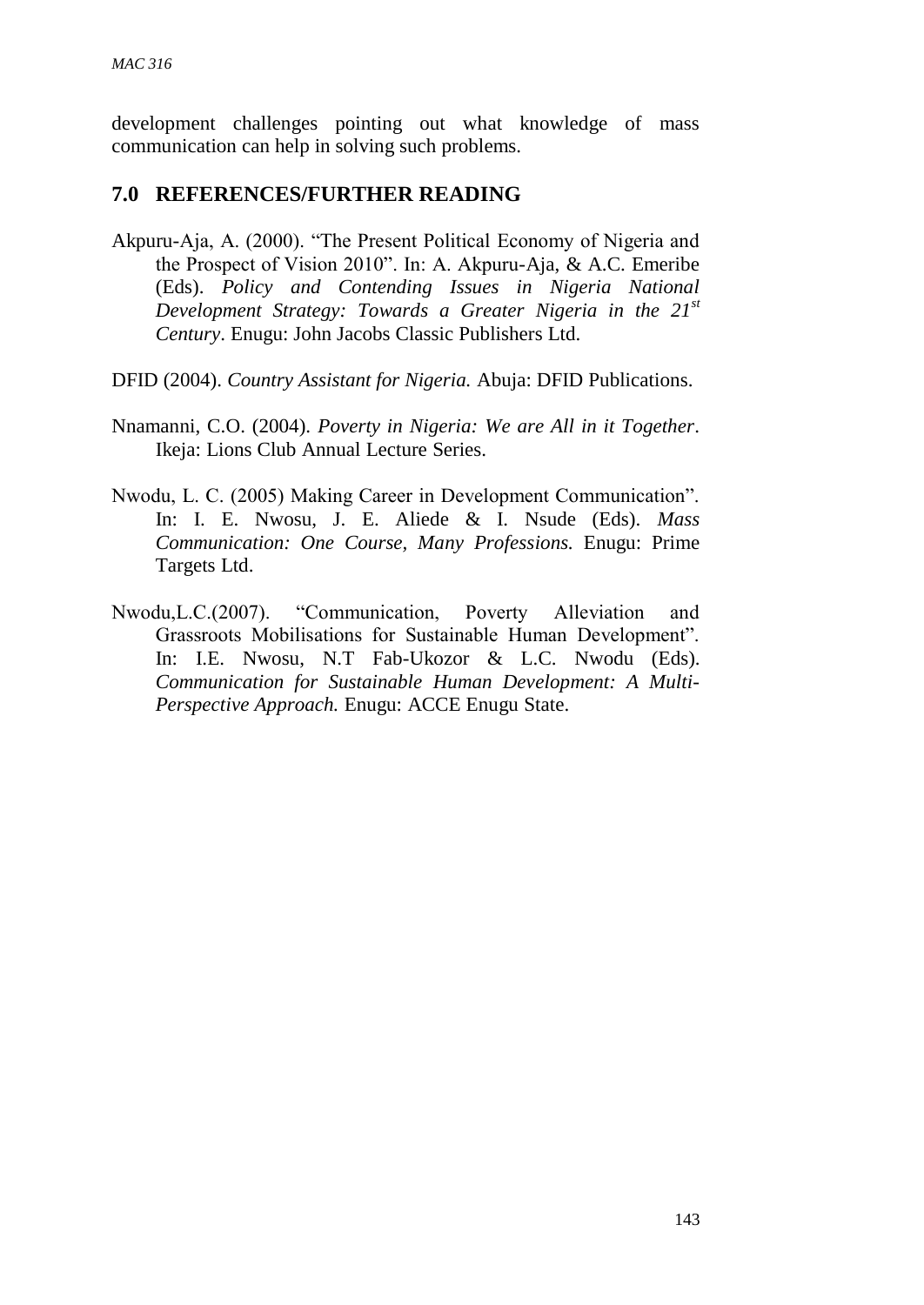### **UNIT 2 COMMUNICATION RESEARCH INTERESTS IN NATIONAL DEVELOPMENT CHALLENGES**

#### **CONTENTS**

- 1.0 Introduction
- 2.0 Objectives
- 3.0 Main Content
	- 3.1 Preliminary Research
	- 3.2 Message Design Research
	- 3.3 Mobilisation Strategy Research
	- 3.4 On-The Programme Evaluation Research
	- 3.5 Performance Appraisal
- 4.0 Conclusion
- 5.0 Summary
- 6.0 Tutor-Marked Assignment
- 7.0 References/Further Reading

### **1.0 INTRODUCTION**

Experts have documented overwhelming evidence that campaigns meant to achieve national development goals often fail because of poor or even non-utilisation of research. A whole lot of times, the campaigners often rely on intuitive knowledge to draft, package and deliver national development campaigns and jingles that hardly appeal to the audience let alone influencing them positively (Opubor 1986; Nwosu, 1990; and Edeani, 1990). This explains the current emphasis on greater use of communication research for social change and national development (Nwodu and Fab-Ukozor, 2003; Nwodu, 2006; Anaeto and Solo-Anaeto, 2010). This unit is therefore designed to expose you to stages of research interests in managing communication for national development.

#### **2.0 OBJECTIVES**

At the end of this unit, you should be able to:

- explain the relevance of research in communication process for national development
- enumerate the various stages of research interests in communicating for national development.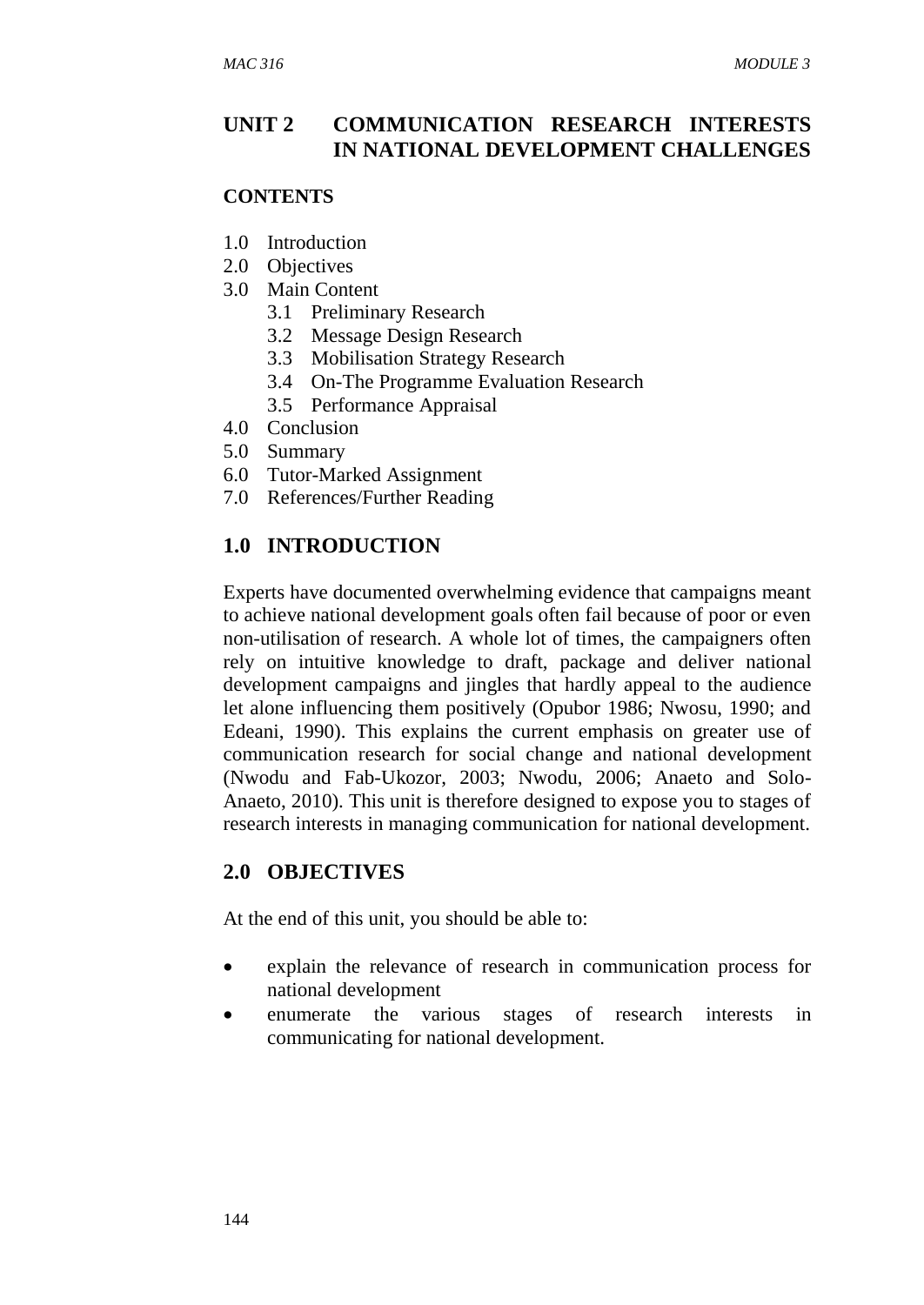# **3.0 MAIN CONTENT**

## **3.1 Preliminary Research**

In some communication literature, preliminary research is often referred to as pre-project research or baseline research. The essence of preliminary research is to accumulate baseline data needed for informed communication for national development planning, strategy and execution (Nwodu and Fab-Ukozor, 2003). Pre-project research, therefore, enables development communication agents to understand the people and their environment (Okunna; 2002). In conducting preliminary research for national development therefore, three things are usually involved, as shown below.

- 1. Target community profile which according to Nwodu and Fab-Ukozor (2003) involves ascertaining the target community's name, location, population, system of governance, religious belief, language and literacy level as well as the available infrastructure and media channels accessible to the community.
- 2. Ascertaining the cultural values with emphasis on the customs, norms, mores, ethical orientations, taboos, social control and ranking systems.
- 3. Ascertaining the target community's ecosystem. Emphasis here should be on finding out the community's vegetation, climatic condition, physical challenges and problems, animal lives and sundry issues relating to the physical environment. An understanding of this nature according Nwodu and Fab-Ukozor (2003) "would help national development agents to fathom appropriate development programme to introduce in a given community; when, and how to introduce the programme as well as determining the number and segment of society that would benefit from such a programme.

Suffice it to say, in the words of Nwuneli (1985), that ''programmes that begun with the collection of baseline information on the target population survive better than those that lack information on the life expectations and ambition of the target audience".

#### **3.2 Message Design Research**

Any form of communication for national development must address specific audience need to be effective. This therefore requires that the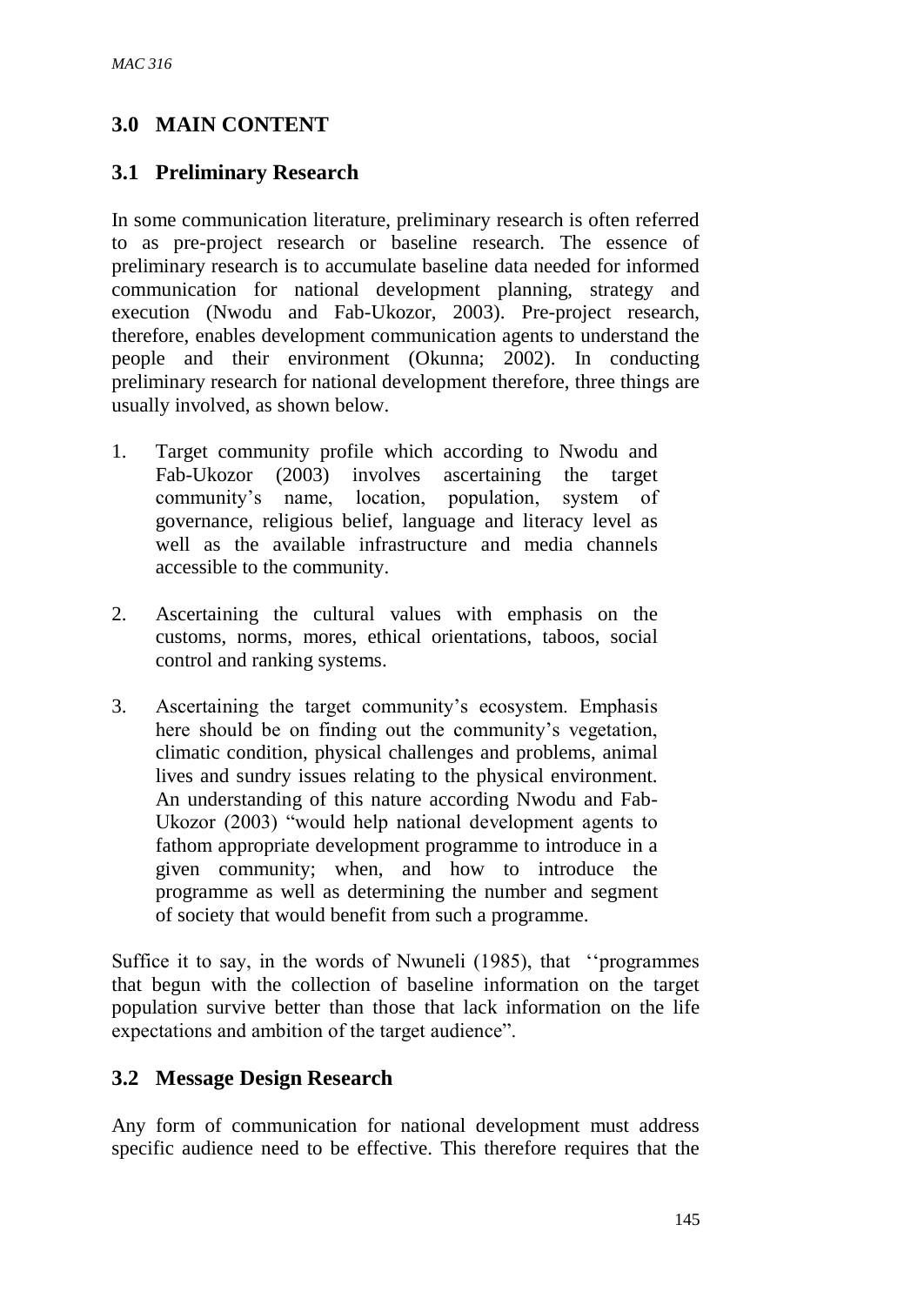message must not be vague. Message design therefore requires extensive research to ascertain a number of issues which are:

- a. message conception which calls for researching to ascertain a concrete central theme of the message. This implies that development communication agents should be able to come up with a different message concepts all built around the central theme of the communication problem.
- b. message articulation: when several messages concept are developed, the job of the researcher in this context is not over. Therefore each of the message concepts needs to be properly articulated. This involves determining the appropriate verbal and non-verbal cues or codes that would best impress the target audience. According to Nwodu and Fab-Ukozor (2003) the research interest in this context is "to conduct a pilot study on these codes with a view to ascertaining which of the codes or combination of codes so developed are likely to make the highest impact on the target audience.
- c. message design which involves researching to determine the best way to structure the actual message of communication for nation development. Structuring or design here implies determining the language of communication, the dialect, the choice of words and the accompanying demonstration that could make the message effective and highly impactful.

## **3.3 Mobilisation Strategy Research**

According to Udoaka (1998) mass mobilisation involves the:

''wakening or activation of the dormant consciousness of a greater number of people with the use of new ideas for the purpose of gaining their support for an action or inaction, it is a process of creating new loyalties using new ideas and appeals to reason and sentiment at appropriate time.''

Mobilisation therefore entails rallying development agents around for active participation in national development programme. It is all about building healthy alliance between change agents and change beneficiaries in a way that would enhance the change target's unalloyed support for and active participation in development programme. Research in this regard should therefore address three core issues as itemised below.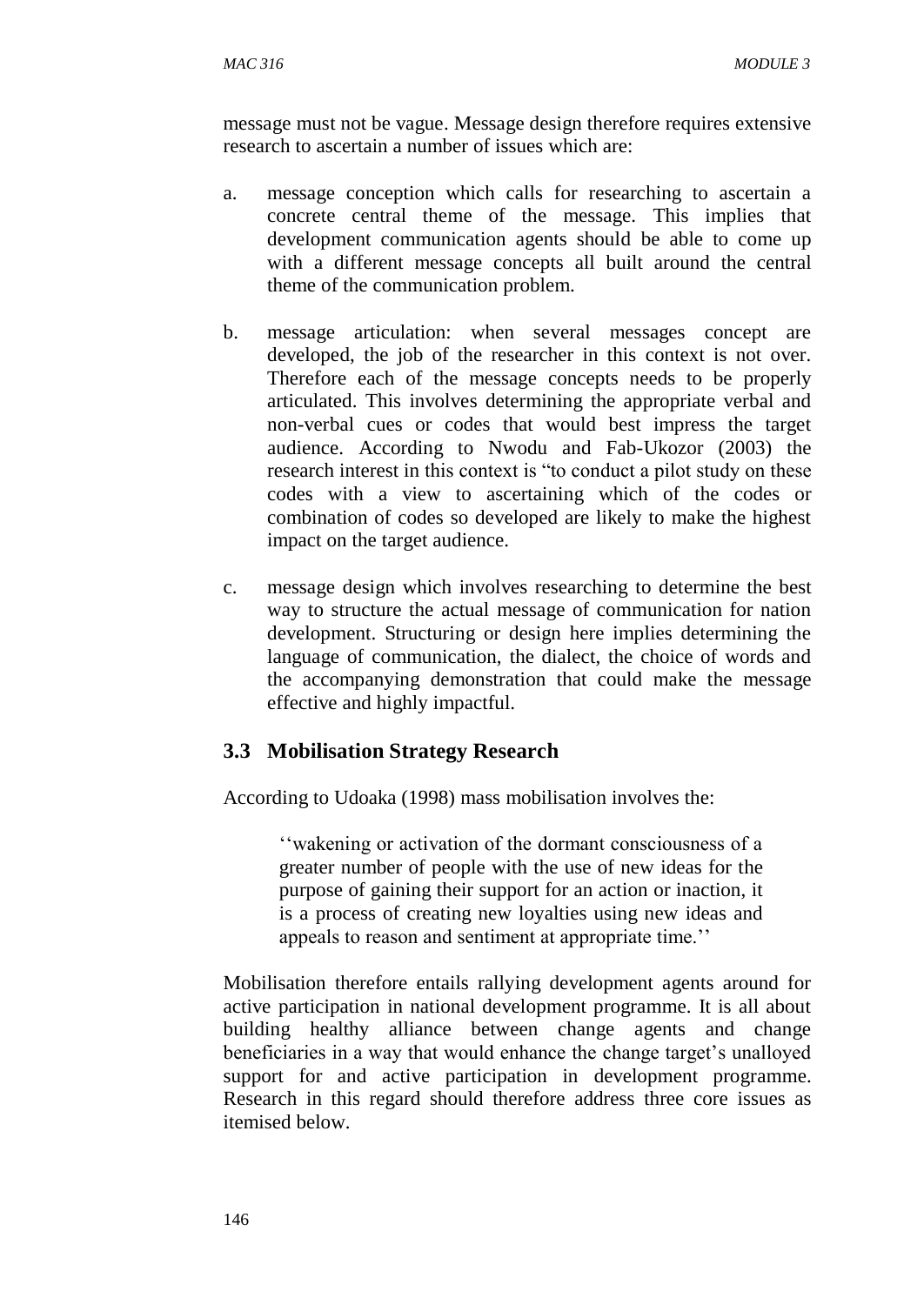- 1. Determining who should participate in the national development programme and who should benefit from the programme. Programmes like exclusive breastfeeding (EBF) for instance should target nursing mothers as the participants while the actual programme beneficiaries are the infants. The essence of this research therefore is to ascertain who should actually be mobilised for the national development programme.
- 2. Determination of communication strategy which entails determining between different modes of communication (e.g. interpersonal, group, public or mass communication) should be more appropriate in mobilising support for the national development programme.
- 3. Determination of period of exposure which involves determining the particular period when development targets are more likely to turn out en mass or show greater participation for the programme. As Nwodu and Fab-Ukozor (2003) pointed out, it would amount to colossal waste of time, energy and resources to mount a morning adult education programme for a predominantly agrarian community particularly when the programme is coming up at the peak of planting season.

### **3.4 On-The-Programme Evaluation/ Performance Appraisal**

This is also called "continuing evaluation" (Okunna, 2002) or exit interview (UNICEF and Polio Partners, 2000). Whatever is the appeal, the essence of research effort here is to determine through a quick rapid assessment how development targets are responding to an already ongoing programme. The primary motive here is to find out "what adjustment needs to be made or what is to be sustained to be effective while the development programme or project last" (Nwodu and Fab-Ukozor, 2003).

Related to this is post-project evaluation which is also called performance appraisal. This involves critical review of the general planning and execution of national development project. The need for this aspect of research is to guide future development endeavours. Nwodu and Fab-Ukozor (2003) summarised this in the following words: "The major interest is to document the noticeable strengths and weaknesses of a particular already executed developmental programme for the benefit of future development programmes.''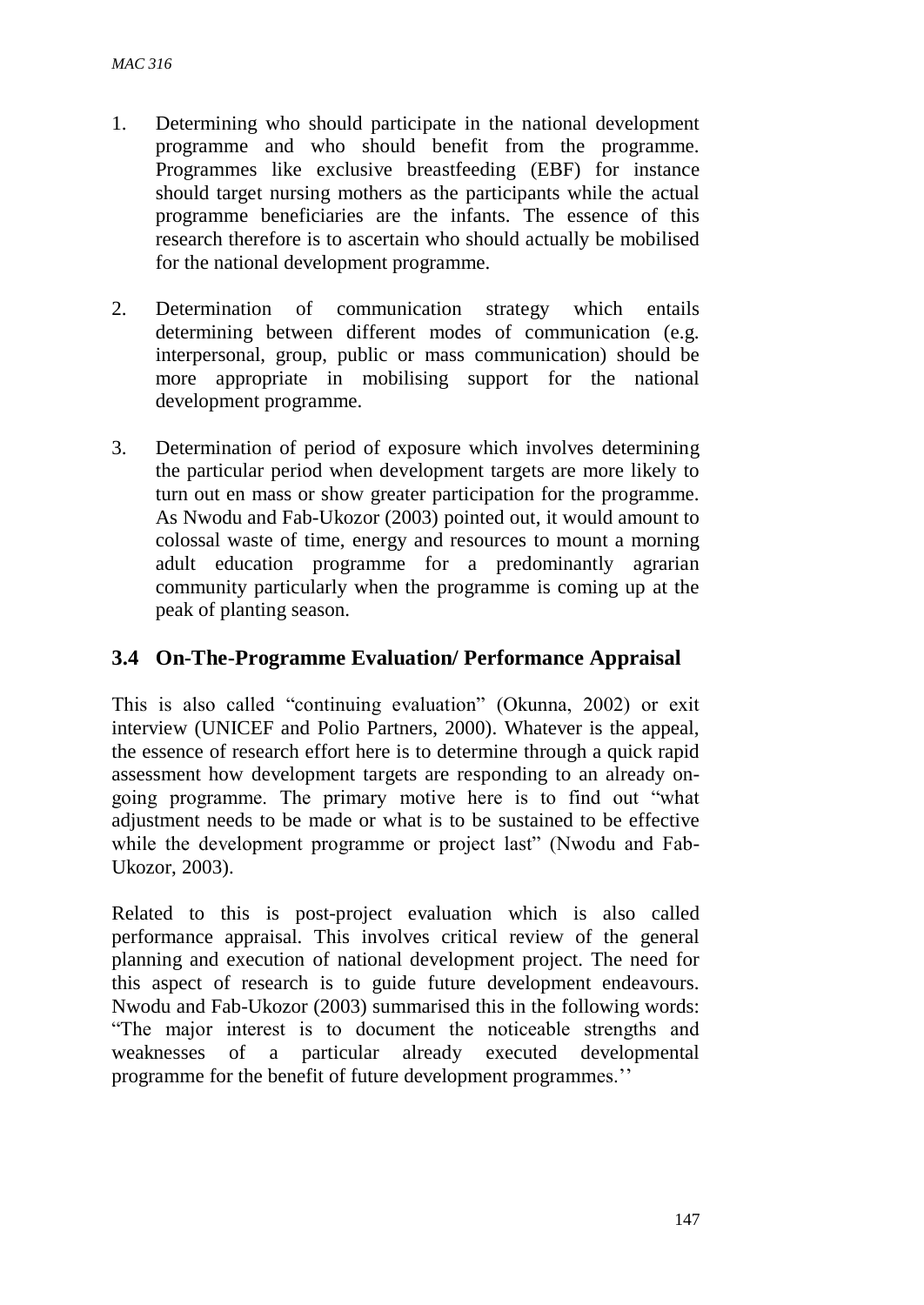#### **4.0 CONCLUSION**

Every national development effort certainly requires healthy advocacy, social mobilisation and programme communication components of development process. In depth knowledge of communication research is therefore needed to accumulate sufficient data regarding development target's mores, behaviours, needs and aspirations, among others.

#### **5.0 SUMMARY**

In this unit efforts were made to isolate and explain various stages of research interest in communication for national development. Precisely, pre-project research, message design research, on-the-project programme evaluation and performance appraisal were discussed extensively.

#### **6.0 TUTOR-MARKED ASSIGNMENT**

Mention and discuss various stages of communication research interest in national development process.

#### **7.0 REFERENCES/FURTHER READING**

- Anaeto, S.G. & Solo-Anaeto, M. (2010). *Development Communication: Principles and Practice*. Ibadan: Stirling-Horden Publishers Ltd.
- Edeani, D. O. (1990). "The Impact of Ownership on Nigerian Newspaper Coverage of Mass Mobilisation Campaign". *Nigerian Journal of Mass Communication*, *Vol. 1, No 1.*
- Nwodu, L.C. (2006). "Research and *ICTs* Relevance in Innovation Diffusion''. *The Nigerian Journal of Communications, Vol.4, Nos 1 & 2 pp. 100-108.*
- Nwodu, L. C. & Fab-Ukozor, N. T. (2003). *Communication Imperative for Development.* Enugu: John Jacobs Classic Publishing Company Limited.
- Okunna, C.S. (2002). ''A Quick Look at Development Communication.'' In: C.S. Okunna, (Ed.). *Teaching Mass Communication: A Multi-Dimensional Approach.* Enugu: New Generation Books.
- Opubor, A. E. (1985). "Mass Communication and Modern Development in Nigeria." In: O. E. Nwuneli (Ed.). *Mass Communication in Nigeria: A Book of Reading.* Enugu: Fourth Dimension.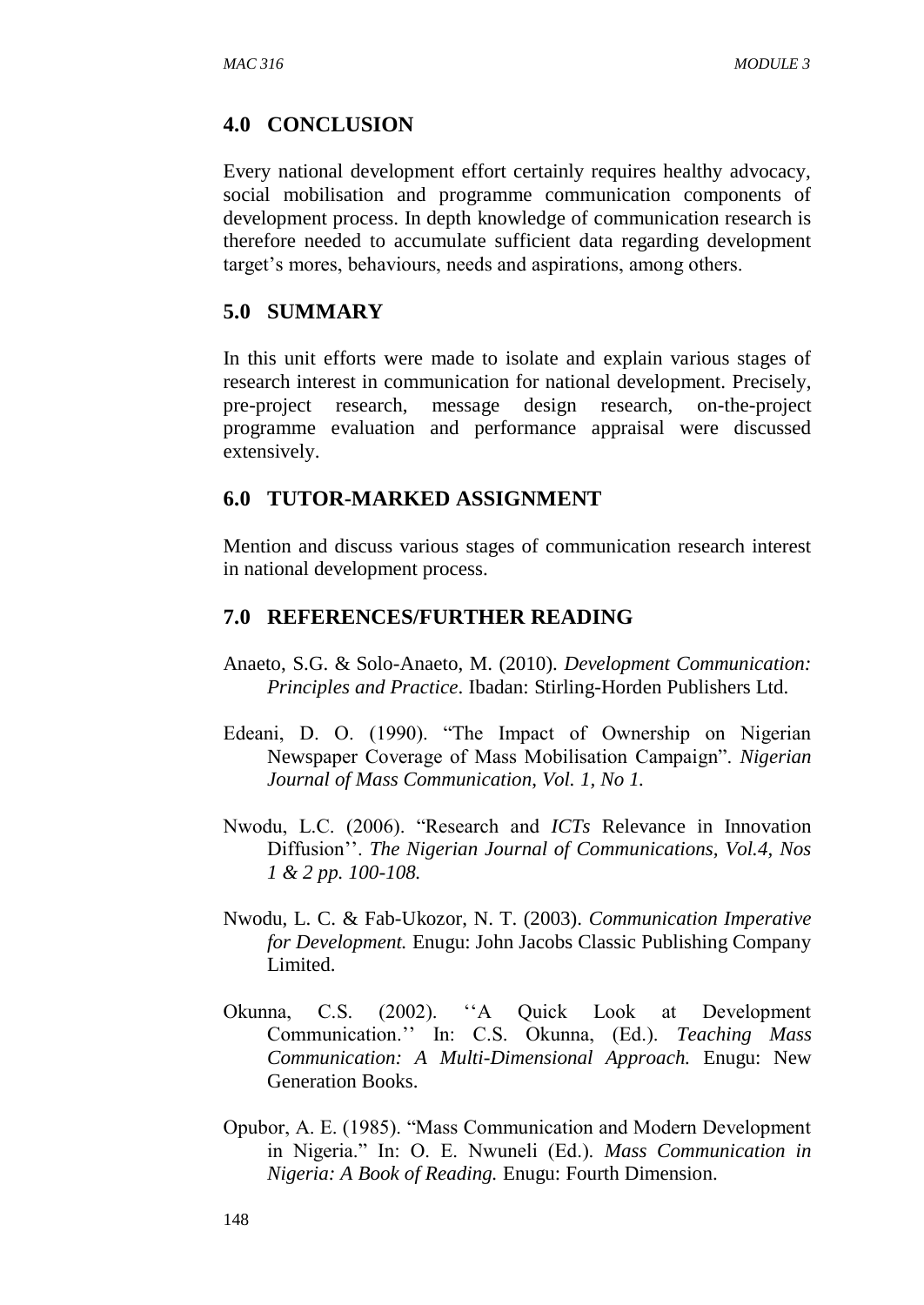- Udoaka, N. (1998). *Development Communication.* Ibadan: Stirling-Horden Publishers.
- UNICEF & Polio Partners (2000). *Communication Handbook for Polio Eradication and Routine EPI.* New York: UNICEF Publication.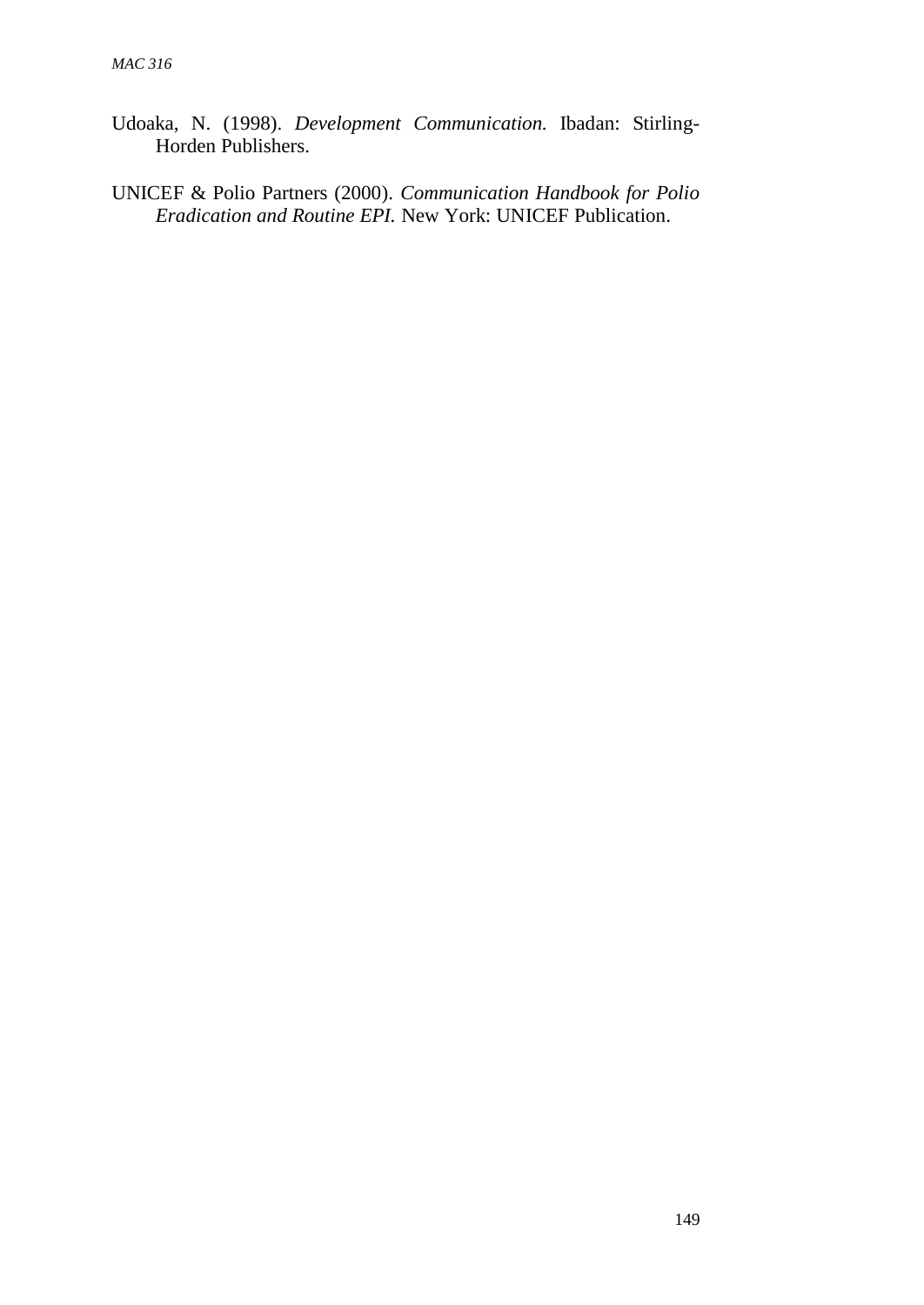### **MODULE 5 MASS COMMUNICATION AND NATIONAL DEVELOPMENT**

- Unit 1 An Overview of Media of Mass Communication in Nigeria Unit 2 Strengths and Weaknesses of Media of Mass
- Communication in Nigeria
- Unit 3 Function of Mass Media in National Development

## **UNIT 1 AN OVERVIEW OF MEDIA OF MASS COMMUNICATION IN NIGERIA**

#### **CONTENTS**

- 1.0 Introduction
- 2.0 Objectives
- 3.0 Main Content
	- 3.1 History of Mass Media in Nigeria
	- 3.2 Structure of Mass Communication
- 4.0 Conclusion
- 5.0 Summary
- 6.0 Tutor-Marked Assignment
- 7.0 References/Further Reading

# **1.0 INTRODUCTION**

Mass media according to Nwodu and Fab-Ukozor (2003) are modern channels of mass communication used for the dissemination of news and information to heterogeneous large number of people simultaneously. Implicit in this definition is that mass mediated messages are usually directed at heterogeneous audiences, living in diverse geopolitical areas, and who receive sender's messages simultaneously.

From the above definition, it is obvious that these media of mass communication exist in appreciable magnitude in Nigeria. Our concern in this unit therefore is to discuss the mass media landscape in Nigeria.

# **2.0 OBJECTIVES**

At the end of this unit, you should be able to:

- discuss briefly the history of mass media in Nigeria
- highlight the structure of mass media in Nigeria
- expatiate on media localisation for national development.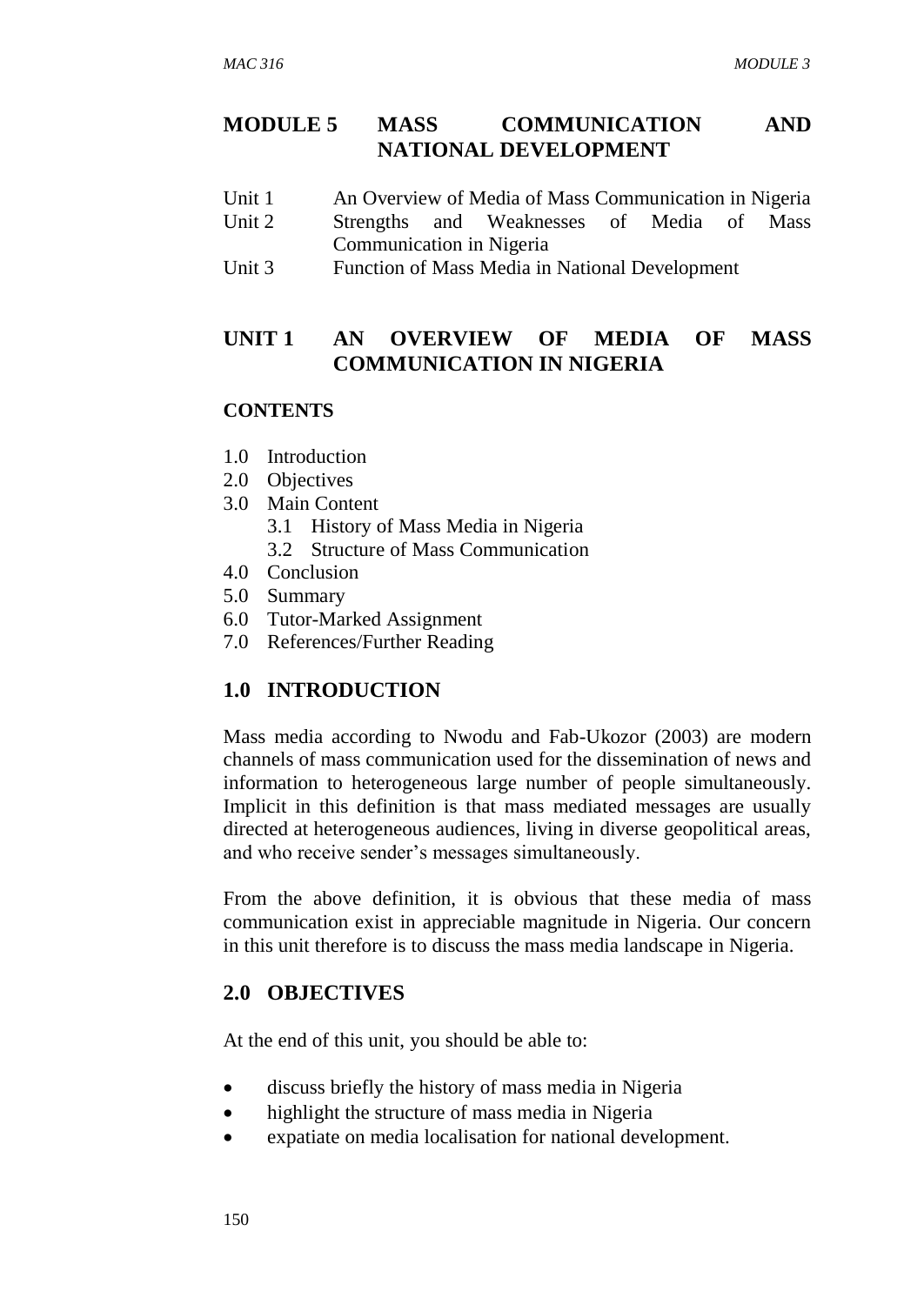# **3.0 MAIN CONTENT**

### **3.1 Brief History of Mass Media in Nigeria**

The history of mass media in Nigeria began in 1859. Then, a European missionary named Rev. Henry Townsend published the first newspaper in Nigeria called *Iwe Irohin*. This was followed by the Anglo-African newspaper published by Robert Campbell between 1863 and 1865 in Lagos. Over time, newspaper titles like *The Nigeria Pioneer* published by Kitoye Ajasa 1914-1937, *The African Messenger* first published in 1921 by Ernest Ikoli, *The Lagos Daily Mirror* founded by Obademi and popularised by Herbert Macauley in 1927, and *The West African Pilot* published by the great sage Dr Nnamdi Azikiwe emerged in the Nigeria mass media landscape. See Odusanya (1976); Omu (1978), and Okafor (2002) for detailed history of Nigeria press.

However, unlike the print media that started early in Nigeria, the electronic media did not start at the same period. Thus, the history of radio in Nigeria began in 1932. Then the colonial masters chose Lagos as one of the centres among British colonies where radio signals were received and re-transmitted to Nigerian audience via re-diffusion method. According to Okunna (2006):

''….between 1932 and 1950, the BBC monitoring station in Lagos was developed into an extensive radio distribution service (RDS) to cater for some dense population centres of the colonial government through re-diffusion stations located in Ibadan, Abeokuta, Ijebu Ode, Kano, Kaduna, Enugu, Port Harcourt, Calabar, Jos, and Zaria; these were converted into fully operative radio stations by the Federal Government to form the media of the Nigerian Broadcasting Service (NBS) which was established in 1951.''

It is pertinent to note that NBS later changed to Nigeria Broadcasting Cooperation (NBC) which later metamorphosed into the present day Federal Radio Corporation of Nigeria (FRCN) in the year, 1978. Presently virtually all the 36 states of Nigeria and the capital territory Abuja now have radio stations. And with the deregulation of the broadcast industry in Nigeria in 1992, private radio stations now operate in the country.

In the case of television, the history started in 1959 with the establishment of the Western Nigeria Television (WNTV). The reason television started from the region was attributed to the pre-independence politics which placed more emphasis on regional rather than national development (Okunna, 1993). So with the establishment of WNTV in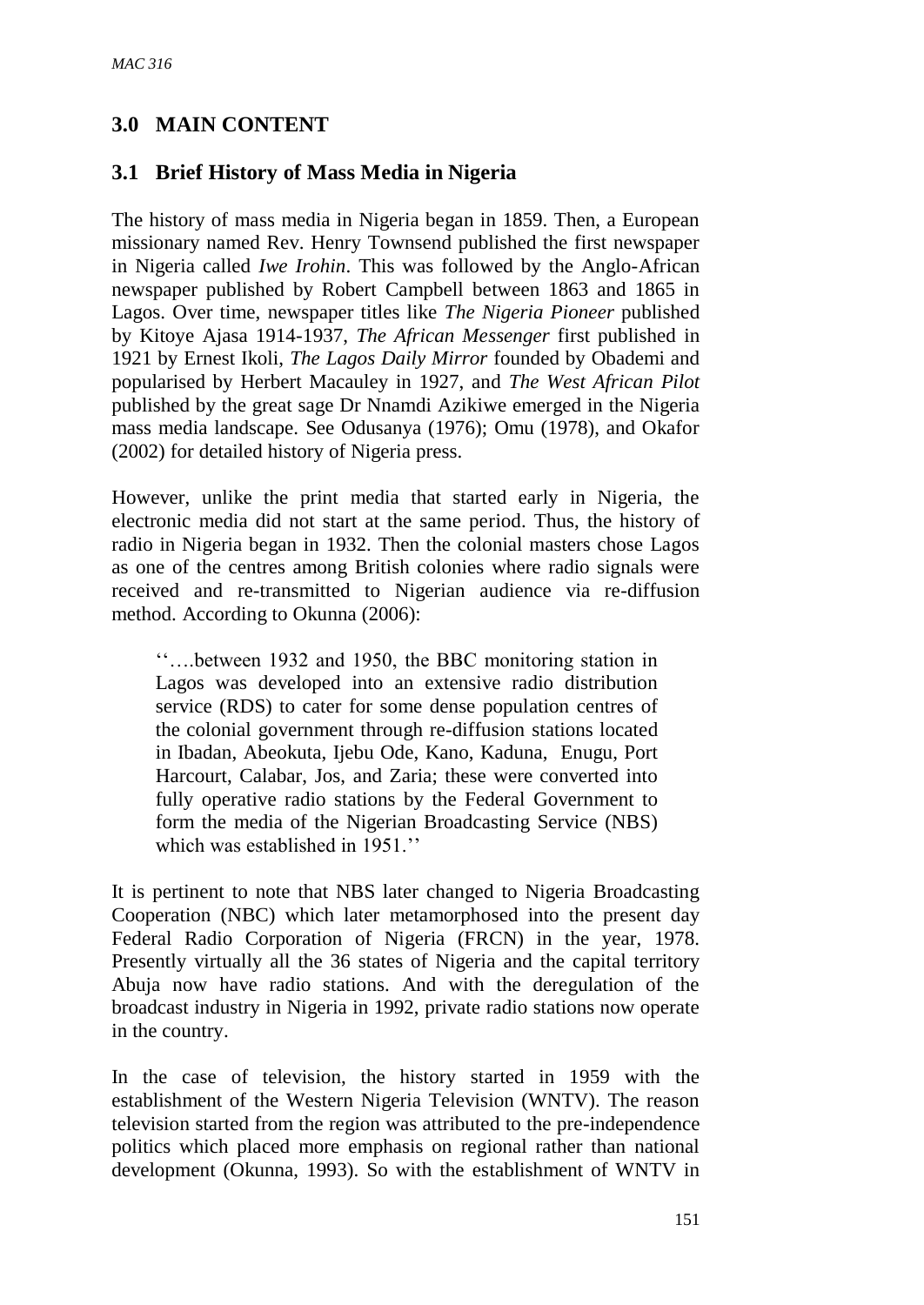1959, other regions began to establish their own television stations. Therefore, in 1960, the Eastern Nigeria government established Eastern Nigeria Television (ENTV). This was followed by the Radio Television Kaduna (RTK) in 1962 which functioned as an arm of Broadcast Corporation of Northern Nigeria. In 1977 the federal government established the Nigerian Television Authority (NTA). NTA was then given exclusive right over television broadcasting in the county until 1979 when any state government wishing to operate television stations were empowered to do so. Today private investors have joined the league of television broadcasting in Nigeria following the deregulation of broadcasting in 1992.

The case of film/cinema in Nigeria is also of interest here. Thus, the history of film/cinema in Nigeria began with public film exhibition. The first cinema experience in Nigerian soil began in August 12, 1903 as cinema exhibition at the Glover Hall, Lagos. The film was exhibited then by Messer Baboa of Barcelona, Spain at the instance of Herbert Macauley (Mgbejume, 1982, Owen-Ibie, 1983 and Nwodu, 2011). From Lagos, the cinema exhibition spread to other major towns of Nigeria like Enugu, Port Harcourt, Calabar, Ibadan, Kaduna and Aba. The essence of the cinema exhibition by the colonial masters was to reach the country side with what the colonial administration described as social education (Jengo, 1977 and Nwodu, 2011).

The first Nigerian film was produced by Tai Obe under the aegis of Film Health Department (Balogun,1987).The Nigerian film industry suffered a number of setbacks among which are the civil war, high cost of film stock, and strenuous man-hours expended in the production of a film. Today the use of video production and improved technology has combined to make film production less expensive and far less strenuous. It is not in doubt that the contemporary film industry in Nigeria produces over 2500 film titles annually earning over N25b even as it employs over 125000 Nigerians (*New Age,* 2005; Nwenwene, 2006; Alawode, 2007; Eze, 2009 and Nwodu, 2011).

#### **3.2 The Structure of Mass Media in Nigeria**

Mass media structure here pertains to the operational base vis-à-vis the impact of such base on mass media uses for national development (Nwodu and Fab-Ukozor, 2003). Presently, the Nigerian mass media environment is replete with so many newspaper and magazine titles; several government and privately-owned radio and television stations and uncountable video titles. In view of the population of mass media organs in the country therefore, it is safe to say that Nigeria has more than enough mass media to achieve greater social development of the nation.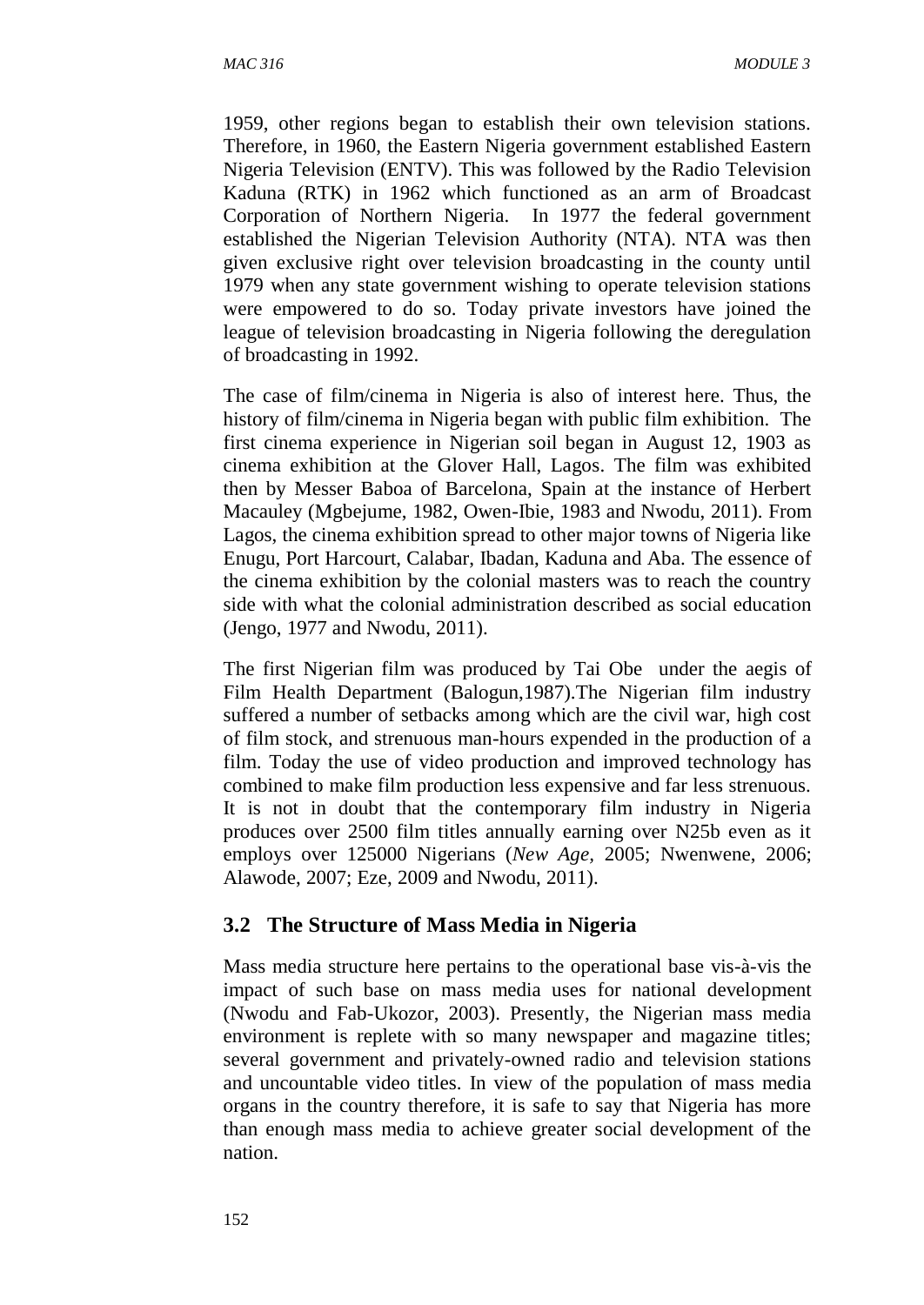However, rather than contribute effectively to the social development in both the urban and rural Nigeria, the mass media have remained an urban phenomenon. Virtually all the national newspaper and magazine titles in the country have their headquarters either in Lagos or Abuja with branches in other urban cities across the country. Also, all the radio and television stations are located in the urban cities. The snag with the present over-concentration of mass media of communication in the urban areas include the following.

- 1. Development activities in the urban cities are usually given wider and more prominent attention than development issues affecting the interest of rural areas where greater percentage of the citizenry live.
- 2. Rural residents are often alienated in the fashioning of development programmes and news about them which denies them of sense of belonging.
- 3. Development information and news from urban-situated mass media often come to the rural residents as novel ideas thereby inhibiting proper innovation diffusion.

The situation is made worse by the fact that presently, true community press and community radio do not exist in Nigeria. According to Nwodu and Fab-Ukozor (2003), "the current situation whereby communitybased radio, television, film viewing centres, and news papers have remained tall dream is not good enough for effective and even mass communication-assisted national development". The way out according to MacBride et al. (1980), Opubor (1985) and Nwosu (1990) is to decentralise the mass media organs in the country. Mass media decentralisation can be done in three distinctive ways which, as Nwodu and Fab-Ukozor (2003) put it, are as follows.

- 1. Physical decentralisation which emphases situating mass media organs in the rural areas from where they will operate.
- 2. Media content decentralisation which involves the inclusion of greater rural social realities in mass media content as well as fashioning out '"a strong feedback mechanism to guarantee interaction between media users and media operators"(Okenwa, 2000).
- 3. Media reach decentralisation which requires designing a functional strategy that will ensure that many areas in the country (especially those living at the periphery) are reached with specific development messages regardless of wherever they may be located.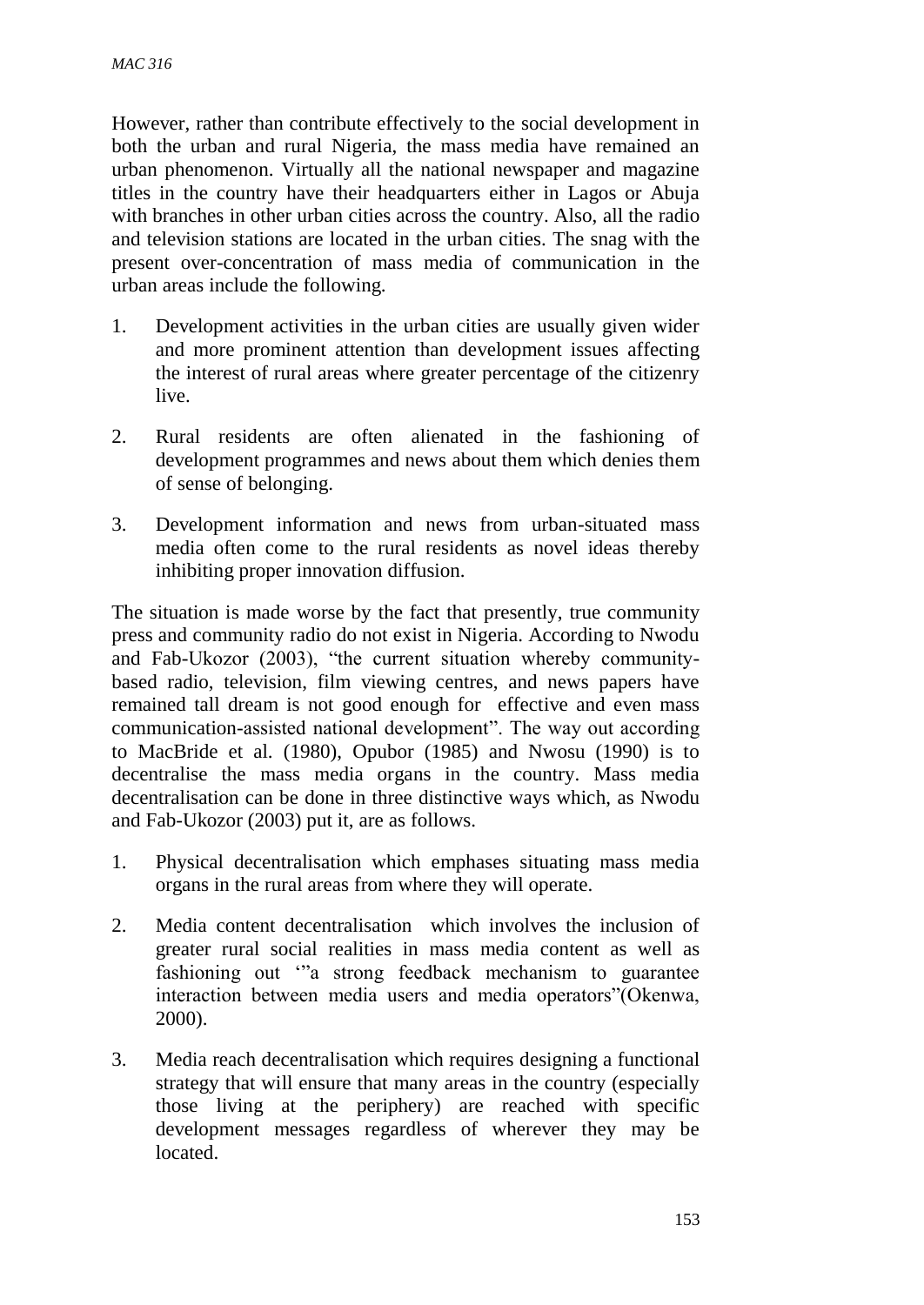#### **SELF-ASSESMENT EXERCISE**

Discuss the development problems associated with the overconcentration of mass media organs in urban areas of Nigeria and state how you think the problems can be solved.

### **4.0 CONCLUSION**

Effective utilisation of mass media to achieve accelerated national development requires drastic restructuring of the mass media organ in the country. Mass media operators in the country should of necessity therefore, give priority attention to the present structure of mass media in the country and restructure the system in a manner that would encourage greater presence of rural realities and challenges in the nations' mass media.

### **5.0 SUMMARY**

This unit discussed the history of mass media of communication in Nigeria. It also considered the structure of mass media in Nigeria with particular reference to the implication on Nigeria's development. It criticised the present structure of mass media in Nigeria as being inimical to national development and calls for media decentralisation as solution to the problem.

## **6.0 TUTOR-MARKED ASSIGNMENT**

Mention and discuss the advantages radio has over other media of mass communication in Nigeria's national development.

## **7.0 REFERENCES/FURTHER READING**

Alawode, S. O. (2007). "Nigeria Environment in the Eye of Nigeria Home Video." *Journal of Communication & Language Arts.* Vol. 2, 2007 pp.62-81.

Balogun, F. (1987). *The Cinema in Nigeria.* Enugu: Delta Publications.

- Eze, C. (2009). ''The Theatre in an Emergent Information Society: A Nigerian Approach." In: D. E. Konkwo (Ed.). *Mass Communication in Emergent Information Society.* Owerri: Alphabet Nigeria publisher.
- Jengo (1977). "Mass Media and Black Civilisation: The Tanzania Experience." *Second World Black and Africa Festival of Arts and Cultures,* Lagos, 15 January – 12 February 19977.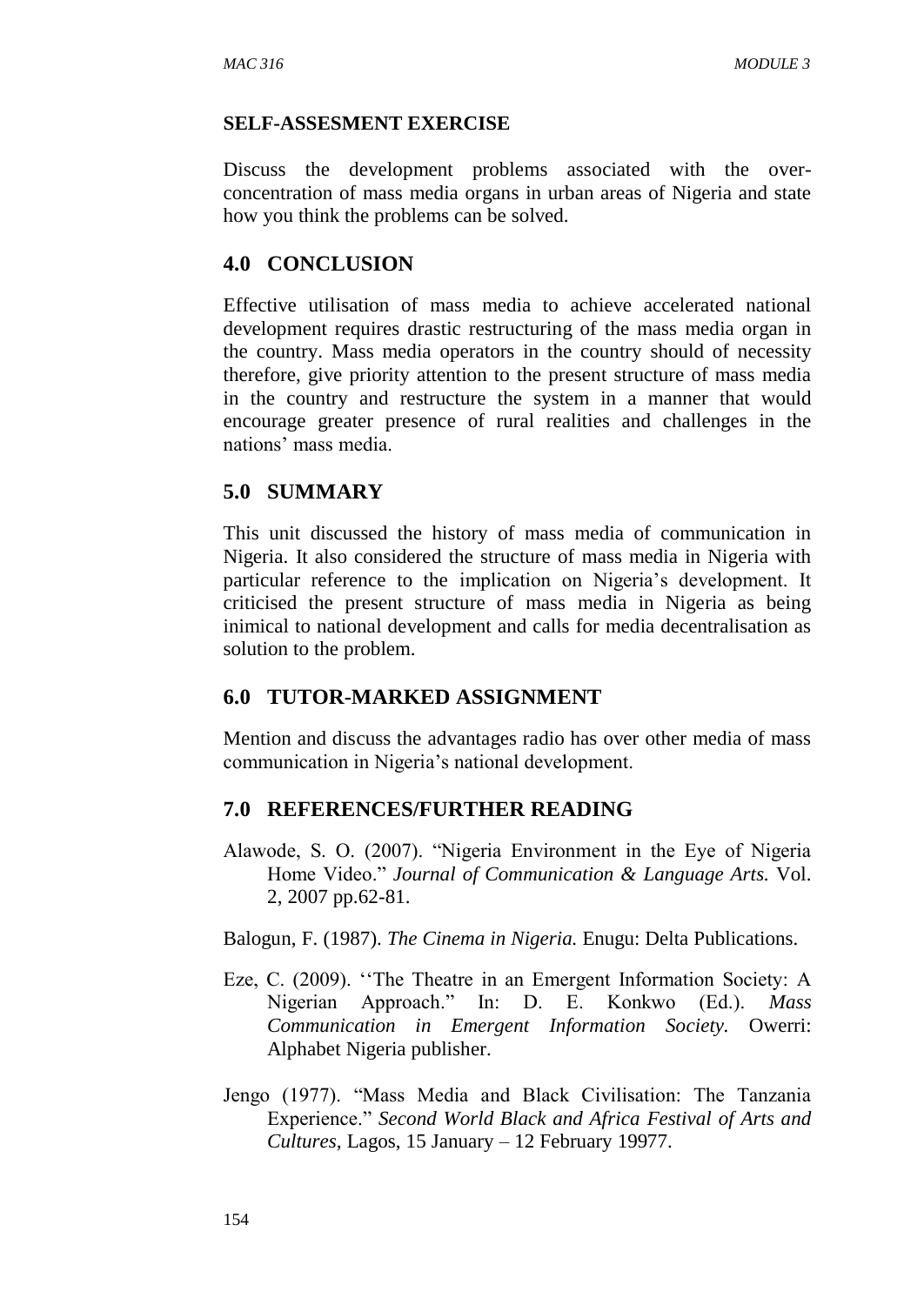- MacBride, S. et al. (1980). *Many Voices, One World;* Ibadan: Ibadan University Press.
- Mgbejume, O. (1989). ''Film in Nigeria: Development Problems and Promises*.''*: *African Media Review Series,* No 7. Nairobi.

*New Age* Newspaper, Friday 18<sup>th</sup> February, 2005; p.4.

- Nwenwene, T. A. M. (2005) "Nigerian Nollywood Film: Problems, Perspectives and Prospects." In: I. E. Nwosu; J. E. Aliede & I Nsude (Eds). *Mass communication in Nigeria: One Course, Many Professions.* Enugu: Prime Targets.
- Nwodu, L. C. (2011). "Nigerian Cinema: Past, Present and Future Directions for Nigeria's Socio-Cultural and Economic Development." Paper presented at A 3-Day Conference on Articulation of Memory on Film Held at University of Canada, Ottawa; September 2-4.
- Nwodu, L. C. (2003). *Communication Imperative for Development.*  Enugu: John Jacobs Classic Publishing Company Limited.
- Nwosu, I. E. (1990). *Mass Communication and National development.*  Aba: Frontier Publishers.
- Okenwa, S. N. (2002). *Communication and Development Process.*  Enugu: Magnet Publishing Company.
- Omu, F. (1978). *Press and Politics in Nigeria: 1880-1937.* Ibadan: Longman.
- Opubor, A. E. (1985). "Mass Communication and Modern Development in Nigeria". In: O. E. Nwuneli (Ed.). *Mass Communication in Nigeria: A Book of Reading.* Enugu: Fourth Dimension.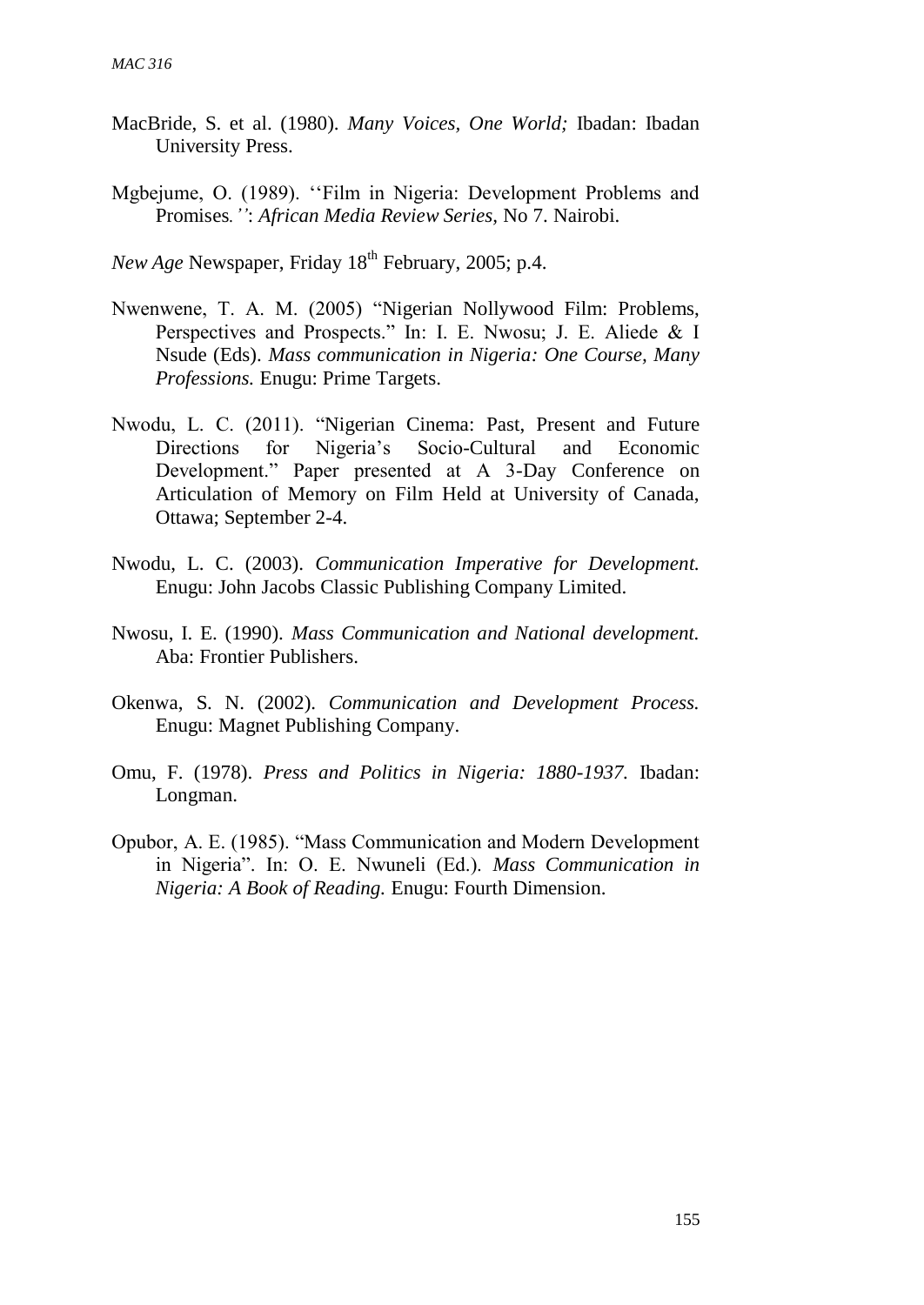### **UNIT 2 STRENGTHS AND WEAKNESSES OF MEDIA OF MASS COMMUNICATION IN NIGERIA**

#### **CONTENTS**

- 1.0 Introduction
- 2.0 Objectives
- 3.0 Main Content
	- 3.1 Electronic Media: Strengths and Weaknesses for National Development
	- 3.2 Strengths and Weaknesses of Print Media in National Development
- 4.0 Conclusion
- 5.0 Summary
- 6.0 Tutor-Marked Assignment
- 7.0 References/Further Reading

### **1.0 INTRODUCTION**

Our study of mass media landscape in Nigeria showed that both electronic and print media abound in appreciable quantity in Nigeria. As effective tools of mass dissemination of news and information therefore, it is expected that these mass media tools would contribute effectively to national development. This unit is therefore designed to examine the strengths and weaknesses of some of these media of mass communication considered to be most relevant to national development.

#### **2.0 OBJECTIVES**

At the end of this unit, you should be able to:

- state the potentials of various organs of mass communication in promoting national development.
- highlight the limitations of each of the organs of mass communication
- enumerate the specific areas each of the medium can be used for national development.

## **3.0 MAIN CONTENT**

### **3.1 Electronic Media: Strengths and Weaknesses for National Development**

The major concern here is on radio, television and film. The reason is that they are the predominant electronic media modes that are mostly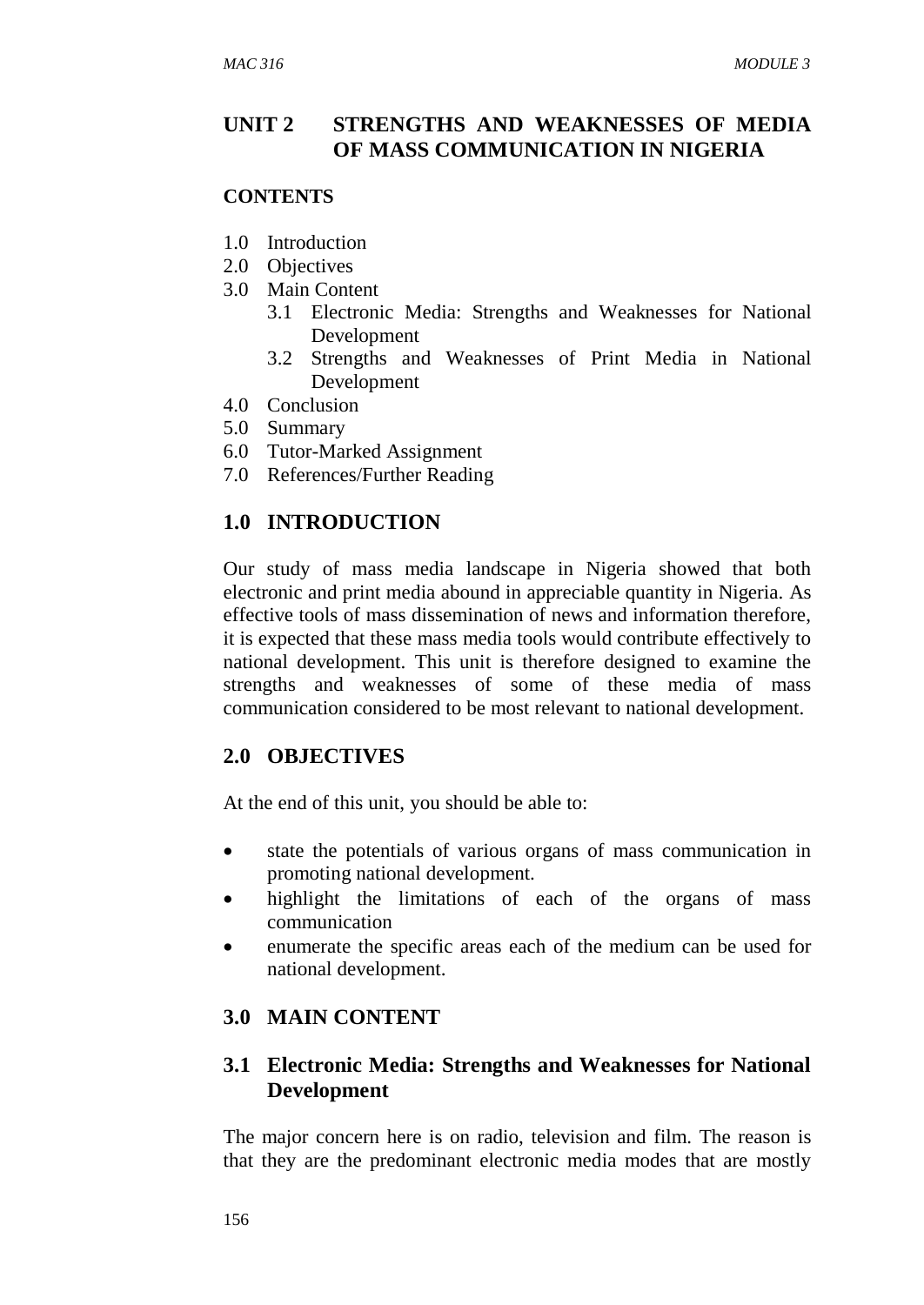employed in communications for national development in Nigeria. Let us therefore begin with radio. According to Onyekwere (1990), "with the exception of radio which has been found to be effective in reaching the rural Nigerian masses other channels of mass media of communication have been found to be relatively less effective". Reinforcing this, Ansah (1991) agrees that "of all the mass media generally available to Africans, radio is the most widespread and accessible". The implication is that radio by its nature has some potential that make it the most effective media tool for national development. Nwodu and Fab-Ukozor (2003) articulate those potentials as follows.

- 1. Appeals to illiterate audience as development news and programmes can be broadcast to the audience within their language and dialects.
- 2. Breaks distance barriers as its reach is amazingly wide and highly penetrating.
- 3. Relatively cheap to procure compared to other channels of mass communication.
- 4. Breaks the barrier of power outage as it can easily be operated using dry cell batteries. To this Nwodu (2007) adds that with enabled GSM hand set, people now access development messages on radio without really going to buy conventional radio set.
- 5. Appeals to audio sense in which case one can easily get exposed to it while doing other things.
- 6. Has power of on-the-spot live transmission of events thereby keeping people living at the periphery adequately and timely informed about government polices actions and inactions as well as providing information about people living in other lands.
- 7. Highly miniaturised to the extent users can conveniently carry it about while listening to development news and other contents.

On other hand, television seems to be the most least applied electronic medium to national development especially as it concerns reaching the rural masses. However, television has some potential that make it an effective medium of national development some of which include:

- 1. appeals to senses of audio-visual which is crucial for demonstrations
- 2. also breaks language and illiteracy barriers
- 3. encourages group viewership good for advocacy and mobilisation.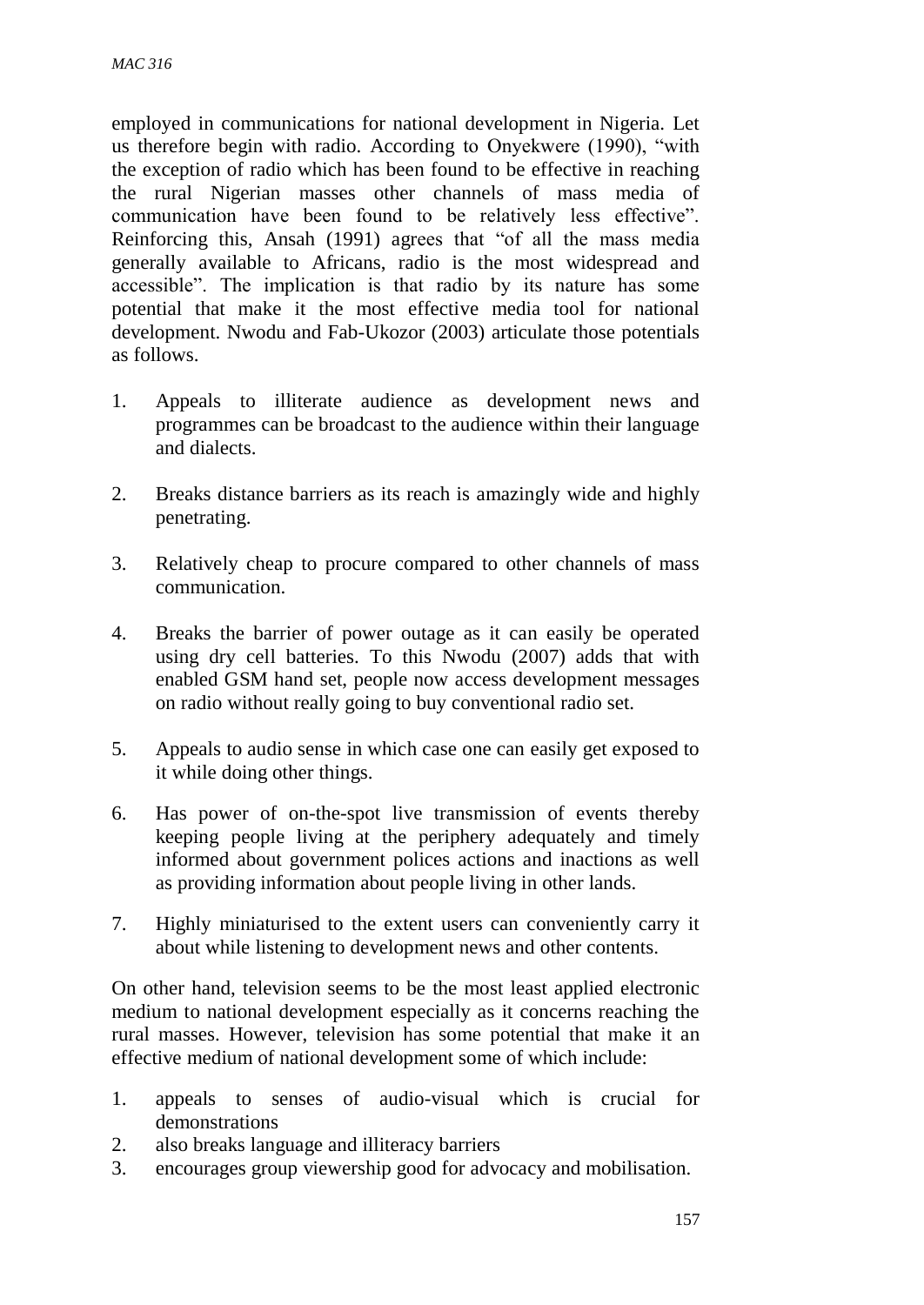Although television promises to be an emerging potent medium of national development the medium suffers a number of limitations which according to Nwodu and Fab-Ukozor (2003) are as follows.

- 1. It has an acute limited reach.
- 2. It is to date a highly urban affair.
- 3. It is relatively costly to afford.
- 4. It requires constant power supply to functions.

Another electronic medium that is worthy of discussion here, is film/cinema. Ogbuoshi (2002) defines film ''as a transparent flexible material in stripes or sheets of celluloid covered with an emulsion which is sensitive to light, used in taking photographs, or making motion pictures". Although Jimadu (1970) argues that film is ''under-utilised medium for development massages for most parts of Africa" Nwodu and Fab-Ukozor (2003) articulate the advantages of film/cinema in national development process as follows.

- i. Helps to break literacy barriers via indigenous films.
- ii. Helps to create a feeling of empathy among the target audience, thereby motivating them to be desirous of development programmes.
- iii. Aid in skill acquisition and training. The audio-visual power of film can often re-awaken a feeling of curiosity among the viewers. This stimulates sense of loyalty among viewers who can now learn new ideas, taste and ideals through exposure to the film.
- iv. Promotes spirit of oneness, peace and communalism among the audience as people come together to watch there is always a force of social cohesion which, could lead to greater understanding and social harmony among the target groups.

Film also has its snags in national development process. The weaknesses of film/cinema in development process are as follows.

- i. Films cost a lot to produce and the cost intensive nature of film often discourage Nigeria development agents from considering film in their media planning for national development.
- ii. Film as a medium of development has a number of distribution problems in Nigeria. According to Jimadu (1990:82) ''there are inadequate mobile film vans to go round the villages.'' Today, it is in doubt whether mobile film vans are in existence in most states of the federation. Again the activities of pirates have not encouraged increase in the production and distribution of film for development.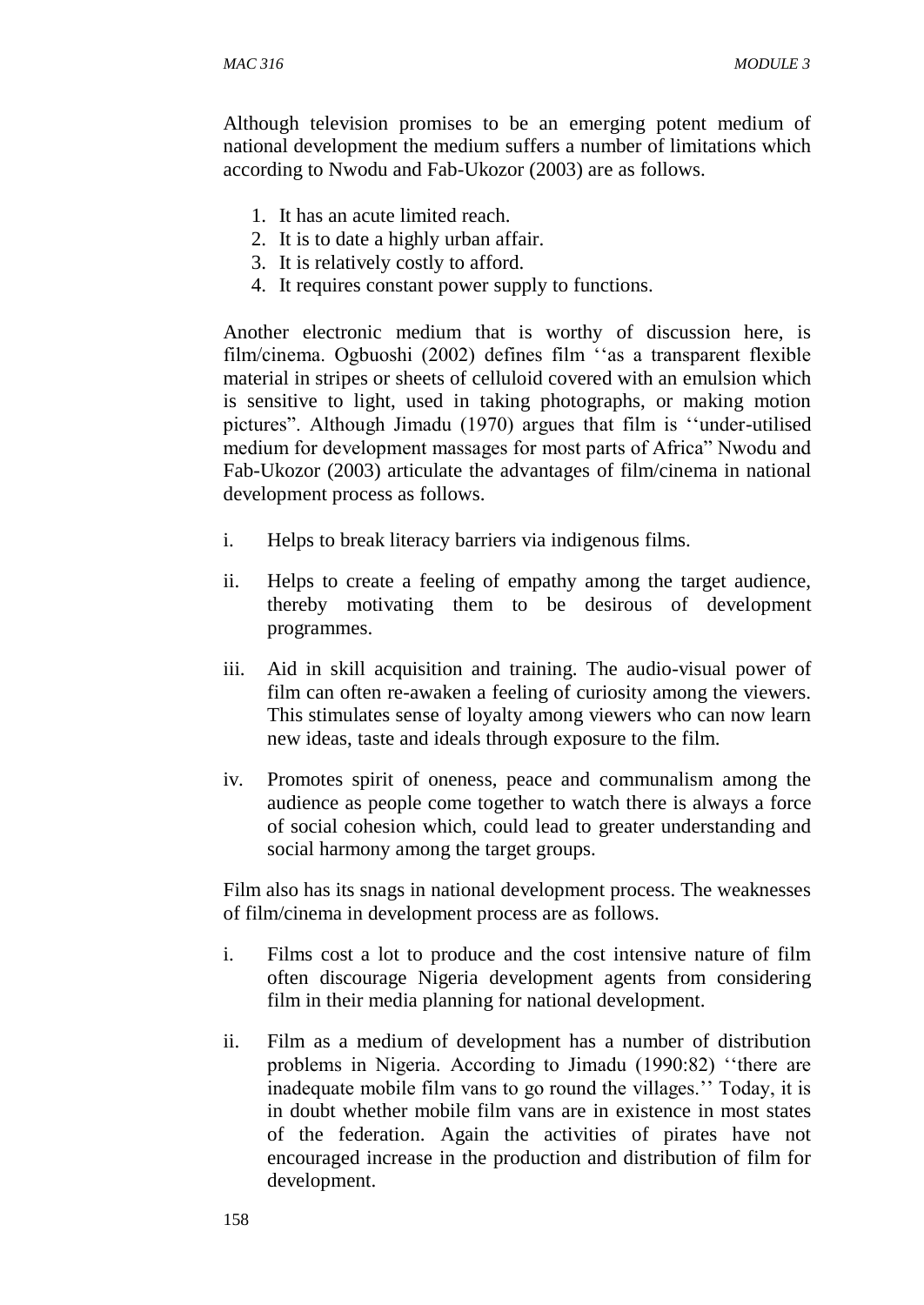iii. The dominance of foreign films in Nigeria's social environment often make Nigeria viewers to contextualise development in terms of foreign culture (Jimadu.1990) even the emergence of home video has not helped matters.

This is because scenes that promote foreign cultures and orientations abound in great proportion. According to Nwodu and Fab-Ukozor (2003) ''not until Nigerian film begins to address the socio-cultural, political and economic realities of the masses, it cannot effectively bring about the desired social transformation."

## **3.2 Strength and Weakness of Print Media in National Development**

Print media (newspaper, magazine, book and posters) industry in Nigeria is a robust industry. Our discussion here is limited to newspaper and posters which have proved to be more potent in national development. Newspaper, particularly rural newspaper has the potential of contributing to national development. The strength of newspaper therefore lies in the following.

- i. Newspaper has enough space for in-depth reportage of development issues, news and information.
- ii. It has the potential for informed interpretation and analysis of issues thereby helping to put issues in proper perspectives.
- iii. It has the advantage of place and time of exposure and flexibility which ensure easy comprehension and retention of media content.
- iv. Ensure easier storage and retrieval of development information and news.
- v. Encourages mass education and literacy by motivating or encouraging readership habits among illiterate and new literate ones.

The above strengths do not however detract from the fact that newspaper has a number of limitations which include the following.

- 1. Regardless of whether a newspaper is vernacular newspaper or not, it requires some level of literacy to appreciate the contents.
- 2. The visually impaired are often cut off from development news and information from the mass media.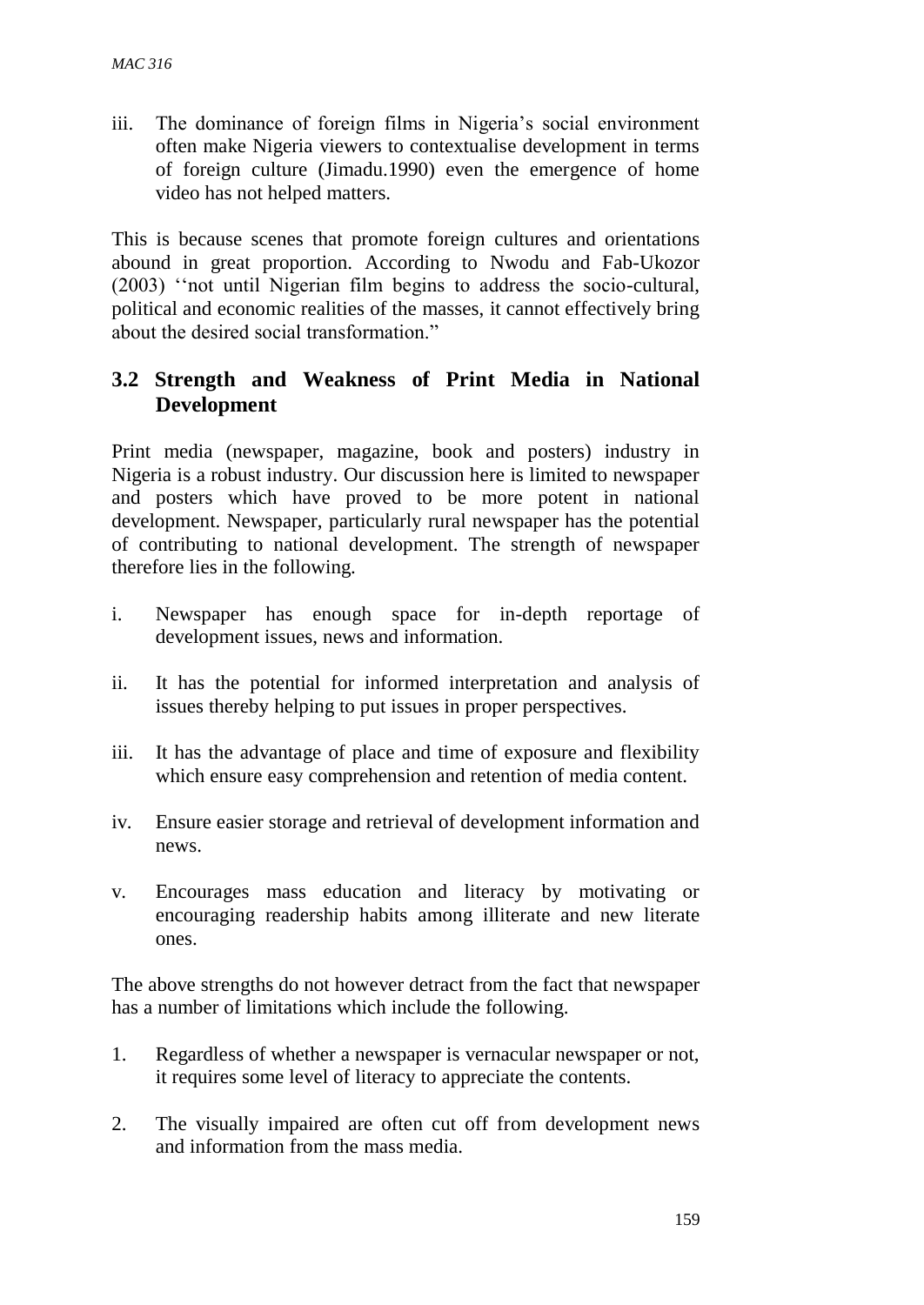- 3. Newspaper medium is largely an urban phenomenon and hardly circulate to the hinter land due to bad road and low readership.
- 4. Newspaper is capital intensive to establish.

Next in our discussion of strength and weakness of print media uses for national development is poster. Poster is worth discussing here because according to Nwodu and Fab-Ukozor (2003) it wields powerful influence in the awareness generation and diffusion of development information. Its strength lies on the following:

- i. Well designed poster easily attracts and compels attention.
- ii. Poster uses illustrations and few vernacular words to make important development message impactful.
- iii. It serves as effective tools in attitude and behaviour change.
- iv. To some extent, it breaks literacy barrier as those who cannot read the contents can easily grasp the message from the illustrations. (Nwodu, 2007).

However, poster, like other forms of print media is limited by the fact that the visually impaired cannot effectively get exposed to it. Again, though illiterate audience may understand the illustrations, they hardly have full grasp of the meaning of the message as they are incapable of reading the written words that go with illustrations.

# **4.0 CONCLUSION**

All the media of mass communication discussed have strengths and or weaknesses peculiar to each of them. National development agents need to understand these strengths and weaknesses in their media plans and utilisation in propagating national development objectives.

## **5.0 SUMMARY**

We discussed in this unit the strengths and weaknesses of various media of mass communication in Nigeria. Attention was therefore given to electronic media particularly (radio, television and film) and print media (exclusively newspaper and posters). The reason is that these channels of communication have been found to be more relevant in national development programmes particularly among the rural residents.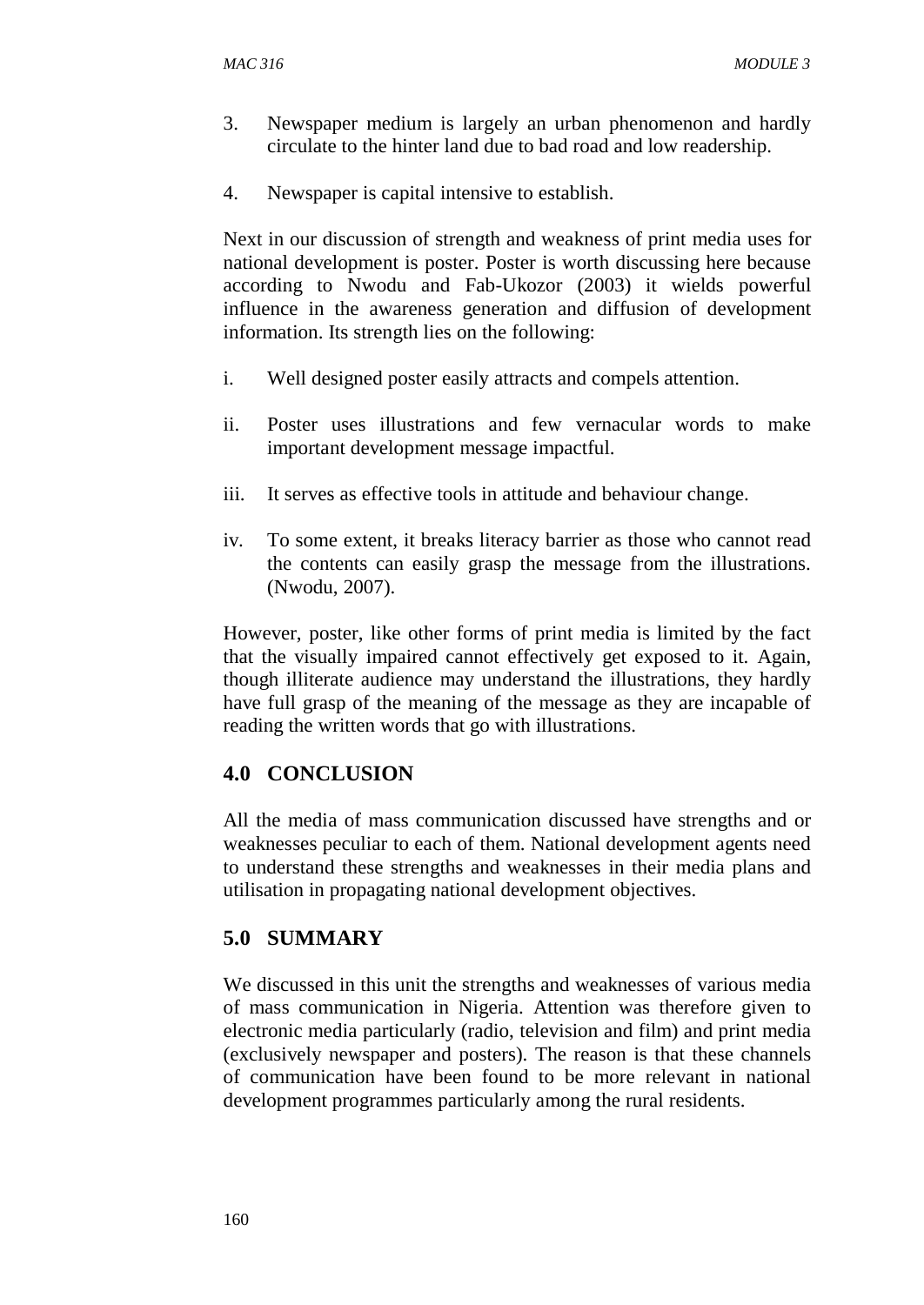## **6.0 TUTOR-MARKED ASSIGNMENT**

Of all the media for national development in Nigeria, radio has remained the most effective. Discuss this with particular reference to the strength of radio over other mass media organs in Nigeria.

### **7.0 REFERNCES/FURTHER READING**

- Ansah, P. (1991). "Broadcast and National Development." In: *Module on Development Communication 2*. Nariobi: ACCE.
- Jimadu, U. (1990) "Documentary Film as a Medium of Development Communication in Nigeria." In: I. E. Nwosu (Ed.). *Mass Communication and National Development: Perspectives on the Communication Development Environments of Development in Nigeria*. Aba: Frontier Publishers.
- Nwodu, L.C. & Fab-Ukozor, N.T. (2003). *Communication Imperatives for Development.* Enugu: John Jacobs Classic Publishing Ltd.
- Nwodu, L.C. (2007). "Managing Communication for Sustainable Human Development in Nigeria." In: I. E. Nwosu; N. T. Fab-Ukozor & L. C. Nwodu (Eds). *Communication and Sustainable Human Development.* Enugu: ACCE: Enugu State.
- Ogbuoshi, L. O. (2002). *The Techniques of Film Production*. Enugu: Magnet Publishing Company.
- Onyekwere, E.O. (1990). "The Roles of Communication in Rural Social Development." *Nigeria Journal of Mass Communication*, Vol.1, No.1.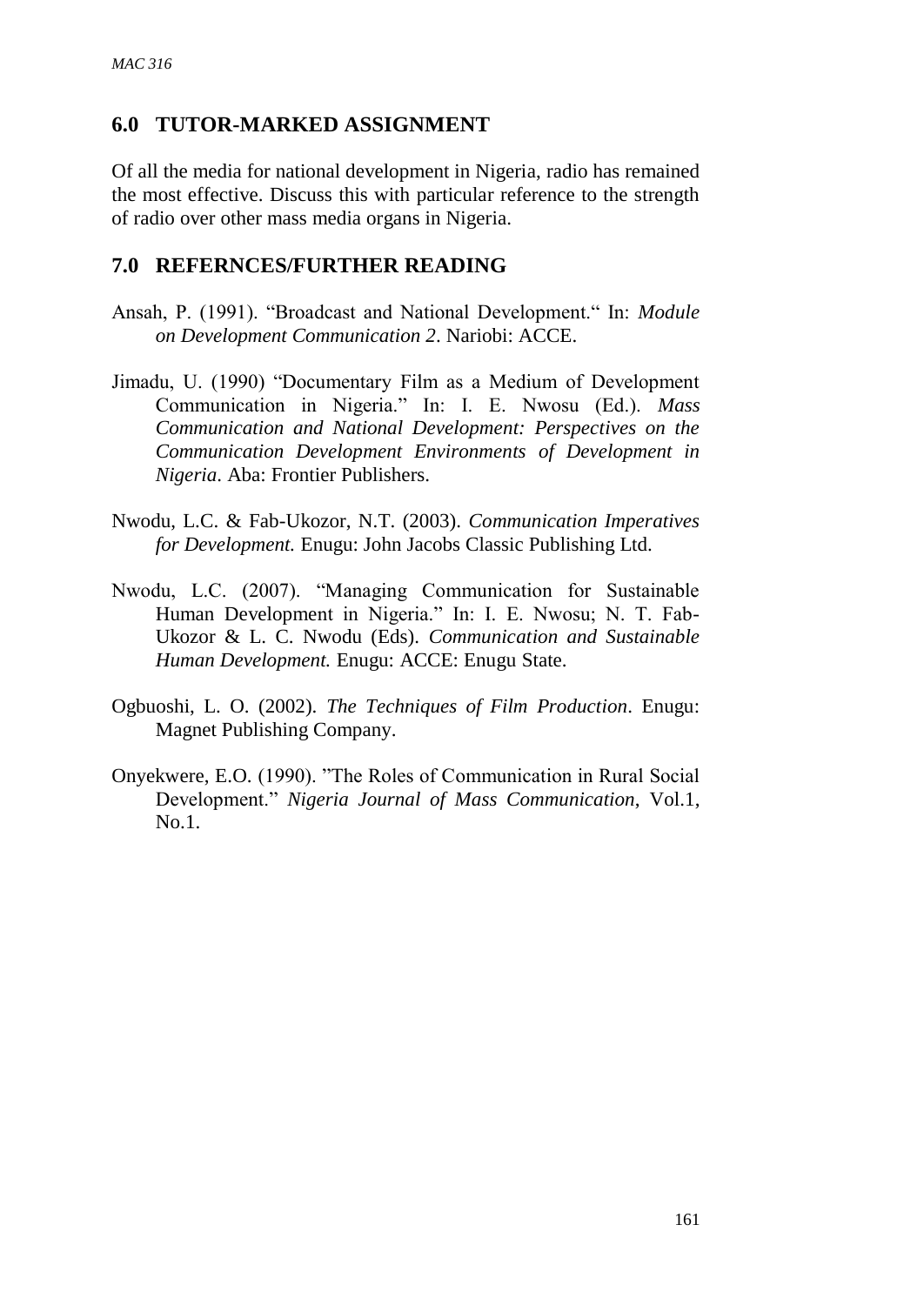### **UNIT 3 FUNCTIONS OF MASS COMMUNICATION IN NATIONAL DEVELOPMENT**

#### **CONTENTS**

- 1.0 Introduction
- 2.0 Objectives
- 3.0 Main Content
	- 3.1 Mass Media Ownership in Nigeria
	- 3.2 Mass Media Functions in National Development
- 4.0 Conclusion
- 5.0 Summary
- 6.0 Tutor-Marked Assignment
- 7.0 References/Further Reading

## **1.0 INTRODUCTION**

Mass media of any nation, no doubt contribute a lot to the nation's development. How well or otherwise the mass media contribute to national development depends essentially on the nation's media system. In some nations, the media operators enjoy greater freedom. In some other nations, the freedom to own and operate media organisation suffers one form of restriction or the other. In other nations also, media practitioners are integrated into the ruling class as way of making them less critical of the political system and government actions. The emphasis in this unit is the patterns of mass media ownership in Nigeria and the functions of mass media in national development.

#### **2.0 OBJECTIVES**

At end of this unit, you should be able to:

- explain the patterns of media ownership in Nigeria
- state the functions of mass media in national development.

## **3.0 MAIN CONTENT**

## **3.1 Mass Media Ownership System in Nigeria**

Nigeria's landscape as we earlier pointed out is replete with abundant radio and television stations; newspaper and magazine titles; and flourishing movie industry. However, we may not really understand how these media organs can contribute to national development without first understanding the mass media ownership structure in Nigeria. There are three major patterns of mass media ownership known in communication literature. These are as follows.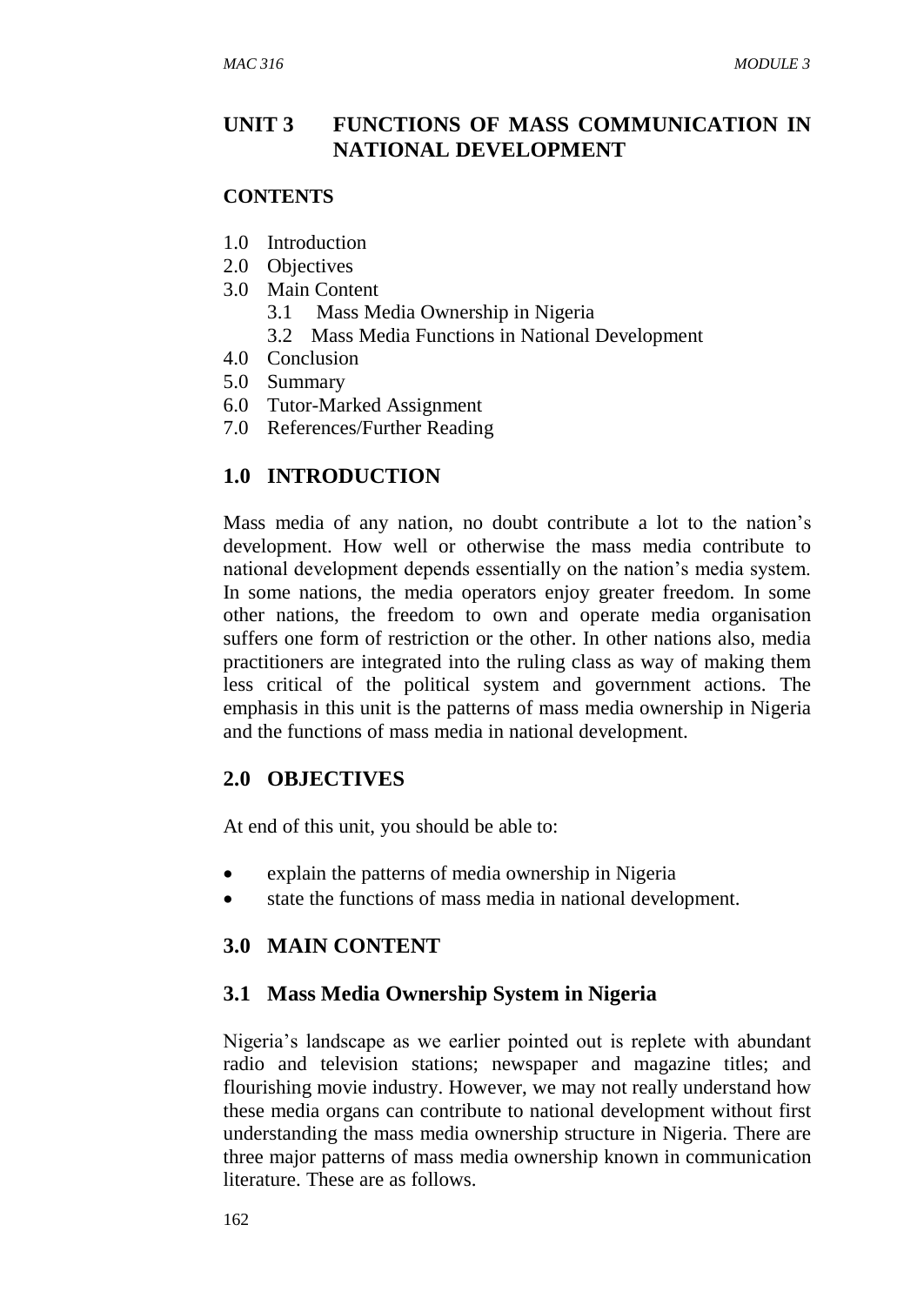- 1. Public ownership in which organs of mass media are owned and controlled by the members of the public.
- 2. Government ownership in which the national or state (regional) governments establishes, owns and control the mass media.
- 3. Private ownership in which private investors (usually an individual or group of individuals) own and operate mass media organs (Nwodu and Fab-Ukozor, 2003).

The question at this juncture is: where does Nigerian belong in all these? The mass media ownership in Nigeria could better be described as a mixed system. The reason is because ownership of mass media in Nigeria is a mixture of government and private ownership. By implication, the mass media organs are not solely owned and operated by the government. The law permits individuals to also own and operate mass media organisations. Thus while some are owned by the federal and state governments, others are owned by individuals with the federal government providing the legal framework guiding the operations of the media organisations.

It is important to note that before now, the federal government has the exclusive right of ownership and operations of broadcast media in Nigeria. Later, the regional (and now the state) governments were permitted to participate in the ownership of broadcast media. Then, individuals or private investors were not permitted by law to own and operate broadcast media until 1992 when the industry was deregulated. Following the deregulation of the industry, privately-owned broadcast stations like *Ray Power FM, AIT, Silver Bird, Orient FM(now extinct)* to mention a few emerged in Nigerian mass media landscape. As it is now, privately-owned radio and television stations like the ones mentioned above now operate in Nigeria within the legal conditions prescribed by Nigerian Broadcast Commission (NBC).

Also, print media titles like *The Guardian* (owned by the late Chief Ibru), *Vanguard* (owned by Sam Amuka), *The Champion* (owned by Chief Emmanuel Iwuanyanwu), *Thisday* (owned by Nduka Obaigbena) and *Newswatch* (established by Late Dele Giwa, Ray Ekpu and others) now operate and flourish in the country alongside with government owned newspapers like *The Tide, New Nigeria, National Light* and *Nigerian Statesman.* The implication is that there is no public media ownership in Nigeria. What obtains is a situation where government owned media corporations operate alongside with private owned media organisations with the central government providing the regulatory framework that guide the operation of mass media organs in the country.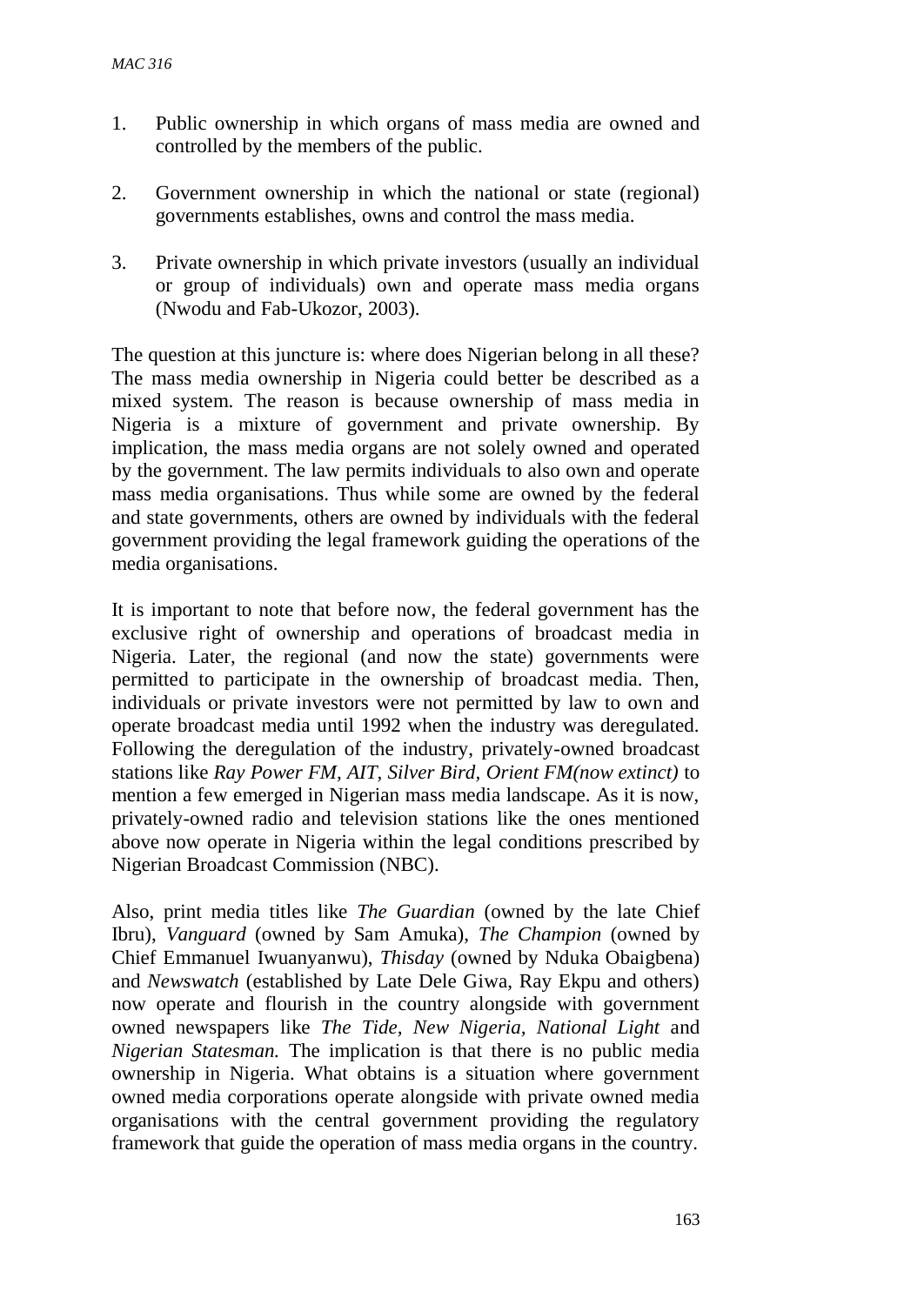As it is often said, that he who pays the piper dictates the tune, the nature of a mass medium ownership influences the medium's position on national development issues. So, while government owned mass media have been found to support government actions and inactions, the privately-owned media organisations tend to be more critical of government actions (Edeani, 1991). In spite of this manifest differing stand on issues affecting government interest, mass media organisations in Nigeria have been contributing immensely to national development. We shall examine more of this in the next segment of this unit.

## **3.2 Mass Media Functions in National Development**

As rightly observed earlier on, the Nigerian mass media have been contributing to national development. In discussing the functions of mass media in national development therefore, we will rely on earlier categorisation by McQuail (1987). This resolve is supported by the fact that "all mass media, whether in the developed countries or less developed countries (LDC) serve the same function" (Onwumechili and M'Bayo, 1990). The functions as articulated by McQuail (1987) are as shown below.

#### **1. Information**

- a. Providing information about events and conditions in society and the world.
- b. Indicating relations to power.
- c. Facilitating innovation, adaptation and progress.

#### **2. Correlation**

- a. Explaining, interpreting and commenting on the meaning of events and information.
- b. Providing support for established authority and norms.
- c. Socialising.
- d. Coordinating separate activities.
- e. Setting orders or priority and signaling relative status.

#### **3. Continuity**

- a. Expressing the dominant culture and recognising sub-cultures and new cultural developments.
- b. Forging and maintaining commonality of values.

## **4. Entertainment**

- a. Providing amusement diversion, as a means of socialisation.
- b. Reducing social tension.

#### **5. Mobilisation**

a. Campaigning for societal objectives in the sphere of politics, war, economic development, work and sometimes religion.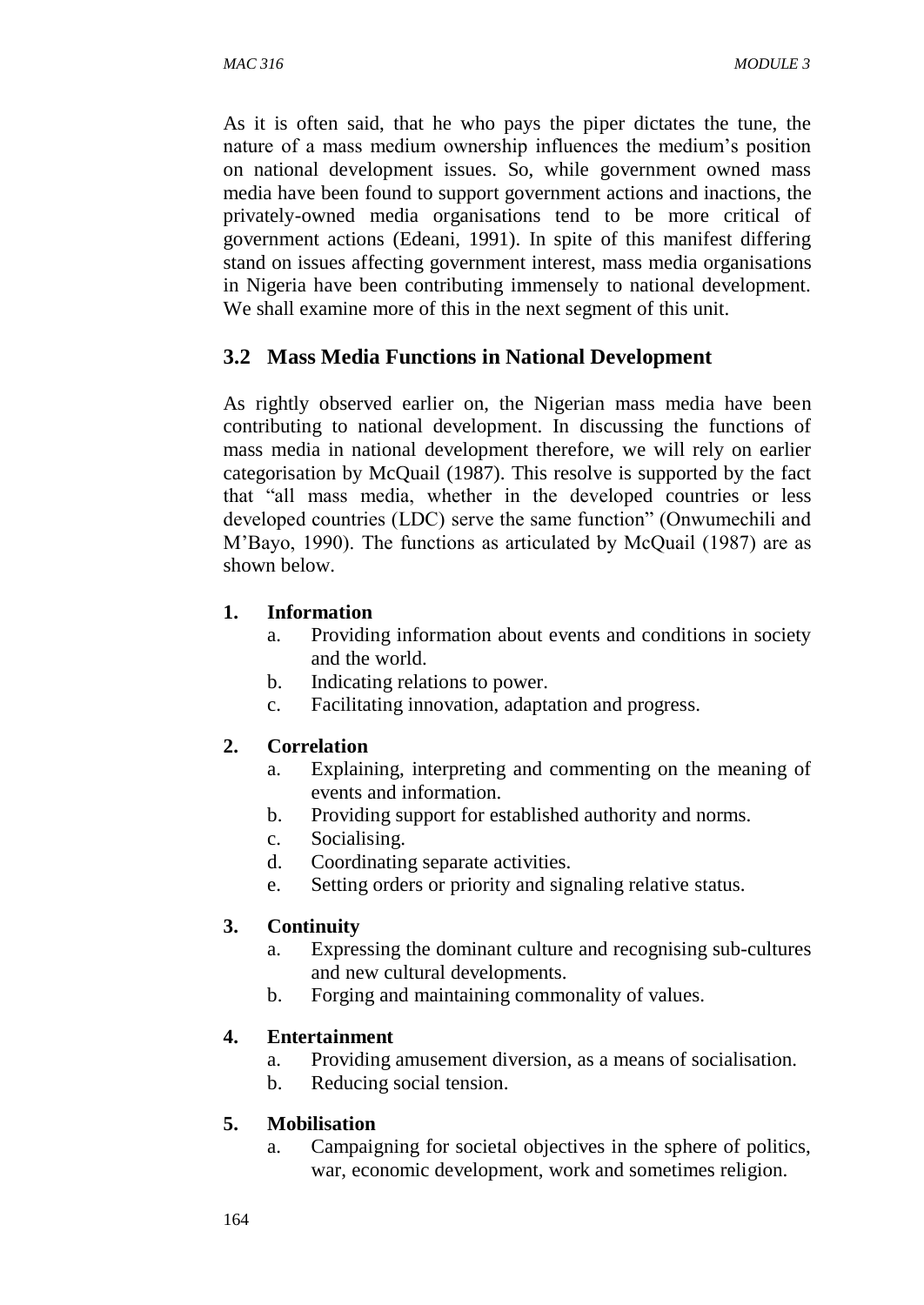To drive the point home, Nwodu (2005 provides seven nuggets of mass media functions in Nigeria's national development as follows.

- 1. Encouraging Nigerian citizens to engage in meaningful activities that can enhance their overall economic well-being.
- 2. Enlisting the support of and encouraging political leaders to enthrone and embrace true democratic pattern of governance that will guarantee better life for all Nigerians and by extension inculcate in them the spirit of nationalism, as well as participating actively in the nation's political process.
- 3. Enlisting the support of various levels of government and donor agencies via persuasive editorial and other persuasive contents, to help create enabling environment for fighting the social problems enumerated above.
- 4. Winning the sympathy of the tradition-bound peripheral dwellers to join the crusade against harmful cultural practices that impinge on overall mental and physical development of Nigeria citizens.
- 5. Providing adequate information on how to avoid the spread of HIV/AIDS, breast cancer, and sundry health problems ravaging the citizens, particularly in the rural areas.
- 6. Drawing adequate attention to the ecological problems and threats confronting the nation, especially in the rural areas.
- **7.** Sensitising industries to operate in a socially responsible manner that would make their very presence a blessing rather than a curse to their host communities as well as providing a healthy platform for the production of goods and services.

# **4.0 CONCLUSION**

Mass media of any nation certainly play significant role in national development of that nation. For instance, the mass media have been active in informing, educating, entertaining and mobilising the audience members for national development.

## **5.0 SUMMARY**

This unit examined the nature of mass media ownership in Nigeria. It also examined the functions of mass media in national development. To sum, mass media provide information, entertainment for escape from the ordinary, education, social mobilisation and advocacy for support of national development cause.